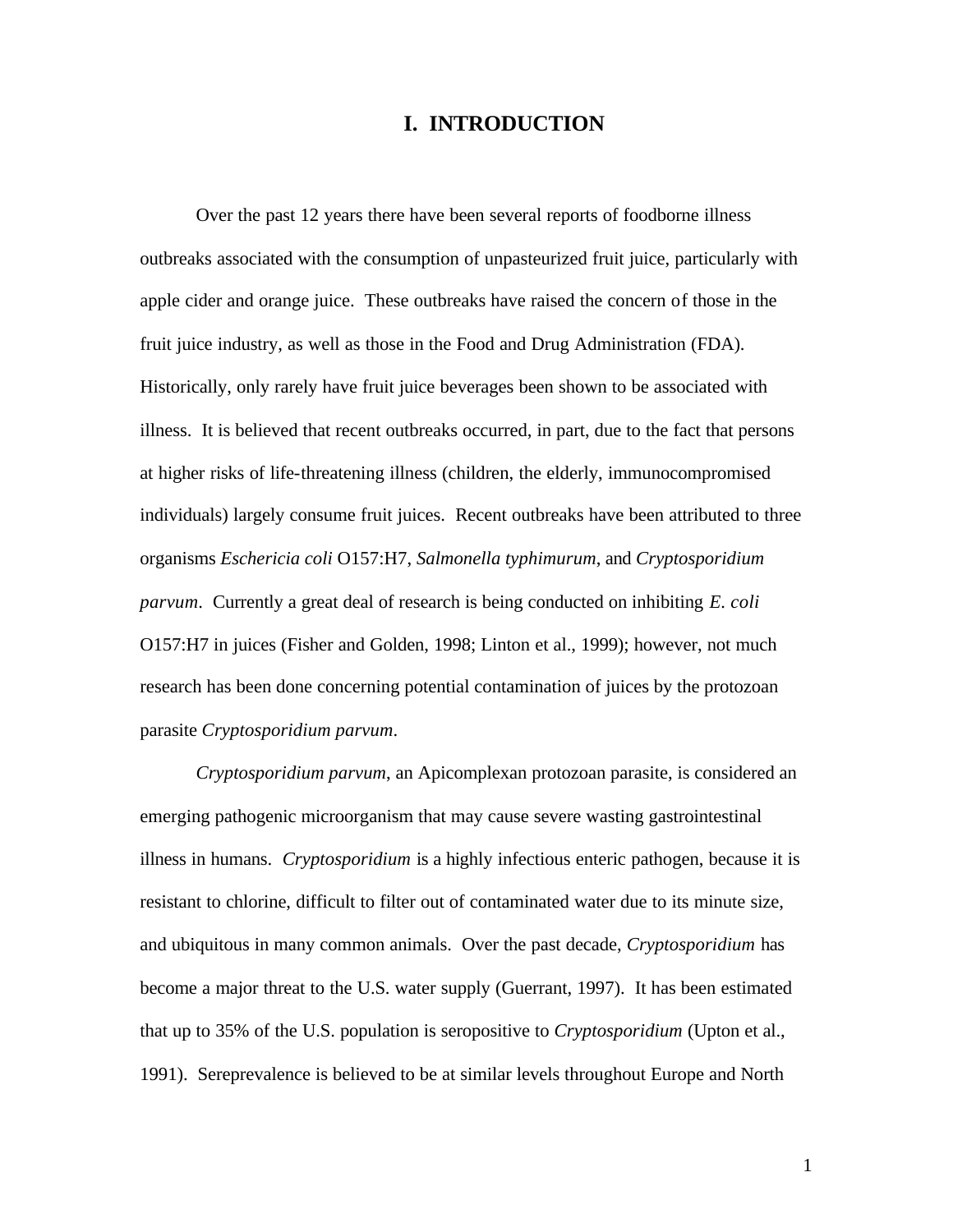America, with higher rates in Asia, Africa, and South America, where there are as many as 500 million cases annually (Current and Garcia, 1991). *Cryptosporidium parvum* can cause illness lasting 1-2 weeks in previously healthy individuals or lasting indefinitely in immunocompromised individuals. Currently, there is no effective treatment for cryptosporidosis, so it is best to minimize contact with the microorganism. Infection can occur by ingestion of the thick-walled oocysts (Adal, et al., 1995). These oocysts appear to be highly infectious, with the infectious dose ranging from only one oocyst up to 30 oocysts (DuPont et al., 1995; Haas and Rose, 1994). The development of the organism occurs within a single host. All stages seem to grow attached to the host cell, but they are located in an intracellular extracytoplasmic vacuole located at the host cell surface or brush border of epithelial cells. The organism undergoes several reproductive stages to produce more oocysts that are shed and responsible for transmission to new hosts. Unlike some protozoa, *Cryptosporidium* oocysts are infective immediately upon release into the environment. Approximately 20% are thin-walled oocysts that may re-infect the same host (Current W.L., 1985). This autoinfective form of the oocyst is likely responsible for the repeated infections seen in immunocompromised hosts, which increases the seriousness of this illness.

As with any food or waterborne pathogen, it is important to understand the possible origins of contamination. The FDA states that the most likely source of pathogenic microorganisms is fecal material (McLellan and Splittstoesser, 1996; CFSAN, 1997). Ruminants, like cattle, sheep, and deer, are common on or near farms and orchards and are reservoirs of pathogens, although they are often asymptomatic themselves. Birds, rodents, insects, and poor worker hygiene may also play a role in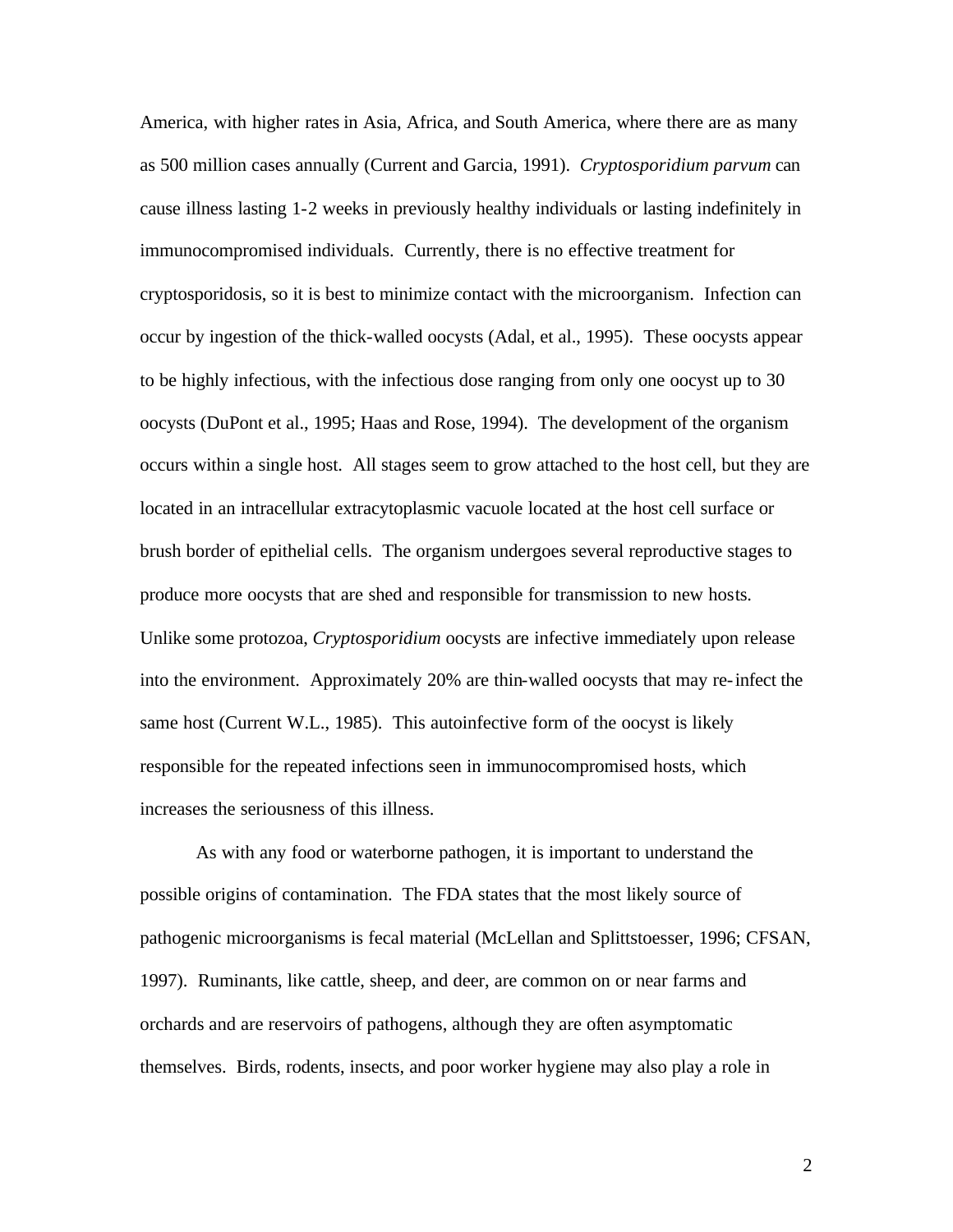contamination. Contamination is likely to occur during the fruit growing and harvesting phases. Fruit can be contaminated directly or indirectly by contacting microorganisms on the ground, in harvesting crates, or in water. Unless the water is contaminated, washing fruit often reduces the number of microorganisms (Adams et. al, 1989). In discussing *Cryptosporidium parvum*, water contamination is an important concern, due to the minute size of oocysts (4-5 μm) and their resistance to chlorine. All along the harvesting and processing route it is necessary to implement good manufacturing practices (GMPs), to ensure that pathogenic microorganisms are not introduced. However, problems do arise; therefore, it is important to treat the final juice products properly to inhibit and control microorganisms. Treatment can include, but is not limited to product pasteurization. In some juices, such as apple cider, pasteurization is not desirable since it can compromise flavor and product quality. The FDA has taken several steps to protect consumers from unpasteurized fruit juices. In 1998 the FDA required warning statements be placed on unpasteurized juices (Federal Register 63). In January 2001, the final juice Hazard Analysis Critical Control Point (HACCP) rule was formulated by the FDA which stated that all juice producers must implement a final kill step. Between 2002-2004 juice manufacturers of varying sizes must implement this final treatment step. Many smaller juice companies are unable to pasteurize due to the large expense required in purchasing equipment. The approximate retail price for pasteurization of apple cider is \$1.00/L (Kozempel et al., 1998). Additionally, in plant units where less than 150L/min are produced, the costs can increase sharply (Kozempel et al., 1998). For these reasons the use of non-thermal treatments as a final treatment step is a novel and desirable approach.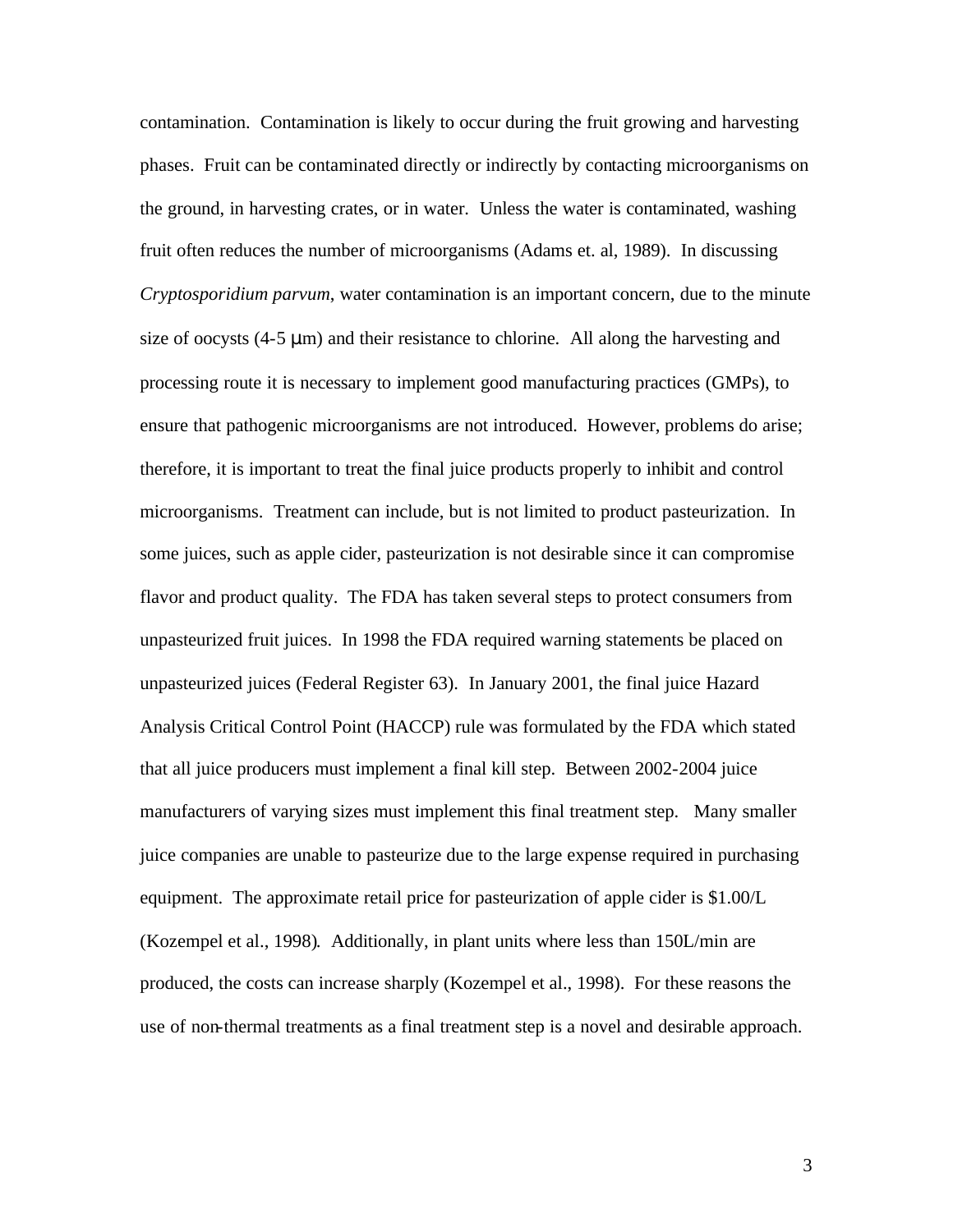Most recently attention has been directed towards microbial contamination in apple cider; however, questions have been raised with regard to the safety of other unpasteurized juices. Orange and grape juices are available as unpasteurized, refrigerated juices. While it may be less likely that drop fruit is used in the manufacturing of these juices (citrus and grape) contaminated water and workers are still pertinent issues.

Over the past five years, the FDA has held various meetings in response to the concern of public safety over fruit juice consumption. On April 24, 1998 the FDA published a proposed Hazard Analysis and Critical Control Point (HACCP) regulation for the fruit juice industry and the final rule was proposed in January 2001 (21 CFR 120#). Additionally, industry and consumers should be educated about the risks associated with consuming untreated fruit juice. It is plausible and compliant with current regulation that effective non-thermal treatments be implemented by the fruit juice industry to better control the potential microbiological contamination problem. A treatment is considered effective with a five-log reduction in a specific microorganism.

The present study was undertaken to assess the activity of potential non-thermal treatments to inhibit microbial contamination by *Cryptosporidium parvum*. Technologies alternative to pasteurization that were evaluated include addition of organic acids, hydrogen peroxide, and ozone.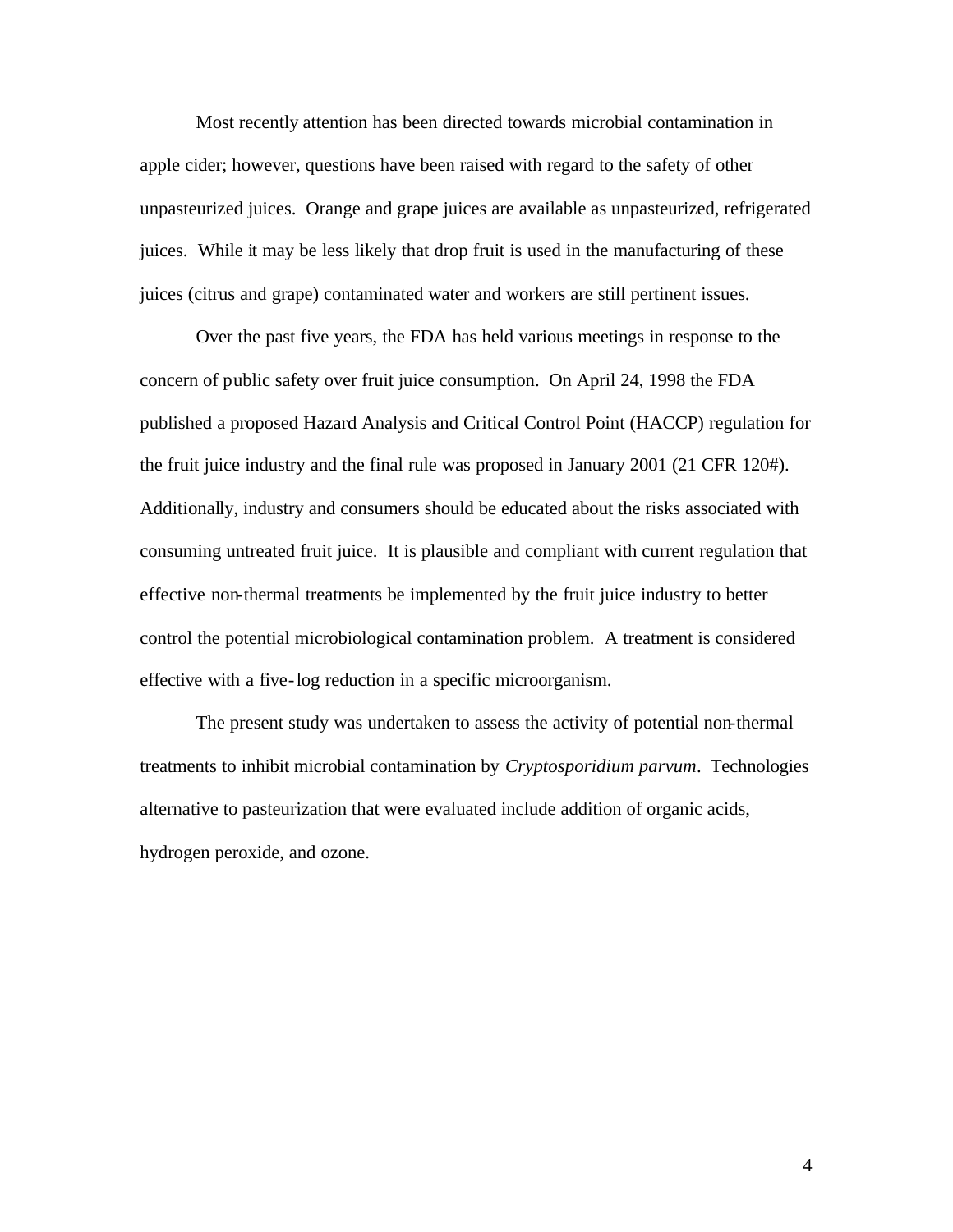# **II. REVIEW OF LITERATURE**

### **A.** *Cryptosporidium parvum*

#### **1. Waterborne outbreaks**

*Cryptosporidium parvum* is an Apicomplexan protozoan parasite that is well documented as a cause of large waterborne outbreaks (Richardson et al., 1991; MacKenzie et al., 1995; Frisby et al., 1997; Willocks et al., 1998; Girdwood and Smith, 2000). Waterborne outbreaks are caused by the ingestion of environmentally resistant oocysts that replicate within the gut. Three characteristics make *Cryptosporidium* oocysts ideal for transmission through water: 1) the low dose required for infection, 2) prolonged excretion of high numbers of oocysts, and 3) the high prevalence in ruminants with subsequent transmission to humans (Carpenter et al., 1999; Fayer et al., 1997). Oocysts are highly prevalent in the environment, found in most lakes and streams. *Cryptosporidium* becomes a greater problem in March through June as spring rains increase run-off and infant animals shed large amounts of oocysts (Casey, 1991). In general, neonate animals shed larger numbers of oocysts, while many adult animals produce oocysts. Calves can shed up to  $10^{10}$  oocysts per day in fecal material (Atwill, 1996). At least 152 species of mammals can be infected with *Cryptosporidium* and shed oocysts, including, humans, ruminants, cervids, swine, cats, and dogs (Fayer et al., 2000).

A survey of beef and dairy cattle farms across the US indicated that 59% of the animals were positive for *C. parvum* (Garber et al., 1994). Similar studies on infected calves in Europe and North America showed higher infection rates, exceeding 76% in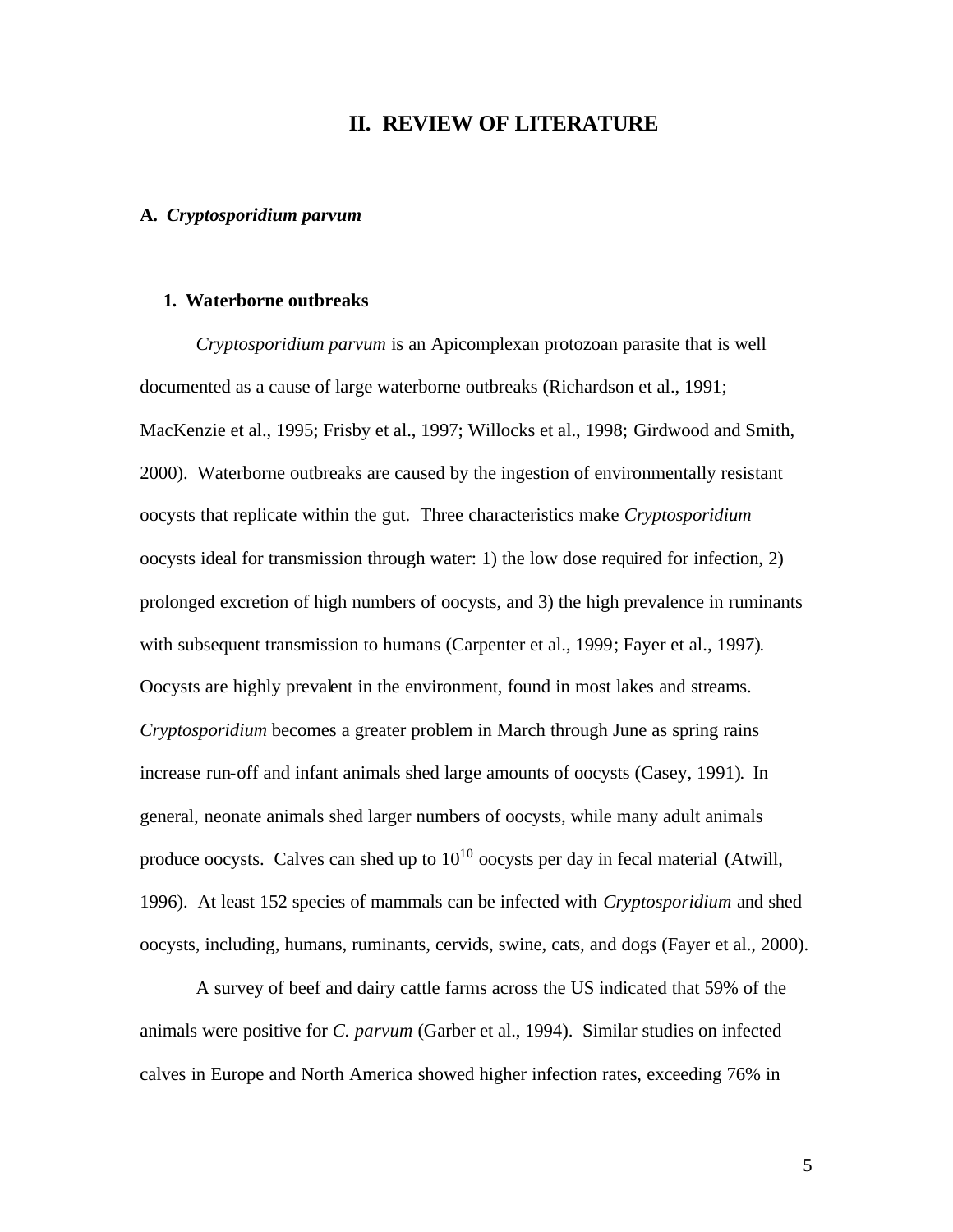Spain, 92% in England and California, and 80% in Canada (Quilez et al., 1996; Morck et al., 1997; Scott et al., 1994; Atwill et al., 1998). This information introduces the idea of environmental contamination, which is often blamed for waterborne outbreaks of cryptosporidiosis. The concept of watershed contamination is supported by the large amount of cattle activity in ranching and farming, and assumes that cattle contribute significantly to waterborne outbreaks (Graczyk et al., 2000); however, there is no direct evidence supporting this assumption (Ong et al., 1996; Atwill et al., 1998).

Typing an outbreak is important in determining the cause of an outbreak. The current hypothesis is that *Cryptosporidium parvum* exists as two distinct genotypes. Genotype 1 or H (human) causes infection in humans and primates. Genotype 2 or C (calf) causes infection in a wide range of animals, including humans. Typing is particularly important when discussing watershed contamination related to the animal husbandry industry. Currently ten species of *Cryptosporidium* have been identified and are considered valid (Fayer et al., 2000). While human infections are generally caused by *C. parvum*, other species may cause illness in immunocompromised persons. *Cryptosporidium* isolates from HIV-infected persons have been identified by DNA as isolates of the *C. parvum* cattle and human genotypes (Pieniazek et al., 1999) as well as the possible dog genotype, *C. canis* (Fayer et al., 2001). Immunocompromised patients have also been infected with *C. meleagridis* from turkeys (Pedraza-Diaz et al., 2001) and *C. felis* from cats (Caccio et al., 2002).

While *C. parvum* was first recognized as a cause of human illness in 1976, it was not until the AIDS epidemic evolved in 1982 that the number of cases increased. Municipal water outbreaks have occurred across the world, and in the United States in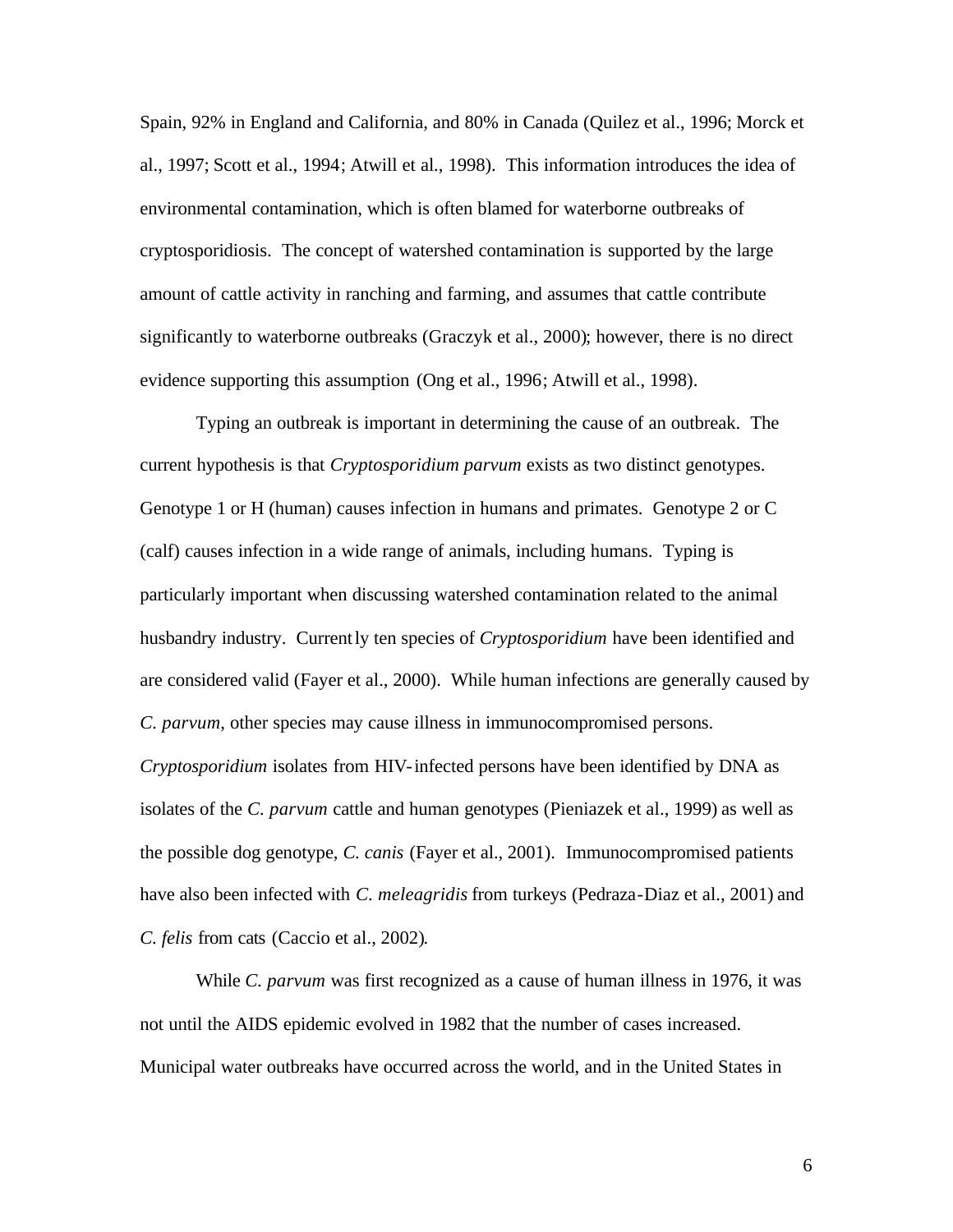Texas (1984), Georgia (1987), and Oregon (1992), where the largest outbreak occurred in Wisconsin (1993) (Colley, 1995). A myriad of smaller outbreaks have occurred as well, linked to municipal water supplies and recreational waters (Rose et al., 1997). At least twelve documented outbreaks have occurred within the United States at drinking water systems during the late 1980s and 1990s (Craun, 1998; USEPA, 2000). *Cryptosporidium parvum* gained national attention in 1993, when the largest waterborne outbreak ever recorded occurred. Over 400,000 people in Milwaukee, Wisconsin became ill and at least 50 people died when the municipal water supply became contaminated (MacKenzie et al., 1995).

Outbreaks have also occurred with ground water. The largest recorded outbreak occurred in the United Kingdom in 1997 and was the first ever to be associated with filtered borehole water (Willocks et al., 1998). The source of the contamination was never identified; however, hypotheses exist based on changes in the environment and climatic conditions that may have effected the aquifer and allowed entry of oocysts through a defect in the wall (Willocks et al., 1998).

Recreational waters can also be affected by *Cryptosporidium* contamination. Since 1998 there have been over thirty outbreaks in recreational water facilities in the United Kingdom and the United States (Carpenter et al., 1999). Several factors increase the risks of *Cryptosporidium* outbreaks at these facilities, including having large numbers of children as patrons with many still in diapers, along with the use of overwhelmed chemical disinfectant and filtration systems which place these facilities at high risk. Not surprisingly, studies have shown that fecal material present in these facilities has a large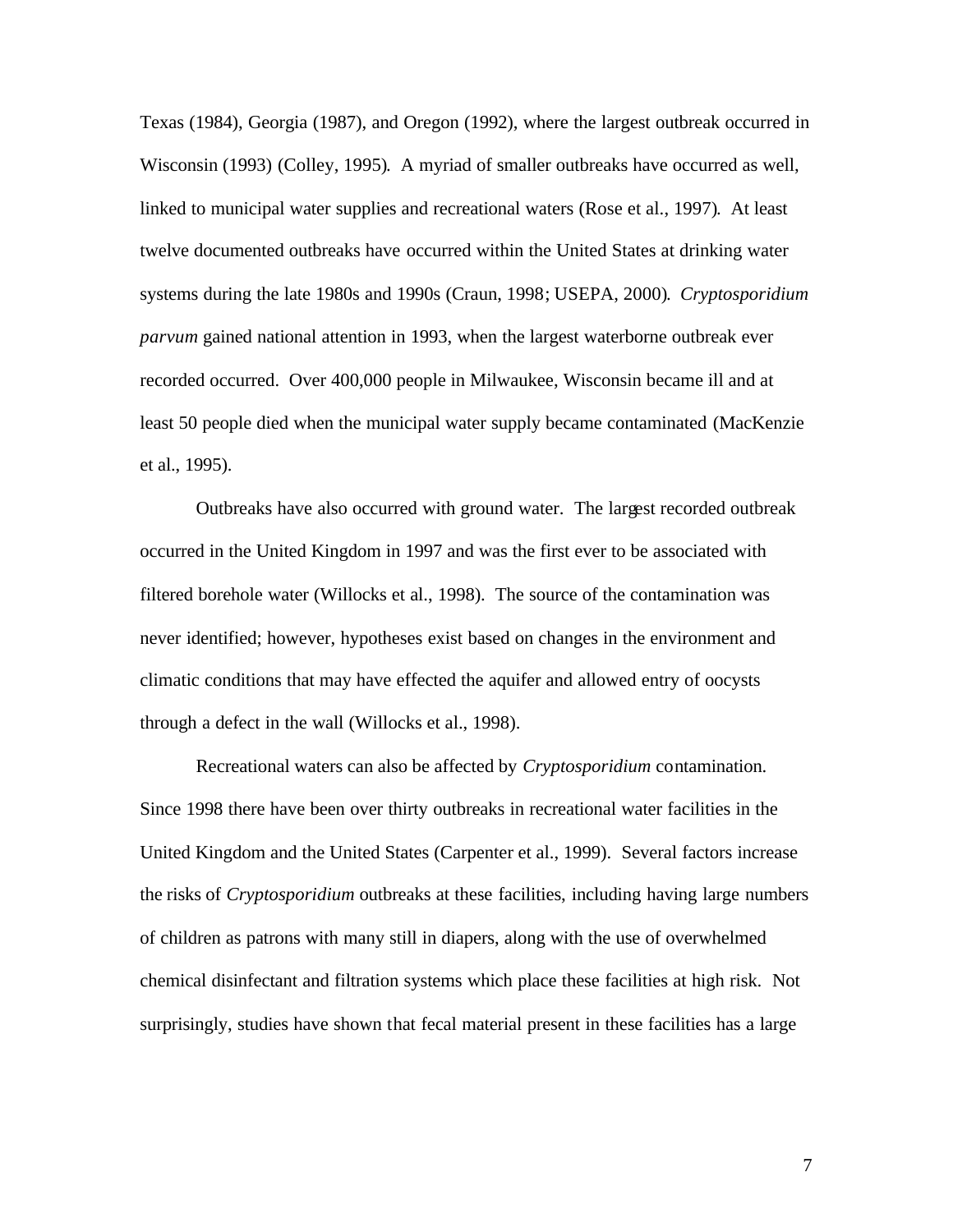negative effect on chlorine inactivation of *Cryptosporidium* oocysts and on recreational water quality (Carpenter et al., 1999).

After the large outbreak in 1993 in Wisconsin, the US Environmental Protection Agency (EPA) implemented task forces and new stricter regulations on monitoring *Cryptosporidium* oocysts in water supplies (Colley, 1995). The Safe Drinking Water Act (SDWA) required the EPA to set enforceable standards to protect the public from contaminants that could occur in drinking water. Since *C. parvum* oocysts are very small (4-6 μm), highly resistant to typical concentrations of chemical disinfectants, like chlorine and chloramine, and are present in surface water, adequate filtration systems are essential. It was shown that *Cryptosporidium* is 240,000 times more resistant to chlorination than is *Giardia*, another protozoan parasite capable of causing gastrointestinal illness (Jakubowski, 1995). Physical removal is key to reducing cryptosporidiosis. The finalized Long Term 1 Enhanced Water Treatment Rule (LT1ESWTR) was recently published, January 14, 2002 (40 CFR 9. 141-142). Compliance with this rule started on March 15, 2002. This rule requires enhanced filtration systems that produce at least a 2-log removal of *Cryptosporidium* (99%) and a standard deviation of 0.63 logs. The filtered systems must comply with strengthened and combined filter effluent turbidity performance standards while continuously monitoring the turbidity of individual filters combined with regular follow-up activities including monitoring. Decreasing the number of waterborne outbreaks of cryptosporidiosis has economic importance as well. The monetary value of a case of cryptosporidiosis may range from \$796 to \$1,411 depending on the severity of the case and including losses for medical costs and loss of productivity (Harrington et al., 1985; USEPA, 2001).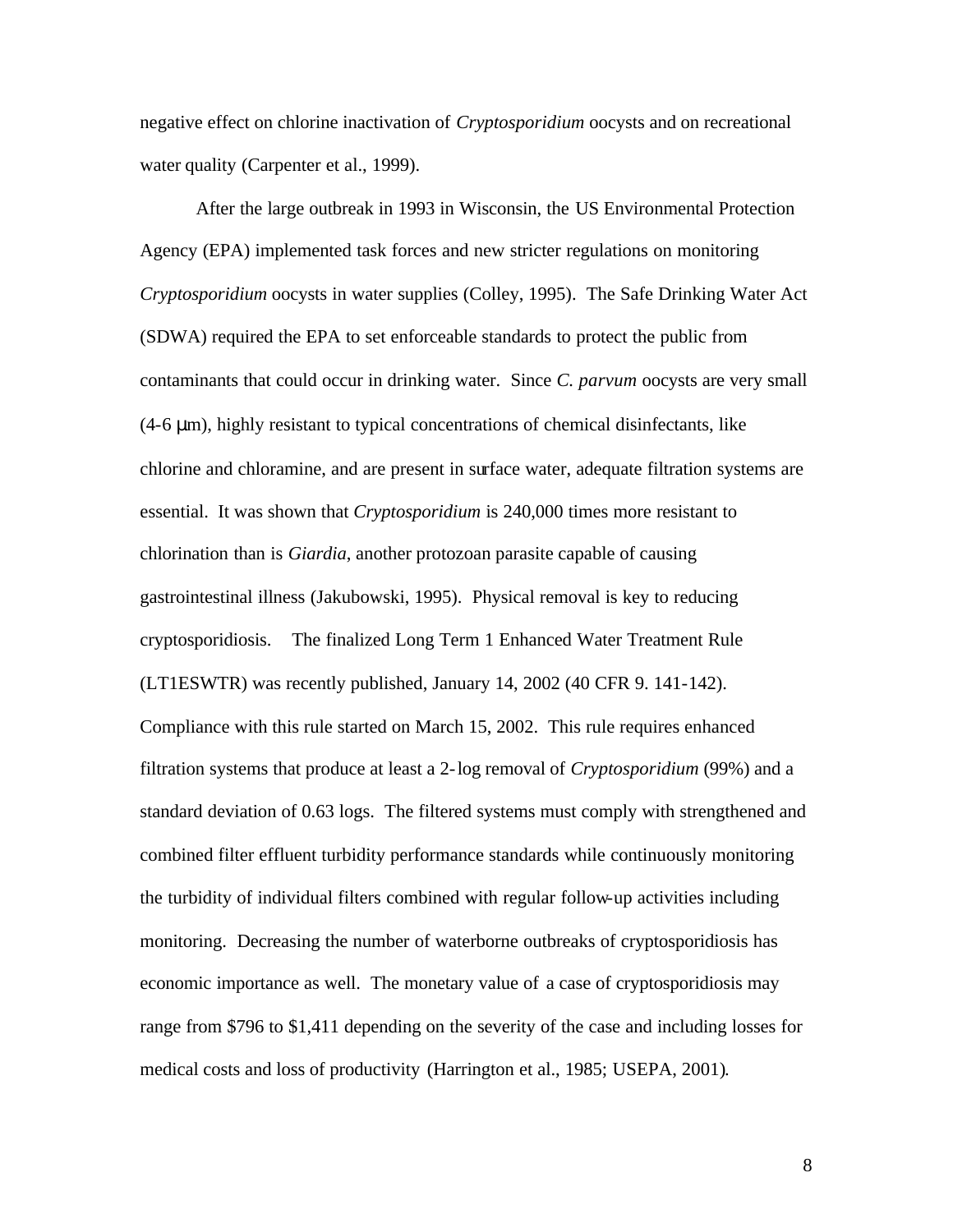### **2. Foodborne outbreaks**

While *C. parvum* is best known as a water contaminant, over the past decade there has been a rise in foodborne cryptosporidiosis. It is likely that most foodborne cases of cryptosporidiosis are missed, since testing for *Cryptosporidium* is not routine across the US (Hoskin and Wright, 1991). Waterborne and foodborne *Cryptosporidium* contamination may be linked. For example, farmers can inadvertently contaminate their crops through irrigation or the use of non-potable water placed directly on fruits and vegetables. Farmers should avoid using non-potable water supplies and adequately filter water to remove oocysts. Travellers diarrhea can also be caused by *Cryptosporidium*, as has been the case in travellers returning from Egypt, Mexico, the Carribean, or other tropical islands (Gatti et al., 1993; Sterling et al., 1986; Ma et al., 1985). *Cryptosporidium parvum* oocysts were found on over 14% of randomly sampled vegetables in Peru and Costa Rica (Monge, 1996; Ortega et al., 1997). Foods may be contaminated by water or environmental sources, as mentioned above, or by infected food handlers or the parents of infected children (Nichols, 1999). Foodborne outbreaks attributed to *C. parvum* have been associated with various foods, inadequately pasteurized milk, raw milk, apple cider, uncooked green onions in salads, chicken salad, sausage, and tripe (Casemore et al., 1986; Smith, 1993; Millard et al., 1994; Besser-Wiek

et al., 1996; Gelletlie et al., 1997; CDC, 1998).

Immunocompromised persons are at the greatest risk of cryptosporidiosis and should thoroughly cook and heat all foods. *Cryptosporidium parvum* oocysts are susceptible to moderate heat, pasteurization, and desiccation (Anderson, 1985,1986; Harp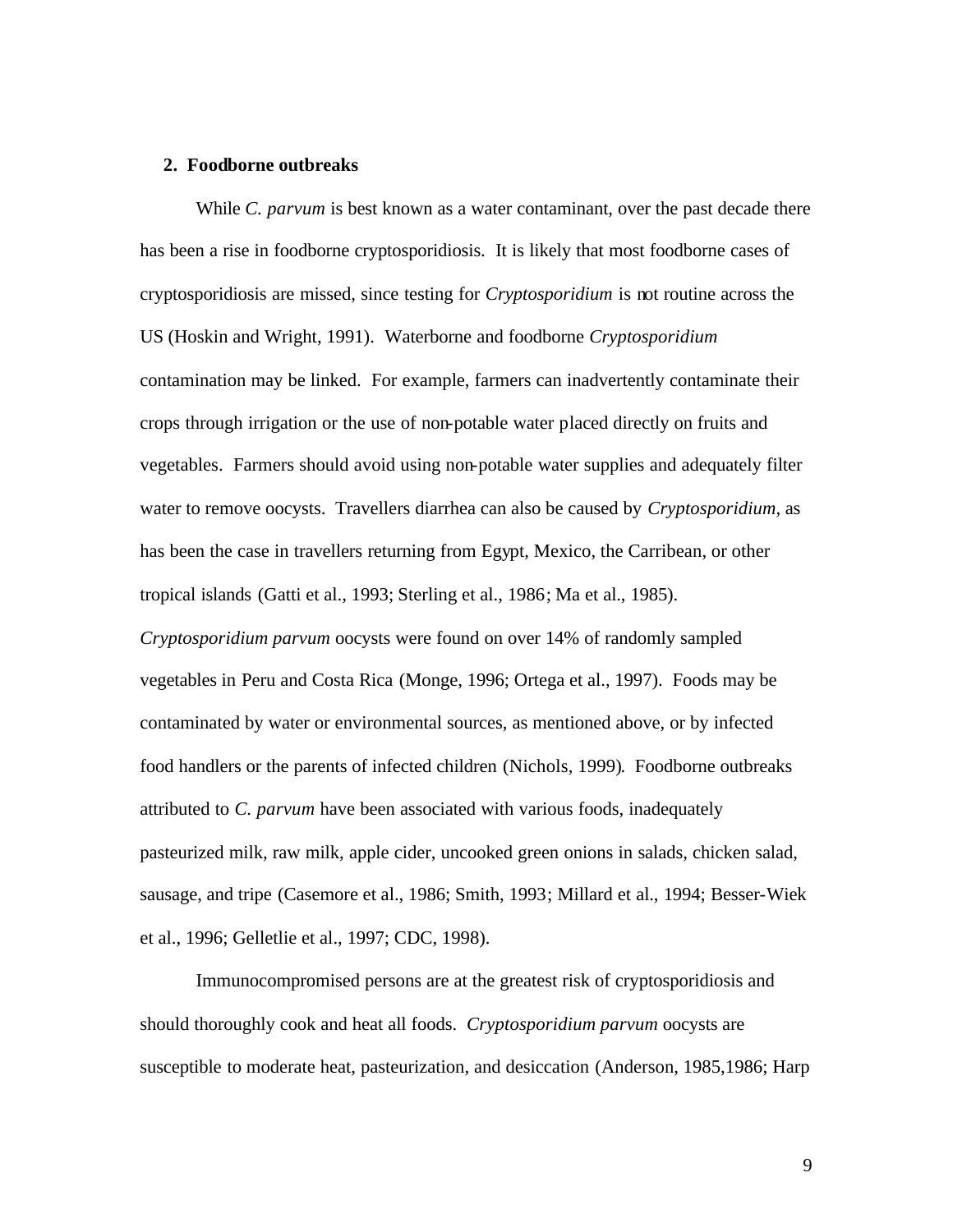et al., 1996). Oocysts have been shown to survive in water at pH 3-10, and can survive in beverages including milk, beer, and orange juice (Girdwood and Smith, 2000). Research currently underway is attempting to better evaluate the effects of processing treatments, preservatives, and pH on *Cryptosporidium* oocysts. Additionally research seeks to evaluate washing treatments for their efficacy in removal of oocysts.

In 1993, 230 people from an elementary school in Maine became ill after attending an agricultural demonstration at a fair (Millard et al., 1994). All those who became ill had consumed freshly prepared apple cider at the fair. Approximately 160 people showed symptoms of cryptosporidiosis. This was the first documented outbreak of cryptosporidiosis attributed to unpasteurized apple cider. Contamination was likely due to dairy cattle that were shedding oocysts near the orchard. During this outbreak, household transmission was documented for about 84% of the cases, and there were 53 identified secondary cases in family members (Millard et al., 1994). As shown by this episode, along with others, *C. parvum* is highly transmissible by person-to-person contact (Laberge et al., 1996). The second outbreak of cryptosporidiosis linked to fresh juice occurred in Connecticut and New York during October 1996 (CDC, 1997). During this outbreak a cluster of over thirty illnesses occurred as a result of unpasteurized apple cider containing *Escherichia coli* O157:H7 and *C. parvum*. The orchard owner reported only using picked apples for the cider, while drop apples were used in processed apple products. It is possible that contamination originated from the well water, although neither pathogen was identified in the well water. Cattle were not maintained on site, but the cider mill was located across the street from a dairy farm. There are several obvious means of contamination in both outbeaks associated with fresh juice.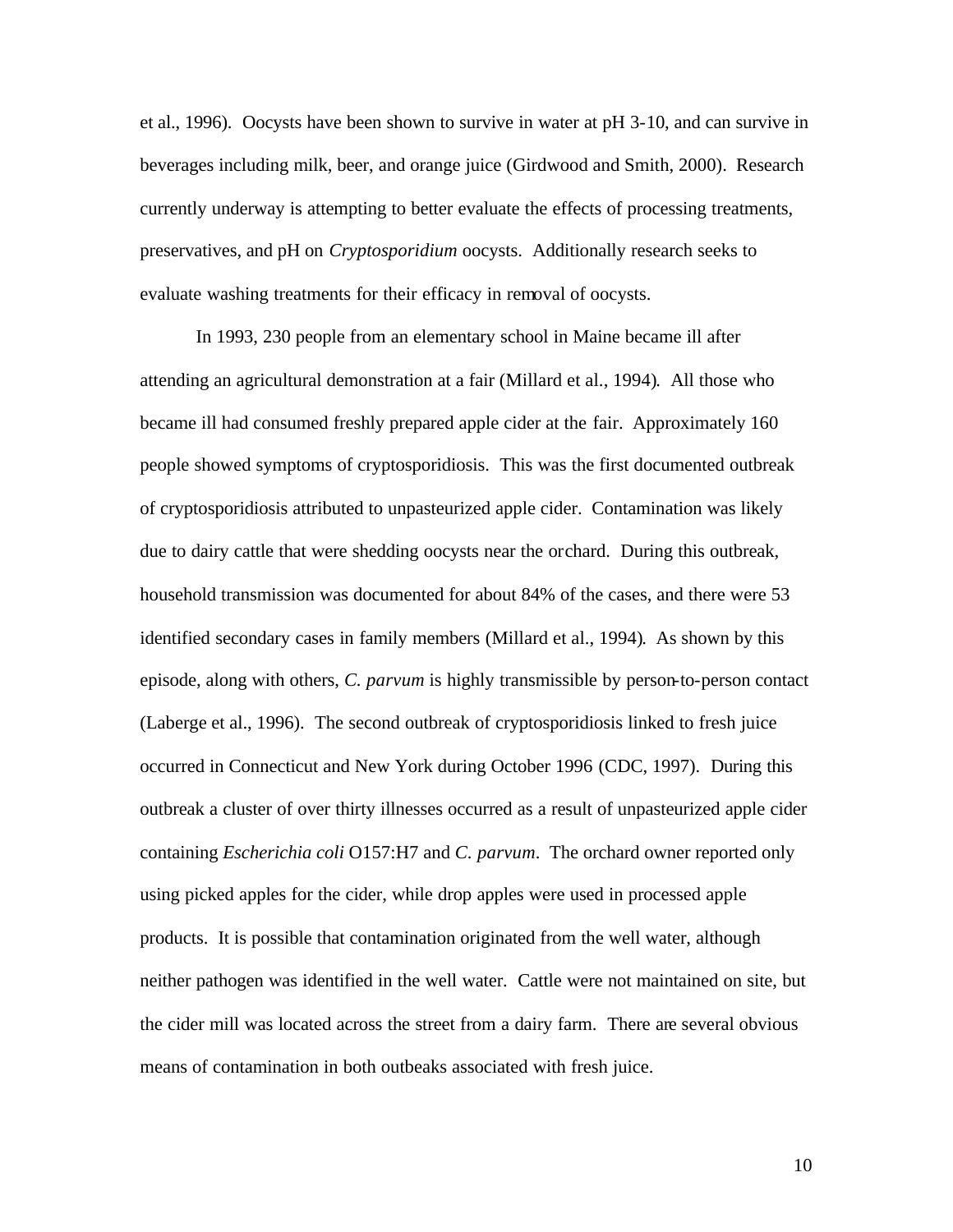Infection of farm livestock (calves, lambs, goats, swine) with *Cryptosporidium* sp. is becoming more widespread (Laberge et al., 1996), which puts produce at an increased risk for contamination. An estimated 50 people became ill after consuming chicken salad that was prepared by a woman who ran an in-home day care facility (CDC, 1996). The origin of *C. parvum* was never determined, and the woman herself rejected a fecal test. In a similar situation, nearly 100 students at a university in Washington, D.C. became ill after food was contaminated with *C. parvum* by a cafetaria worker (Quiroz et al., 2000). It is clear that *Cryptosporidium* can be transmitted by water, food, and person-to-person contact.

# **3. Life cycle**

The life cycle of *Cryptosporidium parvum* begins with the ingestion of a sporulated oocyst. *Cryptosporidium* is different from other protozoan parasites in that the oocysts are excreted already infective and sporulated, while the oocysts of other protozoa require a time period outside the host to sporulate. Each *Cryptosporidium* oocyst contains 4 infective sporozoites. These small worm-like stages excyst from the oocyst through a suture located along one side of the oocyst. Excystation occurs with exposure to reducing conditions, pancreatic enzymes, and bile salts; however, excystation can occur in warm aqueous solutions that do not contain these enzymes, including the conjunctiva of the eye, respiratory tract, gall bladder, and lymph nodes (Blagburn and Soave, 1997). The sporozoites preferentially penetrate intestinal epithelial cells in the ileum (Gut et al., 1991). The anterior end of the sporozoite adheres to the luminal surface of the epithelial cells. One adherence factor that has been identified as an agent involved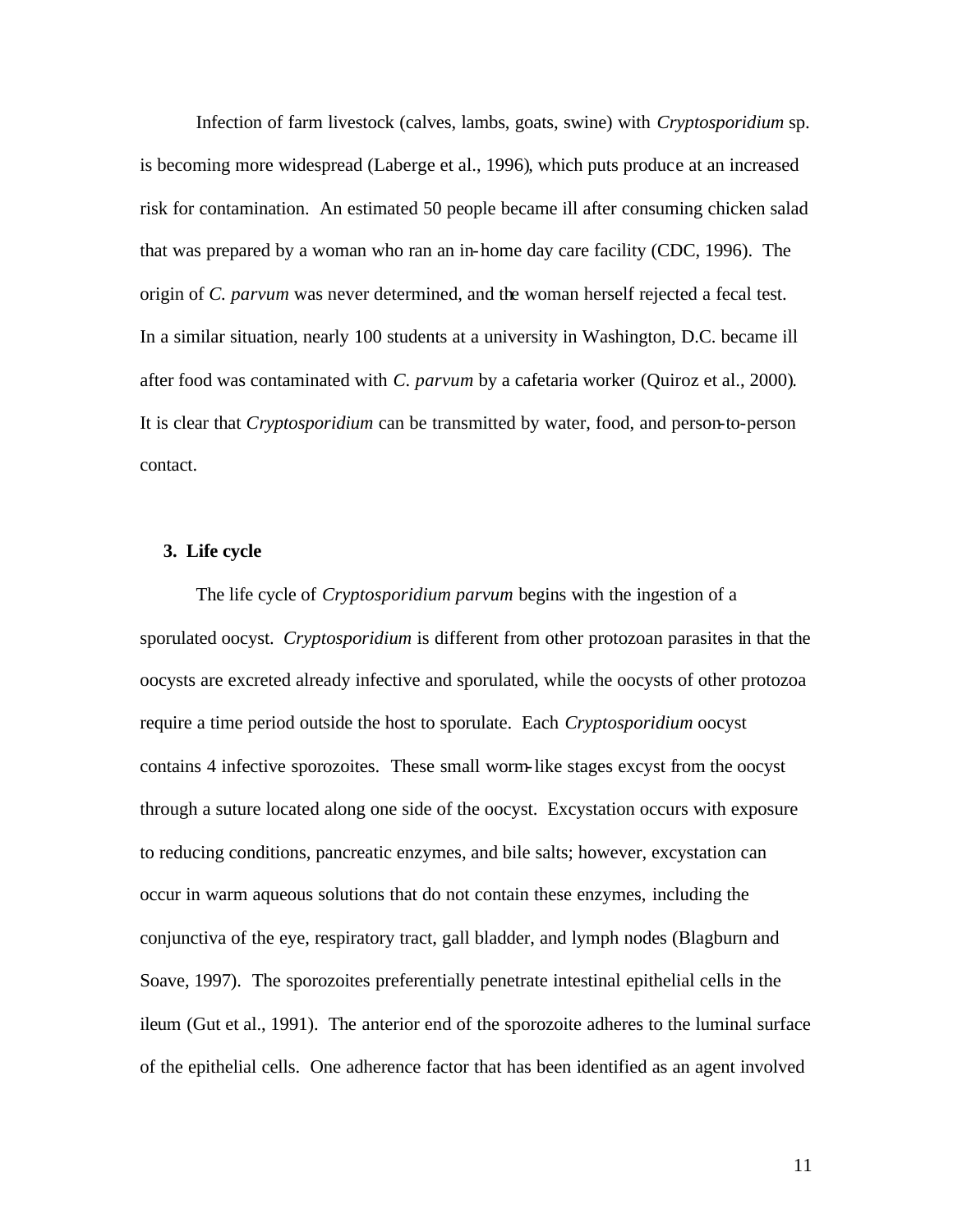in attachment is a sporozoite-specific lectin (Keusch et al., 1995). Parasitic life stages develop on the lumenal surface of the cells, and grow intracellularly yet remain extracytoplasmic from the host cells. Host microvilli surround the parasite contained within a parasitophorous vacuole, and a unique desmosome-like attachment organelle forms that is visible in electron micrographs (Dubey et al., 1990). This structure is referred to as the feeder organelle. The endogenous phase begins after the sporozoites excyst.

Each sporozoite differentiates into a spherical trophozoite. The trophozoite nucleus divides, and undergoes asexual reproduction called shizogony or merogony. *Cryptosporidium* species differ in the number of types of shizonts/meronts in the life cycle; for example, *C. parvum* has two types of shizonts, while *C. muris* has three types. Type I schizonts develop six or eight nuclei and each is incorporated into a merozoite. The mature merozoite leaves the schizont to infect another host cell, where it then develops into a type II schizont. Four merozoites emerge from the type II schizont and differentiate into gametes. Some merozoites enter host cells and enlarge to become female macrogamonts. Other merozoites undergo multiple fission inside host cells to form male microgamonts. The two gametes then initiate sexual reproduction leading to the formation of an immature zygote. A resistant oocyst wall forms around the zygote within which meiosis leads to the formation of four sporozoites. Sporulated oocysts are passed in the feces of the host and the cycle continues. The resistant oocyst wall forms in only about 80% of oocysts. The other 20% are termed thin-walled oocysts, which are responsible for the "autoinfective" cycle of cryptosporidiosis that cannot be cleared by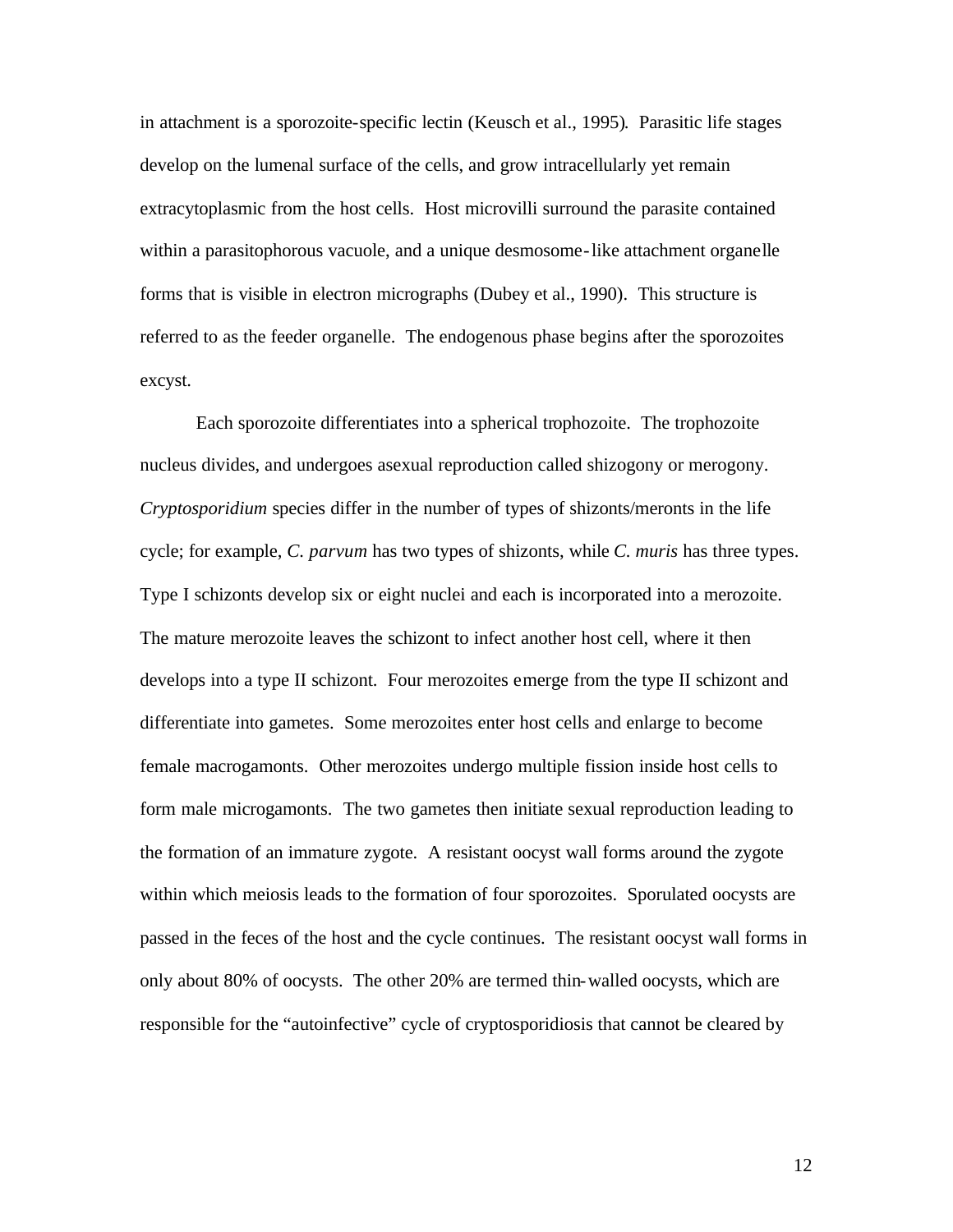immunocompromised individuals. These thin-walled oocysts excyst while still in the gut, before exiting the host, and then infect new cells.

### **4. Infection**

*Cryptosporidium* is transferred from an infectious individual to a new host by oocysts using the fecal-oral route. The infectious dose is thought to be quite small for *C. parvum*. To gain a better understanding of the infectious dose, twenty-nine volunteers consumed a number of oocysts ranging from thirty to one million oocysts (DuPont et al., 1995). The median infectious dose  $(ID_{50})$  was calculated to be 132 oocysts, while the infectious dose ranged at the lower end from only one oocyst up to 30 oocysts (DuPont et al., 1995). With further data the  $ID_{50}$  was later recalculated to be 87 oocysts (Okhuysen et al., 1999). Using different isolated strains of *C. parvum* the ID<sub>50</sub> ranged from 9 oocysts to 1042 (Okhuysen et al., 1999). Additionally, the dose may vary depending on the immune status of the host.

After initial sporozoite attachment, it is believed that host mucosal cells secrete various cytokines that initiate host phagocytosis and the host immune response (Goodgame, 1996). These activated cells cause the secondary release of soluble factors (histamine, serotonin, prostaglandins, platlet-activating factor) which in turn inhibit absorption and alter intestinal secretion of water and chloride (Goodgame, 1996). It is further hypothesized that host cell damage occurs in two ways (Goodgame, 1996): 1) as a direct result of parasite invasion, multiplication, and extrusion and 2) through T-cell mediated inflammation which results in villus atrophy and crypt hyperplasia.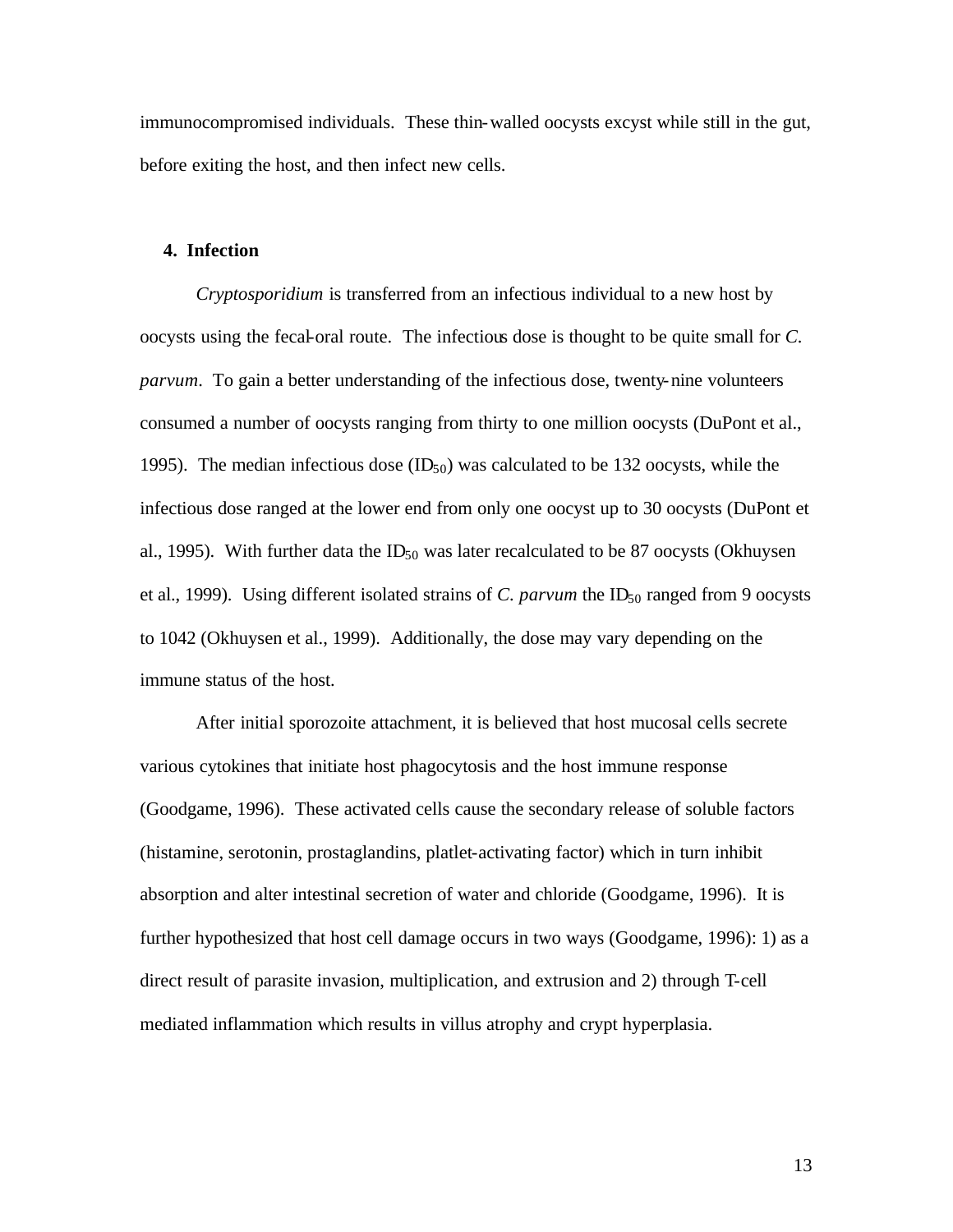As the parasite invades the mucosal surface of the host cell, it establishes a unique intracellular compartment or niche within the cell where it divides and reproduces both asexually to produce meronts containing merozoites and sexually where gamogony can occur. For *Cryptosporidium*, this compartment is termed intracellular but extracytoplasmic, as it is separate from the apical host cell cytoplasm and protrudes into the lumen of the gut. During the stages of invasion and parasitic development, elements of both the host and parasite cytoskeletons are disrupted. As the invading organism moves into the host cell, various capping and binding proteins are transferred from the apical tip to the posterior pole of the parasite. These actions along with the colocalization of host actin and myosin, although not well understood, make it possible for the parasite to invade the cell and maintain motility. During infection, the microvilli become absent in the area of infection and normal epithelial cells are significantly shortened (Godwin, 1991).

Interactions at the site of host-parasite invasion are complex. Utilization of host cell actin is a common theme in microbial pathogenesis and has been observed in both prokaryotic and eukaryotic pathogens, including, *E. coli, Shigella, Salmonella, Listeria,* and *Toxoplasma* (Finlay and Cossart, 1997; Dobrowolski and Sibley, 1996). Each organism utilizes actin for a specific evolved purpose in a unique mechanism. It is postulated that *C. parvum* utilizes host actin in a similar manner (Elliot and Clark, 2000; Elliot et al., 2001). Attachment is complex and often modulated by local factors, including pH, divalent cations, and receptors (Hamer et al., 1994). The surfaceassociated lectin proteins of the sporozoite are postulated to regulate the initial parasitehost interaction (Joe et al., 1994). Once the initial attachment has occurred, the cell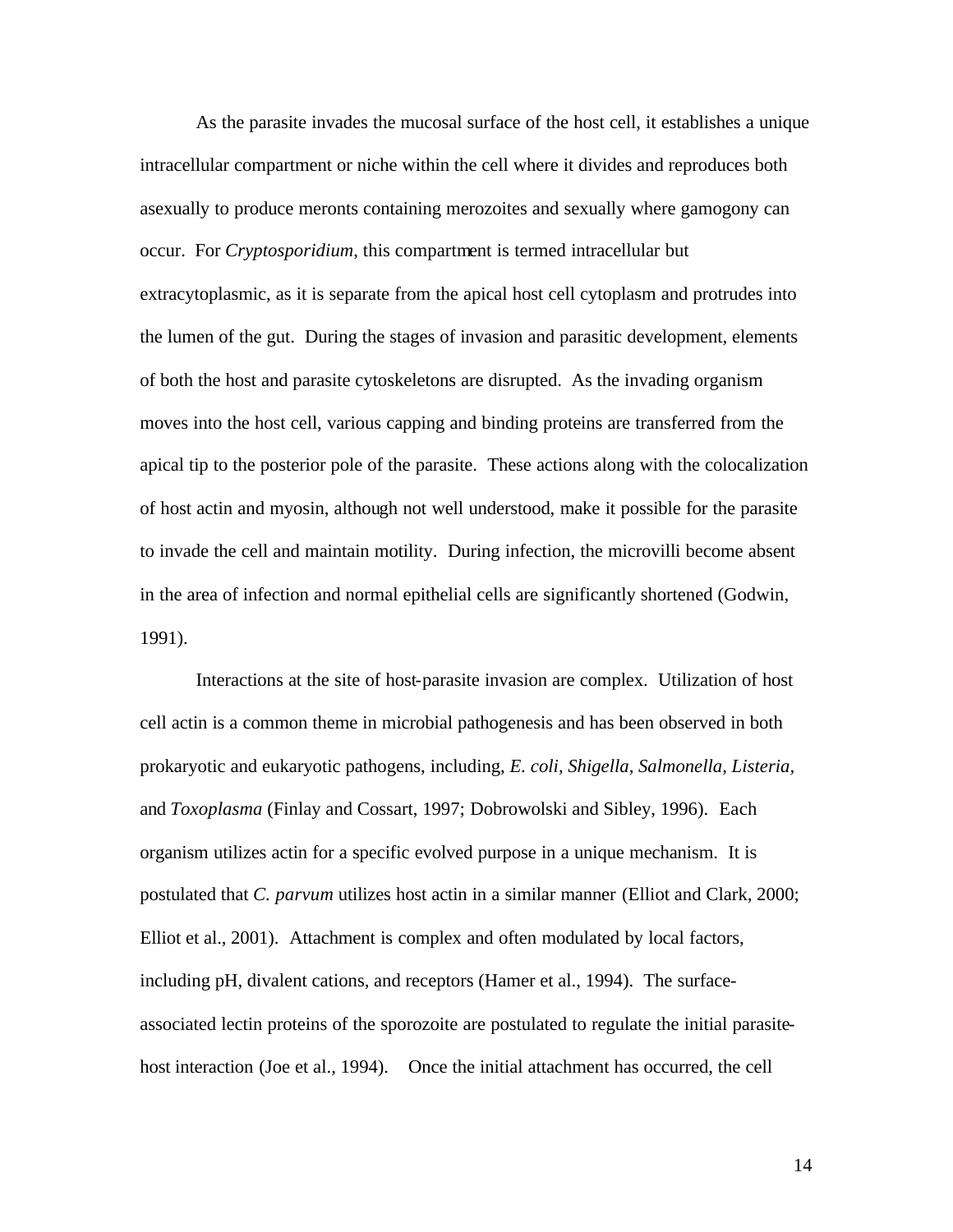penetration process is intricate, yet complete in only a few minutes (Lumb et al., 1988). After the development of a relatively large secretory vacuole, the outer membrane of the sporozoite fuses with the host cell membrane near the apical end. At this time, the sporozoite moves by rapid extension and contraction of the anterior end. After attachment, a dense band forms at the host-parasite interface of the host cell, just below the conoid (Lumb et al., 1988). This electron dense band, termed an actin plaque, is believed to be the accumulation of host actin, as indicated by FITC-phalloidin staining of filamentous actin in an infected cell line (Elliot and Clark, 2000). Differential interference microscopy (DIC) images indicate that this accumulation of host actin actually occurr quite early in the invasion process, even before the parasite is entirely internalized. A similar phenomenon occurs as the bacterial pathogen *E. coli* infects a cell, whereby the organism uses an accumulation of the host's actin as scaffolding to which it can attach (Finlay and Cossart, 1997). The similar utilization of host actin by *Cryptosporidium* seems to mimic normal cellular structures where actin is linked to membranes, as in focal adhesions or adherens junctions. In these instances, linker molecules such as cadherin or integrin proteins assist in the assembly of actin; however, these linkers were absent in the *Cryptosporidium* actin plaque and only host actin was present (Elliot and Clark, 2000).

Although experiments indicated that the actin plaque was void of parasitic-actin (Elliot and Clark, 2000), there is an important role for actin-polymerization in sporozoite motility (Forney et al., 1998). It is believed that *Toxoplasma gondii* tachyzoites use actin-powered motility to infect host cells (Dobrowolski and Sibley, 1996). Sporozoite motility is not a significant virulence factor, compared to other apicomplexans; however,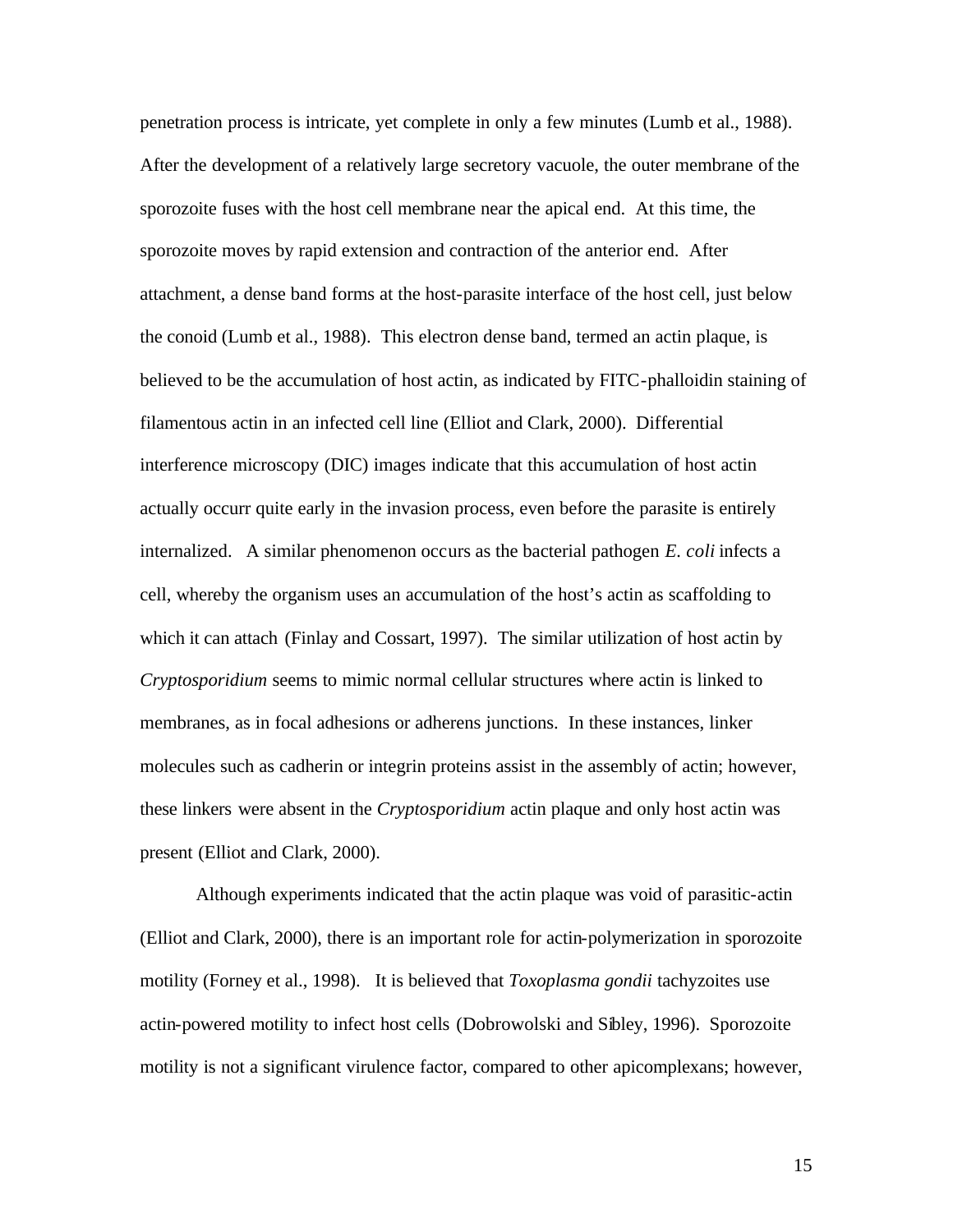cell invasion is dependent on the dynamics of parasite actin polymerization. The invasive lifestages of *C. parvum*, sporozoites and merozoites, exhibit "gliding" motility that is further characterized by the shedding of surface antigens called "trails" which can be followed when studying this movement on an adhesive substratum (Russell and Sinden, 1981). Compared to other apicomplexans the trails of *Cryptosporidium* sporozoites are fairly short; however, the tails may seem long, measuring about one to two times the length of the sporozoite (Forney et al., 1998; Tilley and Upton, 1994).

Sporozoite gliding motility relies on the interaction of actin polymerization and the molecular motor myosin. Experiments treating actin and myosin with inhibitory compounds showed that *C. parvum* does not require locomotion to infect cells (Forney et al., 1998). Treated sporozoites did not elongate in the characteristic shape, indicating that actin-myosin contractile forces are necessary for maintaining cell shape and integrity (Mitchison and Cramer, 1996). This finding suggests an important role for actin complexes at the anterior end of the sporozoite. Anterior actin provides structural organization to the apical organelles, thereby ensuring apical orientation of sporozoites during attachment to the host cell as well as during invasion of the host cell (Peterson, 1993). It is clear that actin-myosin cytoskeleton arrangements influence sporozoite motility and are involved in host cell infection.

The role of actin microfilaments in host and parasite interactions can be described as a two-step infection process. In the first step, accumulation of host actin by the parasite ensures attachment through formation of an actin plaque. In the second step, sporozoites use parasite actin-based motility to invade the host cell. This intricate process of infection utilizes actin polymerization, actin-myosin complexes, and various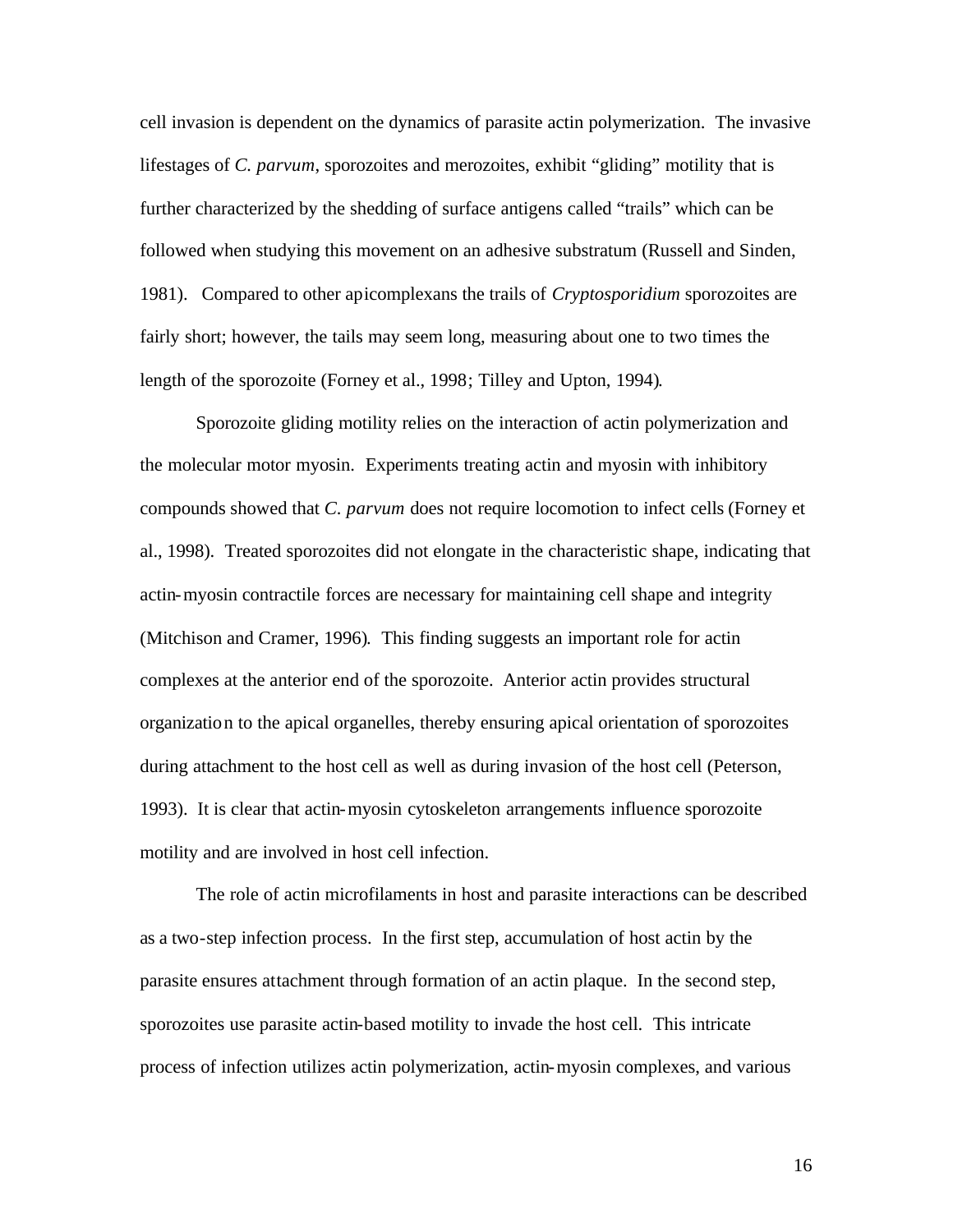adhesion and binding proteins. Treatment development for cryptosporidiosis should concentrate on inhibiting these mechanisms of parasite actin polymerization, thereby inhibiting parasite attachment and host cell invasion. A thorough understanding of the infection mechanism and the role of the parasite cytoskeleton are beneficial to the development of cryptosporidiosis in *in vitro* and *in vivo* models.

#### **5. Illness**

*Cryptosporidium* progresses through its life cycle quite quickly. Each generation can develop and mature in approximately 12 hours. This fact combined with the autoinfective cycle allows *Cryptosporidium* to colonize the ileum within a few days. An infected individual can pass approximately  $10<sup>5</sup>$  or more oocysts per gram of feces for several weeks or months, depending on the health status of the individual. Secondary infections can occur in the duodenum, large intestine, or stomach in severely immunocompromised patients.

Clinical signs of illness include severe wasting diarrhea, weight loss, and abdominal cramping. Severe electrolyte imbalance can occur in immunocompromised individuals. The interval between infection and the appearance of clinical symptoms is called the prepatenet period and varies from 3-4 days. Oocysts are shed in the feces during the patent period, which lasts from 6 days to two weeks. This patent period can last much longer in immunosuppressed individuals due to the autoinfective cycle.

Currently no treatment is completely effective for cryptosporidiosis. Oral rehydration can include Gatorade, boullion, or a rehydration solution containing glucose, sodium bicarbonate, and potassium (Flanigan,1993). Previously healthy individuals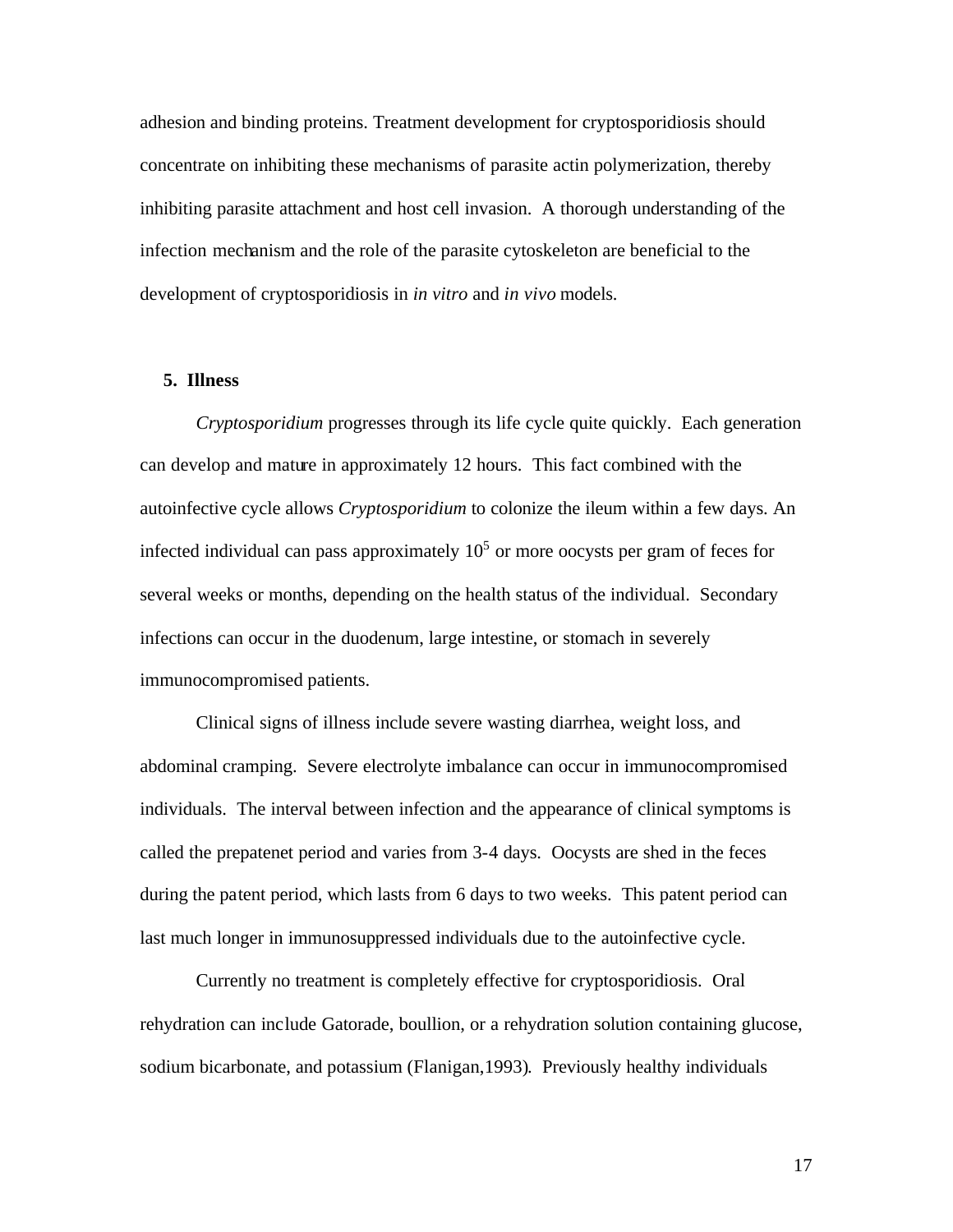usually clear the infection after about two weeks of illness, but immunocompromised persons may try pharmacological therapies. Several antimicrobial agents have been evaluated for their effectiveness. The antimicrobial agent paromomycin, which is similar to neomycin, can result in a decrease in the intensity of infection and improves intestinal function and morphology (Goodgame, 1996). Unfortuneately, paromomycin is poorly absorbed and the majority of patients do not have a complete response to therapy (Flanigan, 1993). Other antimicrobials tested include spiramycin and dicalzuril among others, all of which may decrease diarrhea or oocyst number but do not produce reliable results (Flanigan, 1993). Potential immunologic therapies are being evaluated as well. The host response to cryptosporidiosis is mostly T-cell mediated. Serum antibodies do not provide much protection; however, feeding infected humans bovine colostral immunoglobulin has been shown to lessen symptoms of cryptosporidiosis (Heyworth, 1995).

Interestingly, *C. parvum* is highly immunogenic. The many surface proteins, glycoproteins, and phospholipids on the oocyst and other life stages are immunogenic. These glycoproteins or sporozoite surface lectins are essential in that they allow the initial attachment to the host glycocalyx covering the intestinal mucosa (Langer, 1999). The resulting infection and illness which ensue are so severe that if the parasite was not eliminated the host would die quickly through dehydration and electrolyte imbalance. Currently, the most effective therapy appears to be an active host immune response along with supportive care.

From a histopathologic perspective, cellular changes in animals with illness include villous atrophy, crypt hyperplasia, and inflammation of the lamina propria;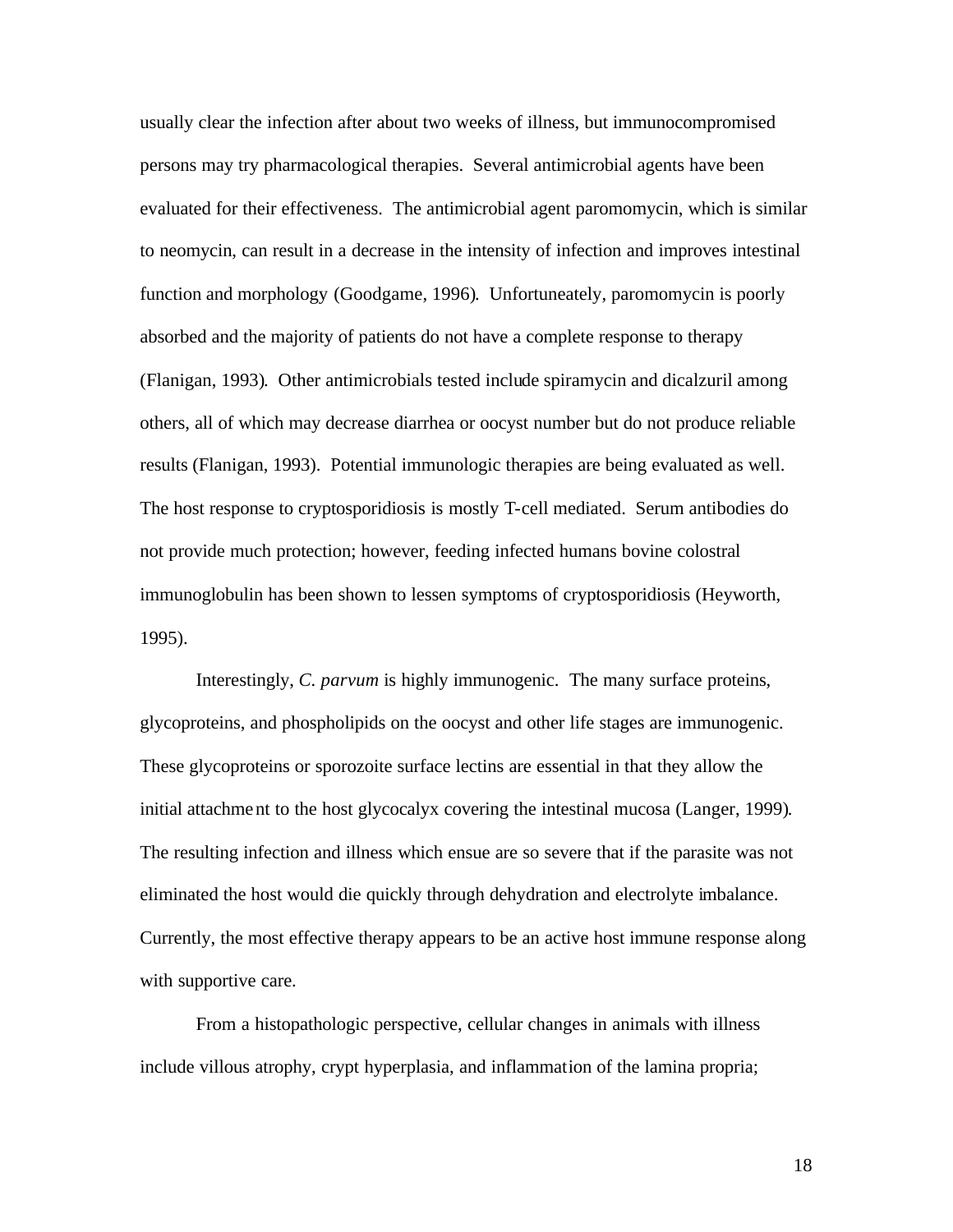however, humans with cryptosporidiosis do not always show these signs and intestinal mucosa may remain intact (Marcial and Madara, 1986). Clinically, the loss of large volumes of watery diarrhea during a bout of cryptosporidiosis shows that the illness may be a result of an enterotoxin (Modligliani et al., 1985). In fact, it is hypothesized that this effect may be due to an enterotoxin similar to heat-stable enterotoxins as evaluated in an in vitro ileum cell-free system (Guarino et al., 1994). It is not well understood if this enetrotoxic effect is time dependent or saturable. On the other hand, it was observed that the toxic response could be reduced in the absence of chloride or calcium ions, suggesting the mechanism is calcium-mediated and involves chloride secretion (Guarino et al., 1994). Finally, while the enterotoxigenic effect may be induced directly by *Cryptosporidium* it may also be induced by the increase of prostaglandins released by host cells during infection (Argenzio et al., 1993).

# **6. Detection Methods**

Various methods exist for detecting oocysts and for determining oocyst viability. For fecal smears, and food or water samples, standard methods include concentration and staining (Arrowood, 1997). Alternative concentration techniques to sample batch centrifugation include the use of continuous flow centrifugation, membrane filtration, cartridge filtration, and calcium carbonate flocculation. These systems can concentrate oocysts from large amounts of water. Then oocysts can be separated from sediment with immunomagnetic beads. Oocyst recovery varies depending on water turbidity and the physical-chemical properties of the sample (Casemore, 1985).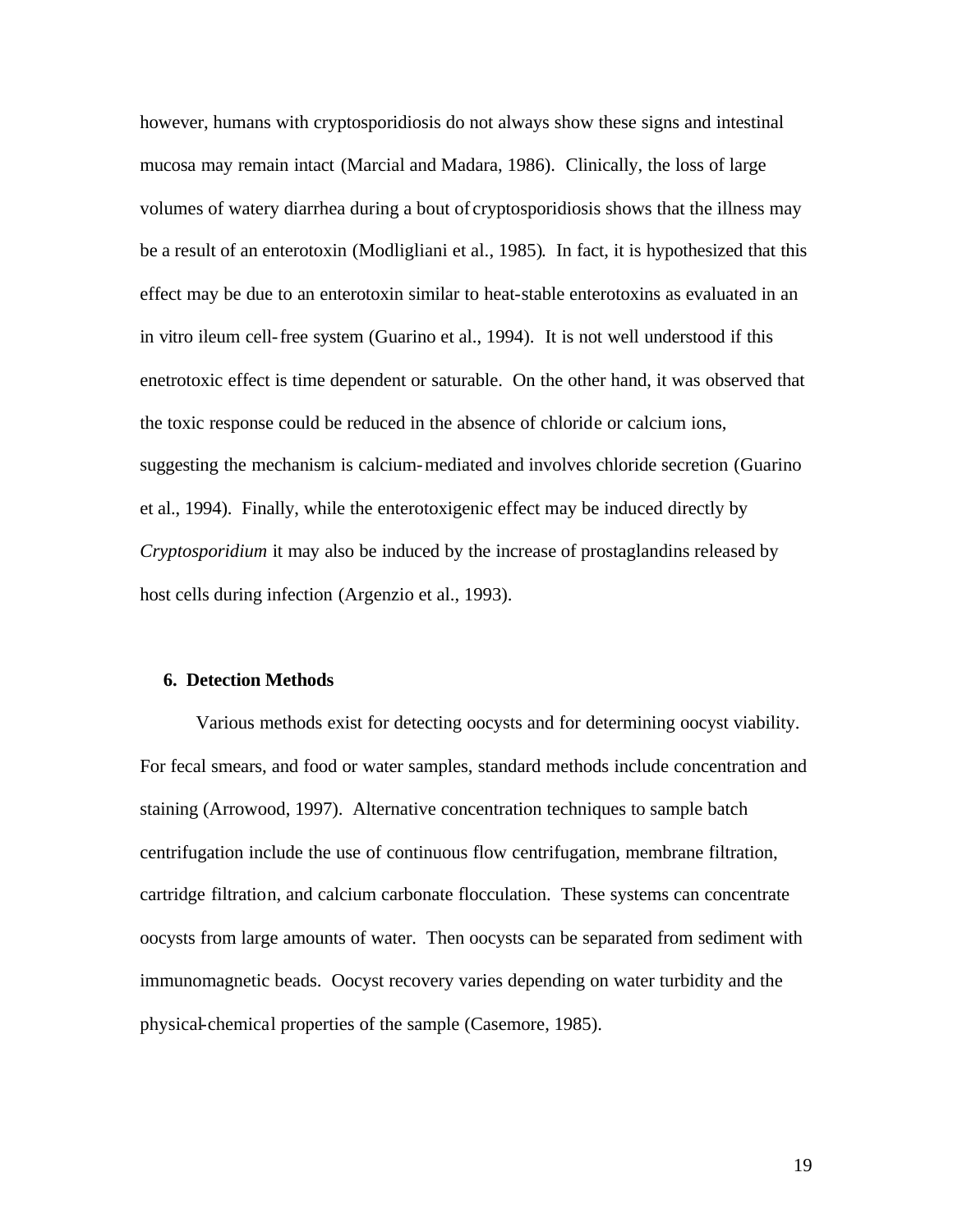Both dye based and immunological-based stains are used. *Cryptosporidium*  oocysts are identified by the use of differential stains, like safranin-methylene blue stain, acid fast stains like Kinyoun and Ziehl-Neelson, and DMSO-carbol fuchsin stain (Garcia et al., 1983). These stains color the oocysts red on a counterstained background. Other differential stains may be used which stain the oocysts green, but are not recommended due to problems with fecal background contamination. Immunological-based stains combine polyclonal antibodies with a fluorescent or colormetric protein tag like the avidin-biotin system. Users must beware of potential cross-reactivity with other microorganisms. Since the oocysts are quite small  $(4-6 \mu m)$ , even with the use of stains, identification requires an experienced microscopist (Fayer et al., 2000). Immunologcalbased stains or Enzyme-linked immunosobant assays (ELISA) using polyclonal antibodies are also used to detect *Cryptosporidium* life stages.

Various techniques are used to detect oocysts and to determine viability. The polymerase chain reaction (PCR) can be used on both clinical and environmental specimens (Arrowood, 1997). However, some foods contain compounds which inhibit the enzymes necessary for PCR, likewise some environmental contaminants can interfere with the assay (Grigoriew et al., 1994). Reverse-transcriptase PCR can be used to measure the amount of mRNA and amyloglucosidase to determine viability (Wagner-Wiening and Kimmig, 1995). Dyes like propidium iodide (PI) and diamidino-2' phenylindole (DAPI) have been used as indicators of viabilty. These dyes have been used for several years, but unfortunately are not an accurate measure of viability (Arrowood, 1997). The gold standard in viability assays was the mouse bioassay, but it is now thought by some that cell culture infectivity assays are more similar to human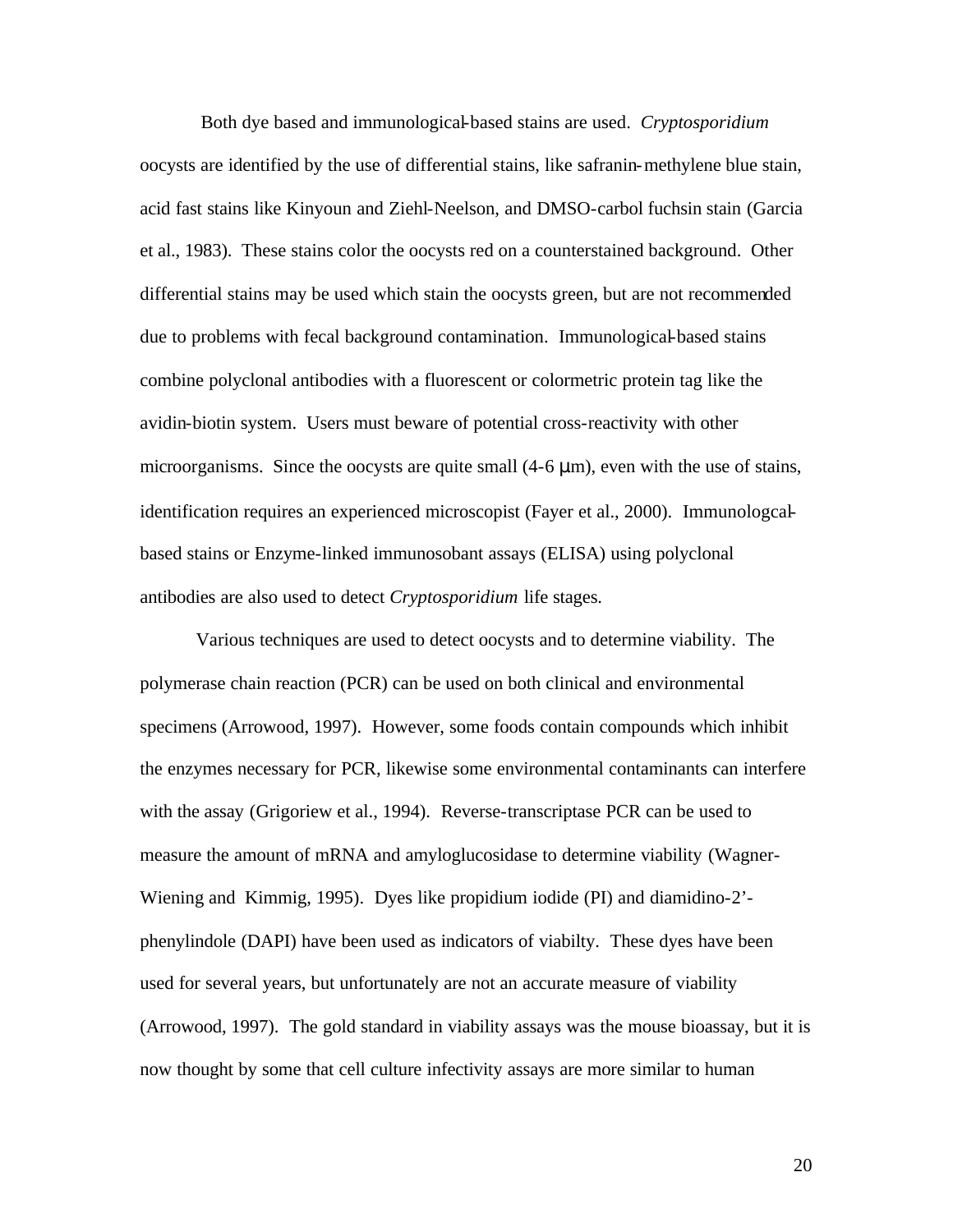infectivity (Chappell, 2000). Traditionally, neonatal mice are infected with *Cryptosporidium*, then euthanized 5 days post-inoculation, and intestines are observed for oocysts. Immunocompromised mice can be used as an alternative to neonates.

## **7. The** *Cryptosporidium* **oocyst**

Transmission of *Cryptosporidium* is widespread and rapid during an outbreak due to the hardy oocyst, the transmissive life stage. The oocyst wall provides the organisms inside with a safe and secure containment. This wall allows them to be unusually resistant to environmental pressures. It is hypothesized that *Cryptosporidium* oocysts evolved in mobile animal populations that exerted strong selective pressures for longterm survival; however, we now see concentrated, fixed animal populations that are exposed to higher levels of infective oocysts ((Blewett, 1988)).

The process of oocyst wall formation is not well understood, but is believed to be complex and essential to the inherent resistance of the organism. The oocyst wall of *Cryptosporidium* has distinct outer and inner layers. Transmission electron microscopy revealed the details of the trilaminar structure of the oocyst wall (Harris and Petry, 1999). The outer layer is composed of acidic glycoprotein, the central layer is more rigid and composed of a complex lipid material that is responsible for the oocyst acid-fast staining, and the thick inner layer is thought to be filamentous glycoprotein (Wolinsky, 1990; Bonnin et al., 1991). Two more inner layers provide rigidity with a unique elasticity to the oocyst wall (Harris and Petry, 1999). A unique suture is present at one end of the oocyst. The suture, which dissolve s during excystation, lies along the inner layer and spans 1/3 to 1/2 of the oocyst circumference (Fayer, 1997). After the suture opens, the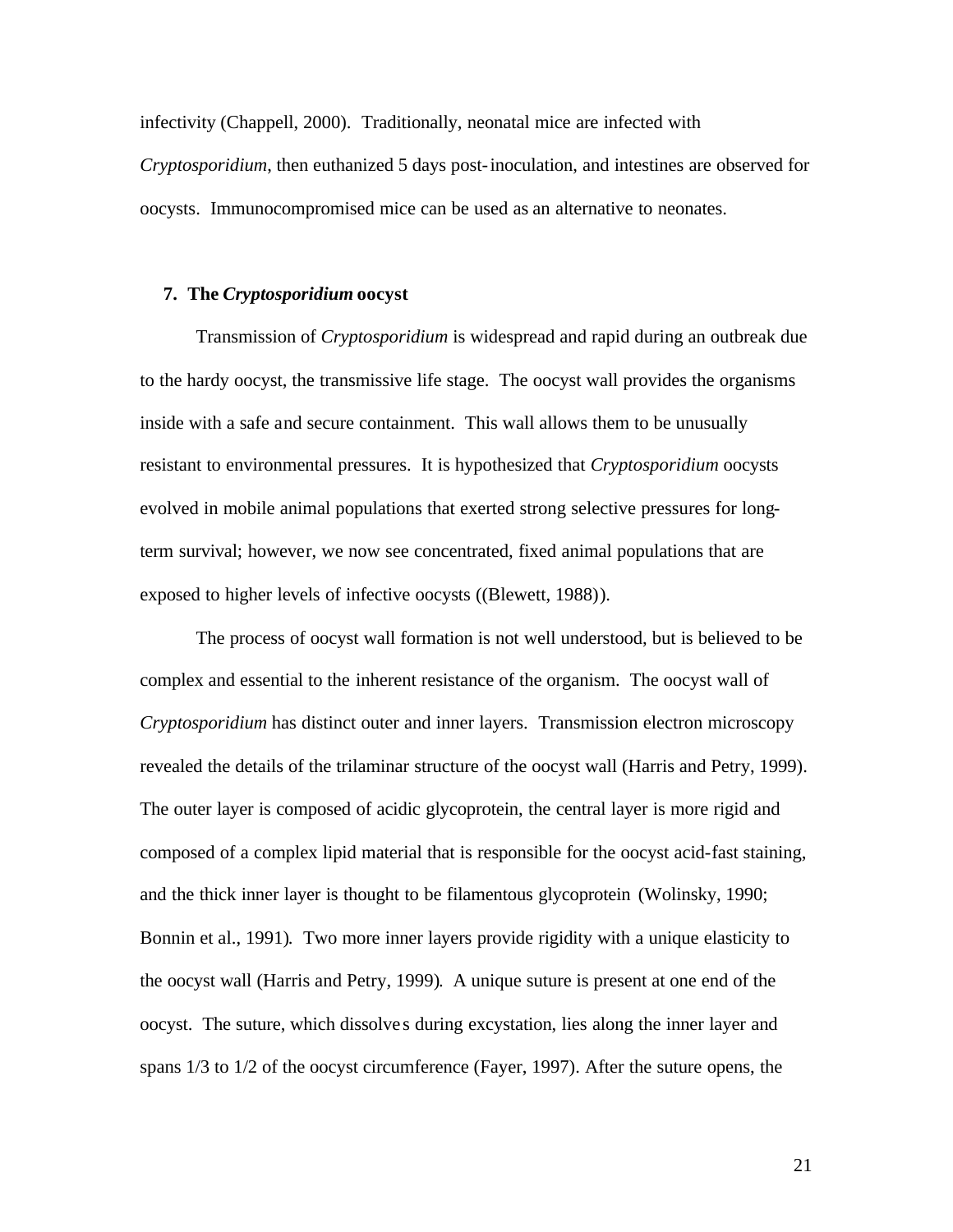sporozoites are released and an empty spherical wall is left behind (Reduker et al., 1985b). A residual body is also left behind, containing a lipid vacuole and amylopectin granules (Harris and Petry, 1999). The oocyst wall immediately surrounding the suture is slightly thicker (Reduker et al., 1985a). Parasites in the related genera, *Toxoplasma, Sarcocystis* and *Isospora* also have sutures, indicating their phylogentic relationship (Fayer, 1997). The sutures of these parasites are a bit different from that of *Cryptospordium* in that they have liplike thickenings around the suture (Speer et al., 1973; Desser and Li, 1984). The relationships among these parasites may be important for developing effective therapies and for further biochemical studies. After all, the oocyst wall is what inhibits disinfection.

Prior to excystation, the exterior fluid acts on the outer layer of the oocyst wall and upon the suture. This causes the inner layer to cleave, as observed in transmission electron microscopy (Reduker et al., 1985a). This cleaving or folding inward creates an opening at one pole (Iseki, 1979). During in vitro excystation experiments, sodium hypochlorite perforates or removes the outer layer and the outer zone of the inner layer (Reduker et al., 1985a). It is also postulated that as oocysts age, the oocyst wall degrades (Reduker et al., 1985a) and this may explain why aged oocysts have lower excystation rates. While it appears necessary, the purpose and role of the outer wall has been questioned. The thin outer wall may be more of a vestigal wall (Reduker et al., 1985a) while the inner wall acts more like a sporocyst covering with the infectious sporozoites inside. Further analysis is needed to better evaluate this hypothesis.

As the organism proceeds through the *Cryptosporidium* life cycle, both thick and thin walled oocysts develop. Thin walled oocysts lack the two distinct types of wall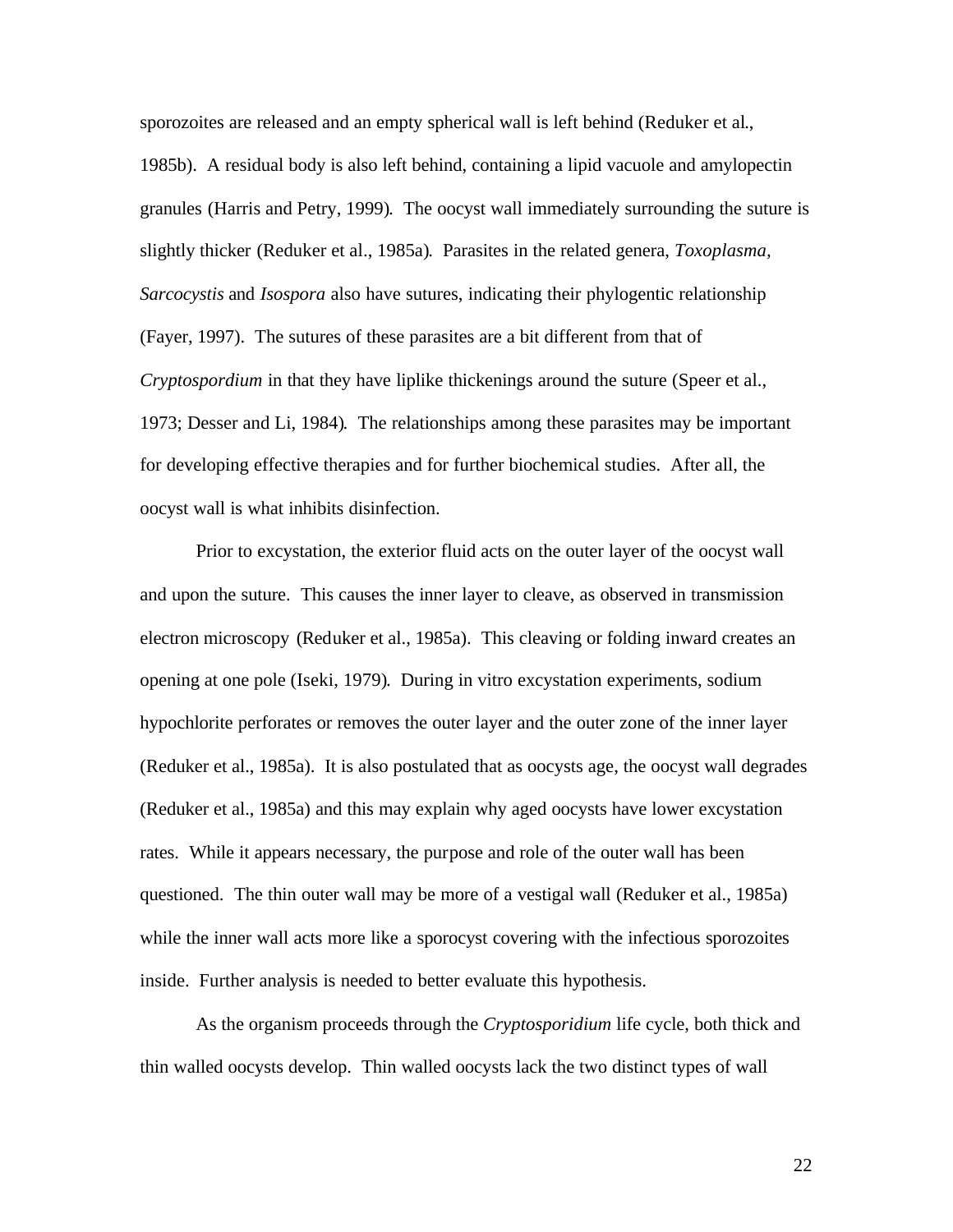forming bodies that thick walled oocysts have (Current and Reese, 1986). These wall forming bodies contain a fibrillous glycoprotein-like material and are involved in the storage and release of the parasitophorous vacuole (Bonnin et al., 1991). There are also electron lucent vesicles involved in gametogenesis that may be separate from the wallforming bodies described above. A hypothesis is that material contained within these electron-lucent vesicles provides resistance to sodium hypohlorite and has a strong interaction with the wall-forming bodies (Bonnin et al., 1991). These non-wall forming bodies may have a secretory role, involved in the formation of the parasitophorous vacuole (Entrala et al., 2001). As the oocyst develops, a two-unit membrane forms outside the plasmalemma, while the internal sporont forms are separated from the other organelles. The two membrane layers can be viewed with an electron microscope. The oocyst wall and membrane components are studied with monoclonal antibody- labeling combined with protein gel electrophoresis and electron microscopy.

Since no therapies or prophylaxis are proven to be effective consistently for humans, hygiene and disinfection are important management tools. The limits of oocyst survival have been measured under laboratory conditions. Oocysts can be made noninfective after substantial air-drying (Anderson et al., 1992). Also, oocysts can be made non-infective by freezing at  $-70^{\circ}$ C or lower with or without cryoprotectants, but remain infectious if frozen at -20°C or higher (Fayer et al., 1991; Fayer and Nerad, 1996). Oocysts suspended in water or milk can be made non-infective in a pasteurizer held at 71.7°C for 5-15 seconds (Harp et al., 1996). Temperatures of 64.2°C for 5 minutes or 72.4°C for 1 minute can make oocysts noninfectious (Fayer, 1994). While traditional chemical disinfectants, like chlorine or iodophores used at normal levels are not useful,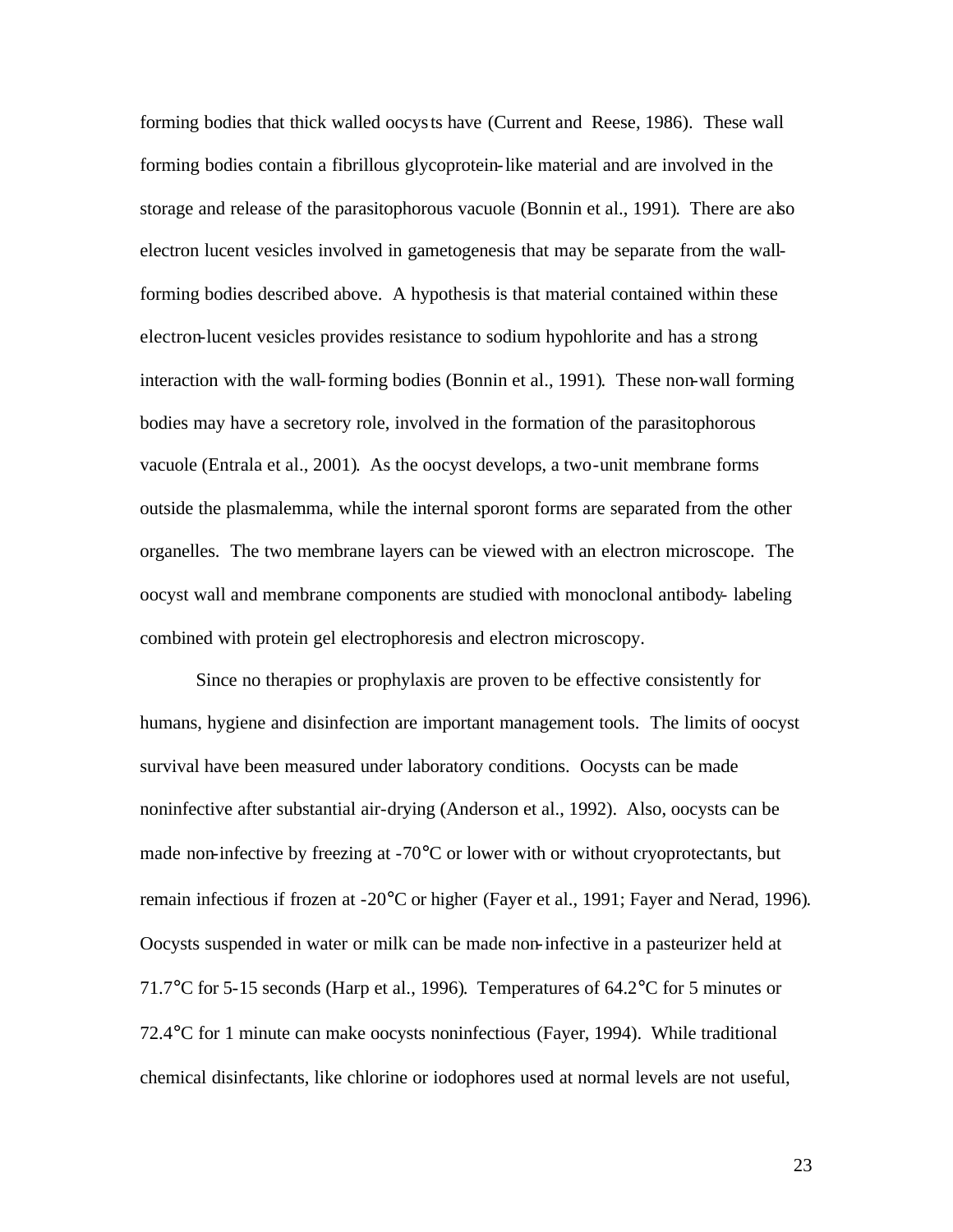other non-traditional disinfectants, like ultraviolet light, ozone, and hydrogen peroxide gas plasma may be useful. Hydrogen peroxide gas plasma can be used with 58% hydrogen peroxide to inactivate *Cryptospordium* oocysts on endoscopic and surgical equipment (Vassal et al., 1998).

#### **8. Importance of protease activity for protozoan infection**

Protease activity plays an important role in microbial infection. Perhaps the best known example is HIV, the virus believed to cause AIDS, which is now most successfully treated with protease inhibitors (Carrasco and Tyring, 2001). Proteases are involved in parasite-host infection and protozoa are no exception. During infection, the apicomplexan parasite orients the apical complex towards the host cell, attaches, and penetrates the host cell membrane (Aikawa et al., 1978). This adhesion and invasion process appears to be mediated by at least one protease (Forney et al., 1996b). These protease-mediated or protease-dependent mechanisms have been studied in several parasites, including *Plasmodium knowlesi, Plasmodium falciparum, Eimeria tenella, Eimeria vermiformis,* and *Entamoeba histolytica* (Dluzewski et al., 1986; Adams and Bushell, 1988; Fuller and McDougald, 1990; Que et al., 2002). Protease-mediated events are believed to include host cell attachment (Adams and Bushell, 1988; Arroyo and Aldrete, 1989), host membrane penetration (Hadley et al., 1983; Fuller et al., 1990), host protein degredation used for parasitic growth (Chappell and Dresden, 1986), tissue migration (Moda et al., 1988; McKerrow et al., 1990; Moda and Doenhoff, 1994a; Morris and Sakanari, 1995; Yenbuter and Scott, 1995), parasite development (Richer et al.,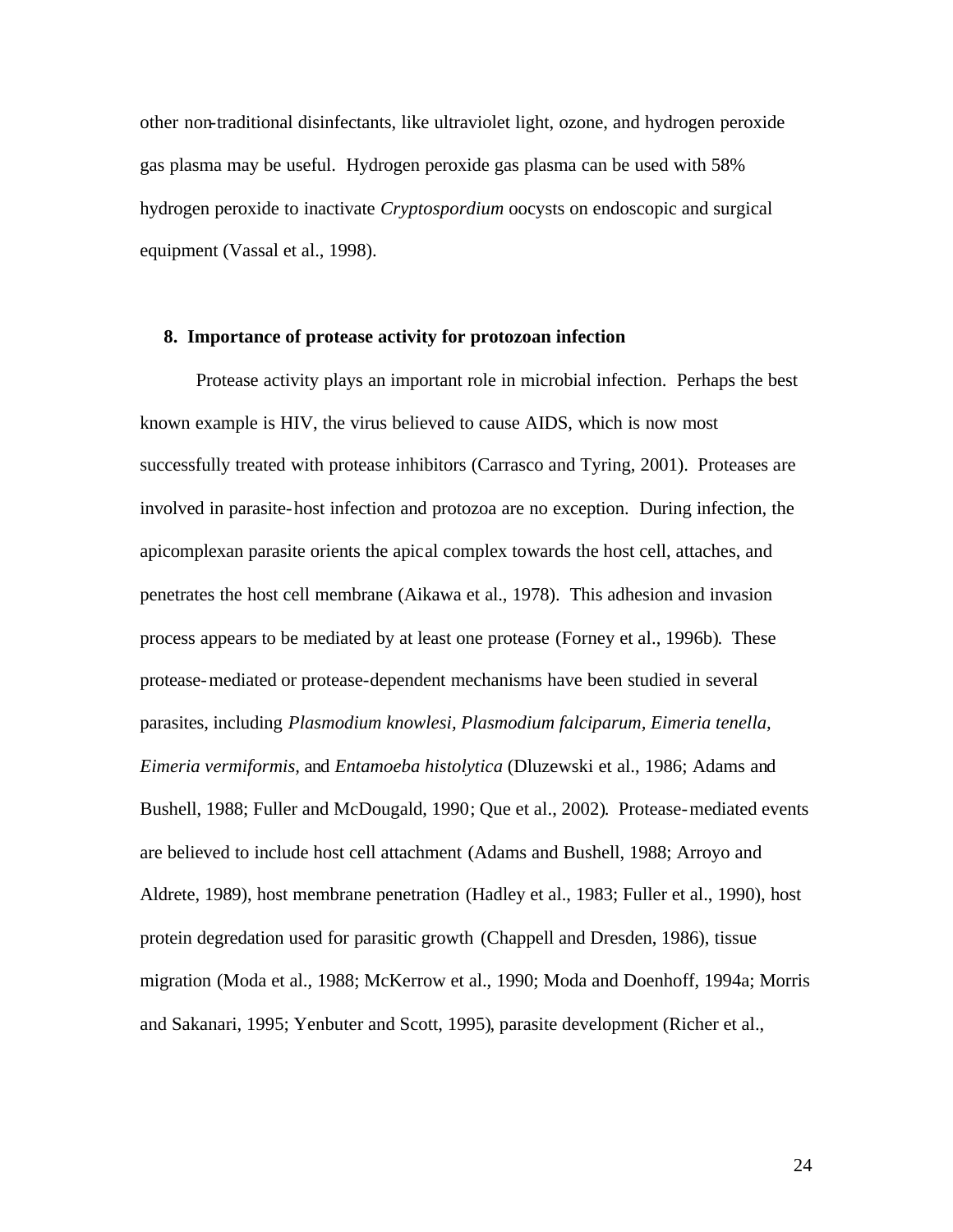1993), and mechanisms used to fight and evade the host immune system (Malzels et al., 1993; Pupkis et al., 1986; Moda and Doenhoff 1994b).

Proteases are traditionally classified into three groups: cysteine, serine, and mettaloproteases. Cysteine proteases, also called thiol proteases, have a thiol group of the amino acid cysteine in the active site of the protease. Serine proteases have a hydroxyl group in the active site, which is involved in binding and catalysis of the substrate at the active site. Metalloproteases contain a metal ion in the active site that is involved in substrate binding. Proteases work under various conditions, but do have optimum pH ranges. Serine and metalloproteases work best under neutral to slightly alkaline pH conditions (McKerrow, 1993). Cysteine proteases work at a broader range from pH 5.5-7.5, and require that reducing agent be present to keep the thiol group from being oxidized (McKerrow, 1993). Protease activity can be analyzed with a variety of biochemical assays. Localization can be observed with immunofluorescence and proteases can be purified from parasite homogenates. One of the most popular ways to evaluate protease activity is with protease inhibitors. Several serine, cysteine, and metalloprotease inhibitors are commercially available.

Cysteine proteinases are believed to be key agents in the cytopathology and degredation that allows parasite invasion. These proteinases appear to be so crucial to invasion that small changes in gene regulation or expression can differentiate between invasive and non-invasive species of the same genus, as is the case with *Entamoeba histolytica* and *Entamoeba dispar* (Que et al., 2002). It appears that the cysteine proteases are both surface-associated and membrane-associated on *Entamoeba*  trophozoites, and those on the surface may be more important for invasion while others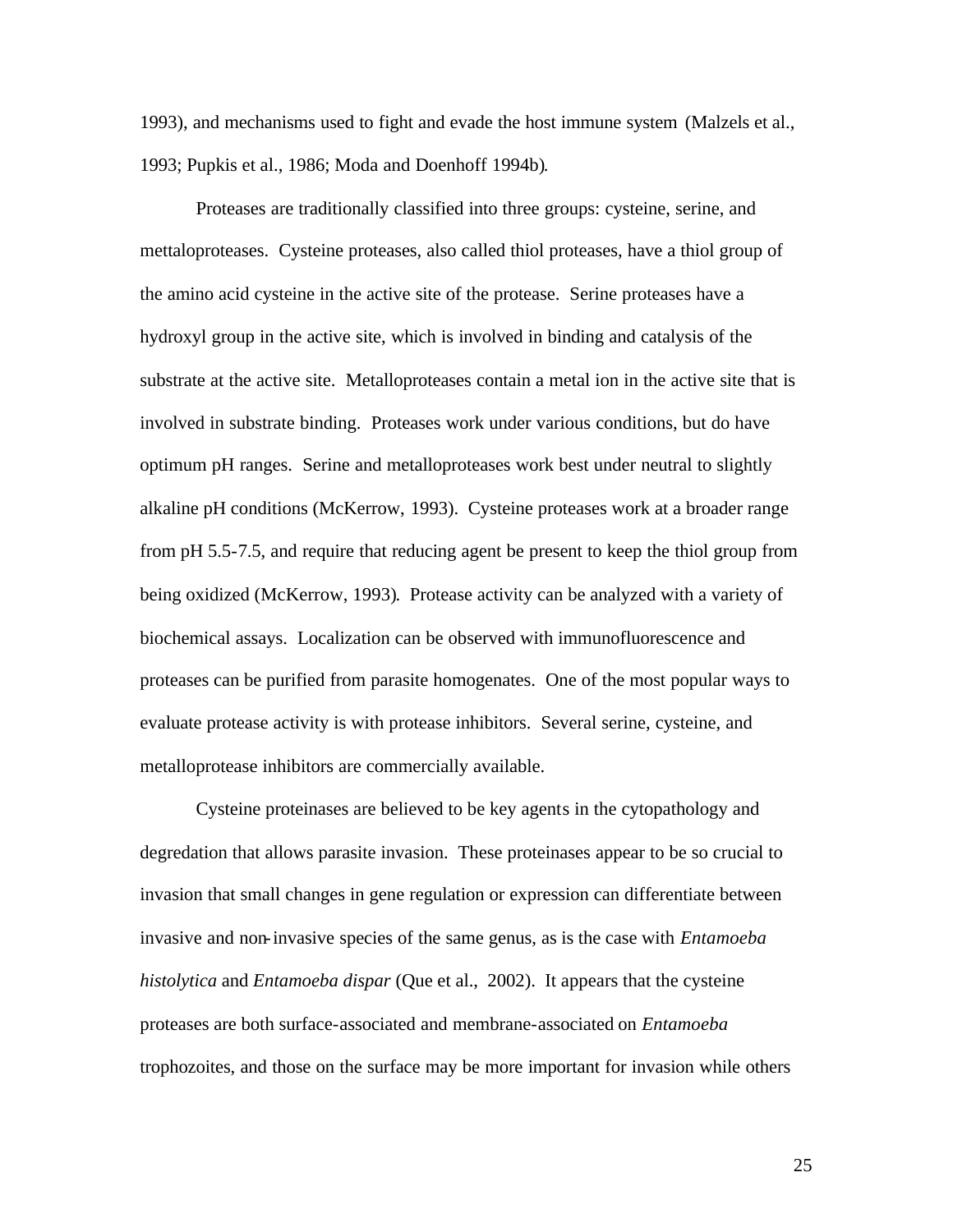act in digestion of nutrients (Que et al., 2002). The cysteine proteinase, cruzipain, found in *Trypanosoma cruzi*, has also been localized to the surface and lysozomes.

Interestingly, *Giardia,* the protozoa believed to have the earliest lineage to eukaryotic cells, has detectable cysteine proteinase activity that is directly involved in trophozoite excystation (Ward et al., 1997). Cysteine protease activity, from one of three genes, was detected as the major component of biochemical activity during excystation (Hare et al., 1989; Parenti, 1989; Werries et al., 1991). The *Giardia* protease is the most primitive known protease of the cathepsin B family, as identified by sequence analysis (Ward et al., 1997). The cysteine proteinase is localized in cytoplasmic vacuoles (Ward et al., 1997), reported previously to contain acid phosphatase and protease activity (Feely and Dyer, 1987; Lindmark, 1988). As with other protozoa, in *Giardia* the processing of cyst wall components may rely on cysteine proteinase activity (Ward et al., 1997).

Three different protease activities were recently identified in *Toxoplasma gondii*  tachyzoites (Ahn et al., 2001). One protease is a metalloprotease, which has not been well characterized (Berthoneau et al., 2000). The other two are believed to have functional roles in the infection of host cells. One is a cysteine proteinase with a opimum pH of 6.0, and the other is a serine protease with an optimum pH of 8.5 (Ahn et al., 2001). Work conducted by Ahn et al. (2001) showed that enzyme activity was dependent on the presence of calcium ions. They also found that secretion of proteases was most likely involved in the recognition and binding of the parasite to the host-cell. It is most likely that proteases are secreted from *T. gondii* tachyzoites into the host cell membrane as the parasite is anchored.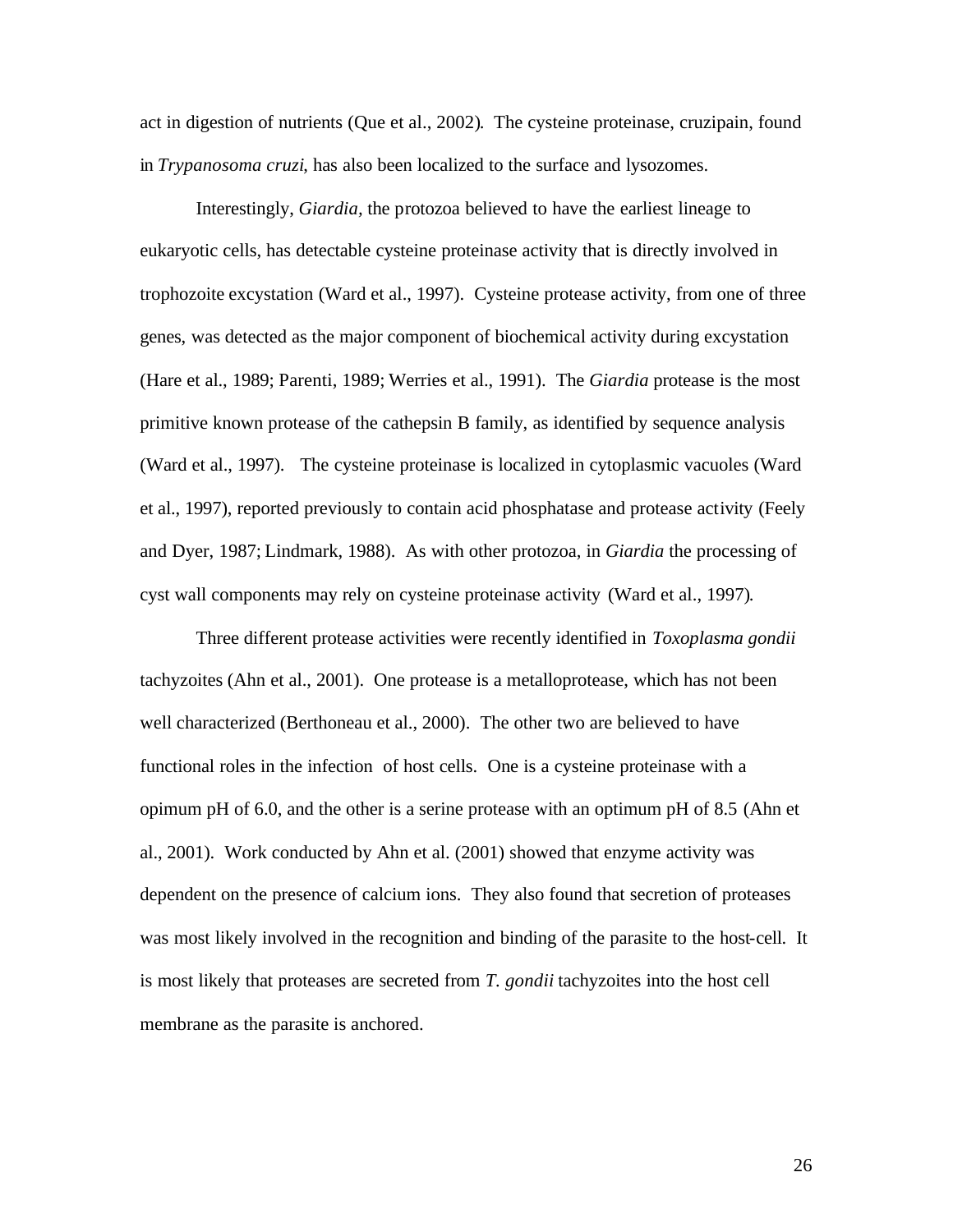# **9. Evidence for protease activity in** *Cryptosporidium*

*Cryptosporidium* excystation may be enhanced in vitro by increasing temperature to 37°C, by preincubation in low pH, by addition of trypsin, and by the action of bile salts; however, excystation can occur without these additives as well. Various proteins play functional roles in excystation including proteinases.

An arginyl aminopeptidase and a cysteine proteinase were observed associated with the sporozoite outer membrane along with substrate adhesion proteins (Okhuysen et al., 1994; Nesterenko et al., 1995). A serine protease may also exist, acting similarly in function to trypsin, a pancreatic enzyme (Powers et al, 1993). While the cysteine protease appears to act similarly to the metalloactivated cysteine proteases calpain I and II (Sasaki et al., 1984). The calpains are calcium-dependent cysteine protienases found in most mammalian and avian cells (Sasaki et al., 1984). The calpain proteases cleave a variety of cellular proteins, including cytoskeletal elements like those found in host illieal cells. Both serine and cysteine proteinases may function in excystation and cleave certain oocyst wall proteins as indicated by the increase in concentration during incubation at 37°C (Forney et al., 1996a). Additionally they may be involved in the invasion process as this process has been shown to be both pH and metallo-dependent (Hamer et al., 1994).

Several studies have evaluated the effects of varying concentrations of selected protease inhibitors (phenylmethylsulfonyl flouride, antipain, leupeptin, aprotinin, soybean trypsin inhibitor, α-antitrypsin) on *C. parvum* activity and reported an observed reduction in activity (Forney et al., 1996a,b). This author's work proposed that multiple proteolytic components exist in *Cryptosporidium* sporozoite homogenante, while the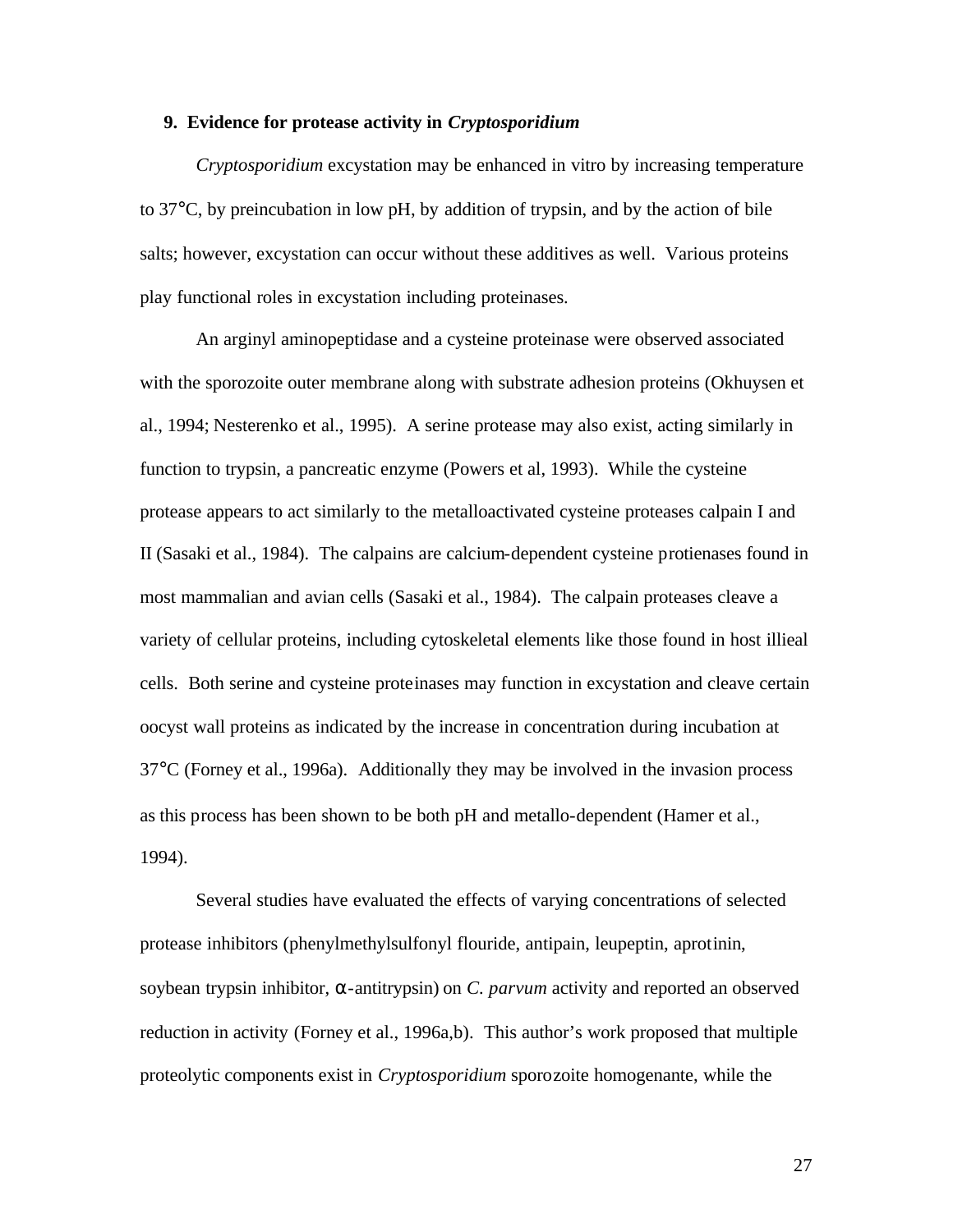serine protease may be more functionally important for excystation ((Forney et al.,1996a).

It was hypothesized that the protease activity is important in the early biochemical processes of infection dynamics (Forney et al., 1996a). Additionally, these authors suggested the use of anticryptosporidial protease inhibitors as a chemotherapeutic agent to counteract infection (Forney et al., 1996b).Forney et al (1996) evaluated *Cryptosporidium* homogenate for proteolytic activity that could associate with the human alpha-1-antitrypsin (AAT) human serine protease inhibitor. Human AAT is involved with protease-mediated tissue destruction during the elicited "acute phase" protein response (Travis and Salvesen, 1983; Potempa et al., 1994). This work lead to the belief that the serine-like proteases which may function like trypsin are enzymatically inactive before excystation occurs. Protease components may be upregulated as the parasite initiates the initial interaction and attachment with the host cell membrane.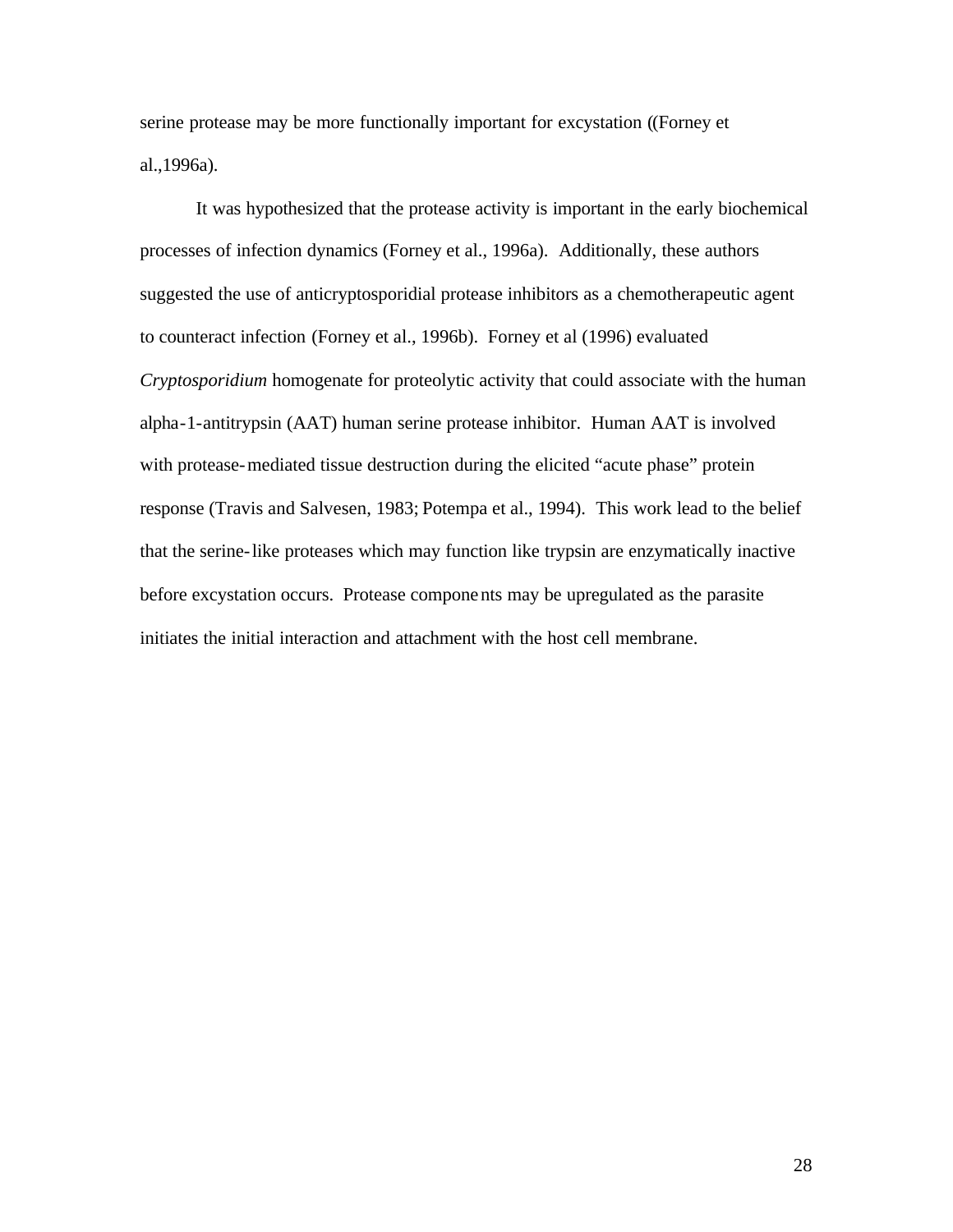# **B. Juice HACCP**

# **1. History of outbreaks associated with fruit juice**

In the United States fruit juices, including apple, orange, and grape, are consumed on a large scale. The total commercial production of apples, grapes, and oranges in the US on a yearly average was reported at roughly 5.3, 6.2, and 13.1 million tons respectively (USDA, 2001). Monetary value is also on a large scale, with apple, grape, and orange production ranging from 1.5 to 3 billion dollars annually (USDA, 2001). While most fruit is consumed whole, a good proportion is processed into juice: 23% of apples, 90% of oranges, 85% of grapes (USDA, 2001). Only a small proportion of fruit juices remains unpasteurized. Approximately 98% of juice produced in the U.S. is pasteurized, while the remaining 2% equals approximately 40 million gallons of unpasteurized product (Meskin, 1998). Unpasteurized fruit juices continue to have a strong following, perhaps in part due to their perceived superior flavor, aroma, or nutrient content.

Several outbreaks of foodborne illness associated with unpasteurized juices have been attributed to microbial contaminants, like *Escherichia coli* O157:H7 and *Salmonella*  species. Between 1923 and the Spring of 2000, twenty-one recorded outbreaks were reported, and over 85% of these occurred after 1980 (Steele et al., 1982; Parish et al., 1997; Cook, 1998; FDA, 2001d). Two reported outbreaks associated with *Cryptosporidium parvum* have occurred. It is possible that sporadic cases have also occurred and were not reported.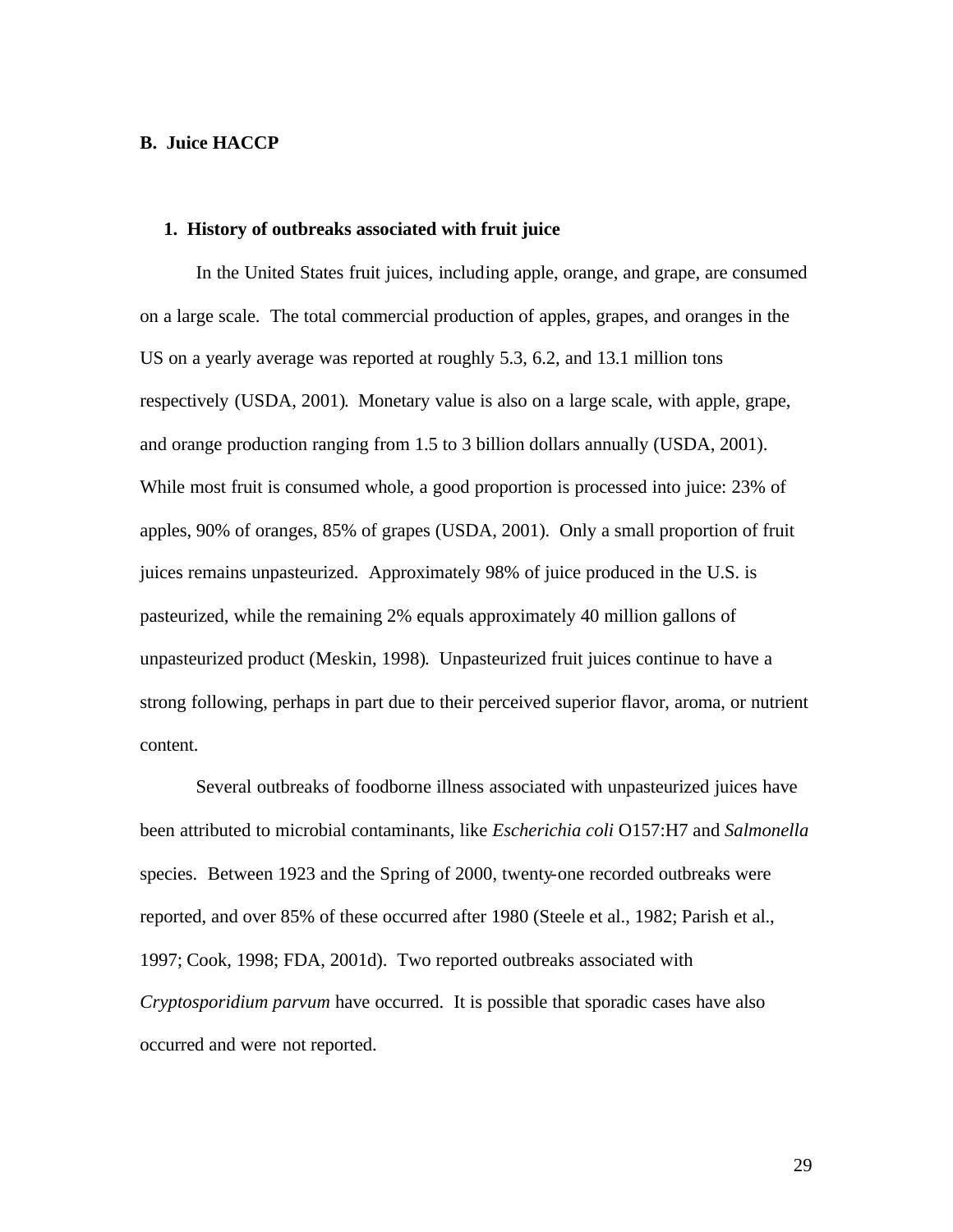# **2. Overview of Regulation**

The long awaited final juice HACCP rule is available in the Federal Register, Code of Federal Regulations, Title 21, part 120, entitled "Procedures for the safe and sanitary processing and importing of juice, the final rule" (FDA, 2001d). The juice HACCP rule became effective on January 22, 2002, with installment in smaller plants on January 21, 2003 and January 20, 2004. HACCP is a system of hazard control, directed specifically towards the juice industry in this case. This final rule was the last step in a series of actions taken to increase the safety of fresh juices and decrease the likelihood of microbial contamination. While the final rule provides a specific framework for juice processing, it remains important that industry and consumers are educated about the risks associated with consuming untreated fruit juice. The rule provides flexibility in the final processing step in that non-thermal treatments may be implemented by the fruit juice industry to control potential microbial contamination.

From 1997 through 2001, the FDA and other regulatory agencies worked in response to the concern of public safety over fruit juice consumption. One of the first steps occurred in August 1997, with a recommendation from the National Advisory Committee on Microbiological Criteria for Foods (NACMCF). The FDA issued a notice of intent to develop a juice HACCP program, warning label statement, and an educational program for fruit and juice beverage processors. The HACCP regulation for the fruit juice industry was formally proposed in April 1998.

In July 1998, the FDA published the warning statement rule (FDA, 1998), which required the labeling of juices not pasteurized or processed to a level necessary for a 5 log reduction in the most persistent pathogen. This rule went into effect in November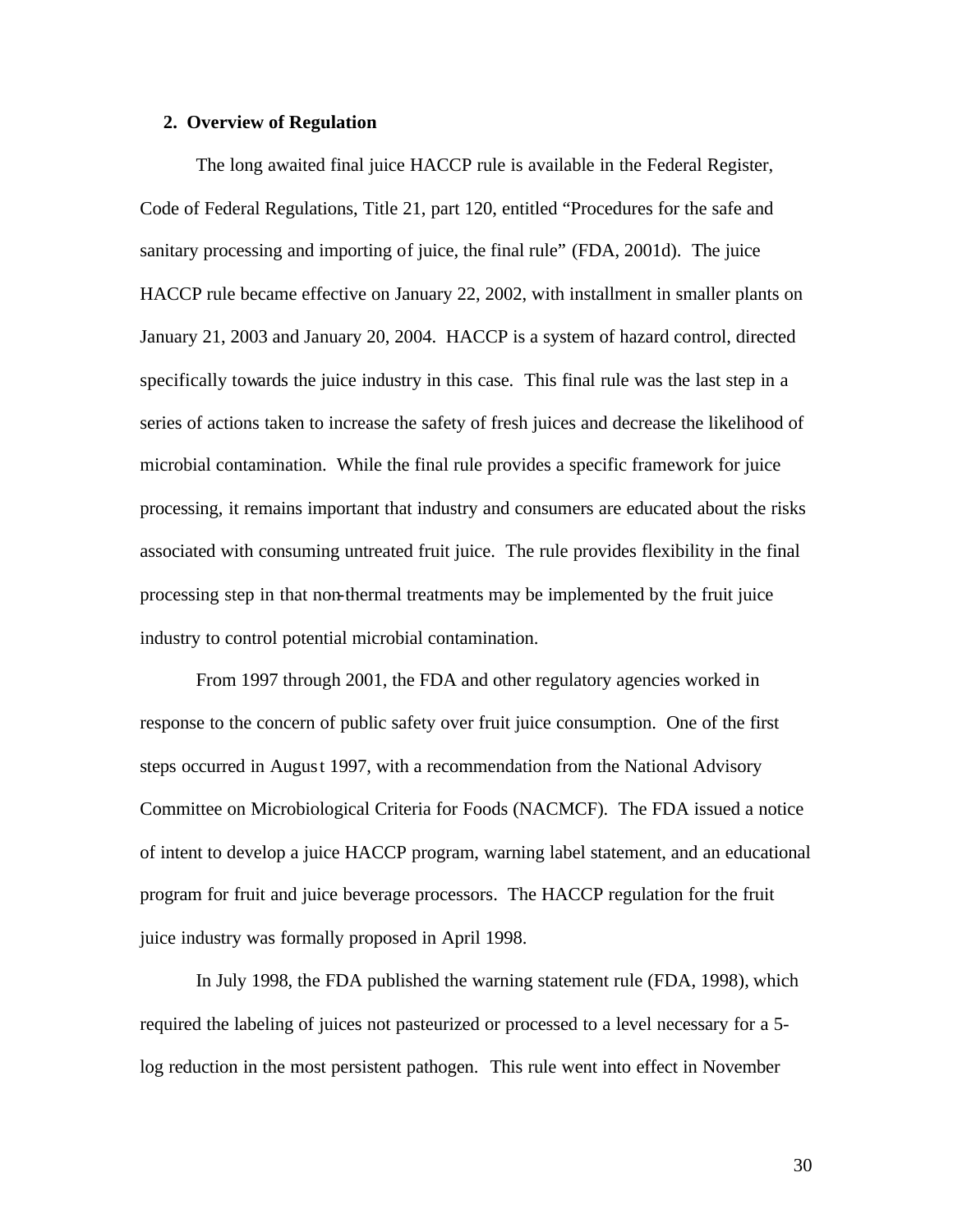1998. This rule affected all juice manufactures by the end of the year 2000, allowing time for small manufacturers to comply. After further analysis, the FDA stated that there was insufficient evidence to warrant exclusion of citrus fruits from the warning label, although there is minimal contact with the peel. While it is unlikely that drop fruit is used in citrus and grape juices, compared to apple juices, contaminated water or workers are a pertinent issue.

As mentioned above, the final ruling requires the implementation of HACCP principles in the production of juice or juice products. Within the HACCP plan, juice must be treated with a process capable of obtaining a 5-log reduction of the most pertinent pathogen. The FDA states that historical association should determine the pertinent pathogen, while the NACMCF recommends that *E. coli* O157:H7 be used as a benchmark target microorganism. The HACCP rule does not mandate pasteurization, and therefore alternative methodologies such as UV, ozone, or chemical treatments may be used. The rule states that surface treatments may be part of the 5-log reduction protocol, but cannot be used without an acceptable end processing treatment.

The time frame for implementation of these regulations is three tiered, based on size and sales of the processor. Processors with more than 500 employees are given 12 months for implementation. Those with between 100 and 500 employees have 24 months to comply. Very small processors, defined as those with less than \$500,000 annual sales, greater than \$500,000 annual sales but less than \$50,000 from food, or less than 100 full time employees or less than 100,000 units sold per year, have 36 months before necessary compliance. During this interim period, small processors will likely be looking at nonthermal options in order to avoid the high capital costs of pasteurization equipment.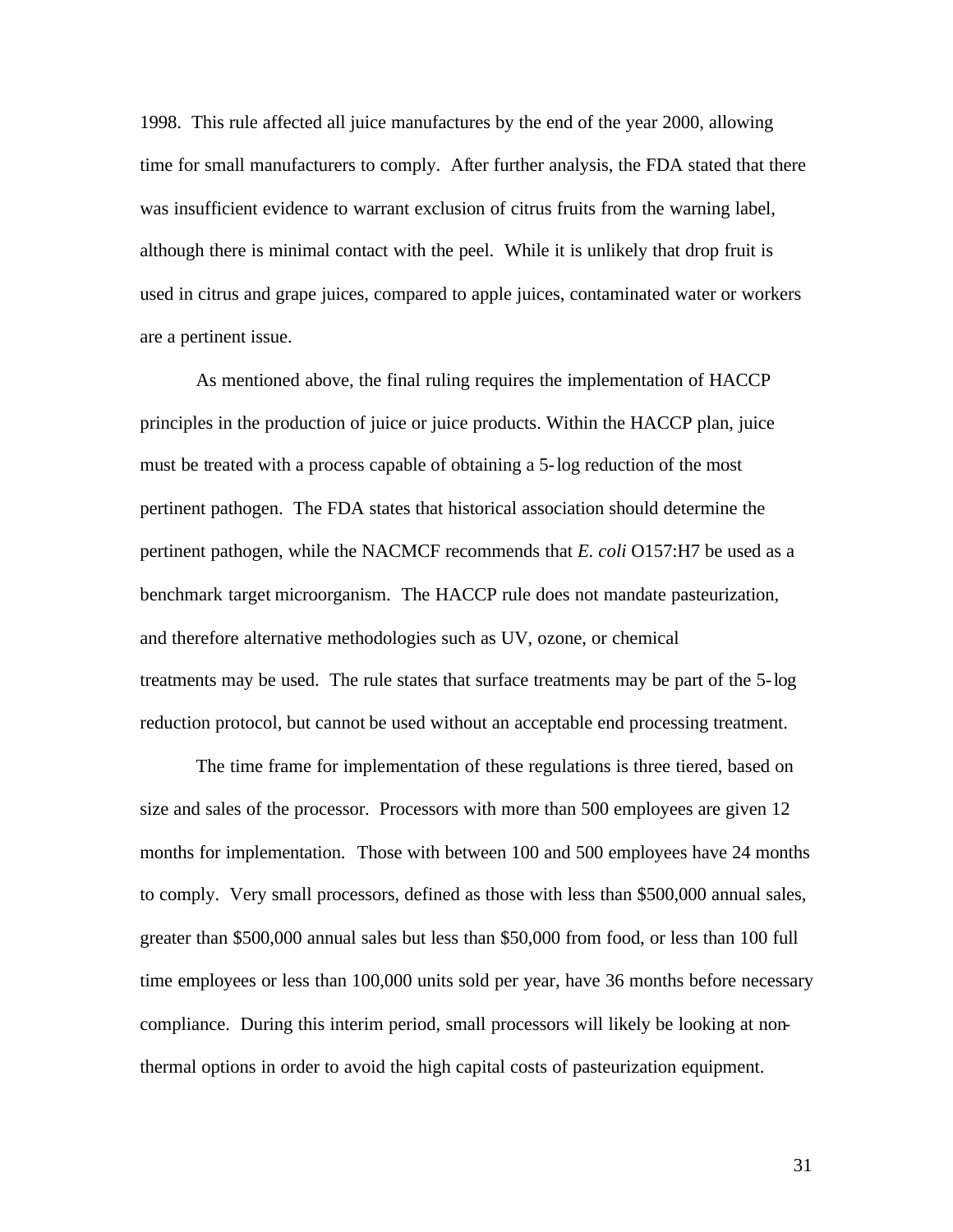# **C. Antimicrobials as alternatives to traditional juice pasteurization**

### **1. Organic acids**

Plants accumulate organic acids within their tissues and they may be found at highest concentrations in the fruit. In general, organic acids are water-soluble, colorless liquids that lend their unique tastes and flavors to many foods. Acidic properties of organic acids are due to the presence of the carboxylic group (-COOH). In a food system, organic acids can act as flavor enhancers, defoaming agents, emulsifiers, and antimicrobials (Fennema, 1996). In fruit juices, organic acids impart a sour taste, act to balance the sugar/acid ratio (Arthey and Ashurst, 1996) as well as acting to provide necessary anitbimicrobial attributes.

In general, the inhibitory antimicrobial effects of organic acids is a factor of the amount of acid in its undissociated form, along with its ability to donate hydrogen ions in an aqueous system (Uljas and Ingham, 1998). The degree of dissociation for a particular acid is related to its dissociation constant and the acidity of the product. The dissociation constant (pKa) indicates the pH at which there is an equal distribution of undissociated (50%) and dissociated (50%) forms. At a pH lower than the pKa, more undissociated acid is present (Bruice, 1995). In this form, the microbial cell membrane is generally more permeable to the acid, allowing it to enter the cell where it dissociates and lowers the internal pH of the cell thereby disrupting cellular functions (Lück and Jager, 1997). In this system, organic acids act on microorganisms by affecting both the external and internal pH. This system inhibits the growth and survival of bacterial cells as lipophilic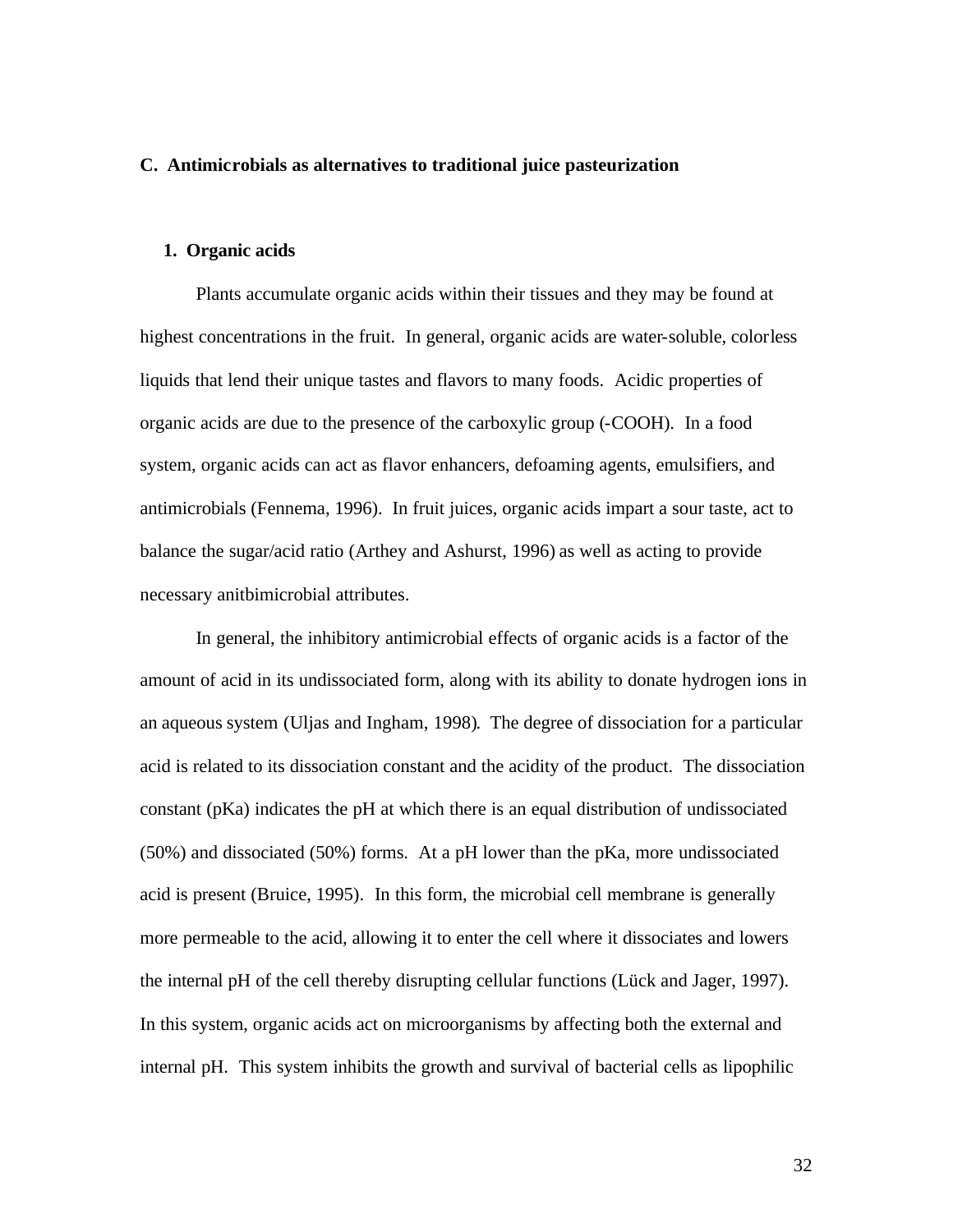organic acids can enter bacterial cells; however, the effect on protozoa may be quite different since these organisms are less susceptible to chemical inhibitors and acidity. Mild acid treatment seems to enhance excystation of *C. parvum* sporozoites (Kato et al., 2001). Acid may act on oocyst or sporozoite membrane proteins and proteolytic enzymes and affect infectivity through protein modification.

Organic acids are commonly added to foods, including fruit juices. Three common organic acids that were used in this study and discussed in more detail below are: citric, malic, and tartaric.

# **a. Citric acid**

Citric acid is a major component of orange, lemon, strawberry, blackcurrent, and gooseberry fruits (Harborne, 1980). Citric acid ( $C_6H_8O_7$ ) is a tricarboxylic acid that is commonly used to acidify a wide variety of foods, including fruit juices, carbonated beverages, canned vegetables, and dairy products (Davidson and Branen, 1993). As a tricarboxylic acid, citric acid has three pKa values: 3.1, 4.8, and 6.4. Citric acid imparts a sour but fairly mellow flavor to juices (Lück and Jager, 1997). Citric acid lowers the pH of the food and has a secondary effect of chelating cations and essential minerals. Citric acid is approved as a generally recognized as safe (GRAS) food additive (FDA, 2002)

# **b. Malic acid**

Malic acid is a dominant acid in several fruits, including grapes, apples, plums, and cherries (Harborne, 1980). Malic acid is the dominant acid in apples (Nagy et al., 1993). It is used for its flavoring and acidification properties in beverages, jams, jellies,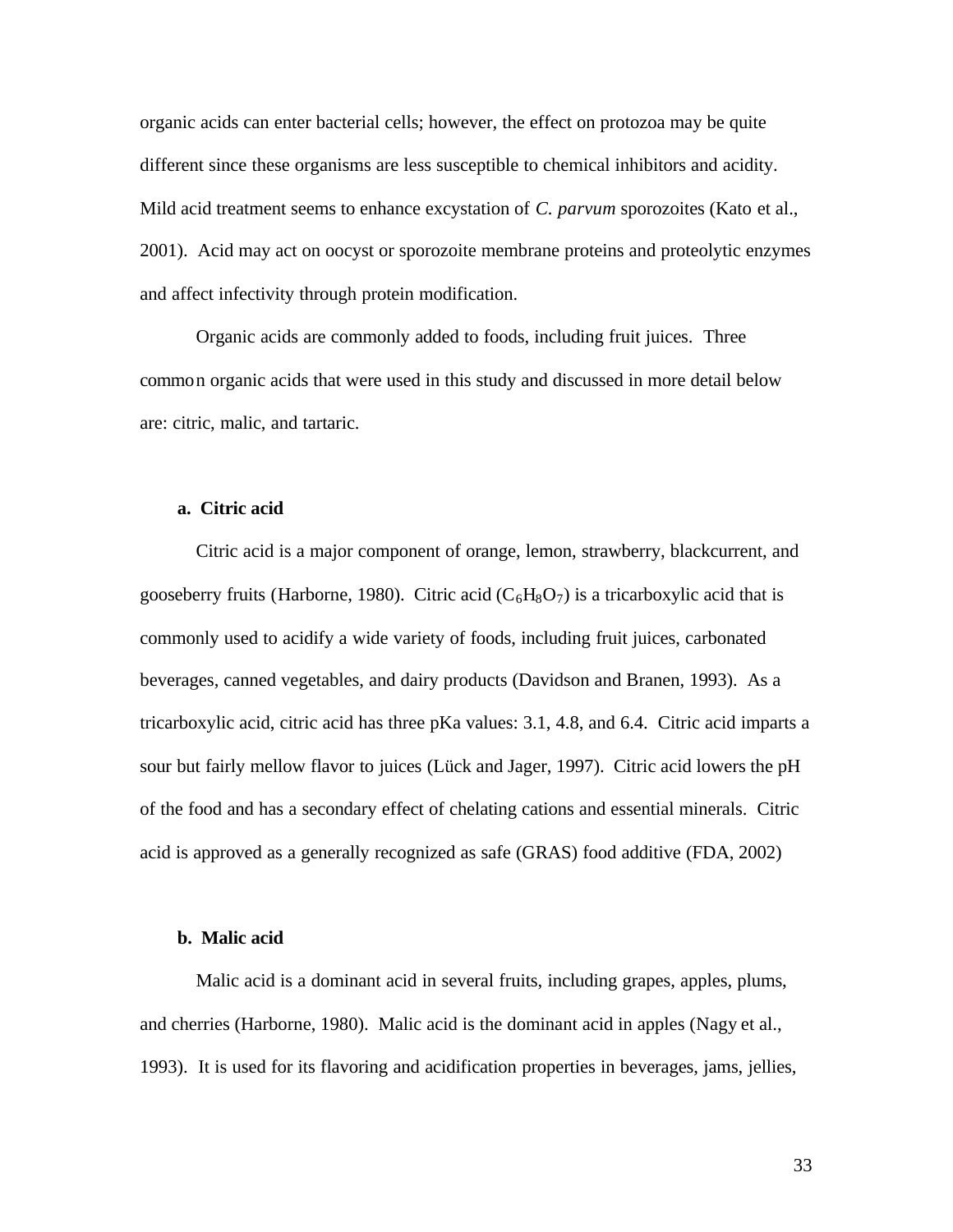and sherbets (Davidson and Branen, 1993). Malic acid imparts a less tart flavor compared to citrc acid and is fairly smooth in taste (Lück and Jager, 1997). As a dicarboxylic acid, malic acid  $(C_4H_6O_5)$  has two pKa values: 3.4 and 5.1. As a food additive, malic acid has a GRAS status (FDA, 2001c).

# **c. Tartaric acid**

While both citric and malic acids are found in many fruits, tartaric acid is present primarily in grapes (Harborne, 1980) (Nagy et al., 1993). As a dicarboxylic acid, tartaric acid ( $C_4H_6O_6$ ) has two pKa values: 3.0 and 4.3. Tartaric acid has a strong tart taste compared to other organic acids, and is most useful in supporting grape-like flavors (Lück and Jager, 1997). As an antimicrobial agent, tartaric acid is believed to act only by lowering the pH of the product (Davidson and Branen, 1993). As a food additive, tartaric acid has a GRAS status (FDA, 2001c).

#### **2. Hydrogen peroxide**

Hydrogen peroxide  $(H_2O_2)$  is widely used for its strong oxidizing and bleaching powers. It is used in many industries including textile and chemical production, medicine, and food processing. Widely produced by mammalian metabolism, hydrogen peroxide is produced as an intracellular (i.e. by macrophages) and extracellular (i.e. in the eye) protective mechanism and antimicrobial with concentrations ranging from 10-8 to 10-3 M (ECETOC, 1993). Hydrogen peroxide is produced by the body as a result of oxidative stress and a byproduct of cellular respiration. Hydrogen peroxide does not accumulate within a biological system, since it rapidly decomposes to water and oxygen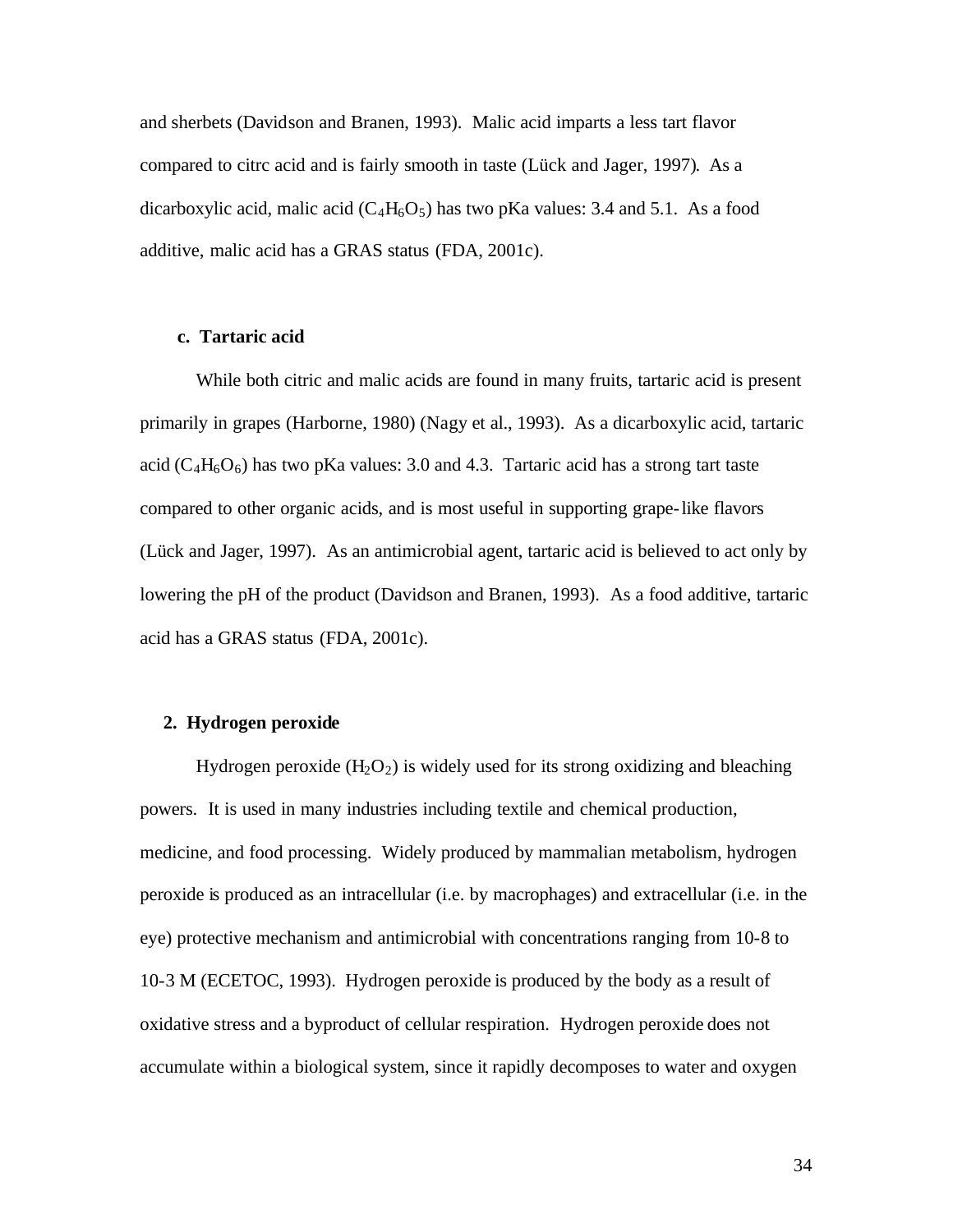in the presence of organic compounds. Additionally, several enzymes react with and reduce hydrogen peroxide within biological systems, including: catalases that are present in most cells at a wide range of concentrations, peroxidases that are present in cellular peroxisomes, and glutathione peroxidase also found in most cells (DeSesso et al., 2000). In fact hydrogen peroxide can decompose in biological fluids in 6-10 seconds (Ward, 1975; DeSesso, 1979) and do so within 2-4 nm from the site of production or placement (Myers, 1973; Marnett, 1987).

As hydrogen peroxide decomposes, reactive intermediates are formed, including: superoxide anions  $\left($ • O<sub>2</sub>  $\right)$  and hydroxyl radicals  $\left($ •OH). The powerful antimicrobial action of hydrogen peroxide is not due to its oxidative properties as a molecule, but primarily due to in the production of these powerful oxidants (Davidson and Branen, 1993). These reactive oxygen species (ROS) can cause irreversible damage to cellular components such as enzymes, cellular membrane constituents, and DNA. Interestingly, aqueous solutions of hydrogen peroxide alone do not cause protein, lipid, or nucleic acid modification without the presence of radical formation catalysts (Juven, 1996). Through the well known Fenton reaction (below), unchelated ferrous iron (nuclear  $Fe^{2+}$ ) acts to promote the production of the hydroxyl radical.

$$
Fe^{2+} + H^{+} + H_{2}O_{2} \rightarrow Fe^{3+} + \bullet OH + H_{2}O
$$

Hydrogen peroxide can also react with cellular cuprous ions  $(Cu<sup>+</sup>)$  in a similar manner.

$$
Cu^+ + H^+ + H_2O_2 \rightarrow Cu^{2+} + \bullet OH + H_2O
$$

Hydroxyl radicals (•OH) most likely play the largest role in the cell toxicity due to hydrogen peroxide (Imlay and Linn, 1987). Hydroxyl radicals act on nucleic acids in two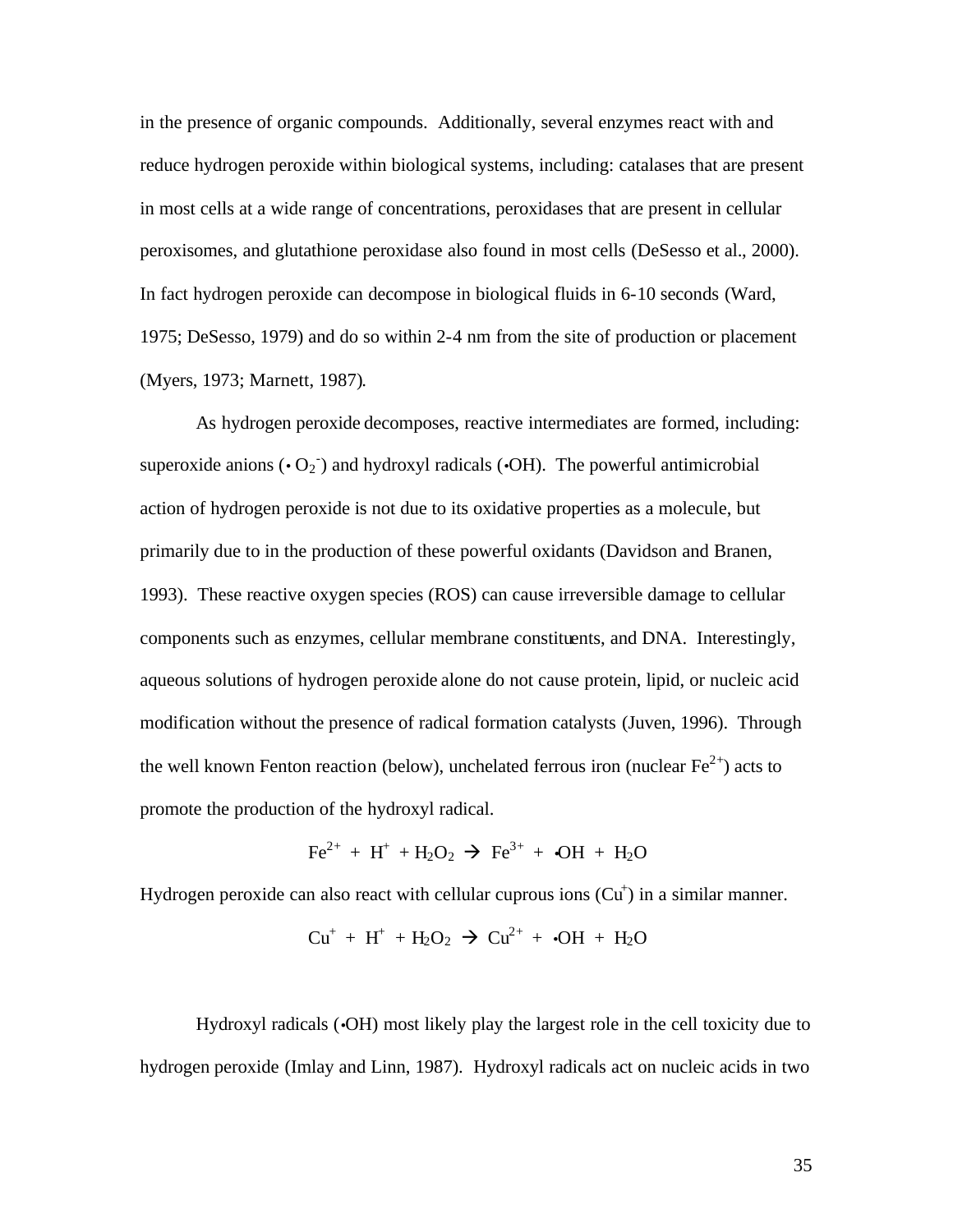ways, by adding to the nucleic acid bases and by removing hydrogen atoms from the DNA helix during the initial formation of hydroxyl radicals (Cadenas, 1989). Hydroxyl radicals react directly with cell membrane components and have been found to increase lipid peroxidation along with the ion permeability of model membrane systems (Anzai et al., 1999).

Hydrogen peroxide has been used as an antimicrobial agent and antiseptic for medical applications since the early 1800's (Davidson and Branen, 1993). Hydrogen peroxide is a weak acid, and the efficacy of hydrogen peroxide appears to increase with decreasing pH (Davidson and Branen, 1993). In food systems, hydrogen peroxide was used as a disinfectant in milk as early as 1904 (Lück and Jager, 1997). As a food additive, hydrogen peroxide has GRAS status (FDA, 2001b), and is currently approved by the FDA for packaging and surface sterilization in the food industry (FDA, 2001a). Hydrogen peroxide has limited use as a direct additive to foods. For example, hydrogen peroxide is used to treat milk for cheese production at 0.05%, thermophile free starch production at 0.15%, and the preparation of modified whey at 0.4% (FDA, 2001b). Additional applications include use as an oxidizing and reducing agent in wine, dried eggs, and corn syrup, along with use as a bleaching agent in tripe, beef feet, instant tea, colored cheese whey, and certain emulsifiers.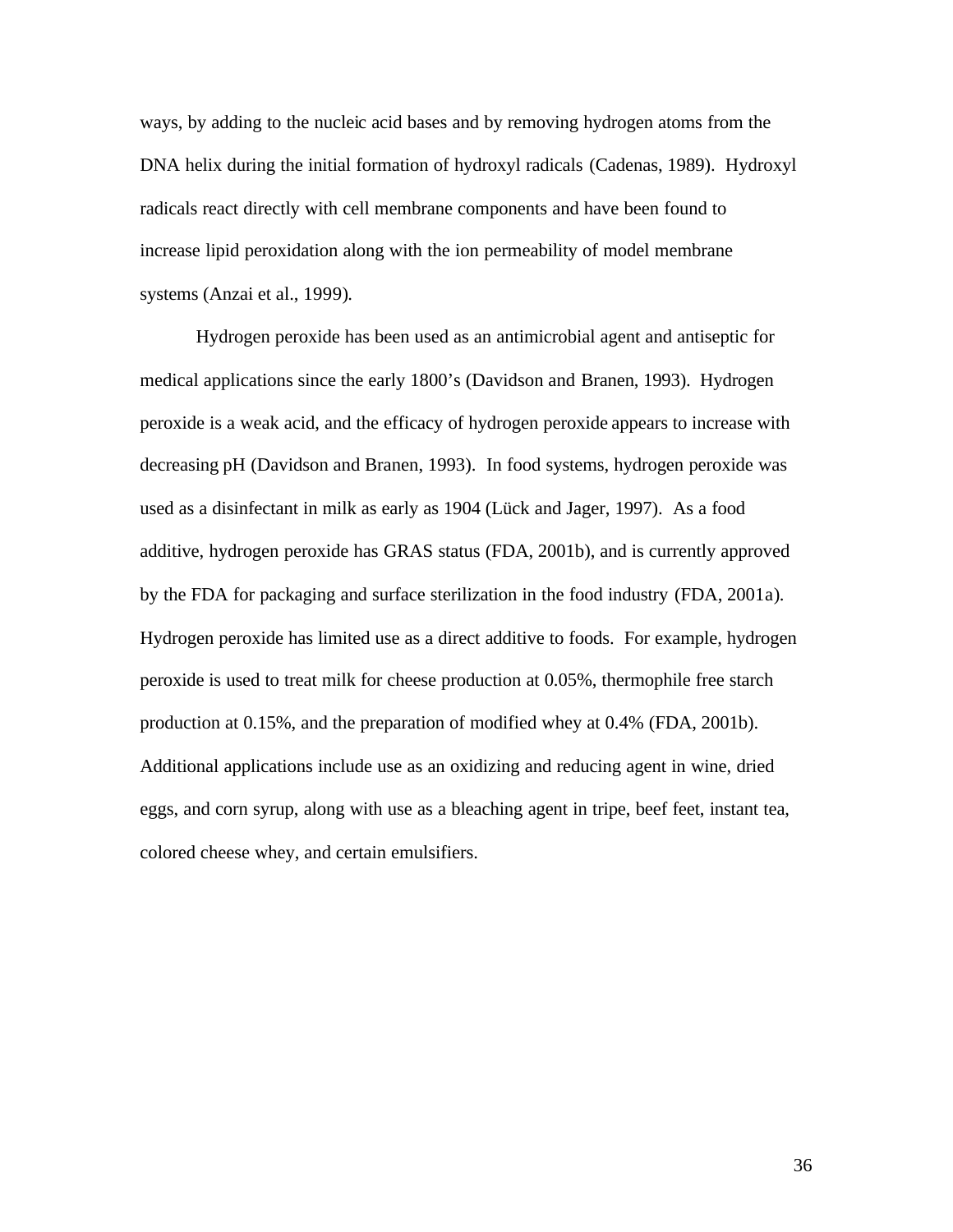#### **3. Ozone**

Ozone gas is the strongest disinfectant and oxidizing agent available for use in the food industry. It is recognized as safe and has GRAS status for treatment of foods (21 CFR 184.1563). It is an unstable gas that is partially soluble in water and must be generated and used on-site. Ozone is generated when energetic ultraviolet light encounters oxygen in the air. Oxygen molecules are ruptured, which produces oxygen fragments that then unite with other oxygen molecules  $(O_2)$  to produce ozone  $(O_3)$ . Ozone can be generated for commercial applications by the corona discharge technique, where air is passed across the discharge gap and ozone created where air is exposed to the gap (Hill and Rice, 1982).

As ozone comes in contact with organic compounds it readily decomposes and produces hydroxyl radicals (•OH) which, as stated above, are strong oxidizing agents. Molecular ozone is more effective at controlling microorganisms since hydroxyl radicals have a microsecond half-life. The half-life of ozone depends on the amount of ozonedemanding (organic) compounds in the aqueous environment. The half-life of molecular ozone can be as long as hours in very clean water or as short as seconds in waste-water (Graham, 1997). Ozone-treated products, like water, have no residual odor or taste.

Ozone antimicrobial activity is directly related to the intermediate reactive species that are formed (Kanofsky and Sima, 1991). Ozone causes damage to unsaturated lipids within cell membranes, intracellular enzymes, and nucleic acids. The degree of injury varies with microorganism, ozone concentration, and contact time. Henry's law states that ozone solubility in an aqueous solution is directly proportional to the pressure the gas exerts above the liquid (Bablon et al., 1991). Based on the Henry-Dalton constants,

37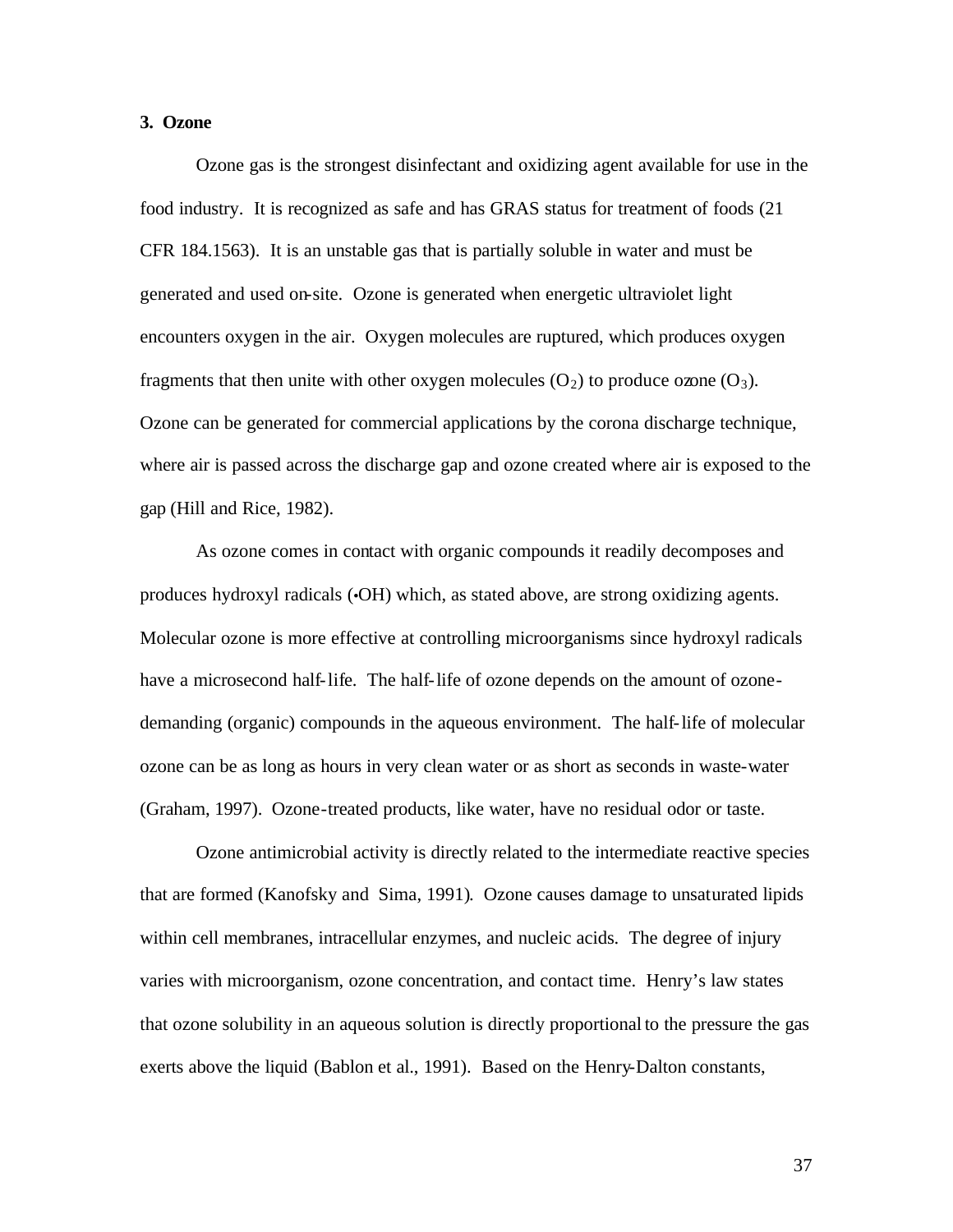solubility of ozone in water is higher at lower temperatures. A decrease in temperature increases ozone solubility and stability (Achen, 2000). The effectiveness of ozone against *Escherichia coli* and Hepatitis A virus decreased as the temperature was increased from  $10^{\circ}$ C to  $20^{\circ}$ C (Herbold et al., 1989). Additionally as the pH of a solution increases the rate of ozone decomposition increases, for example ozone decomposes instantly in a solution with a pH of 10 (Graham, 1997).

Ozone is currently being evaluated for increased use in the food industry. The effectiveness of ozone is dependent on food composition and surface structure. The use of ozone over chlorine is desirable due to the lack of harmful byproducts that are found after ozonation. Ozone can be used at different stages during processing.

Ozone is used by the food industry to tenderize meats, eliminate bacteria and spores during cheese ripening, increase the storage life of eggs, purify water, suppress souring of milk, and sterilize beer and soda processing equipment (Graham, 1997). Ozone is being investigated for us on raw poultry and meats, in chill tanks, and on fresh fruits and vegetables.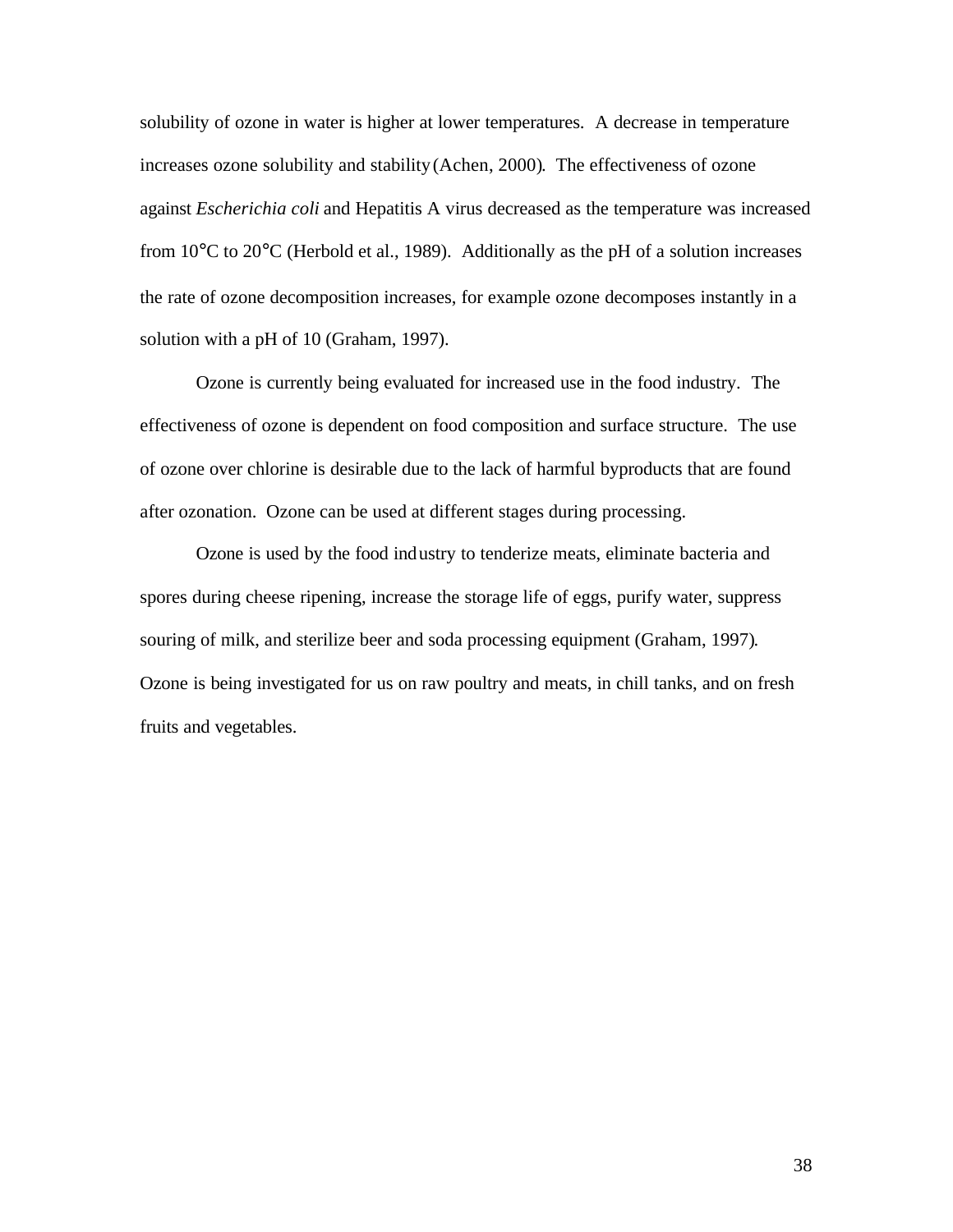### **D. LITERATURE CITED**

J. H. Adams, Bushell, G.R.1988.The effect of protease inhibitors on *Eimeria vermiformis* invasion of culcutured cells.Int. J. Parasitol. 18: 683-685.

H.-J. Ahn, Song, K-J., Son, E-S., Shin, J-C., Nam, H-W.2001.Protease activity and host cell binding of the 42-kDa rhoptry protein from *Toxoplasma gondii* after secretion.BBRC 287: 630-635.

M. Aikawa, Miller, L.H., Johnson, J., and Rabbege, J.1978.Erythrocyte entry by malarial parasites: A moving junction between erythrocyte and parasite.J. Cell Biol. 77: 72-78.

B. C. Anderson.1985.Moist heat inactivation of *Cryptosporidium* spp.Am. J. Public Health 75: 1433-1434.

B. C. Anderson.1986.Effects of drying on the infectivity of cryptosporidia-laden calf feces for 3- to 7-day old mice.Am. J. Vet. Res. 47: 2272-2273.

K. Anzai, O. Kunitaka,O., Goto, Y., Yamamoto,H., Ozawa, T.1999.Oxidation dependent changes in the stability and permeability of lipid bilayers.Antioxid Redox Signal. 1: 339- 347.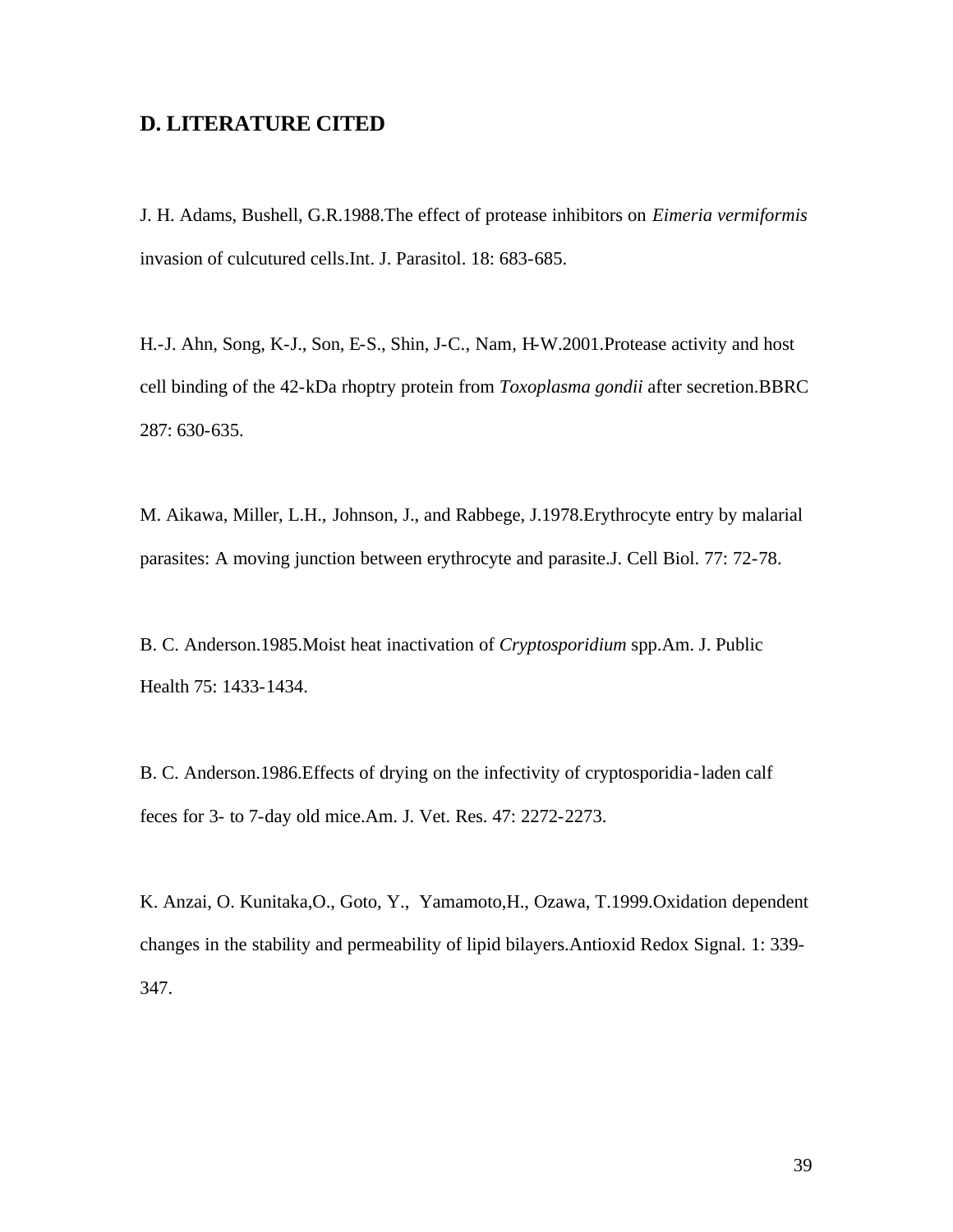R. A. Argenzio, Lecce, J., Powell, D.W.1993.Prostanoids inhibit intestinal NaCl absorption in experimental porcine cryptosporidiosis.Gastroenterology 104: 440-447.

R. Arroyo, Aldrete, J.1989.*Trichomonas vaginalis* surface proteinase activity is necessary for parasite adherence to epithelial cells.Infect. Immun. 57: 2991-2997.

E. R. Atwill, Harp, J.A., Jones, T., Jardon, P.W., and Checel, S.1998.Evaluation of periparturient dairy cows and contact surfaces as a resevoir of *Cryptosporidium parvum* for calfhood infection.Am. J. Vet. Res. 59: 1116-1121.

J. Berthoneau, Rodier, M.H., Moudni, B.L., Jacquemin, J.L.2000.*Toxoplasma gondii*: Purification and characterization of an immunogenic metallopeptidase.Exp. Parasitol. 95: 158-162.

J. W. Besser-Wiek, Forfang, J., and Hedberg, C.W.1996.Foodborne outbreak of diarrheal illness associated with *Cryptosporidium parvum*-Minnesota, 1995.MMWR Morb. Mortal. Wkly. Rep. 45: 783-784.

A. Bonnin, Dubermetz, J.F., Camerlynck, P.1991.Characterization and immunolocalization of an oocyst wall antigen of *Cryptosporidium parvum* (Protozoa: Apicomplexa).Parasitology 103: 171-177.

S. Caccio, Pinter, E., Fantini, R., Mezzaroma, I., Pozio, E.2002.Human infection with *Cryptosporidium felis*: Case report and literature review.Emerg Infect Dis. 8: 85-86.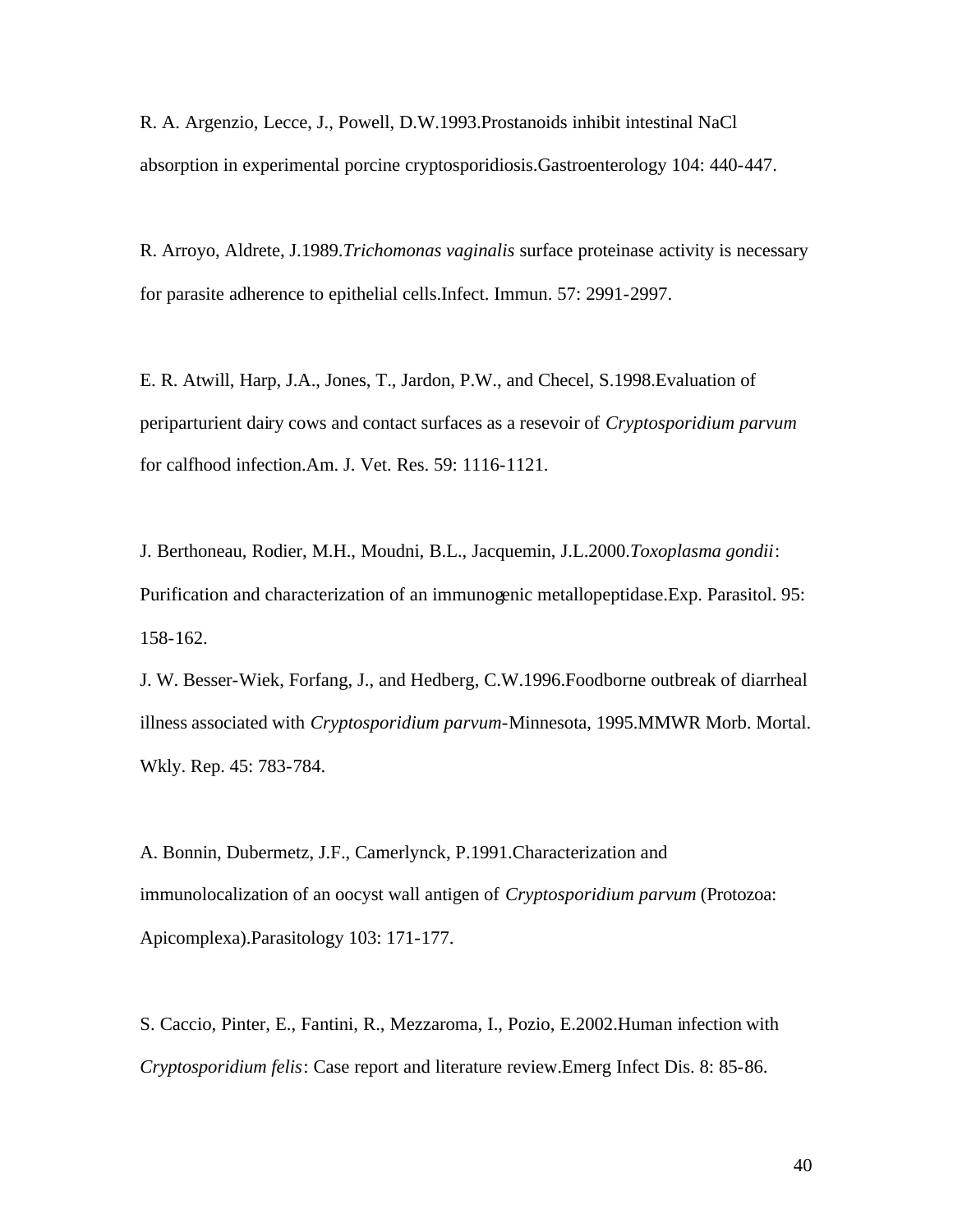E. Cadenas.1989.Biochemistry of oxygen toxicity.Annu. Rev. Biochem 58: 79-110.

C. Carpenter, Fayer, R., Trout, J., Beach, M.J.1999.Chlorine disinfection of recreational water for *Cryptosporidium parvum*.Emerg. Infect. Dis. 5:

D. A. Carrasco, Tyring, S.K.2001.Advances in HIV treatment and treatment toxicities.Dermatol. Clin. 19: 757-772.

D. P. Casemore, Armstrong, M., Sands, R.L.1985.Laboratory diagnosis of cryptosporidiosis.J. Clin. Pathol. 38: 1337.

D. P. Casemore, Jessop, E.G., Douce, D., Jackson, F.B.1986.*Cryptosporidium* plus *Campylobacter*: an outbreak in a semi-rural population.J. Hyg. 96: 95-105.

M. J. Casey.1991.*Cryptosporidium* and bovine cryptosporidiosis: a review.Irish Vet. J. 44: 2-7.

C. Chappell, Dresden, M.1986.*Schistoma mansoni*: Proteinase activity of "hemoglobinase" from the digestive tract of adult worms.Exp. Parasitol. 61: 160-167.

D. G. Colley.1995.Waterborne cryptosporidiosis thr eat addressed.Emerg Infect Dis. 1: 67.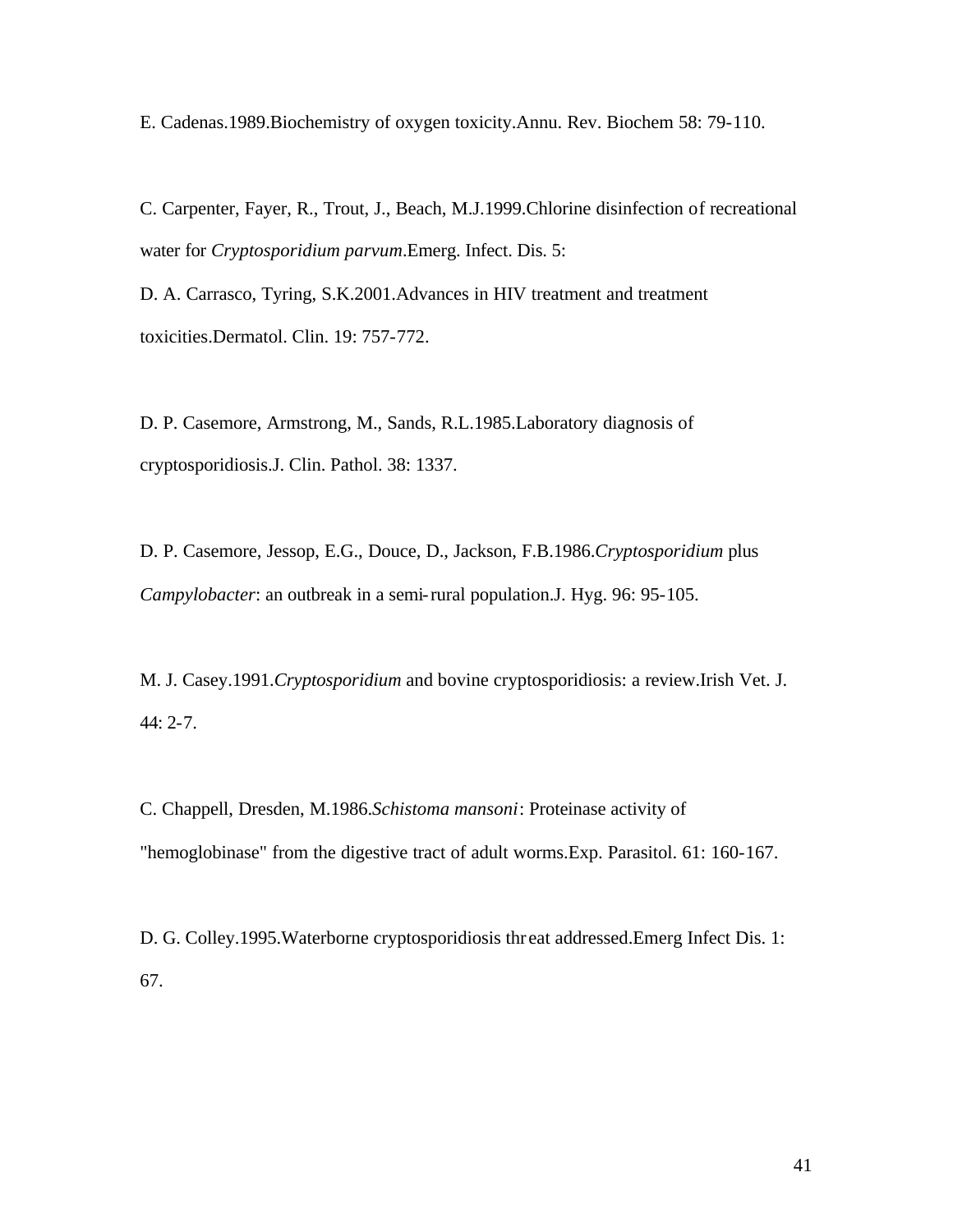Centers for Disease Control and Prevention. 1996.Foodborne outbreak of diarrheal illness associated with *Cryptosporidium parvum*-Minnesota, 1995.MMWR Morb. Mortal. Wkly. Rep. 45: 783-784.

Centers for Disease Control and Prevention. Control.1997.Outbreaks of *Escheichia coli* O157:H7 infection and cryptosporidiosis associated with drinking unpasteurized apple cider-Connecticut and New York, Ocober 1996.MMWR Morb. Mortal. Wkly. Rep. 46: 4-8.

Centers for Disease Control and Prevention.1998.Food-borne outbreak of cryptosporidiosis-Spokane, Washington, 1997.MMWR Morb. Mortal. Wkly. Rep. 47: 565-567.

K. A. Cook.1998.Outbreak of Salmonella serotype hartford infections associated with unpasteurized orange juice.JAMA 280: 1504.

W. L. Current, Reese, N.C.1986.A comparison of endogenous development of three isolates of *Cryptosporidium* in suckling mice.J. Protozool. 33: 98-108.

J. M. DeSesso.1979.Cell death and free radicals: A mechanism for hydroxyurea teratogenesis.Med. Hypoth. 5: 937-951.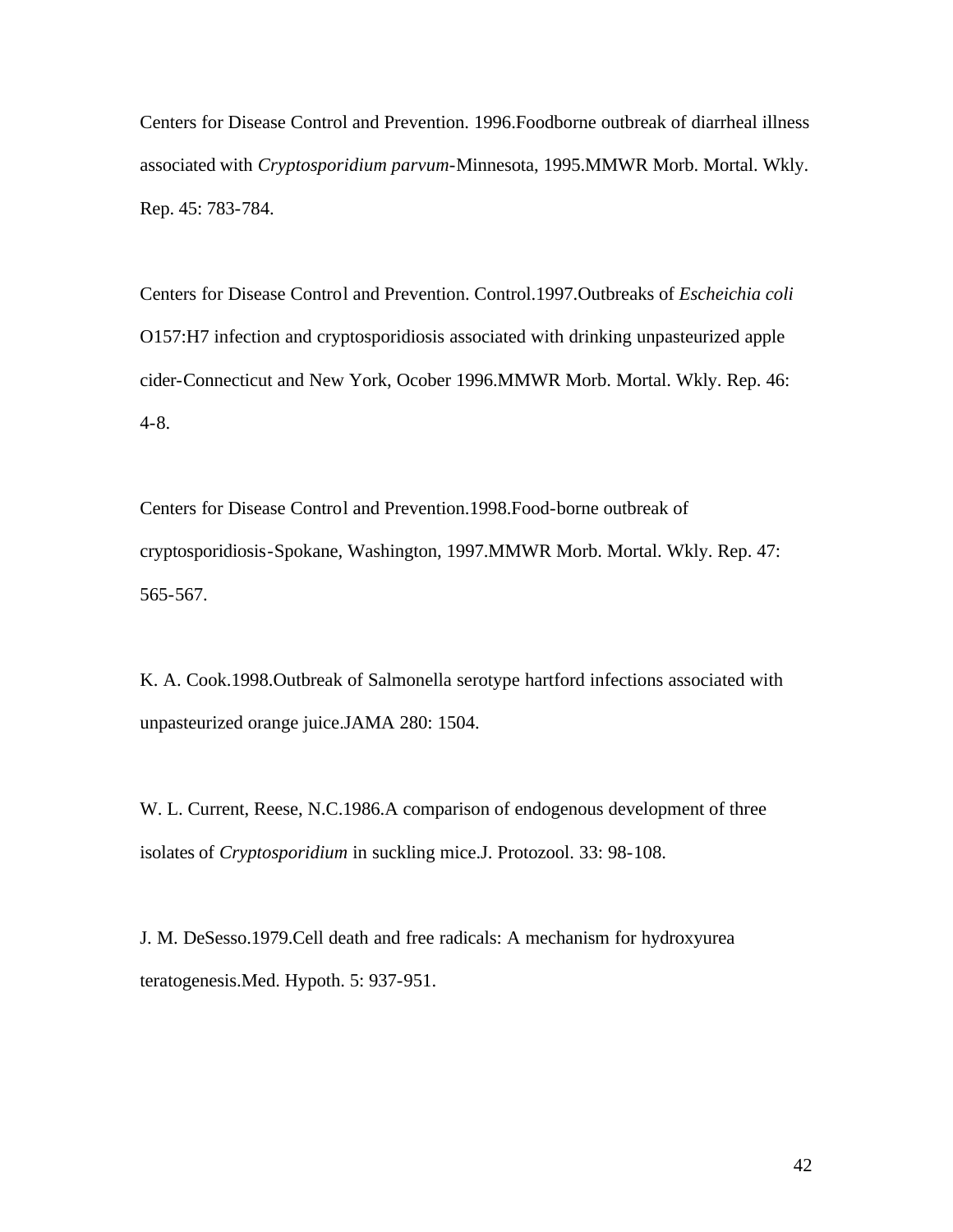J. M. DeSesso, Lavin, A.L., Hsia, S.M., Mavis, R.D.2000.Assessment of the carcinogenicity associated with oral exposures to hydrogen peroxide.Food Chem. Toxicol. 38: 1021-1041.

S. S. Desser, Li, L.1984.Ultrastructural observations on the sexual stages and oocyst fromation in *Eimeria laureleus* (Protozoa: Coccidia) of perch, *Perca flavescens*, from Lake Sasajewa, Ontario.Z. Parasitenkd. 70: 153-164.

A. R. Dluzewski, Rangachari, K., Wilson, R.J.M., Gratzer, W.B.1986.*Plasmodium falciparum*: Protease inhibitors and inhibition of erythrocyte invasion.Exp. Parasitol. 62: 416-422.

J. M. Dobrowolski, Sibley, L.D.1996.*Toxoplasma* invasion of mammalian cells is powered by the actin cytoskeleton of the parasite.Cell 34: 933-939.

H. L. DuPont, Chappell, C.L., Sterling, C.R., Okhuysen, P.C., Rose, J.B., Jakubowski, W.1995.The infectivity of *Cryptosporidium parvum* in healthy volunteers.N. Engl. J. Med. 332: 855-859.

D. A. Elliot, Clark, D.P.2000.*Cryptosporidium parvum* induces host cell actin accumulation at the host-parasite interface.Infect. Immun. 68: 2315-2322.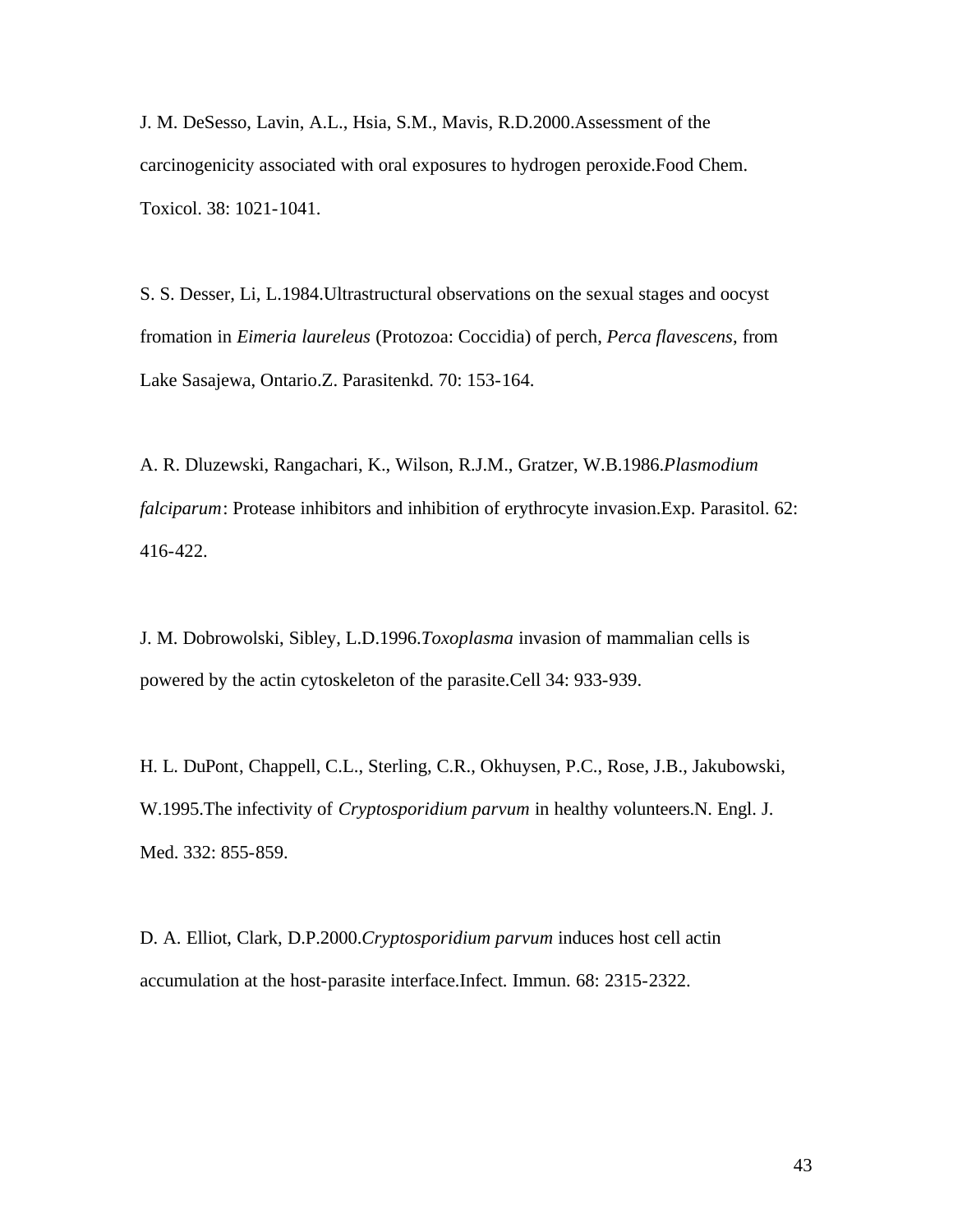D. A. Elliot, Coleman, D.J., Lane, M.A., May, R.C., Machesky, L.M., Clark, D.P.2001.*Cryptosporidium parvum* infection requires host cell actin polymerization.Infect. Immun. 69: 5940-5942.

E. Entrala, Sbihi, Y., Sanchez-Moreno, M., Mascaro, C.2001.Antigen incorporation on *Cryptosporidium parvum* oocyst walls.Memorias do Instituto Oswaldo Cruz 96: 233-235.

R. Fayer.1994.Effect of high temperature on infectivity of *Cryptosporidium parvum* oocysts in water.Appl. Environ. Microbiol. 60: 2732.

R. Fayer, Morgan, U., Upton, S.J.2000.Eidemiology of *Cryptosporidium*: transmission, detection and identification.Int. J. Parasitol. 30: 1305-1322.

R. Fayer, Nerad, T.1996.Effects of low temperatures on viability of *Cryptosporidium parvum* oocysts.Appl. Environ. Microbiol. 62: 1431-1433.

R. Fayer, Nerad, T., Rall, W., Lindsay, D.S., Blagburn, B.L.1991.Studies on cryopreservation of *Cryptosporidium parvum*.J. Parasitol. 77: 357.

R. Fayer, Trout, J.M., Xiao, L., Morgan, U,M., Lai, A.A., Dubey, J.P.2001.*Cryptosporidium canis* n. sp. from domestic dogs.J Parasitol. 87: 1415-1422.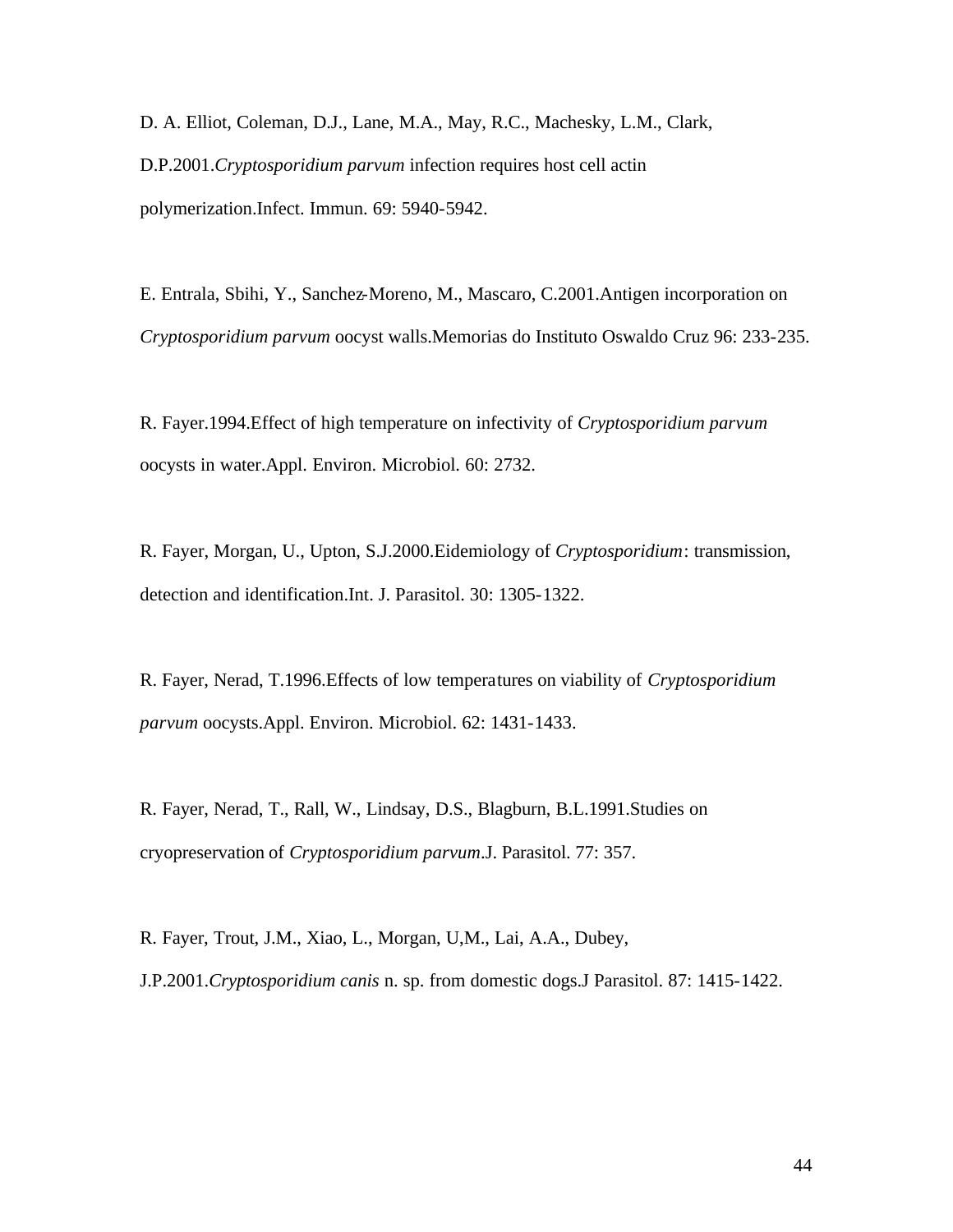D. E. Feely, Dyer, J.K.1987.Localization of acid phosphatse activity in *Giardia lamblia*  and *Giardia muris* trophozoites.J. Protozool. 34: 80-83.

B. B. Finlay, Cossart, P.1997.Exploitation of mammalian host cell functions by bacterial pathogens.Science 276: 718-725.

S. R. Flanigan TP.1993.Cryptosporidiosis.Prog Clin Parasitol. 3: 1-20.

J. R. Forney, Vaughan, K., Yang, S., Healey, M.C.1998.Actin-dependent motility in *Cryptosporidium parvum* sporozoites.J. Parasitol. 84: 908-913.

J. R. Forney, Yang, S., Healey, M.C.1996a.Protease activity associated with excystation of *Cryptosporidium parvum* oocysts.J. Parasitol. 82: 889-892.

J. R. Forney, Yang, S., Healey, M.C.1996b.Efficacy of serine protease inhibitors against *Cryptosporidium parvum* infection in a bovine fallopian tube epithelial cell culture system.J. Parasitol. 82: 638-640.

H. R. Frisby, Addiss, D.G., Reiser, W.J.1997.Clinical and epidemiologic features of a massive waterborne outbreak of cryptosporidiosis in persons with HIV infection.J. Acquir. Immune Defic. Syndr. Hum. Retrovirol. 16: 367-373.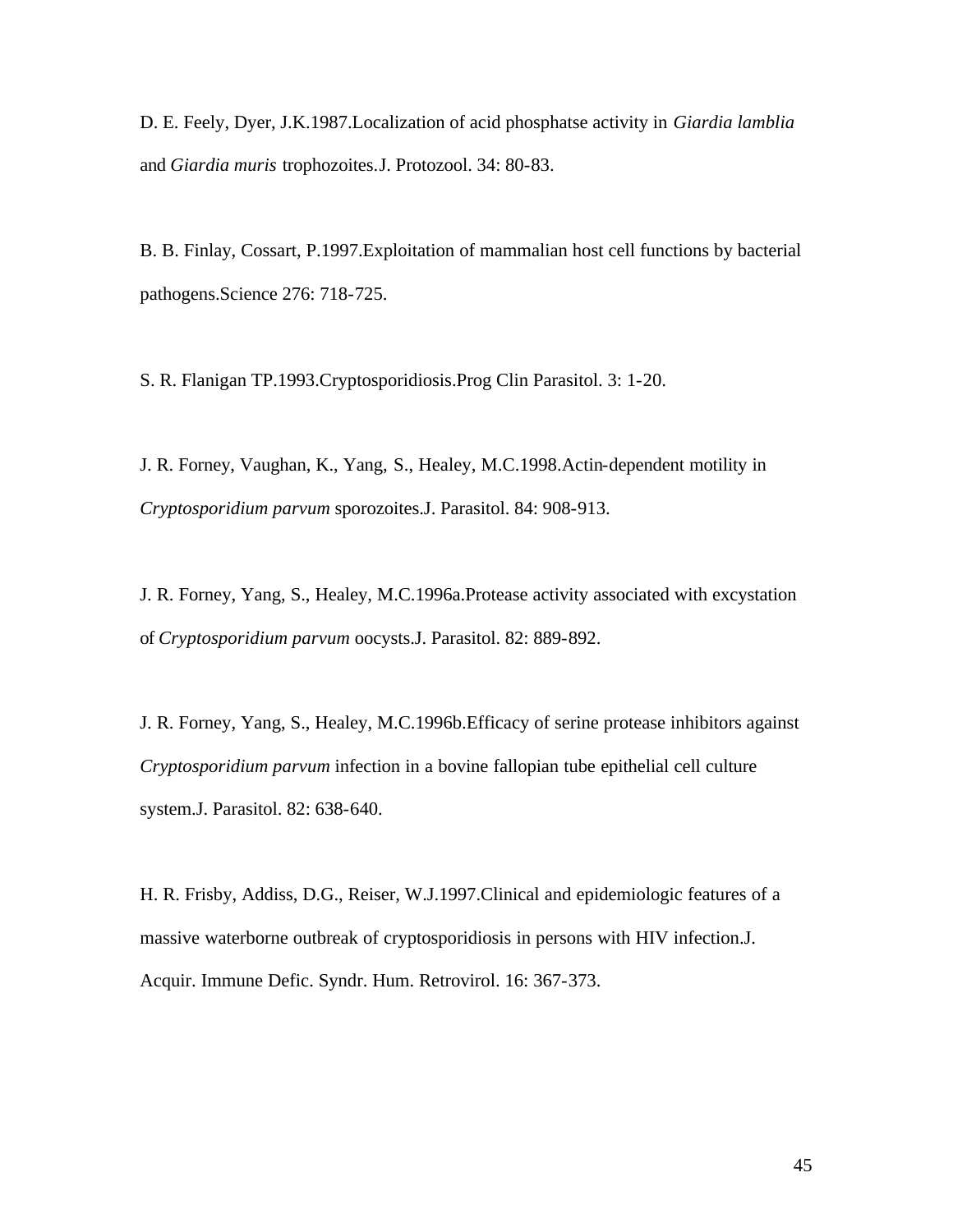A. L. Fuller, McDougald, L.R.1990.Reduction in cell entry of *Eimeria tenella* (Coccidia) sporozoites by protease inhibitors, and parial characterization of proteolytic activity associated with intact sporozoites and merozoites.J. Parasitol. 76: 464-467.

L. P. Garber, Salman, M., Hurd, S.H., Keefe, T., and Schlater, J.L.1994.Potential risk factor for *Cryptosporidium* infections in dairy calves.J. Am. Vet. Med. Assoc. 205: 86- 91.

L. S. Garcia, Brewer, T.C., Bruckner, D.A., Shimizu, R.Y.1983.Techniques for the recovery and indentification of *Cryptosporidium* oocysts from stool specimens.J. Clin. Micro. 18: 185.

S. Gatti, Cevni, C., Bruno, A., Bernuzzi, A.M., Scaglia, M.1993.Cryptosporidiosis in tourists returning from Egypt and the Island of Muritius.Clin. Infet. Dis. 16: 344-345.

R. Gelletlie, Stuart, J., Soltanpoor, N., Armstrong R., Nichols, G.1997.Cryptosporidiosis associated with school milk.Lancet 350: 1005-1006.

T. A. Godwin.1991.Cryptosporidiosis in the aquired immunodeficiency syndrome.Human Path. 22: 1215-1224.

R. W. Goodgame.1996.Understanding intestinal spore-forming protozoa.Ann. Intern. Med. 124: 429-441.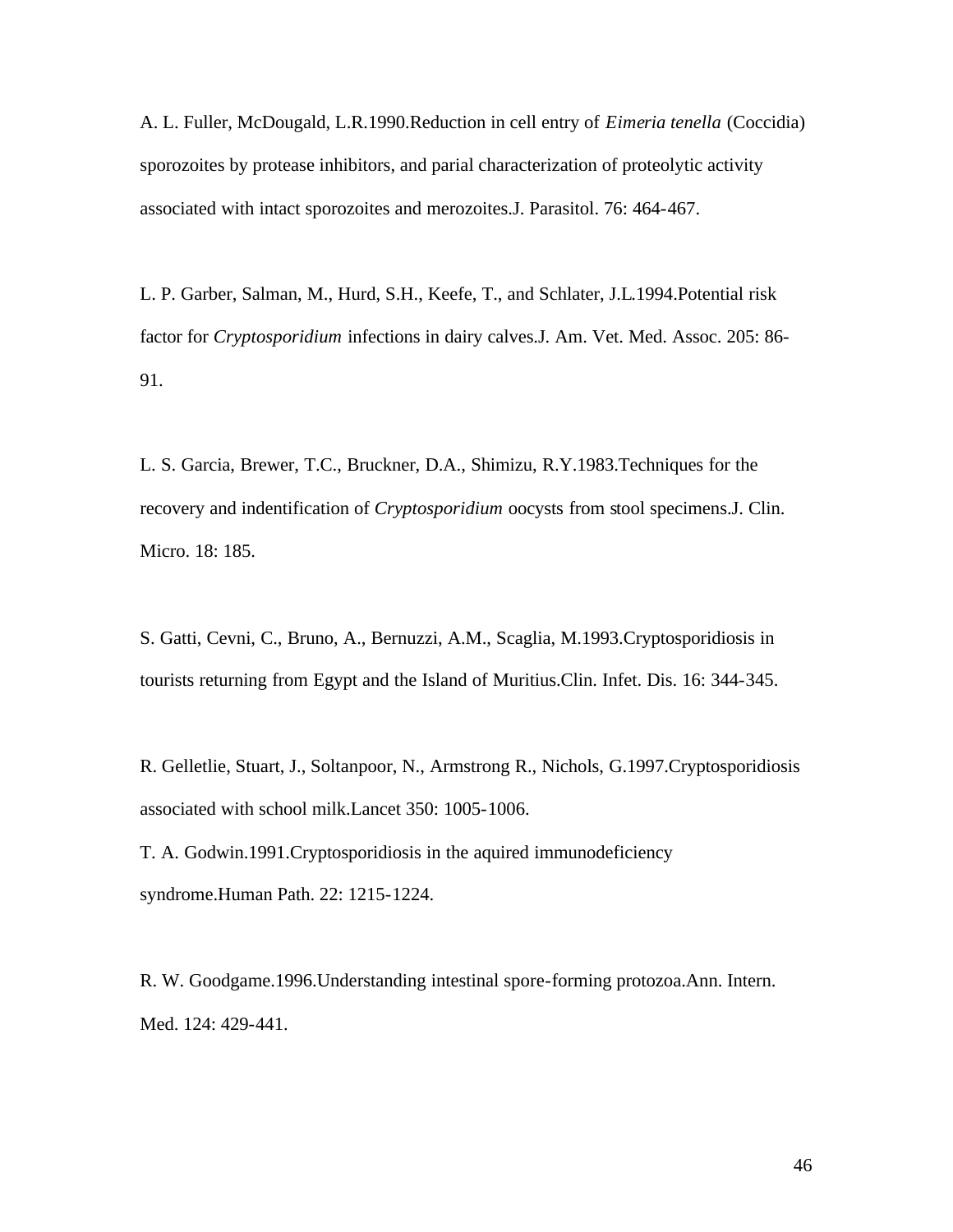T. K. Graczyk, Evans, B.M., Shiff, C.J., Karreman, H.J., Patz, J.A.2000.Environmental and geographical factors contributing to watershed contamination with *Cryptosporidium parvum* oocysts.Environ. Res. 82: 263-271.

D. M. Graham.1997.Use of ozone for food processing.Food Tech. 51: 72-75.

G. A. Grigoriew, Walmsley, S., Law, L., Chee, S.L., Yang, J., Keystone, J., Krajden, M.1994.Evaluation of the MeriFlow immunofluorescent assay for the detection of *Cryptosporidium* and *Giardia* in sodium acetate formalin-fixed stools.Diagn. Microbiol. Infect. Dis. 19: 89.

A. Guarino, Canani, R.B., Pozio, E., Terracciano, L., Albano, F., Mazzeo, M.1994.Enterotoxic effect of stool supernatant of *Cryptosporidium*-infected calves on human jejunum.Gastroenterology 106: 28-34.

J. Gut, Petersen, C., Nelson, R., Leech, J.1991.Cryptosporidium parvum: in vitro cultivation in Madin-Darby canine kidney cells.J Protozool. 38: 72S-73S. T. Hadley, Aikawa, M., Miller, L.H.1983.*Plasmodium knowlesi*: Studies on invasion of rhesus erythrocytes by merozoites in the presence of protease inhibitors.Exp. Parasitol. 55: 306-311.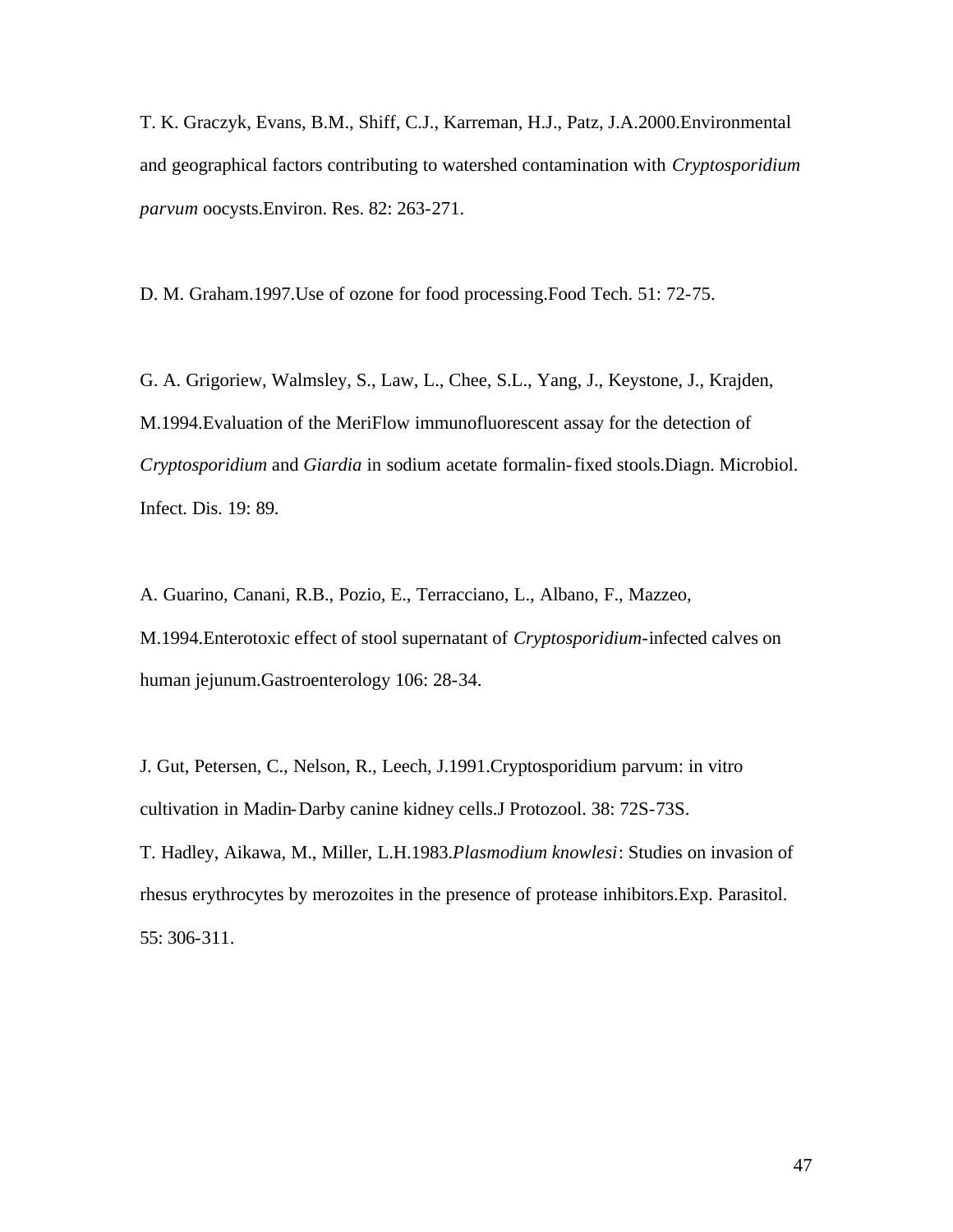D. H. Hamer, Ward, H., Tzipori, S., Pereira, E.A., Alroy, J.P., Keusch, G.T.1994.Attachment of *Cryptosporidium parvum* sporozoites to MDCK cells *in vitro*.Infect. Immun. 62: 2208-2213.

D. F. Hare, Jarrol, E.L., Lindmark, D.G.1989.*Giardia lamblia*: characterization of proteinase activity in trophozoites.Exp. Parasitol. 68: 168-175.

J. A. Harp, fayer, R., Pesch, B.A., and Jackson, G.J.1996.Effect of pasteurization on infectivity of *Cryptosporidium parvum* oocysts in water and milk.Appl. Environ. Microbiol. 62: 2866-2868.

J. R. Harris, Petry, F.1999.*Cryptosporidium parvum*: Structural components of the oocyst wall.J. Parasitol. 85: 839-849.

K. Herbold, Flehmig, B., Botzehart, K.1989.Comparison of ozone inactivation, in flowing water, of hepatitis A virus, poliovirus 1, and indicator organisms.Appl. Environ. Microbiol. 55: 2949-2953.

M. F. Heyworth.1995.Immunology of*Giardia* and *Cryptosporidium* infctions.J. Infect. Dis. 166: 465-472.

J. C. Hoskin, Wright, J.E.1991.An emerging concern for the food industry.J. Food Prot. 54: 53-57.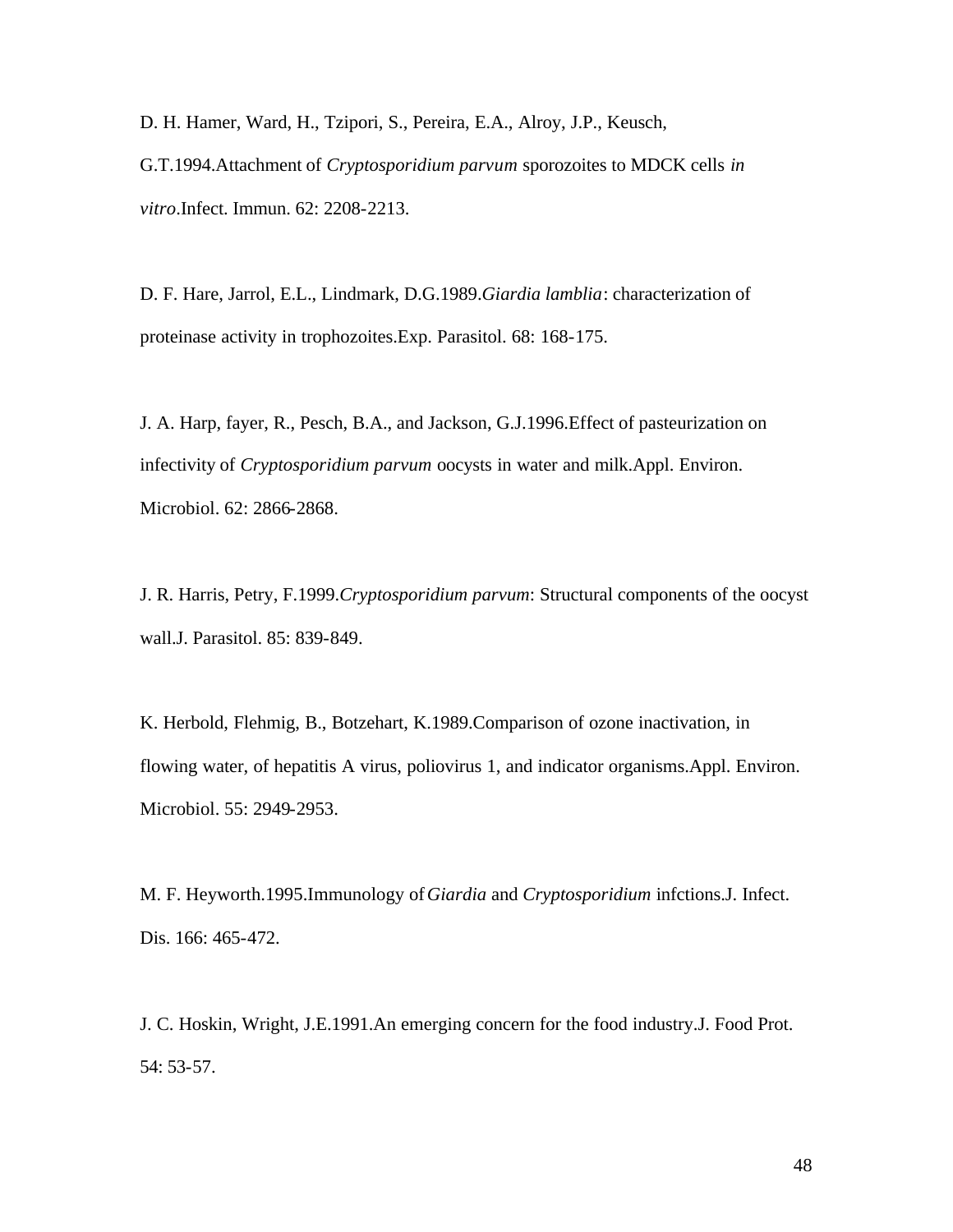J. A. Imlay, Linn, S.1987.DNA damage and oxygen radical toxicity.Science 240: 1302- 1309.

M. Iseki.1979.*Cryptoporidium felis* sp.n. (Protozoa: Eimeriorea) from the domestic cat.Jpn. J. Parasitol. 28: 285-307.

A. Joe, Hamer, D.H., Kelley, M.A., Pereira, M.E.A., Keusch, G.T., Tzipori, S., Ward, H.D.1994.Role of a Gal/GalNAc-specific sporozoite surface lectin in Cryptosporidium parvum-host cell interaction.J. Eukaryot. Microbiol. 41: 44S.

B. J. P. Juven, M.D.1996.Antibacterial effects of hydrogen peroxide and methods for its detection and quantitation.J. Food Prot. 59: 1233-1241.

J. R. Kanofsky, Sima, P.1991.Singlet oxygen production from the reactions of ozone with biological molecules.J. Biol. Chem. 266: 9039-9042.

S. Kato, Jenkins, M.B., Ghiorse, W.C., Bowman, D.D.2001.Chemical and physical factors affecting the excystation of *Cryptopsoriidum parvum* oocysts.J. Parasitol. 87: 575-581.

G. T. Keusch, Hamer, D., Joe, A., Kelley, M., Griffiths, J., Ward, H.1995.Cryptosporidiawho is at risk?Schweiz. Med. Wochenschr 125: 899-908.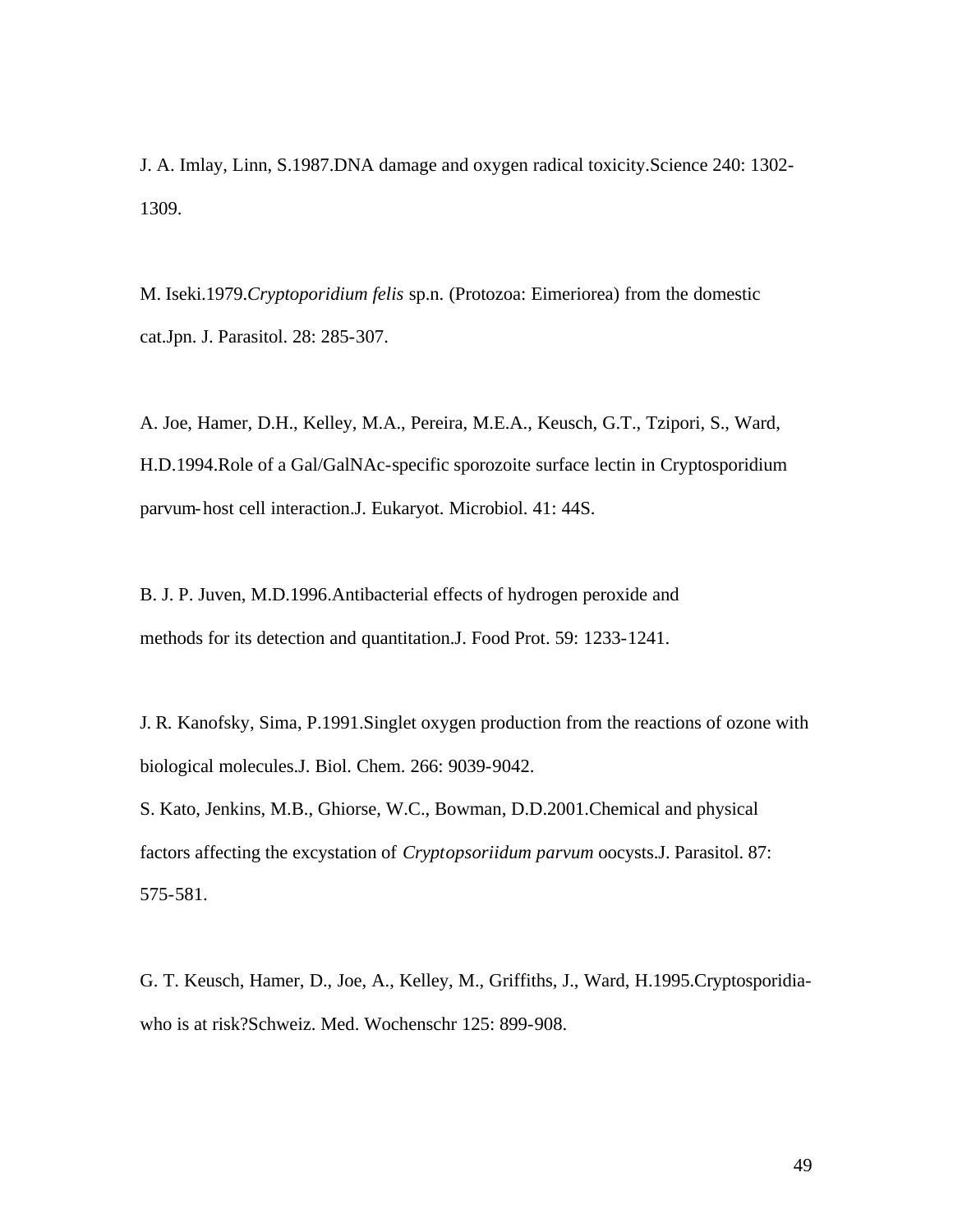I. Laberge, Griffiths, M.W., and Griffiths, M.W.1996.Prevalence, detection, and control of *Cryptosporidium parvum* in food.Int. J. Food Microbiol. 32: 1-26.

R. C. Langer, Riggs, M.W.1999.*Cryptosporidium parvum* apical complex glycoprotein CSL contains a sporozoite ligand for intestinal epithelial cells.Infect. Immun. 67: 5282- 5291.

D. G. Lindmark.1988.*Giardia lambliaI*: localization of hydrolase activities in lysosomelike organelles of trophozoites.Exp. Parasitol. 65: 141-147.

R. Lumb, Smith, K., O'Donoghue, P.J., Lanser, J.A.1988.Role of a Gal/GalNAc-specific sporozoite surface lectin in Cryptosporidium parvum-host cell interaction.Parasitol. Res. 74: 531-536.

P. Ma, Kaufman, D.L., Helmick, C.G., D'Souza, A.J.1985.Cryptosporidiosis in tourists returning from the Caribbean.N. Engl. J. Med. 312: 647-648. W. R. MacKenzie, Schell, W.L., and Blair, K.A.1995.Massive outbreak of waterborne *Cryptosporidium* infection in Milwaukee, Wisconsin: reoccurence of illness and risk of secondary trasmission.Clin. Infet. Dis. 21: 57-62.

R. M. Malzels, Bundy, D.A.P., Selkirk, M.E., Smith, D.F., Anderson, R.M.1993.Immunological modulation and evasion by helminth parasites in human populations.Nature 365: 797-805.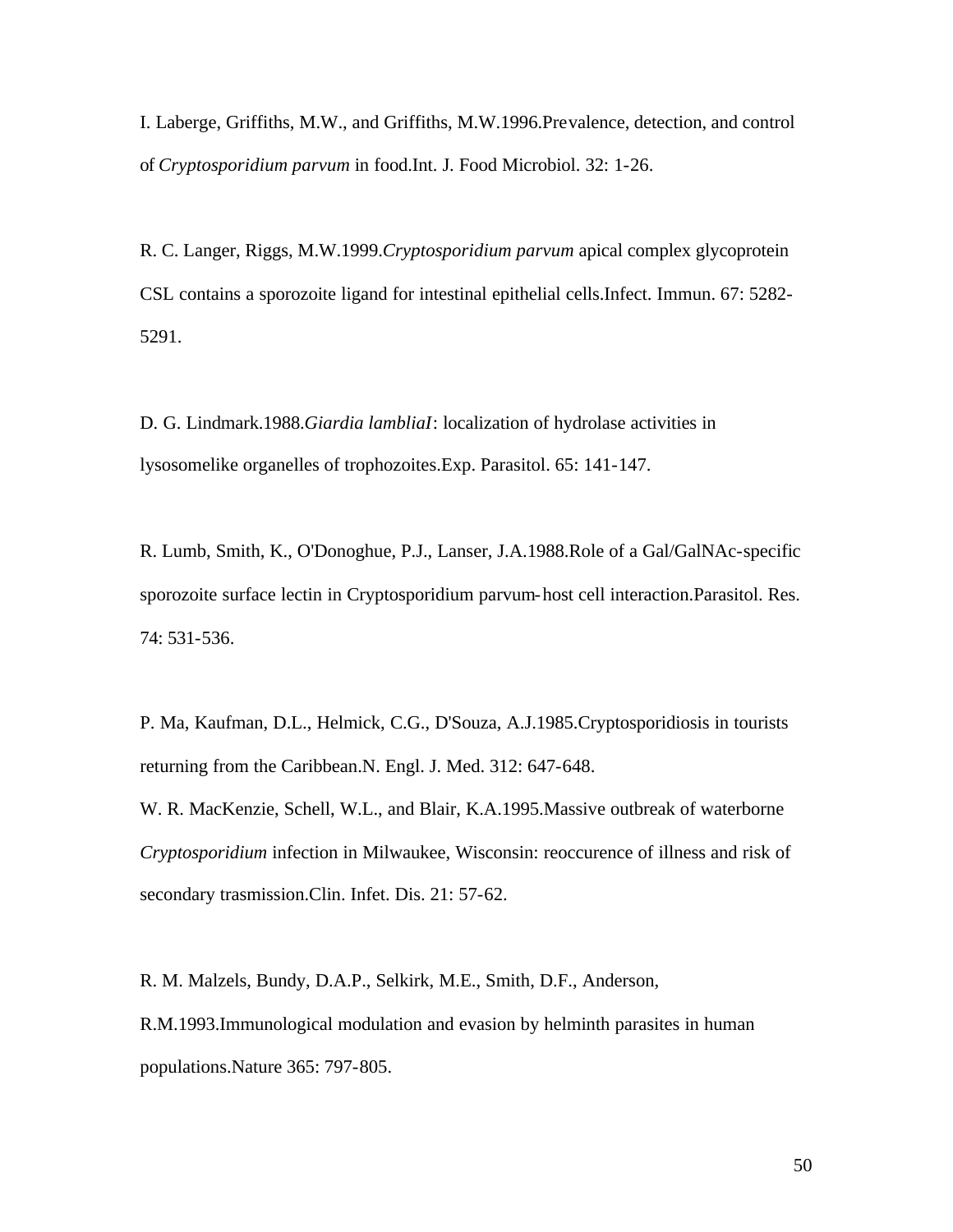M. Marcial, Madara, J.L.1986.*Cryptosporidium*: cellular localization, structural analysis of absorptive cell-parasite membrane-membrane interactions in guinea pigs, and suggestion of protozoan transport by M cells.Gastroenterology 90: 583-594.

L. J. Marnett.1987.Peroxyl free radicals: potential mediators of tumor initiation and promotion.Carcinogen. 8: 1365-1373.

J. H. McKerrow.1993.The proteases and pathogenicity of prasitic protozoa.Ann. Rev. Microbiol. 47: 821-853.

J. H. McKerrow, Brindley, P., Brown, M., Gam, A.A., Staunton, C., Neva,

F.A.1990.*Strongyloides stercoralis*: Identification of a protease that facilitates penetration of the skin by the infective larvae.Exp. Parasitol. 70: 134-143.

M. S. Meskin.1998.Unpasteurized juice: Why is FDA taking chances with food safety.Food Tech. 52: 180.

P. S. Millard, Gensheimer, K.F., and Adiss, D.G.1994.An outbreak of cryptosporidiosis from fresh-pressed apple cider.JAMA 272: 1592-1596.

T. J. Mitchison, Cramer, L.P.1996.Actin-based motility and cell locomotion.Cell 84: 371- 379.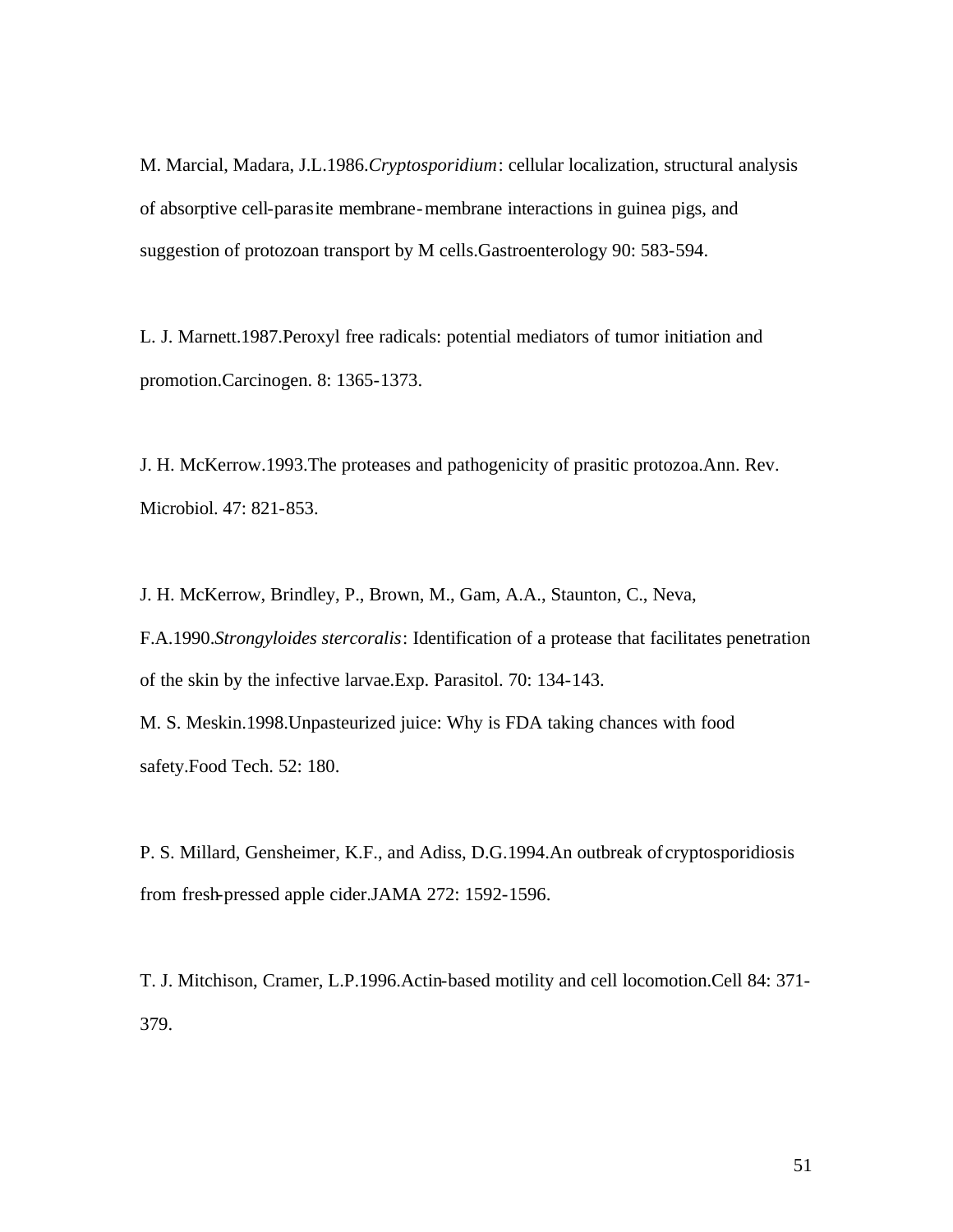J. Moda, Doenhoff, M.J.1994a.Complex formation of human alpha-1-antitrypsin with components in *Schistoma mansoni* cercariae.Parasite Immunology 16: 447-450.

J. Moda, Doenhoff, M.J.1994b.*Schistoma mansoni* host-parasite relationship: Interaction of contrapsin with adult worms.Parasitology 96: 99-109.

J. Moda, Parikh, V., Gauldie, J., Doenhoff, M.J.1988.An association between schistosomes and contrapsin, a mouse serine protease inhibitor (serpin).Parasitology 96: 99-109.

R. Modligliani, Bories, C., Charpentier, Y.L., Salmeron, M., Mering, B., Galian, A., Rambaud, J.C., Lavergne, A., Cochamd Priollet, B., Desportes, I.1985.Diarrhea and malabsorption in acquired immune deficiency syndrome: a study of four cases with special emphasis on opportunistic protozoan infestations.Gut 26: 179-187. R. a. C. Monge, M.1996.Presence of *Cryptosporidium* oocysts in fresh vegetables.J. Food

Prot. 59: 202-203.

S. R. Morris, Sakanari, J.A.1995.Characterization of the serine protease inhibitor from the tissue-penetrating nematode *Anisakis simplex*.J. Biol. Chem. 269: 27650-27656.

L. S. J. Myers.1973.Free radical damage of nucleic acids and their components by ionizing radiation.Federation Proc. 32: 1882-1894.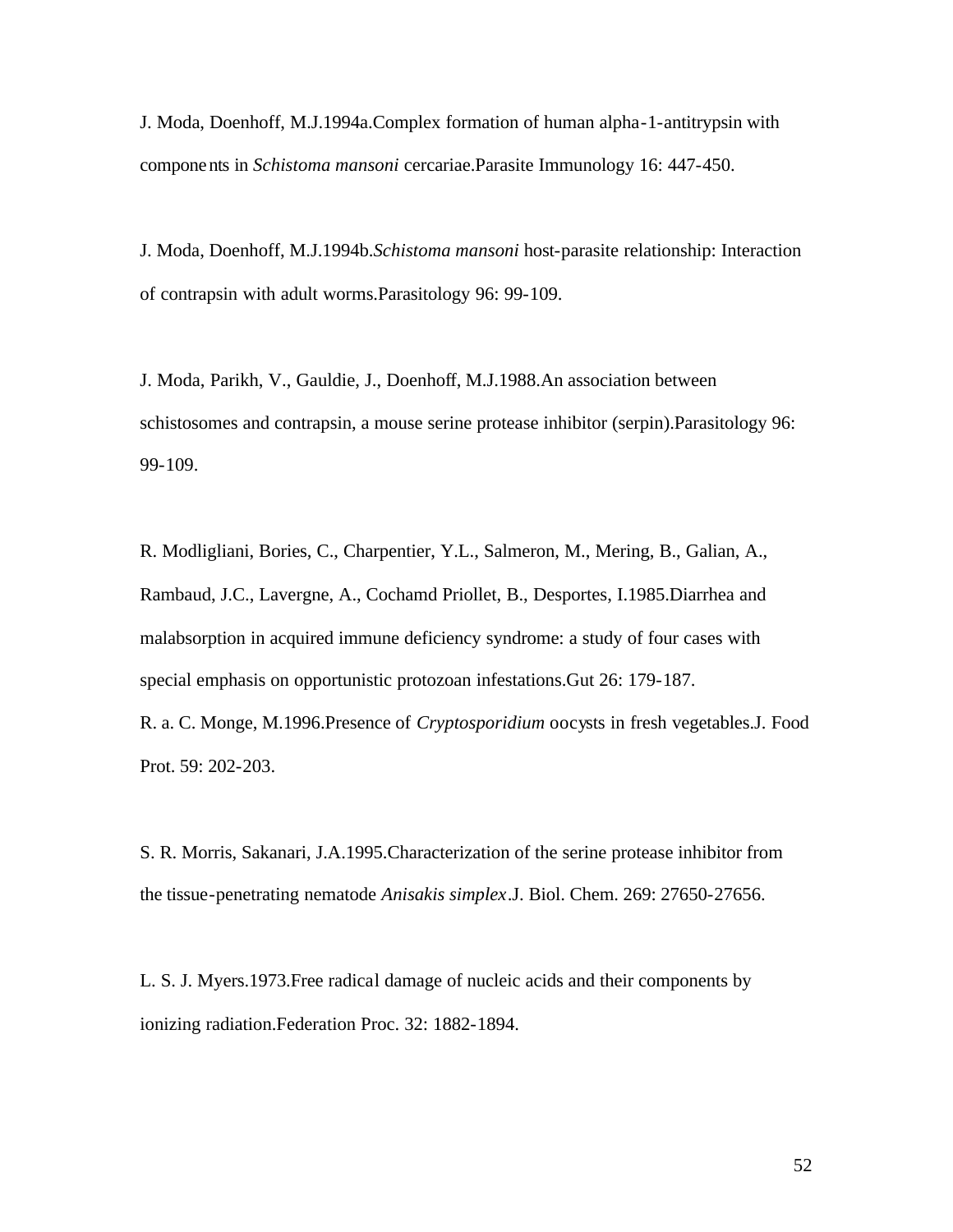M. V. Nesterenko, Tilley, M., Upton, S.J.1995.A metallo-dependent cystein proteinase of *Cryptosporidium parvum* associated with the surface of sporozoites.Microbios. 83: 77-88.

G. L. Nichols.1999.Food-borne protozoa.British Med. Bulletin 55: 209-235.

P. C. Okhuysen, Chappell, C.L., Crabb, J.H., Sterling, C.R., Dupont, H.L.1999.Virulence of three distinct *Cryptosporidium parvum* isolates for healthy adults.J. Infect. Dis. 180: 1275-1281.

P. C. Okhuysen, Dupont, H.L., Sterling, C.R., Chappell, C.L.1994.Arginine aminopeptidase, an integral membrane protein of the *Cryptosporidium parvum* sporozoite.Infect. Immun. 62: 4667-4670.

M. E. Olson, Guselle, N.J., O'Handley, R.M., Swift, M.L., McAllister, T.A., Jelinski, M.D., and Morck, D.W.1997.*Giardia* and *Cryptosporidium* in dairy calves in British Columbia.Can. Vet. J. 38: 703-706.

C. Ong, Moorehead, W., Ross, A., and Isaac-Renton, J.1996.Studies of *Giardia* spp. and *Cryptosporidium* spp. in two adjacent watersheds.Appl. Environ. Microbiol. 62: 2798- 2805.

Y. R. Ortega, Roxas, C.R., and Gilman, R.H.1997.Isolation of *Cryptosporidium parvum*  and *Cyclospora cayetanensis* from vegetables collected in markets of an endemic region in Peru.Am. J. Trop. Med. Hyg. 57: 683-686.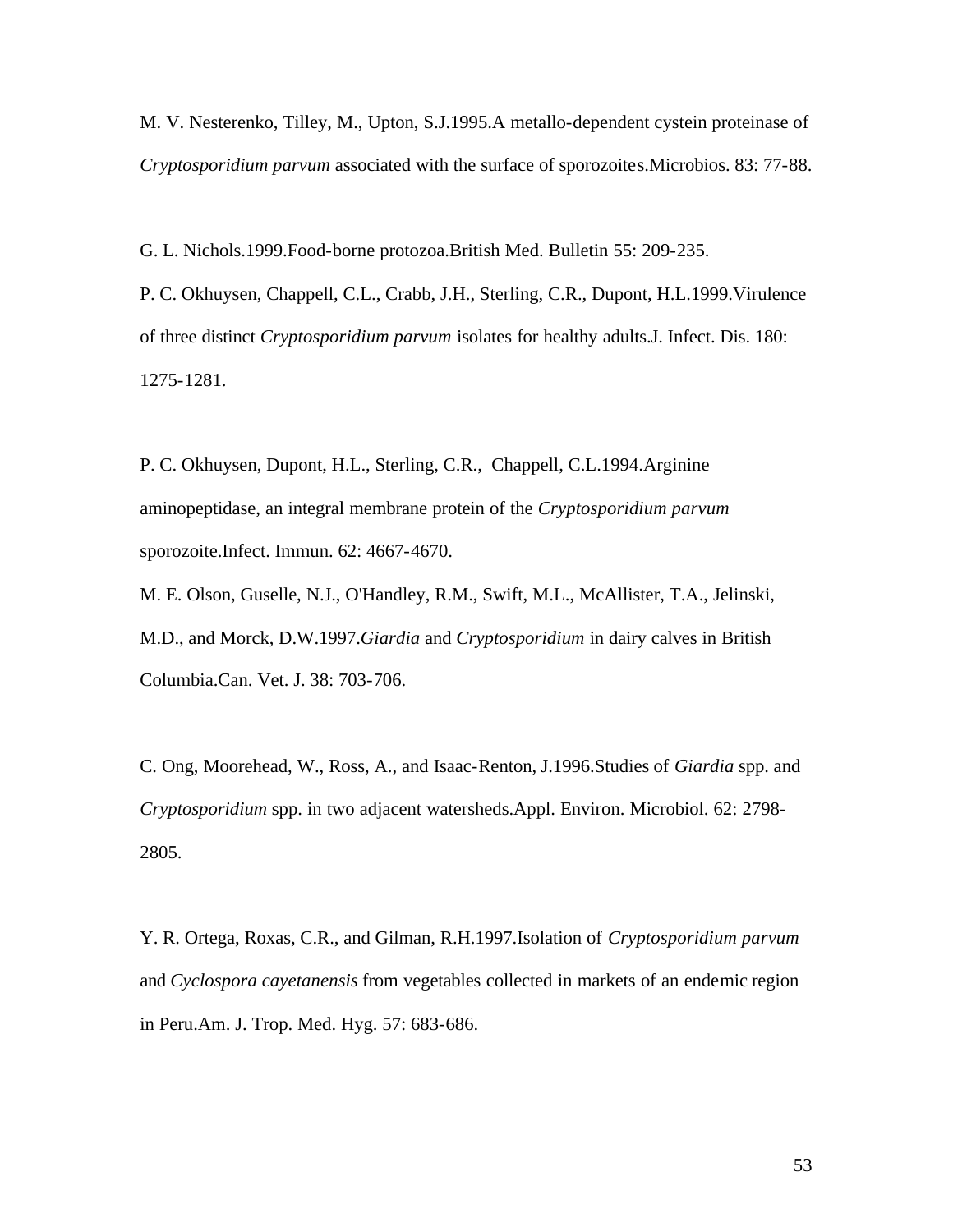D. M. Parenti.1989.Characterization of a thiol protinase in *Giardia lamblia*.J. Infect. Dis. 160: 1076-1080.

M. E. Parish, Narciso, J.A., Friedrich, L.M.1997.Survival on Salmonellae in orange juice.J. Food Saf. 17: 273-281.

S. Pedraza-Diaz, Amar, C.F., McLauchlin, J., Nichols, G.L., Cotton, K.M., Godwin, P., Iversen, A.M., Milne, L., Mulla, J.R., Nye, K., Panigrahl, H., Venn, S.R., Wiggins, R., Williams, M., Youngs, E.R. .2001.Cryptosporidium meleagridis from humans: molecular analysis and description of affected patients.J Infect. 42: 243-250.

C. Peterson.1993.Cellular biology of *Cryptosporidium parvum*.Parsitol. Today 9: 87-91.

N. J. Pieniazek, Bornay-Llinares, F.J., Slemenda, S.B.1999.New *Cryptosporidium* genotypes in HIV-infected persons.Emerg. Infect. Dis. 5: 44-449.

J. Potempa, Korzus, E., Travis, J.1994.The serpin superfamily of proteinase inhibitors: Structure, function, and regulation.J. Biol. Chem. 269: 15957-15960.

M. F. Pupkis, Tetley, L., Coombs, G.H.1986.Leishmania mexicana: amastigote hydrolase in unusual lysosomes.Exp. Parasitol. 62: 29-39.

X. Que, Brien, L.S., Perkins, P., Herdman, S., Hirata, K., Torian, B.E., Rubin, H., McKerrow, J.H., Reed, S.L.2002.Cystein proteinases from distinct cellular compartments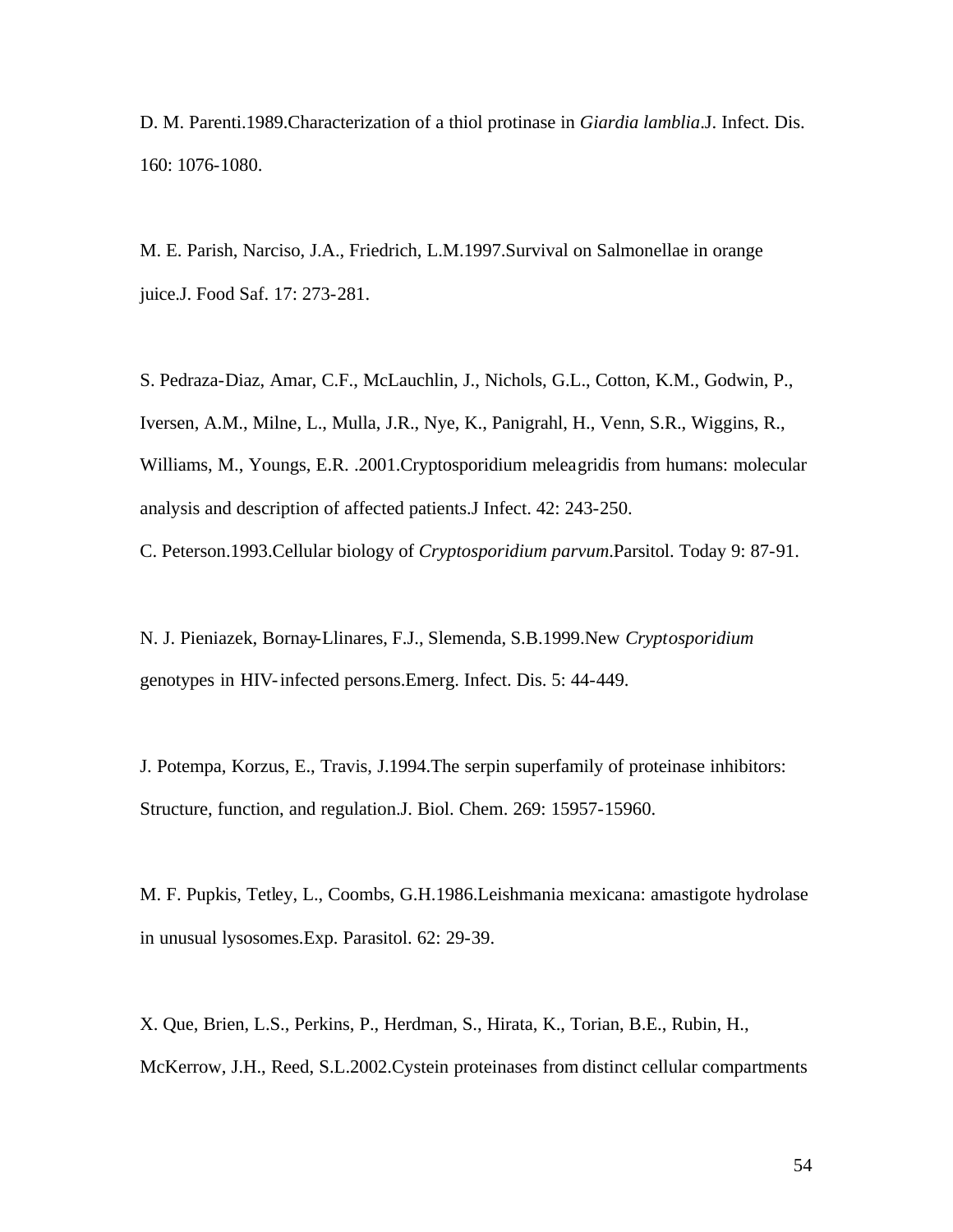are recruited to phagocytic vesicles by *Entamoeba histolytica*.Molec. Biochem. Parasit. 119: 23-32.

J. Quilez, Sanchez-Acedo, C., del Cacho, E., Clavel, A., and Causape,

A.C.1996.Prevalence of *Cryptosporidium* and *Giardia* infections in cattle in Aragon (northern Spain).Vet. Parasitol. 66: 139-146.

E. S. Quiroz, Bern, C., MacArthur, J.R., Xiao, L., Fletcher, M., Arrowood, M.J., Shay, D.K., Levy, M.E., Glass, R.I., Lal, A.2000.An outbreak of cryptosporidiosis linked to a foodhandler.J. Infect. Dis. 181: 695-700.

D. W. Reduker, Speer, C.A., Blixt, J.A.1985a.Ultrastructural changes in the oocyst wall during excystation of *Cryptosporidium parvum* (Apicomplexa; Eucoccidiordia).Can. J. Zool. 63: 1892-1896.

D. W. Reduker, Speer, C.A., Blixt, J.A.1985b.Ultrastructure of *Cryptosporidium parvum* oocysts and excysting sporozoites as revealed by high resolution scanning electron microscopy.J. Protozool. 32: 708-711.

A. J. Richardson, Frankenberg, R.A., and Buck, A.C.1991.An outbreak of waterborne cryptosporidiosis in Swindon and Oxfordshire.Epidemiol. Infect. 107: 485-495.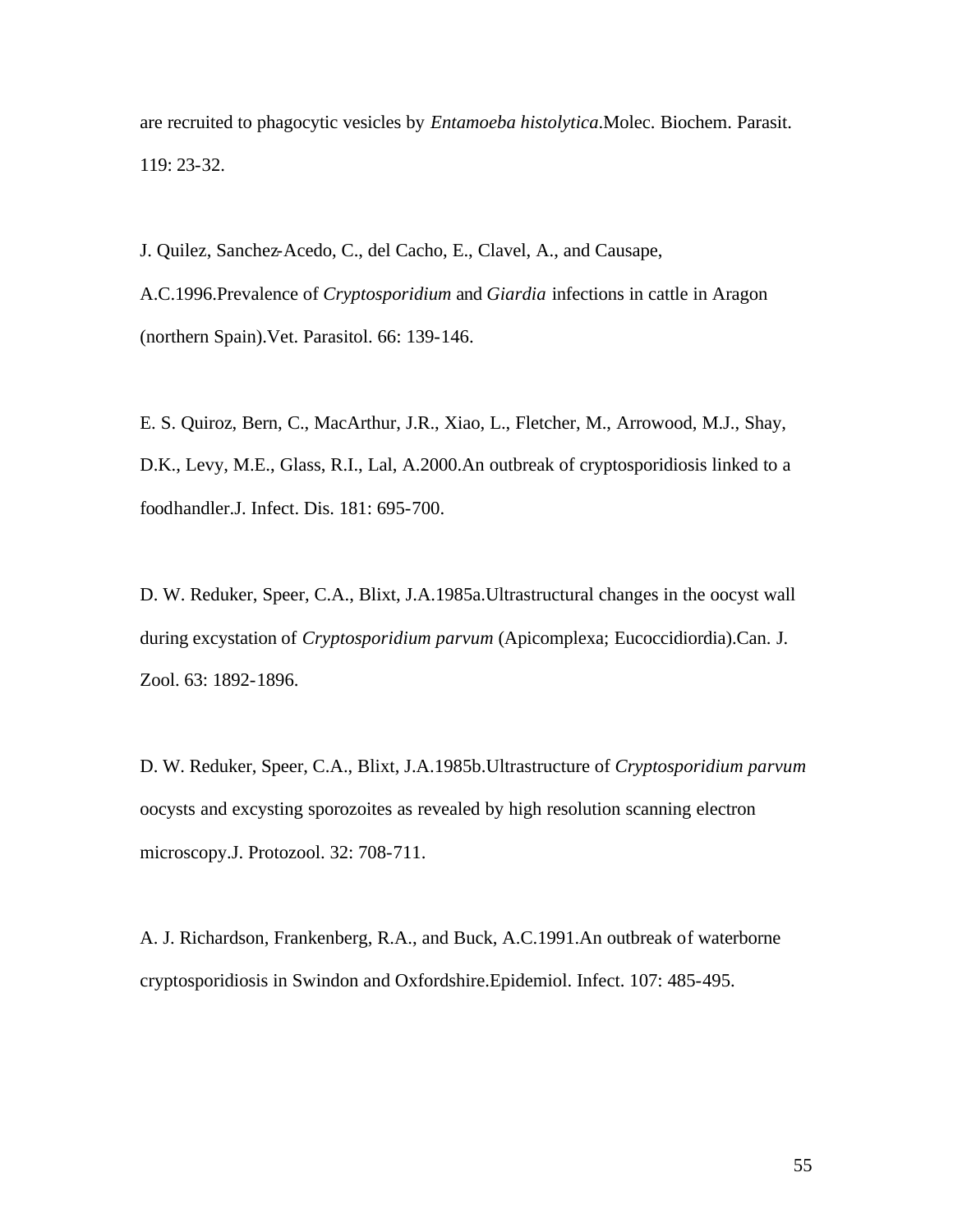J. K. Richer, Hunt, W.G., Sakanari, J.A., Grieve, R.B.1993.*Dirofilaria immitis*: Effect of fluoromethyl ketone cysteine protease inhibitors on the third- to fourth-stage molt.Exp. Parasitol. 76: 221-231.

L. J. Robertson, Campbell, A.T., Smith, H.V.1992.Survival of *Cryptosporidium parvum* oocysts under various environmental pressures.Appl. Environ. Microbiol. 58: 3494-3500. D. G. Russell, Sinden, R.E.1981.The role of the cytoskeleton in the motility of coccidian sporozoites.J. Cell Sci. 50: 345-359.

T. Sasaki, Kikuchi, T., Yumoto, N., Yoshimura, N., Murachi, T.1984.Comparative specificity and kinetic sudies on porcine calpainI and calpain II with naturally occuring peptides and synthetic fluorogenic substrates.J. Biol. Chem. 259:

C. A. Scott, Smith, H.V., and Gibbs, H.A.1994.Excretion of *Cryptosporidium parvum* oocysts by a herd of beef suckle cows.Vet. Rec. 134: 172-175.

J. L. Smith.1993.*Cryptosporidium* and *Giardia* as agents of food-borne disease.J. Food Protect. 56: 451-461.

C. A. Speer, Hammond, D.M., Mahrt, J.L., Roberst, W.L.1973.Strucutre of the oocyst and sporocyst walls and excystation of sporozoites of *Isospora canis*.J. Parasitol. 59: 35- 40.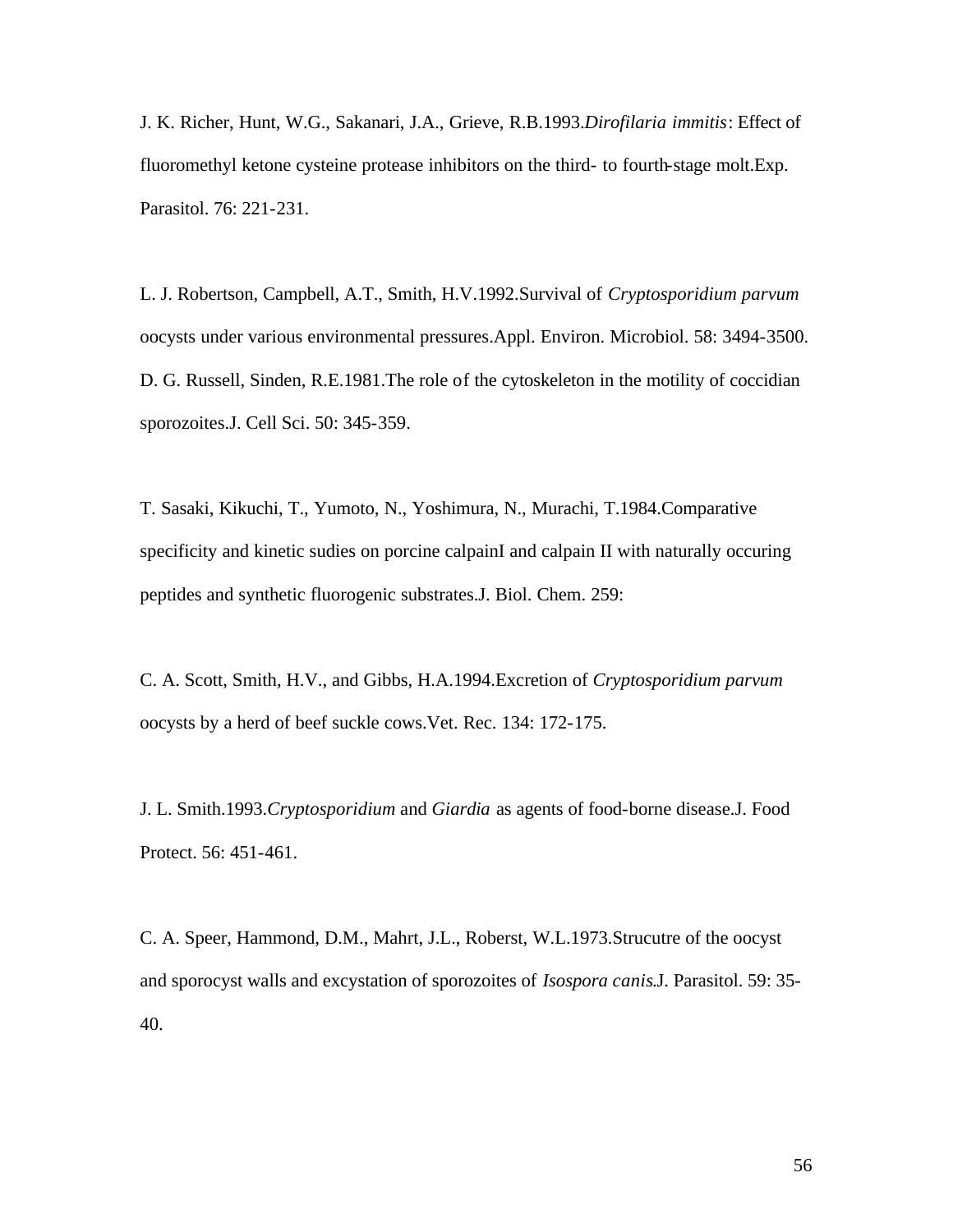B. T. Steele, Murphy, N., Rance, C.P.1982.An outbreak of hemolytic uremic syndrome associated with ingestion of fresh apple juice.J. Pediatr. 101: 963.

C. R. Sterling, Seegar, K., Sinclair, N.A.1986.*Cryptsoporidium* as a causitive agent of travellers diarrhoea.J. Infect. Dis. 153: 380-381.

M. Tilley, Upton, S.1994.Both CP15 and CP25 are left as trails behind gliding sporozoites of *Cryptosporidium parvum* (Apicomplexa).FEMS Micro. Lett. 120: 275- 278.

J. Travis, Salvesen, G.S.1983.Human plasma proteinase inhibitors.Ann. Reviews Biochem. 52: 655-709.

H. E. Uljas, Ingham, S.C.1998.Survival of *Escherichia coli* O157:H7 in synthetic gastric fluid after cold and acid habituation in apple juice or trypticase soy broth acidified with hydrochloric acid or organic acids.J. Food Prot. 61: 939-947.

S. Vassal, Favennec, L., Ballet, J., Brasseur, P.1998.Hydrogen peroxide gas plasma sterilization is effective against *Cryptosporidium parvum* oocysts.AJIC 26: 136-138.

C. Wagner-Wiening, Kimmig, P.1995.Detection of viable *Cryptosporidium parvum* oocysts by PCR.Appl. Environ. Microbiol. 61: 4514.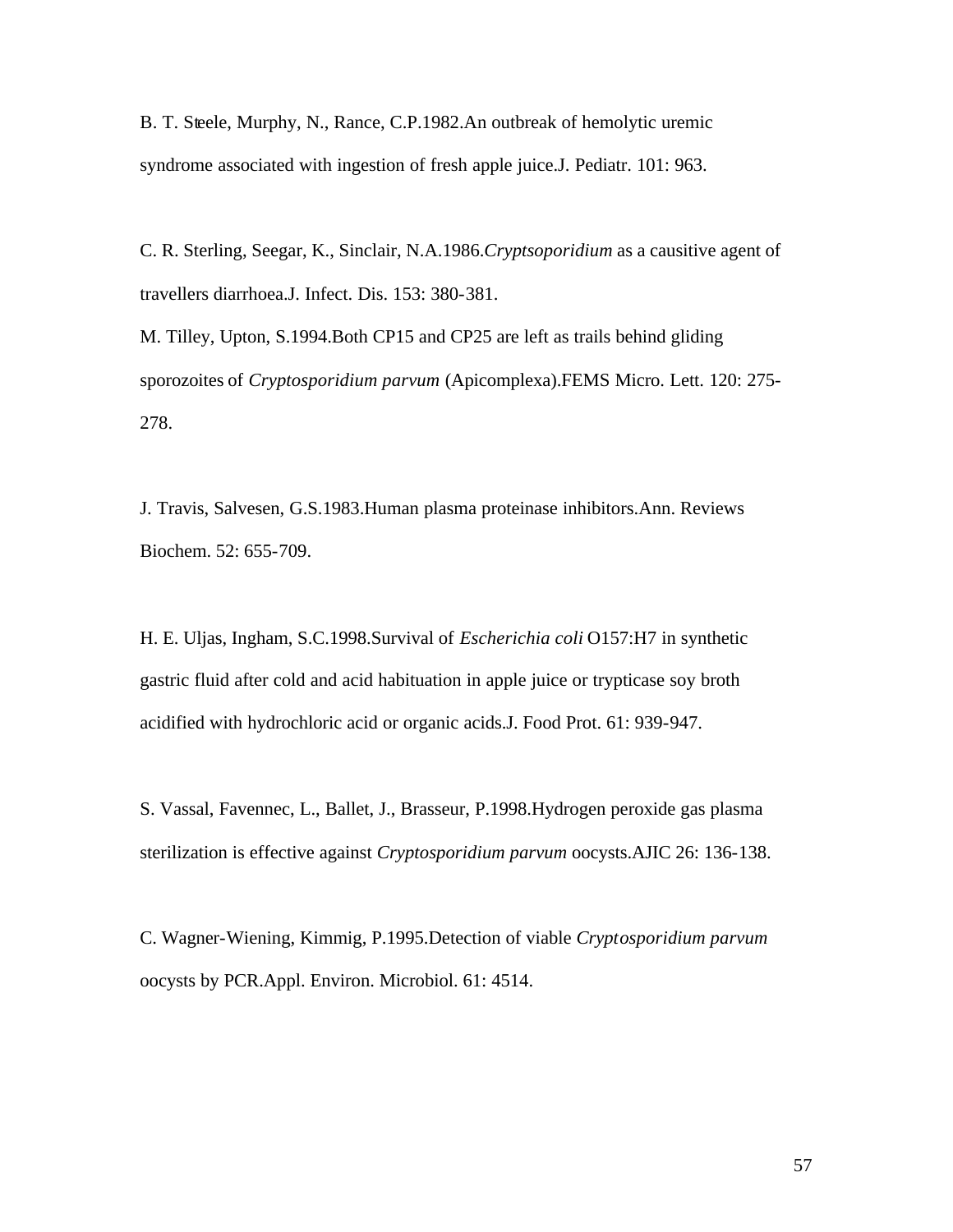J. F. Ward.1975.Molecular mechanisms of radical induced damage to nucleic acids.Adv. Rad. Biol. 5: 181-239.

W. Ward, Alvarado, L., Rawlings, N.D., Engel, J.C., Franklin, C., McKerrow, J.H.1997.A primitive enzyme for a primitive cell: The protease required for excystation of *Giardia*.Cell 89: 437-444.

E. Werries, Franz, A., Hippe, H., Acil, Y.1991.Purification and substrate specificity of two cysteine proteinases of *Giardia lamblia*.J. Protozool. 38: 378-383.

L. Willocks, Crampin, A., and Milne, L.1998.A large outbreak of cryptosporidiosis associated with a public water supply from a deep chalk borehole.Commun. Dis. Public Health 1: 239-243.

P. Yenbuter, Scott, A.L.1995.Molecular cloning of a serine proteinase inhibitor form *Brugia malayi*.Infect. Immun. 63: 1745-1753.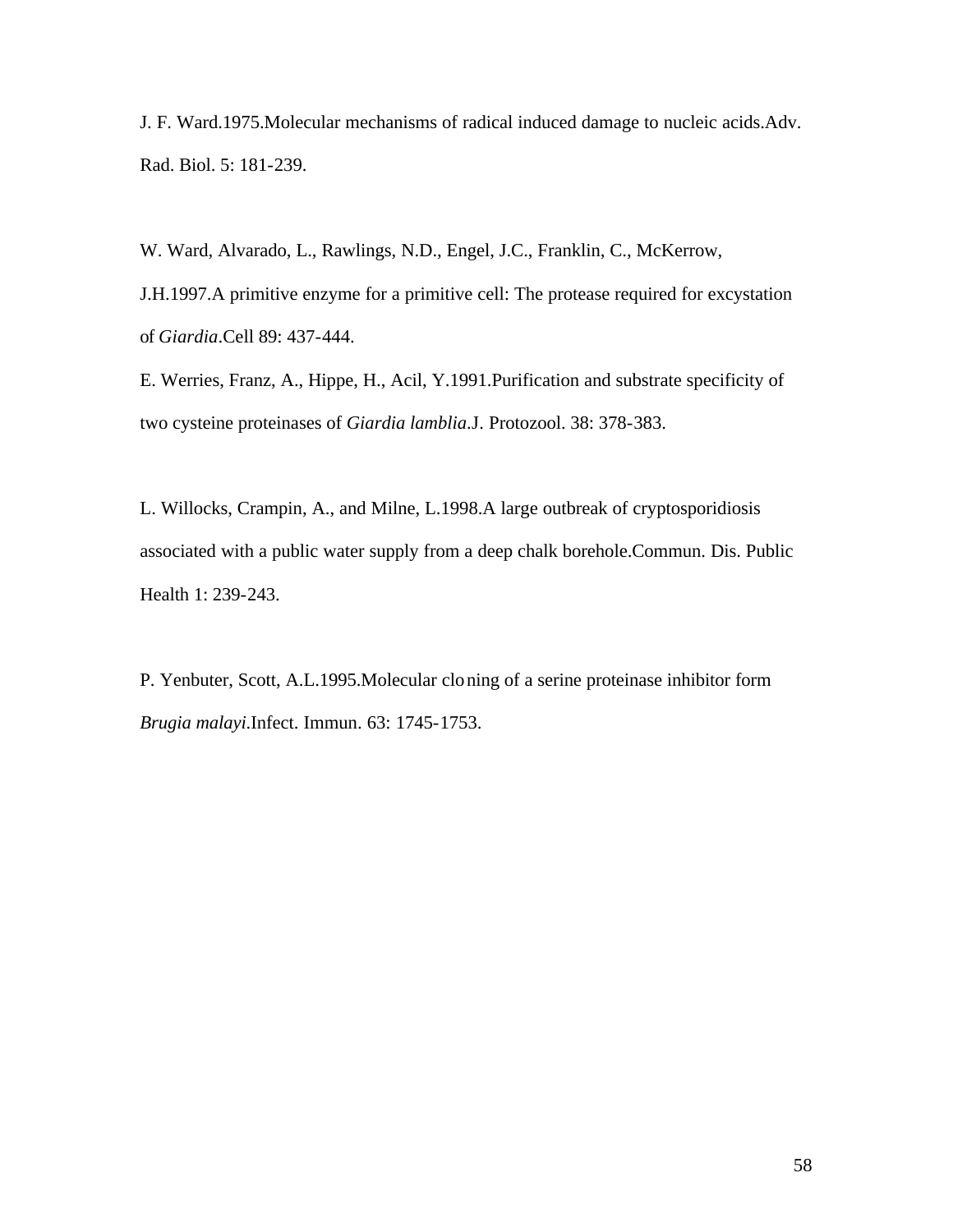# **IMMUNOHISTOCHEMISTRY BASED ASSAY TO DETERMINE THE EFFECTS OF TREATMENTS ON** *CRYPTOSPORIDIUM PARVUM* **VIABILITY**

**Kalmia E.Kniel,<sup>1</sup>David S. Lindsay,<sup>2</sup> Susan S. Sumner,<sup>1</sup>and Ron Fayer<sup>3</sup>**

*<sup>1</sup>Department of Food Science and Technology, Virginia Tech, Blacksburg, VA, 2 Department of Biomedical Sciences and Pathobiology, Virginia Tech, Blacksburg, VA 3 USDA Parasite Biology, Epidemiology and Systematics Laboratory, Beltsville, MD*

Key words: Cell culture, Viability, HCT-8 cells, Immunoperoxidase

Journal of Eukaryotic Microbiology, supplement vol 48:40S-41S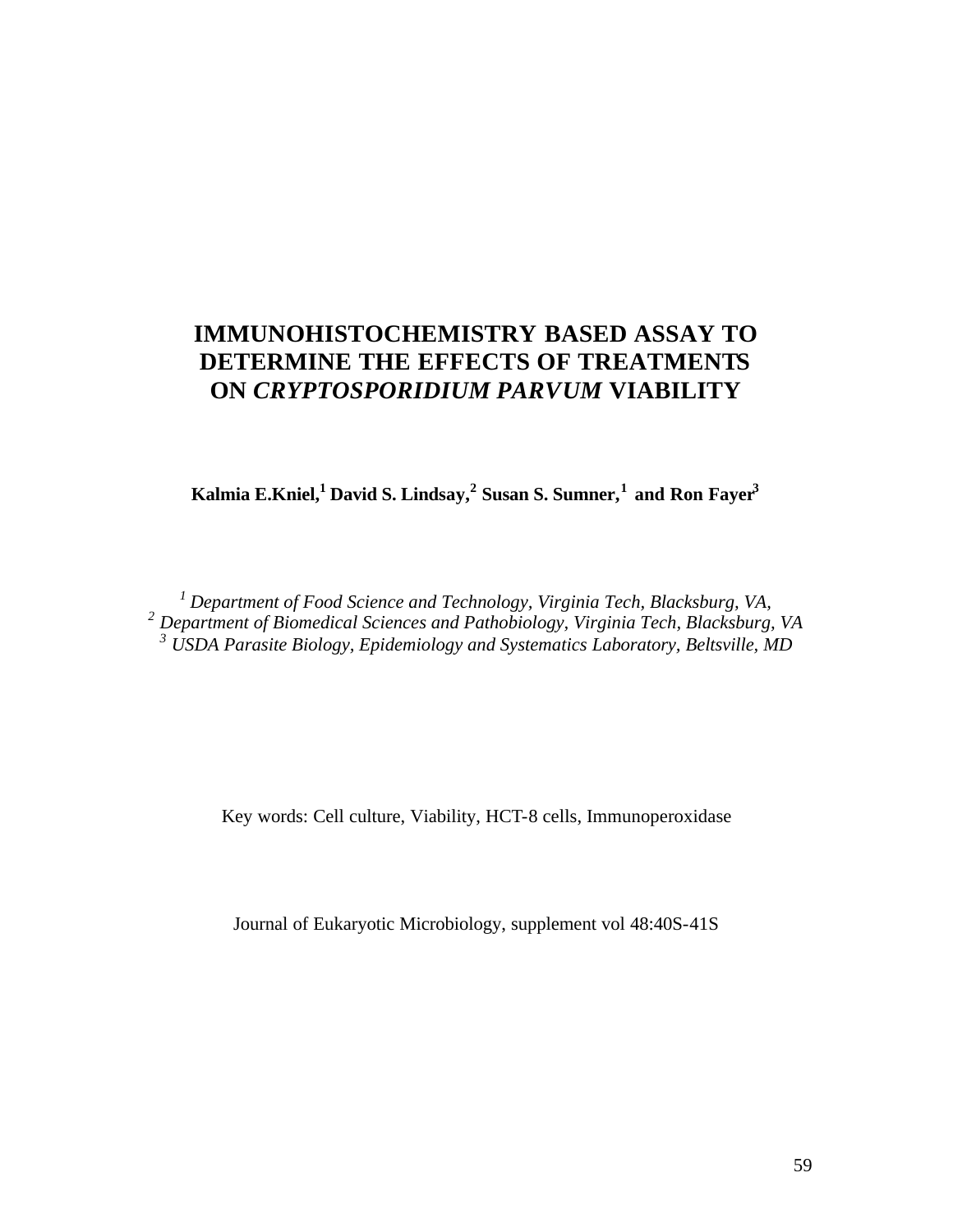#### **ABSTRACT**

Cell culture infectivity assays can provide an accurate means of detecting viable *Cryptosporidium parvum* oocysts from environmental samples or to test the effects of various treatments on oocyst infectivity. Cell culture assays can also be used to test candidate chemotherapeutic agents. The use of a human cell line provides a situation close to human infection. The present assay uses an anti-*Cryptospordium* primary antibody, combined with a biotinylated secondary antibody, and an immunoperoxidase detection system. *Cryptosporidium parvum* oocysts excysted in vitro when placed on monolayers of HCT-8 cells and developmental stages including schizonts and merozoites were visualized using light microscopy of the immunoperoxidase stained slides and by transmission electron microscopy of infected HCT-8 cell cultures. Because the immunoperoxidase system used gives a permanent preparation, the cell cultures can be retained and examined later. Dose titration of oocysts indicated that as few as 50 inoculated oocysts could be detected. The activity of paromomycin was evaluated in this system and 500 μg/ml produced a 97.8% reduction in infection.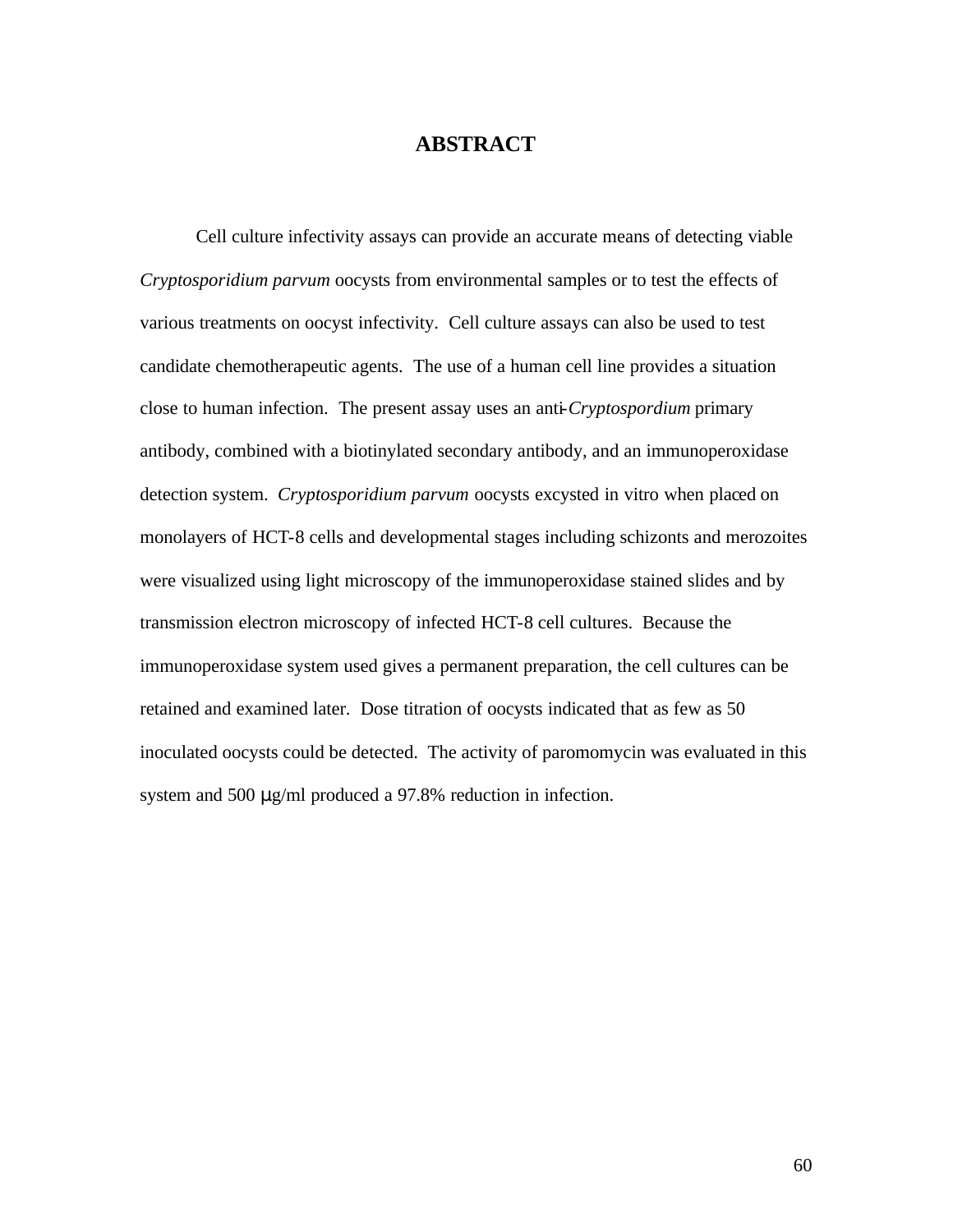#### **INTRODUCTION**

*Cryptosporidium parvum* is an Apicomplexan protozoan parasite that is a cause of waterborne and foodborne outbreaks of diarrheal disease [2-10, 14]. Infection occurs by ingestion of the thick-walled oocysts. Clinical disease caused by *C. parvum* is manifested by gastrointestinal illness lasting 1-2 weeks in previously healthy individuals or lasting indefinitely in immunocompromised individuals. Currently, there is no uniformly successful treatment for cryptosporidosis. An effective in vitro assay is essential for assessing the efficacy of potential therapies. Viability assays using vital dyes and oocyst excystation are not reliable and the use of animal models is often expensive and time-consuming [1, 11, 12]. Infectivity for cell cultures has been determined by immunofluorescence, but may have high background staining and slides cannot be held indefinitely and observed at a later date. The present study describes a reliable infectivity assay using cell culture and an immunoperoxidase staining procedure to rapidly detect *C. parvum* developmental stages.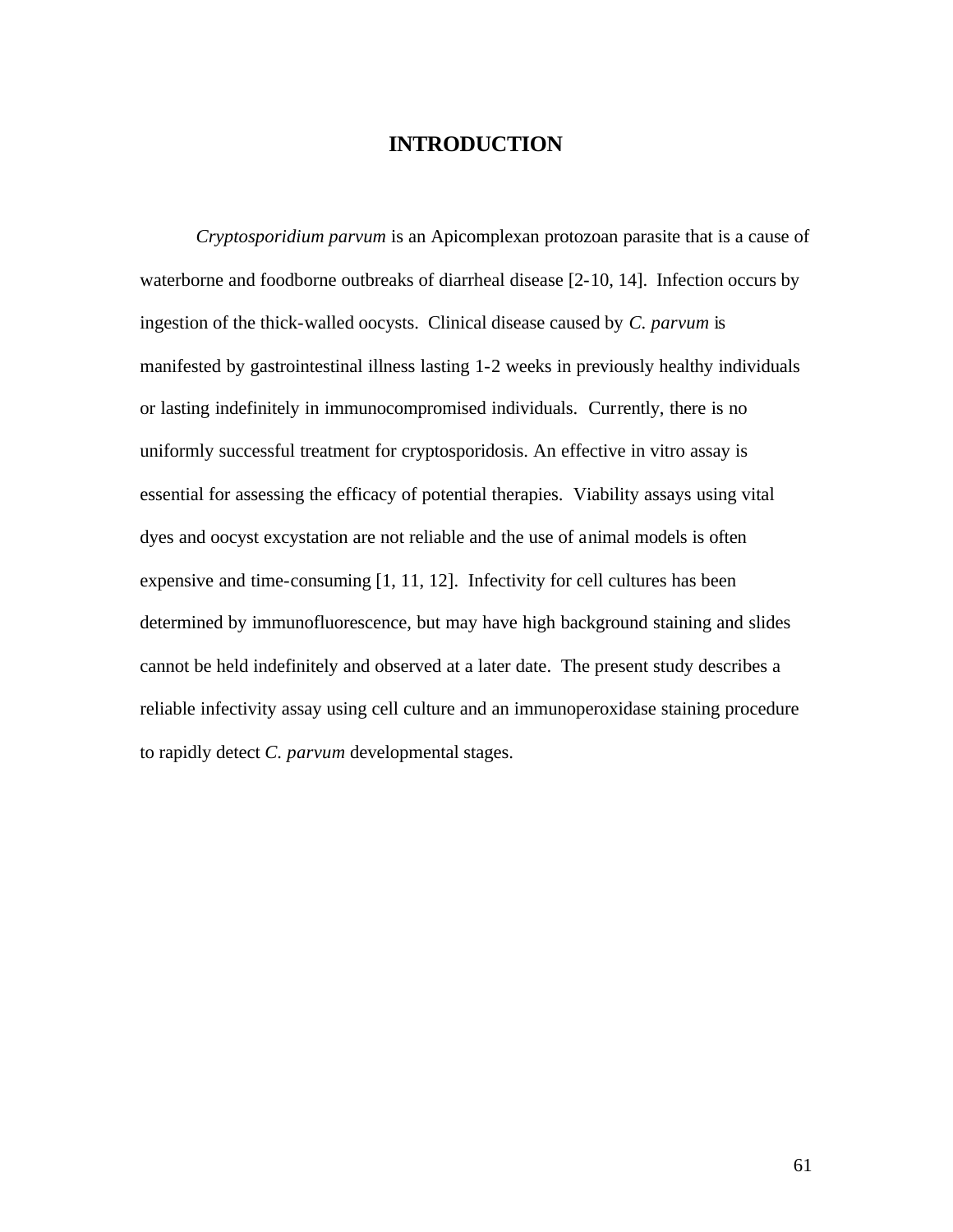#### **MATERIALS AND METHODS**

Human illeocecal adenocarcinoma cells (HCT-8 cells) (ATCC CCL-244) were maintained in RPMI 1640 media (Mediatech Cellgro) supplemented with L-glutamine (300 mg/L), and HEPES (25 mM), 5% fetal bovine serum for maintenance and 10% fetal bovine serum for infection [13]. Stock HCT-8 cells were maintained in  $75$ -cm<sup>2</sup> tissue culture flasks in 5%  $CO_2$  atmosphere, at 37 $\degree$ C, and passaged every 3-5 days. Collected cells were grown on sterile glass coverslips in 6-well plates at  $1x10^6$  cells per well and grown to ~95% confluency (48 hours).

*Cryptosporidium parvum* oocysts (Beltsville isolate) were treated with 0.525% sodium hypochlorite at 4ºC, washed twice with Hanks Balanced Salt Solution (HBSS), incubated with the treatment of interest, and washed twice with HBSS.

 Cells were then incubated with treated or non-treated (positive control) oocysts for 90- 120 minutes and washed twice with HBSS. Cells were then grown for 48 hours with maintenance media.

Coverslips were fixed with 100% methanol for 20-30 minutes. Coverslips were then processed using a rabbit anti-*Cryptosporidium parvum* primary antibody (courtesy of C. Dykstra, Auburn University) and a biotinylated anti-rabbit secondary antibody (Vectastain ABC Kit, Vector Laboratories). Life stages were visualized with an immunoperoxidase stain using hydrogen peroxide, diaminobenzidine tetrahydrochloride (DAB, Sigma), with hematoxylin used as a counter stain.

As a negative control, oocysts were frozen in liquid nitrogen for two hours, prior to host cell inoculation. Selected cultures were fixed in 3% gluteraldehyde in 0.1M

62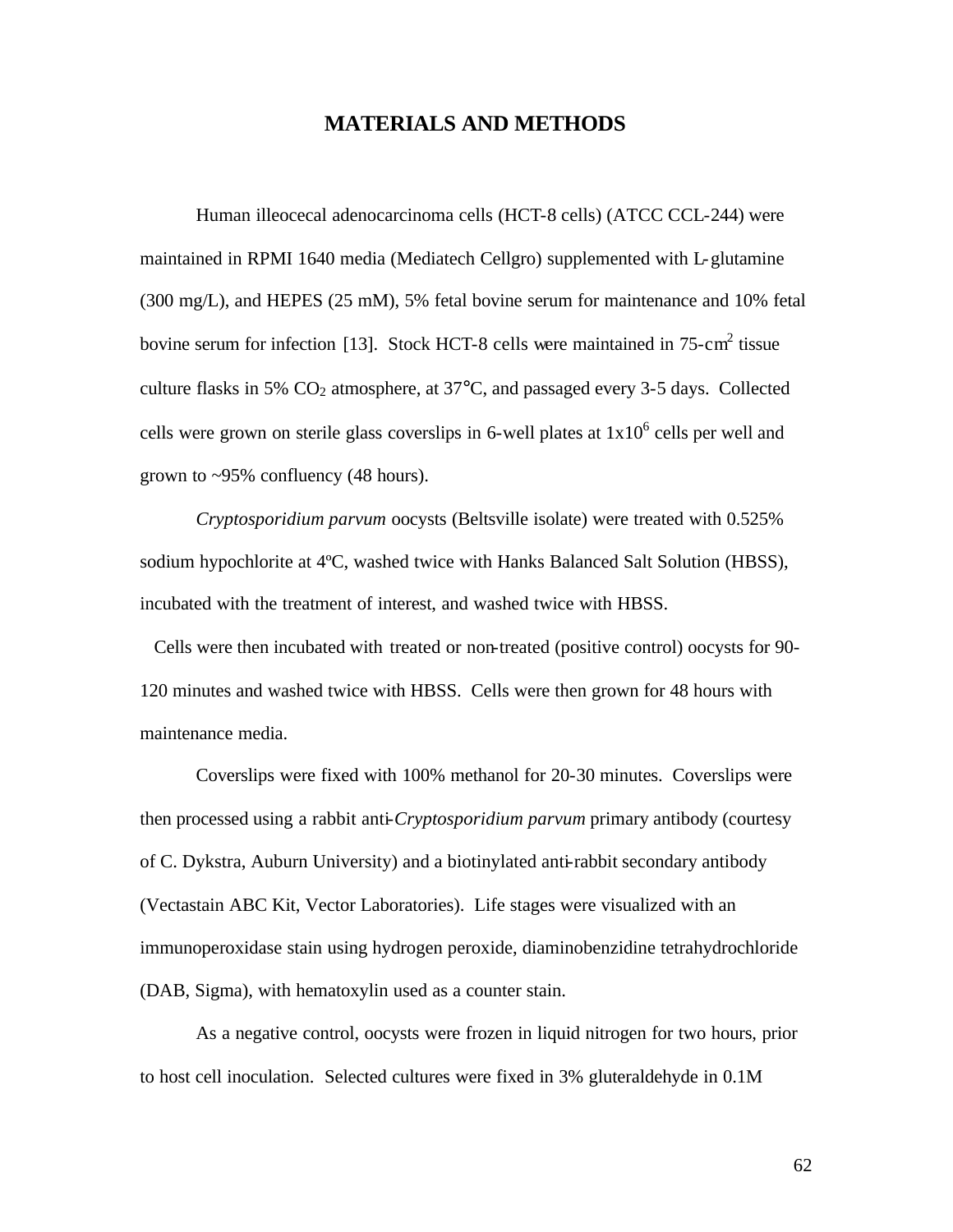sodium phosphate buffer 2 days after inoculation of oocysts, and processed for transmission electron microscopy (TEM).

Paromomycin (Sigma, St. Louis. MO) was used as a positive anti-*C. parvum* drug to determine the ability of our assay to detect reduction in developmental stages in treated cell cultures. Infected cell monolayers were incubated with media containing 5% fetal bovine serum and 500 μg/ml paromomycin. Paromomycin-treated cultures were compared to infected non-treated cultures. Treatment effectiveness was determined by counting the number of positive fields out of one hundred total fields. Percent reduction compared to control untreated oocysts was determined using the following equation: [(Control-Treated)/Control] x100.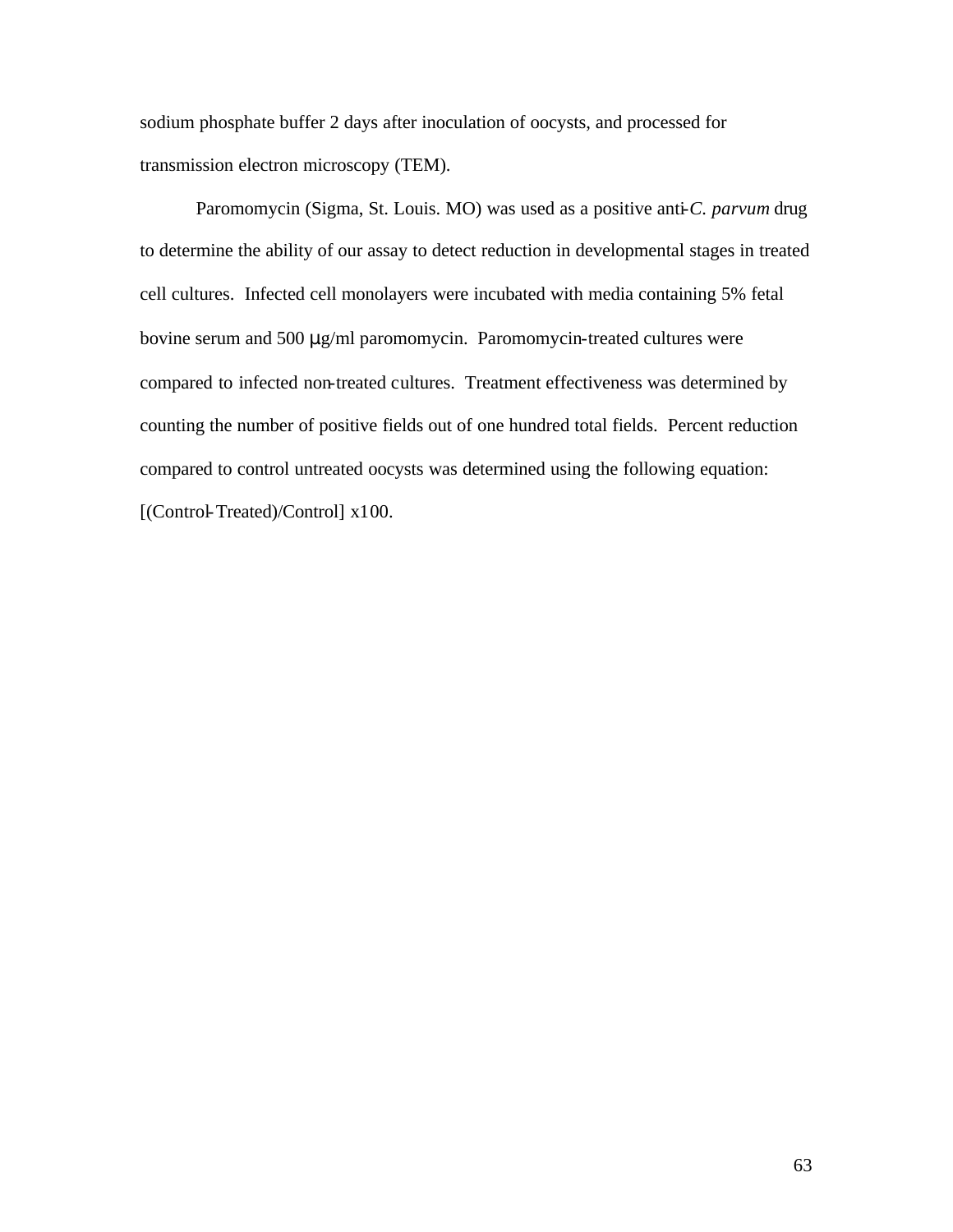#### **RESULTS AND DISCUSSION**

 Immunoperoxidase staining of HCT-8 cell cultures inoculated with viable oocysts demonstrated dark brown Immunoperoxidase staining of HCT-8 cell cultures inoculated with viable oocysts demonstrated dark brown stained developmental stages of *C. parvum* against a light blue host cell cytoplasm background produced by the hematoxylin counter stain. Developmental stages were usually observed in clusters indicating that development occurred at the site of excystation. No brown staining stages were observed in HCT-8 cells inoculated with frozen oocysts and processed using the immunoperoxidase procedure. This indicates that residual non-excysted oocysts or nonviable oocysts are washed off in our procedure and not detected by the immunoperoxidase stain. Based on examination of one hundred 40x microscopic fields, infection by  $1x10^6$  untreated oocysts consistently produced between 90-98% infection. Detection is possible with an initial infection of as few as 50 oocysts (1% infection) or 100 oocysts (1%-20% infection), but detection is enhanced when ≥10,000 oocysts are used. Experiments and treatments were evaluated a minimum of three times.

 Schizonts and merozoites were observed 48 hr after infection using TEM (Fig. 1). They were located in a parasitophorous vacuole within the microvilli of HCT-8 cells. The TEM results clearly demonstrate that development of *C. parvum* occurred in the HCT-8 cells.

 This assay demonstrated that treatment with 500 μg/ml paromomycin produced a 97.8% reduction in developmental stages based on five experiments. Treatment with paromomycin serves to validate the assay.

64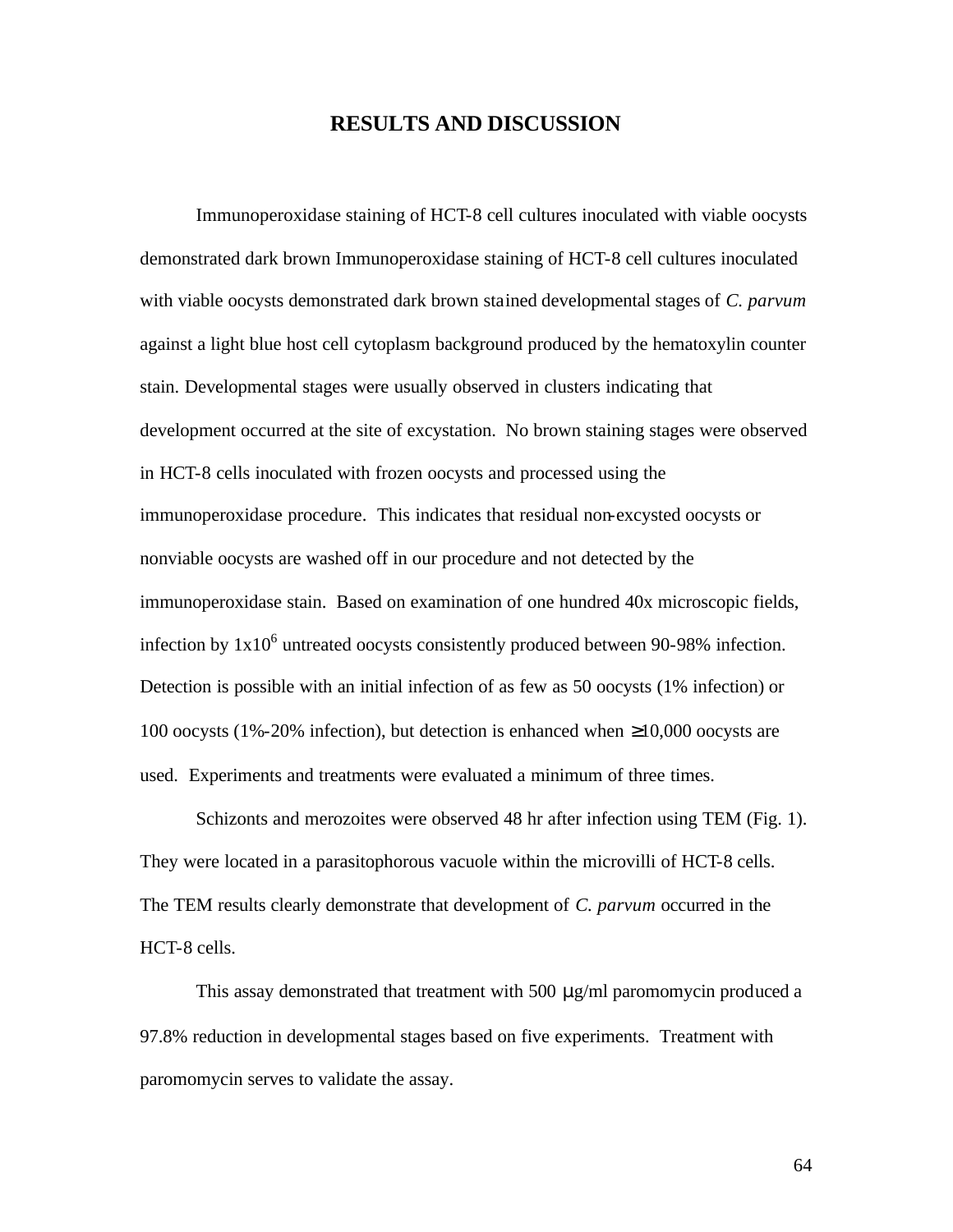This method provides a relatively simple and reliable means for determining the effects of treatments on *Cryptosporidium parvum* viability in an in vitro assay. This method provides permanent slide preparations that can be examined independently and in a blinded fashion by a single or several evaluators.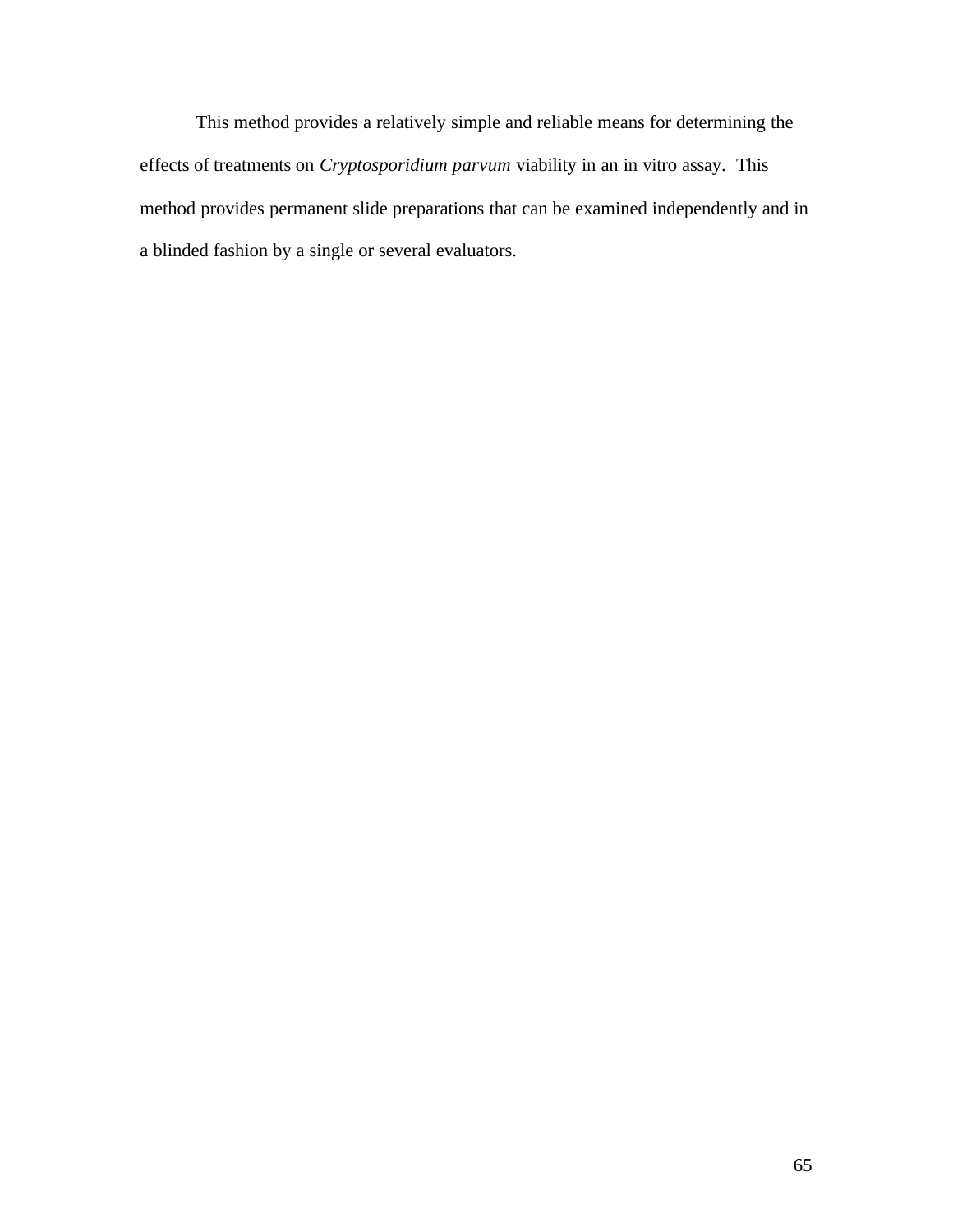## **ACKNOWLEDGMENT**

Supported in part by CSREES USDA special food safety grant No. 98-34382- 6916 and VPI & SU HATCH project #135563.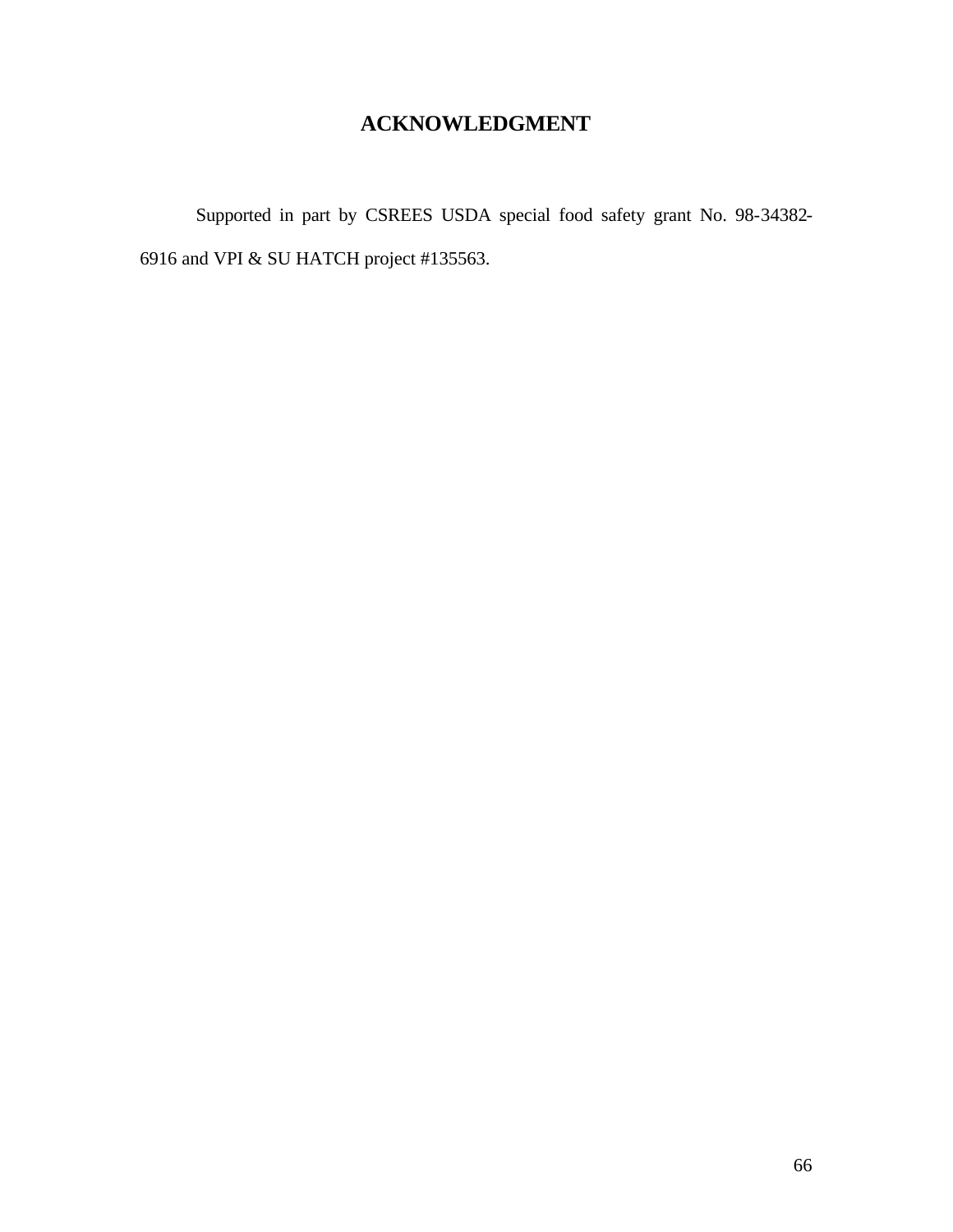#### **LITERATURE CITED**

- 1. Campbell, I., Tzipori, S., Hutchison & G., Angus, K.W. 1982. Effect of disinfectants on survival of *Cryptosporidium* oocysts*. Vet. Rec.*, **111**: 414-415.
- 2. Centers for Disease Control and Prevention. 1996. Foodborne outbreak of diarrheal illness associated with *Cryptosporidium parvum*-Minnesota, 1995*. MMWR Morb. Mortal. Wkly. Rep.*, **45**: 783-784.
- 3. Centers for Disease Control and Prevention. 1998. Food-borne outbreak of cryptosporidiosis-Spokane, Washington, 1997*. MMWR Morb. Mortal. Wkly. Rep.*, **47**: 565-567.
- 4. Dijuretic, T.W., P.G., Nichols, G. 1997. General outbreaks of infectious intestinal disease associated with milk and dairy products in England and Wales: 1992 to 1996*. Commun. Dis. Rep. CDR Rev.*, **7**: R41-45.
- 5. Frisby, H.R., Addiss, D.G. & Reiser, W.J. 1997. Clinical and epidemiologic features of a massive waterborne outbreak of cryptosporidiosis in persons with HIV infection*. J. Acquir. Immune Defic. Syndr. Hum. Retrovirol.*, **16**: 367-373.
- 6. Girdwood, R.W.A. & Smith, H.V., *Cryptosporidium*, in *Encyclopedia of Food Microbiology*, R.K. Robinson, Batt, C.A., Patel, P.D., Editor. 2000, Academic Press: London. p. 487-502.
- 7. Laberge, I., Griffiths, M.W. & Griffiths, M.W. 1996. Prevalence, detection, and control of *Cryptosporidium parvum* in food*. Int. J. Food Microbiol.*, **32**: 1-26.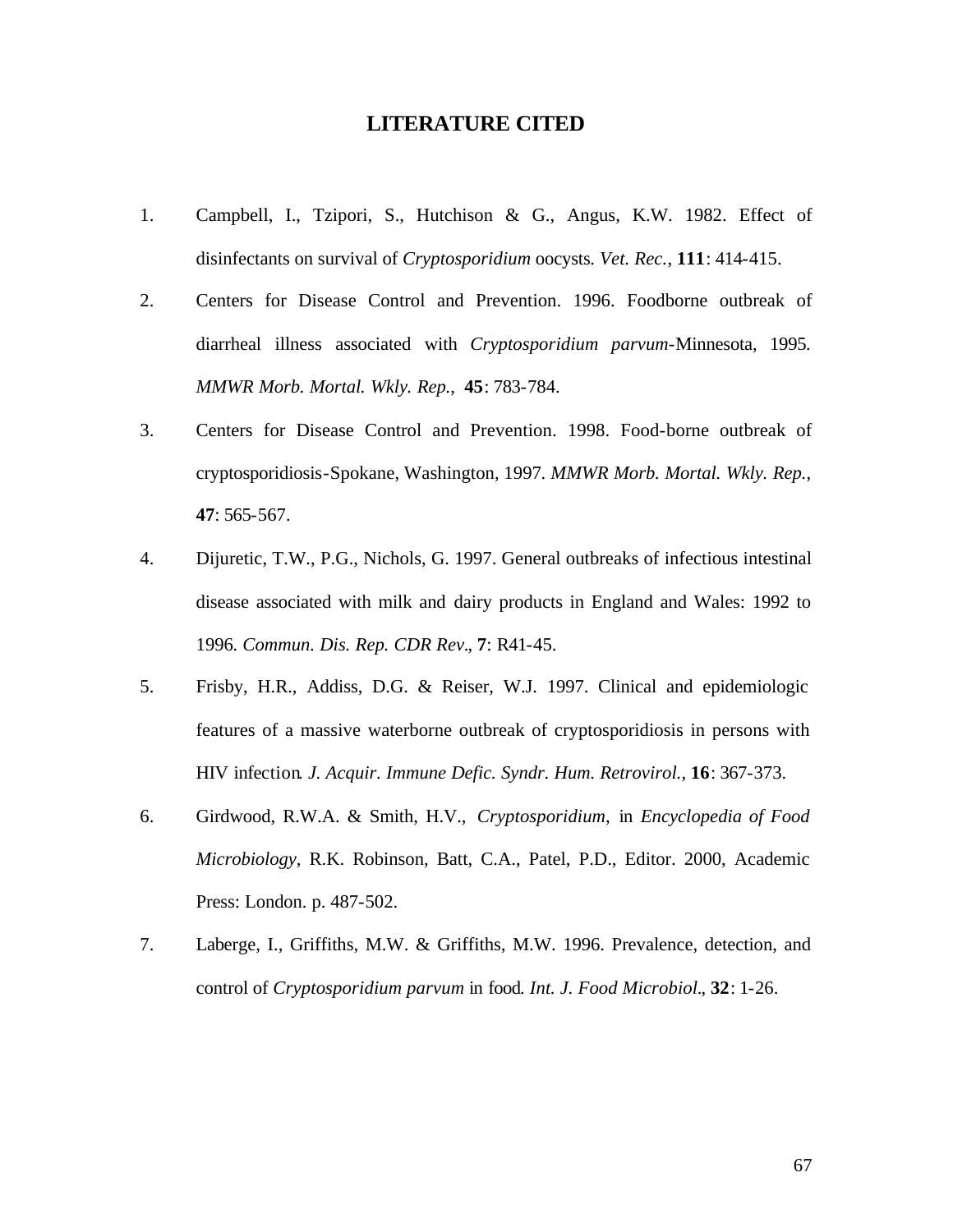- 8. MacKenzie, W.R., Schell, W.L. & Blair, K.A. 1995. Massive outbreak of waterborne *Cryptosporidium* infection in Milwaukee, Wisconsin: reoccurence of illness and risk of secondary trasmission*. Clin. Infet. Dis.*, **21**: 57-62.
- 9. Millard, P.S., Gensheimer, K.F. & Adiss, D.G. 1994. An outbreak of cryptosporidiosis from fresh-pressed apple cider*. JAMA*, **272**: 1592-1596.
- 10. Richardson, A.J., Frankenberg, R.A. & Buck, A.C. 1991. An outbreak of waterborne cryptosporidiosis in Swindon and Oxfordshire*. Epidemiol. Infect.*, **107**: 485-495.
- 11. Robertson, L.J., Campbell, A.T. & Smith, H.V. 1992. Survival of *Cryptosporidium parvum* oocysts under various environmental pressures*. Appl. Environ. Microbiol.*, **58**: 3494-3500.
- 12. Slifko, T.R., Friedman, D., Rose, J.B. & Jakubowski, W. 1997. An in vitro method for detecting infectious *Cryptosporidium parvum* oocysts with cell culture*. Appl. Environ. Microbiol.*, **63**: 3669-3675.
- 13. Upton, S.J., Tilley, M. & Brillhart, D.B. 1995. Effects of select medium supplements on in vitro development of *Cryptosporidium parvum* in HCT-8 cells. *J. Clin. Micro*., **33**: 371-375.
- 14. Willocks, L., Crampin, A. & Milne, L. 1998. A large outbreak of cryptosporidiosis associated with a public water supply from a deep chalk borehole*. Commun. Dis. Public Health*, **1**: 239-243.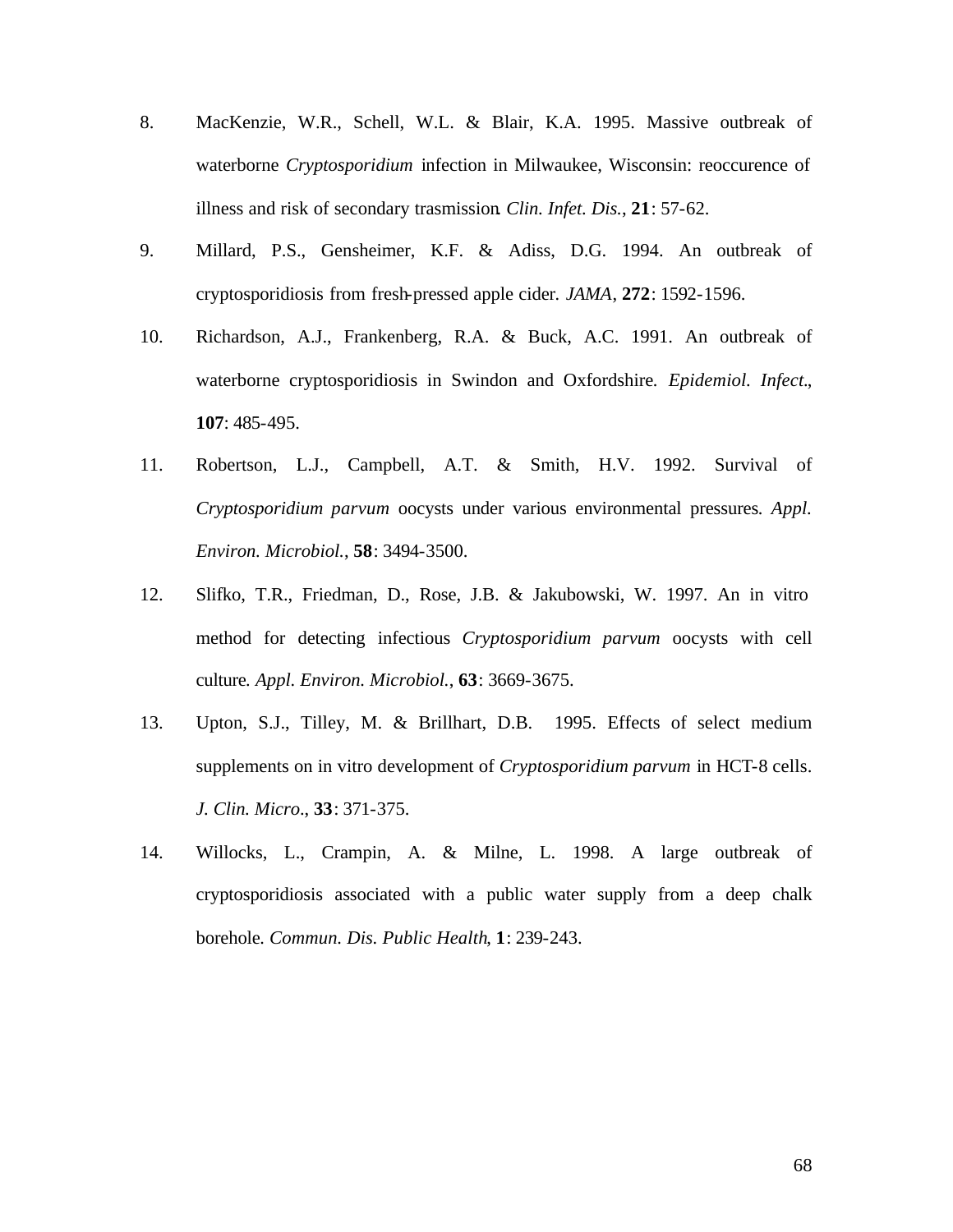

**Figure 1.** Transmission electron microscopy of a *Cryptosporidium parvum* schizont growing in an HCT-8 cell. Parasitophorous vacuole (PV), feeder organelle (FO), residual body (RB), and host cell nucleus (HCN) are indicated.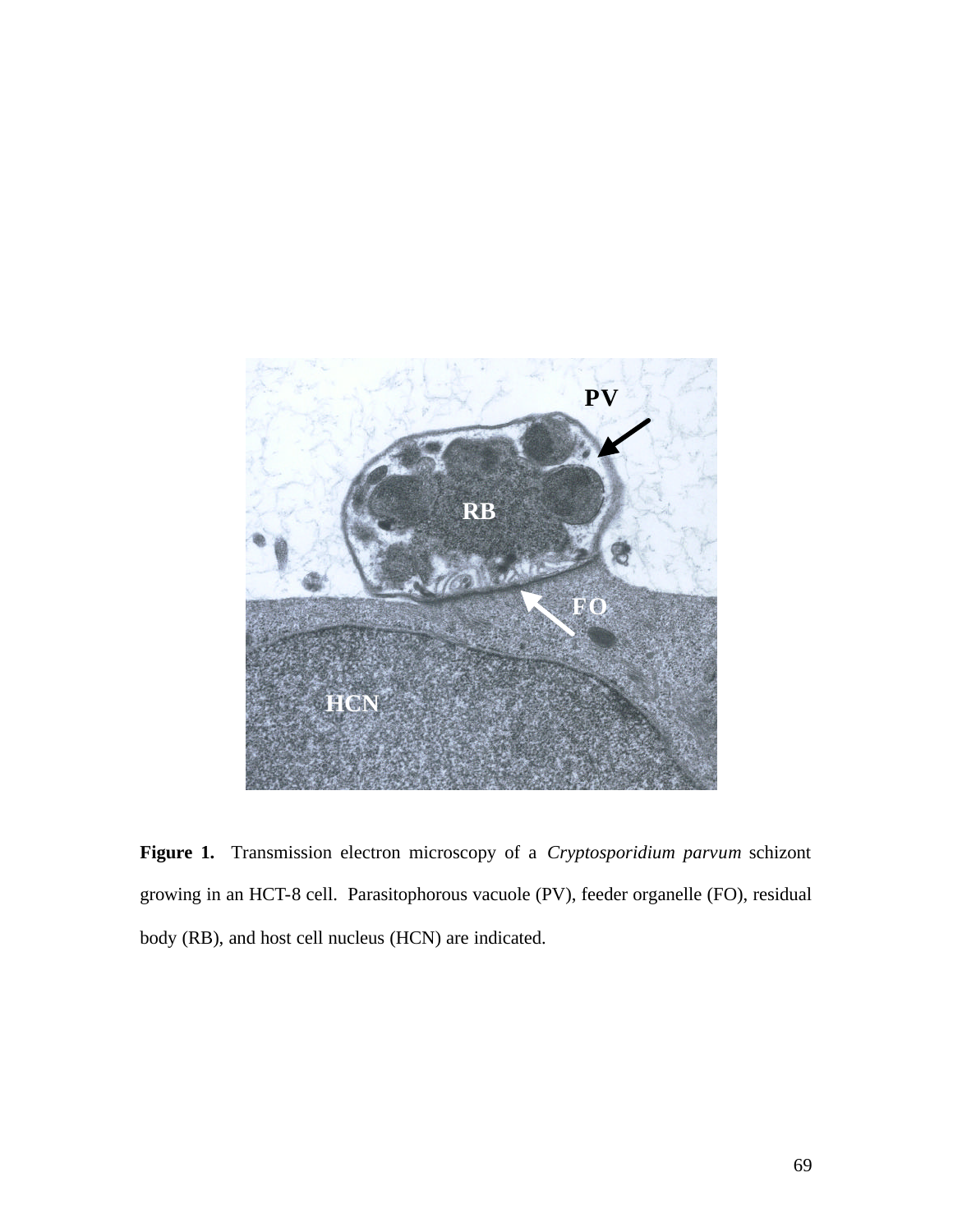#### **APPENDIX I**

# **DETERMINATION OF THE INFECTIVITY THRESHHOLD AND NUMBER OF FIELDS COUNTED FOR A CELL CULTURE-IMMUNOPEROXIDASE ASSAY**

This assay is used to evaluate the effectiveness of various treatments on *Cryptosporidium parvum* infectivity. In order to best evaluate these treatments it is important to understand the assay, including the determining the threshhold of detection for infectivity. Various assays, including Polymerase Chain Reaction (PCR), membrane filtration, fluorescent antibody detection, and magnetic bead separation, boast of detection of few (<10) oocysts (Carreno et al., 2001; Hsu and Huang, 2001; Karasudani et al., 2001; Linndquist et al., 2001; McCuin et al., 2001); however, this seems unlikely since only 5% of inoculated oocysts are infective (personal communication Jan Mead, 2001). Cell monolayers were infected with bleach-treated oocysts as previously described. Infection was routinely detected with >100 oocysts. *Cryptosporidium* life stages were detected after infection with 50 oocysts, but not routinely (75% of cell layers analyzed). No life stages were detected after infection with as few as 10 oocysts. Since infection most likely occurs with approximately 5% of oocysts inoculated, infection of HCT-8 cells as monitored in this assay by immunohistochemistry occurs with approximately 10 oocysts.

The percent reduction is determined by counting fields containing life stages visualized by an immunoperoxidase stain. Other cell culture assays evaluate infectivity in a similar fashion by counting fluorescent objects or foci within a certain number of

70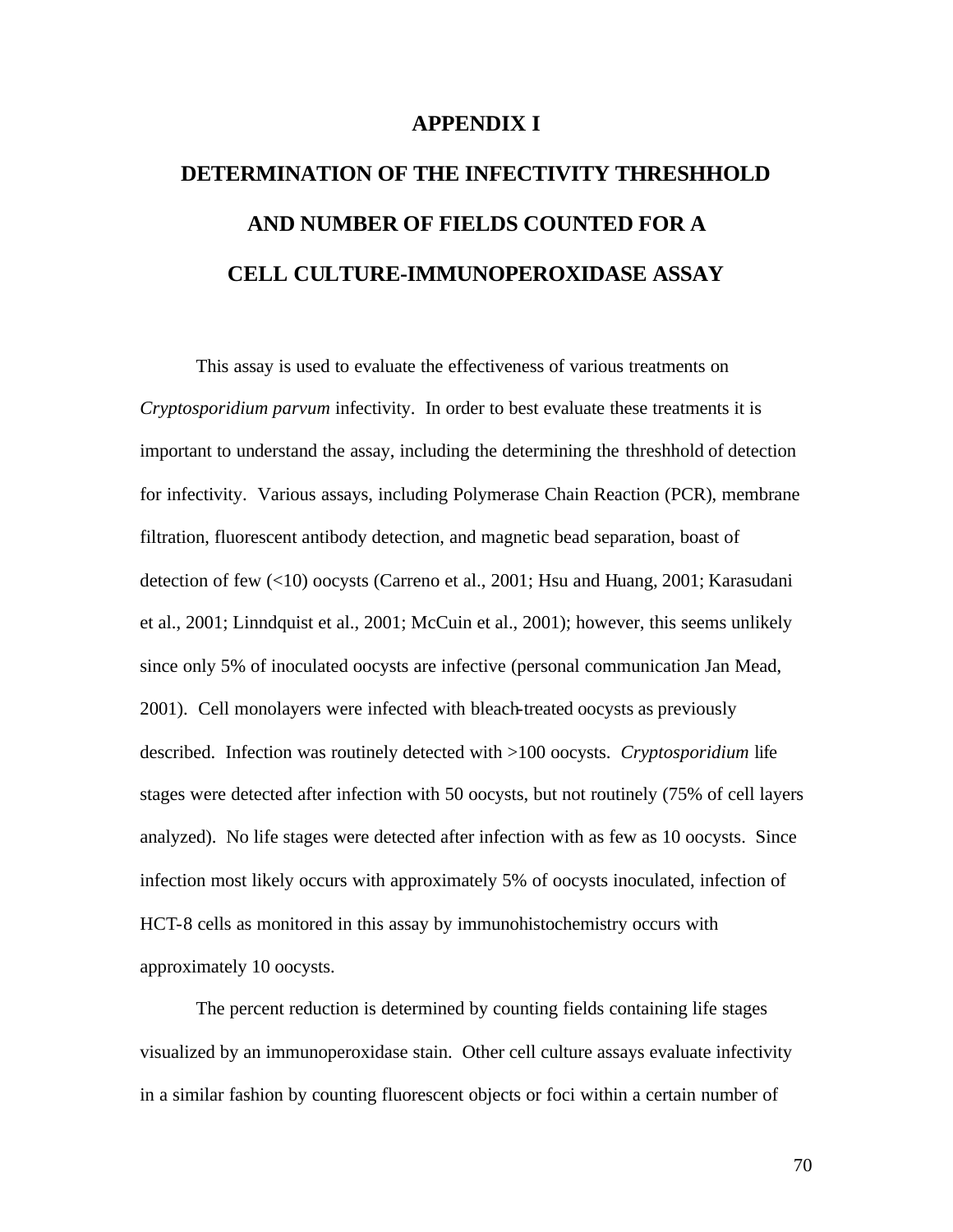fields (Slifko et al., 1997). The number of infected fields was determined by counting life stages visible in 25, 100, and 300 fields. There was no statistical difference between the percent infectivity determined between these three counts (t-test,  $n=8$ ,  $P < 0.05$ ). It seems that *C. parvum* infection is fairly evenly spread throughout the coverslip. This fact seems obvious given the life cycle of *C. parvum*.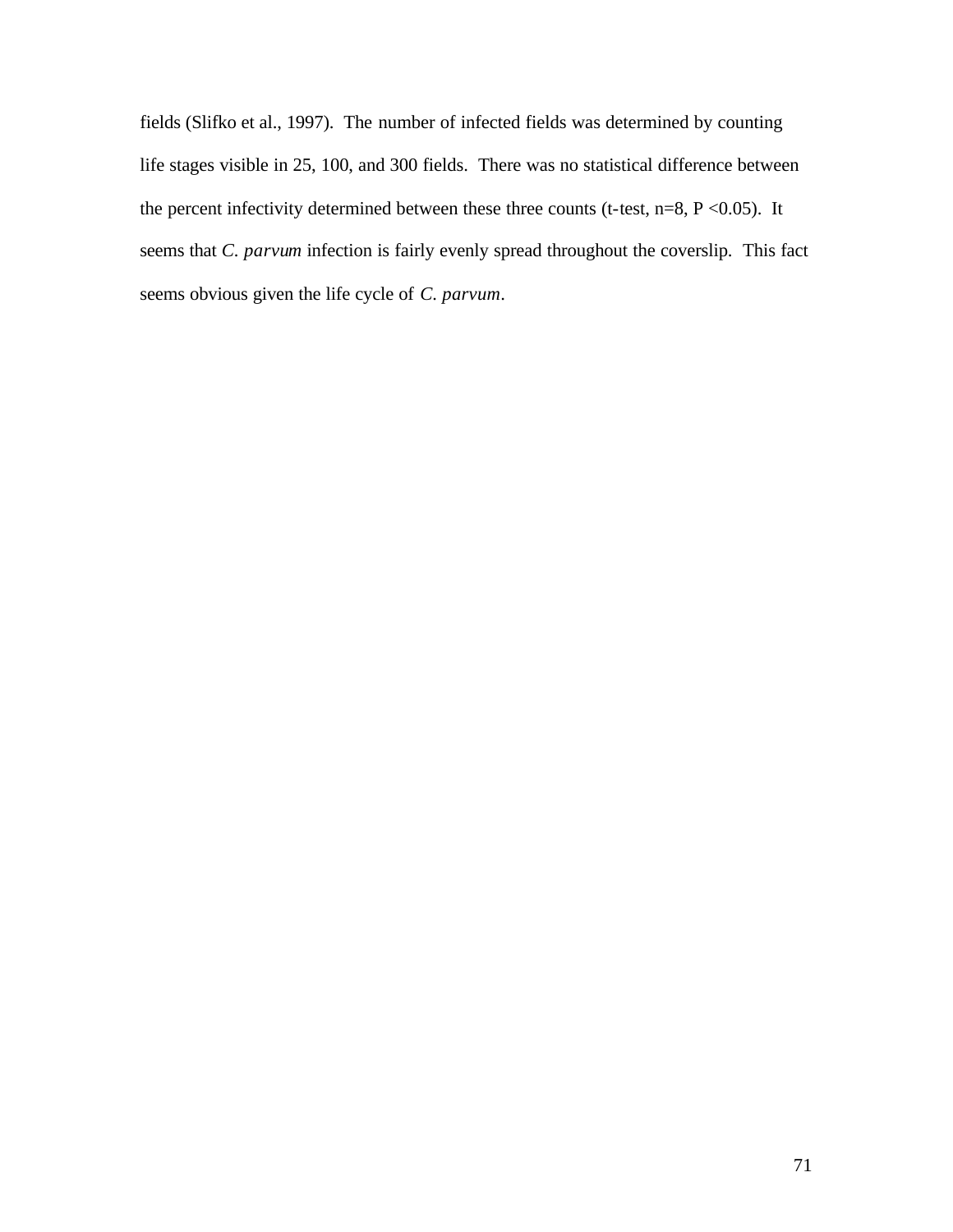#### **LITERATURE CITED**

Carreno, R.A., Pokorny, N.J., Weir, S.C., Lee, H., Trevors, J.T. 200. Decrease in Cryptosporidium parvum oocyst infectivity in vitro by using the membrane filter dissolution method for recovering oocysts from water samples. *Appl Environ Microbiol*. **67**:3309-13.

Hsu, B.M. and Huang, C. 2001. Performances of the Immunomagnetic Separation Method for Cryptosporidium in Water under Various Operation Conditions. *Biotechnol Prog*. **17**:1114-1118.

Karasudani, T., Aoki, S., Takeuchi, J., Okuyama, M., Oseto, M., Matsuura, S., Asai, T., Inouye, H. 2001.

Sensitive detection of Cryptosporidium oocysts in environmental water samples by reverse transcription-PCR. *Jpn J Infect Dis*. **54**:122-4.

Lindquist, H.D., Ware, M., Stetler, R.E., Wymer, L., Schaefer, F.W. 3rd. 2001. A comparison of four fluorescent antibody-based methods for purifying, detecting, and confirming Cryptosporidium parvum in surface waters. *J Parasitol*. **87**:1124-31.

McCuin, R.M., Bukhari, Z., Sobrinho, J., Clancy, J.L. 2001. Recovery of Cryptosporidium oocysts and Giardia cysts from source water concentrates using immunomagnetic separation. *J Microbiol Methods*. **45**:69-76.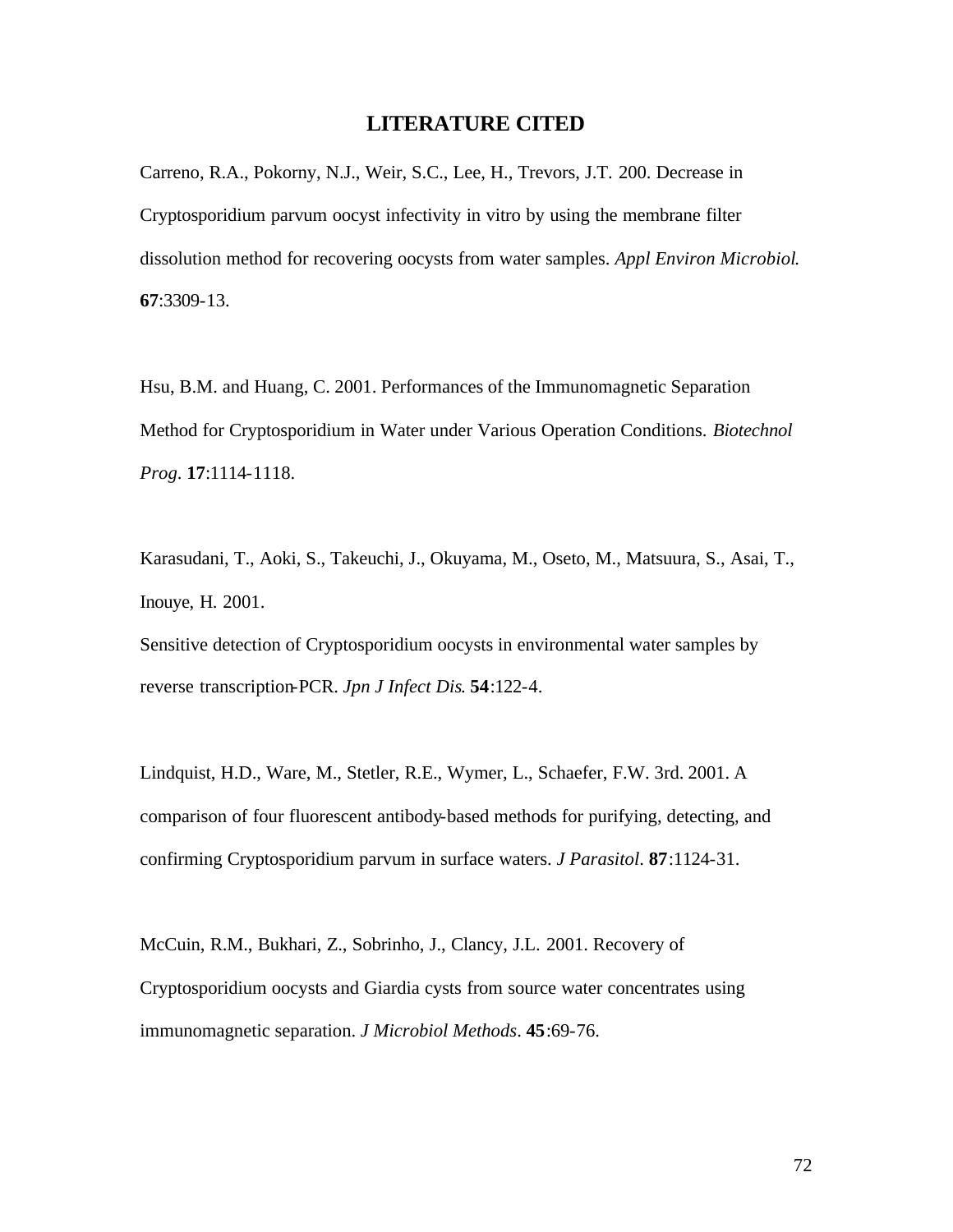Slifko, T.R., Friedman, D., Rose, J.B., Jakubowski, W. 1997. An in vitro method for detecting infectious *Cryptosporidium* oocysts with cell culture. *Appl. Environ. Micro*. **63**:3669-3675.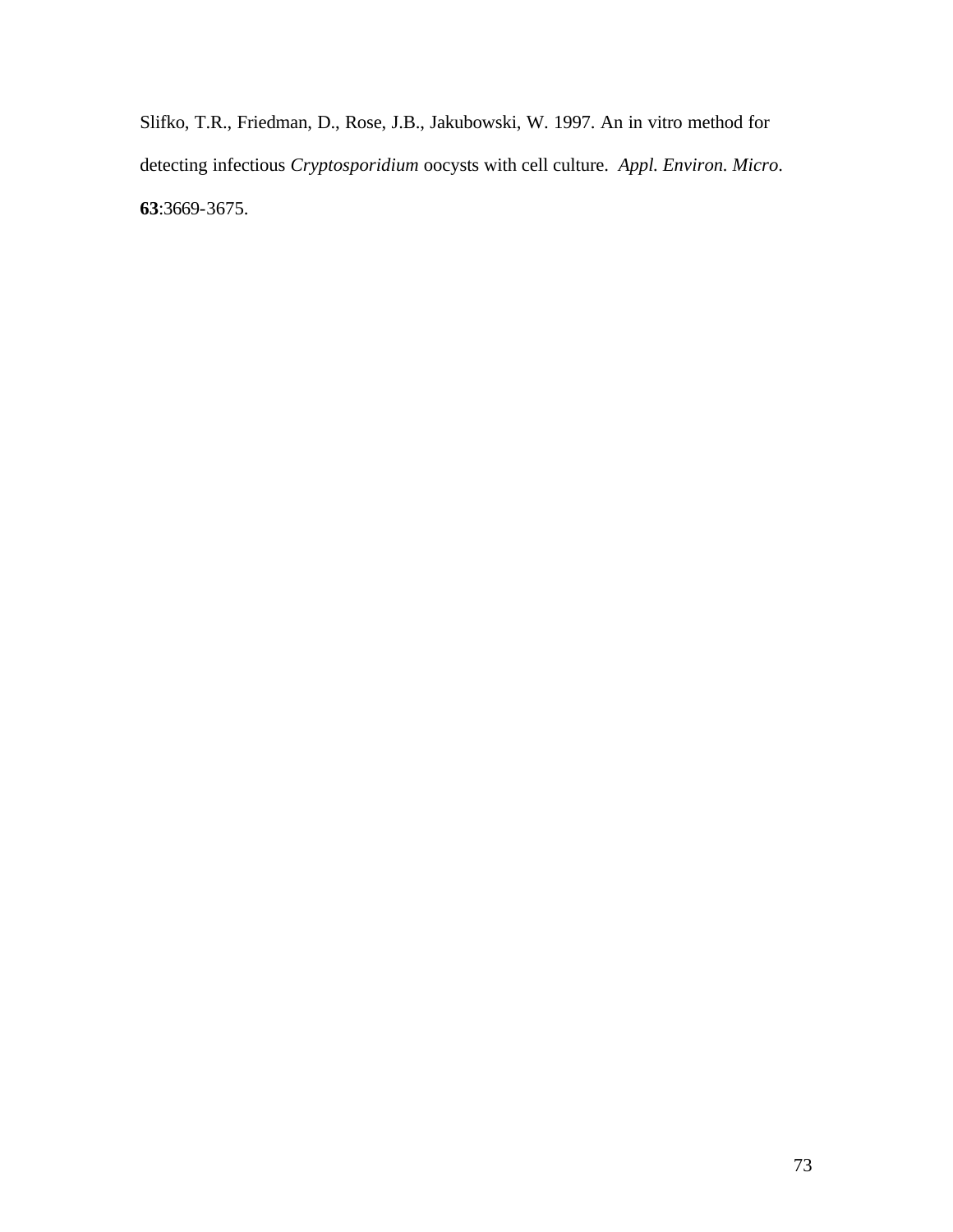#### **APPENDIX II**

# **EVALUATING THE EFFECTIVENESS OF DRUGS ON** *CRYPTOSPORIDIUM PARVUM* **USING A CELL CULTURE ASSAY**

*Cryptosporidium parvum* is a causative agent of diarrhea in humans and young dairy and beef calves. No effective treatment is available at this time. Drugs routinely used on various protozoan parasites were evaluated on *C. parvum* using the cell culture assay with immunoperoxidase staining as described previously. These drugs vary in effectiveness, depending on concentration, but those tested are not completely effective (Fig. 1). Paromomycin is most effective against *C. parvum*, but varies in real-time use with infected individuals.

Oocysts of the Beltsville isolate of *C. parvum* were used to infect human illeocecal epithelial cells (HCT-8 cell, ATCC CCL 244) grown on 22 mm<sup>2</sup> coverslips. The efficacy of treatments was evaluated after two days post-inoculation (pi) of monolayers. Oocysts were cleaned by bleach treatment, washed in sterile water and resuspended in cell culture medium. Each cell monolayer was infected with  $1 \times 10^6$ oocysts. Oocysts were allowed two hours to excyst and initiate infection of cultured cells. The infection medium was then removed and replaced with test medium containing ponazuril, irgasan, or paromomycin. Negative control wells were incubated with an equal number of nonviable (frozen/thawed) oocysts. Paromomycin (500μg/ml from stock made in distilled water) medium was used as a positive treatment control. Ponazuril (from stock 1000  $\mu$ g/ml in DMSO) at concentrations of 5.0, 1.0, and 0.1  $\mu$ M and Irgasan(from stock) at concentrations of were tested for activity against *C. parvum*.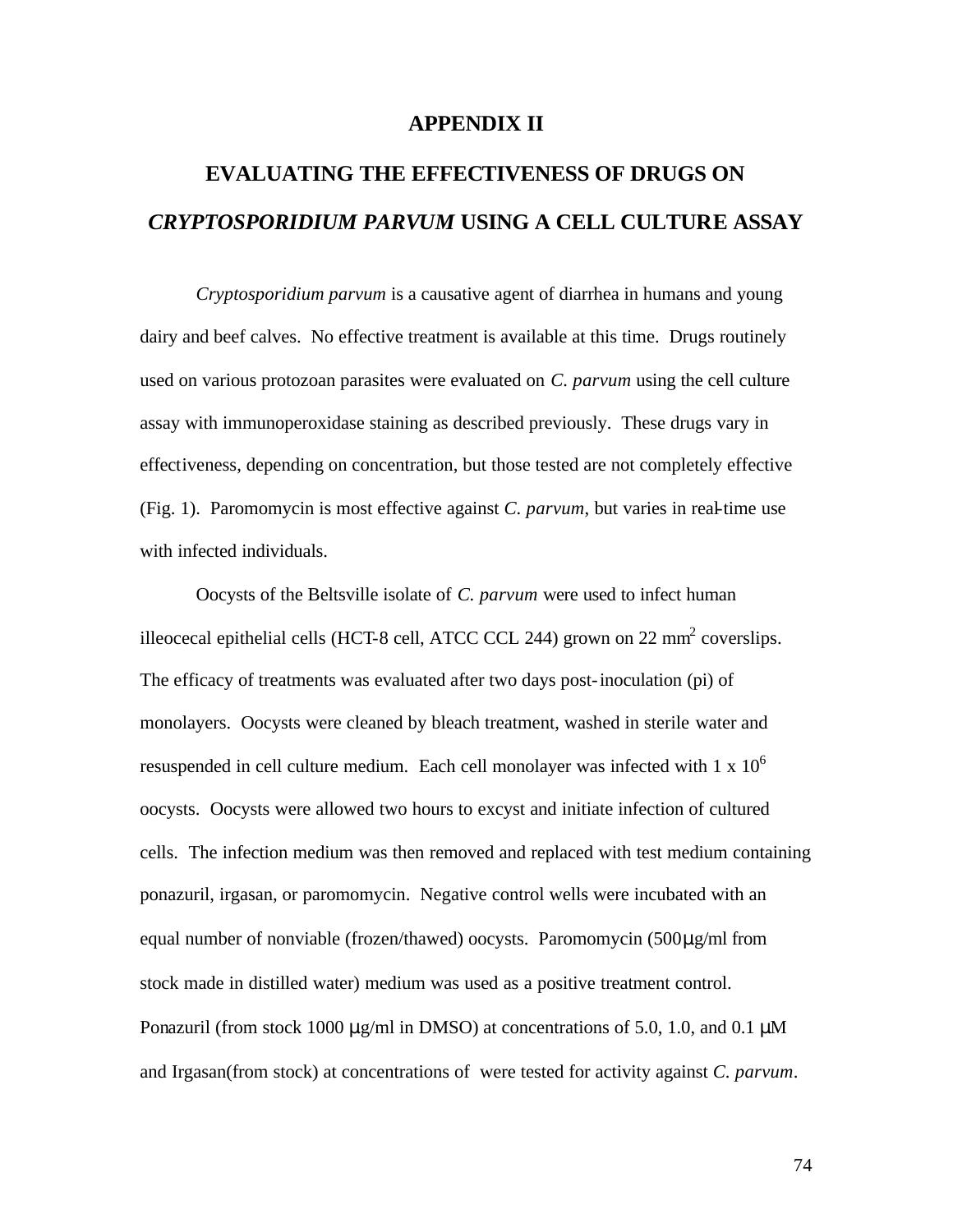The assay was stopped two days after infection was initiated. Coverslips were removd from plates, fixed in methanol, and developed using an immunohistochemistry stain. Coverslips were first treated with a *Cryptosporidium* polyclonal rabbit antibody (1:100) and then treated with a secondary antibody based on an avidin/biotin horseradish peroxidase system (VECTASTAIN<sup>®</sup> ABC Kit). The numbers of stained parasites in 100 40x fields was determined and a percent reduction calculated.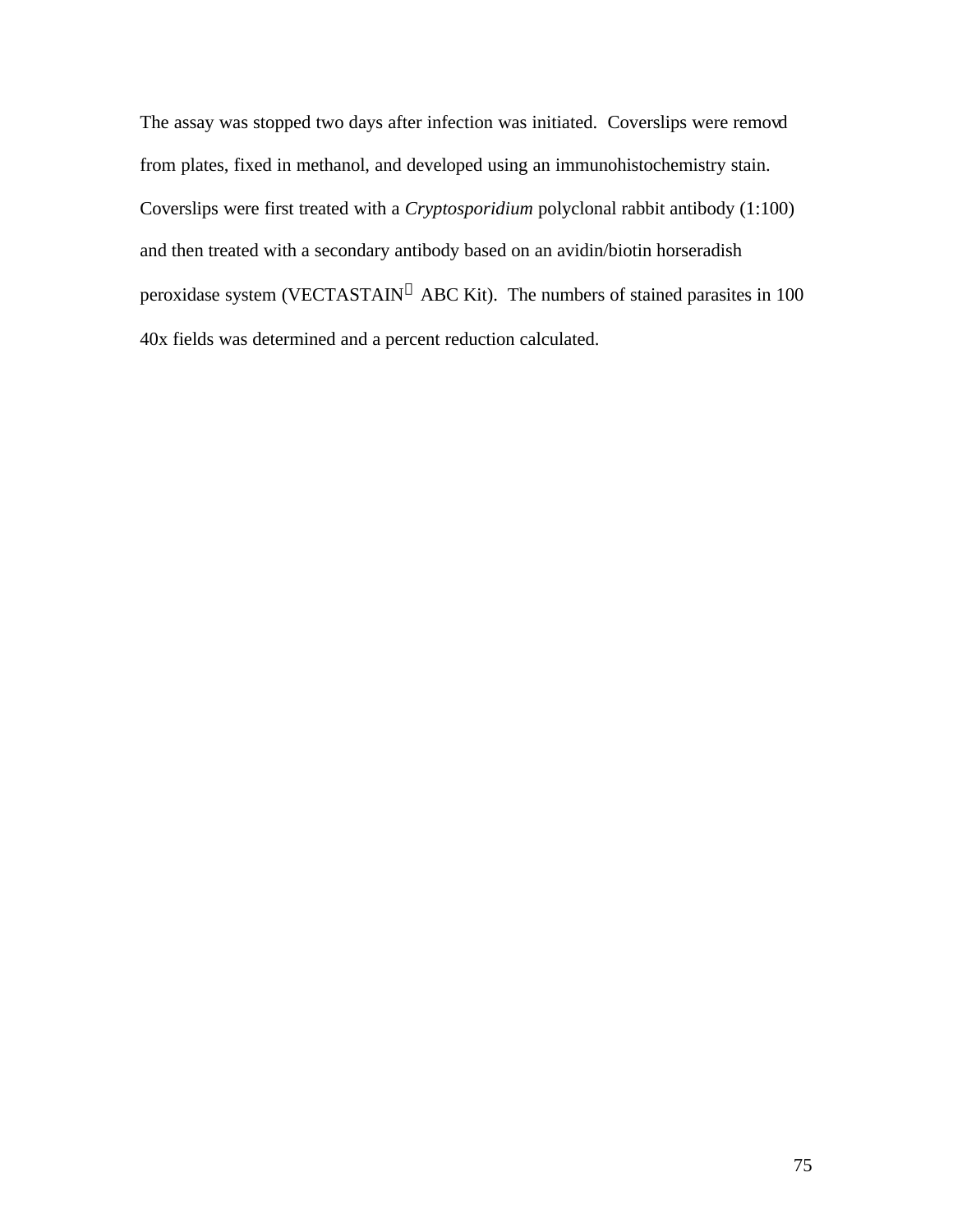| <b>Treatment</b> | <b>Concentration</b> | % Reduction                    |  |
|------------------|----------------------|--------------------------------|--|
|                  |                      | $(n=20, \pm$ SEM)              |  |
| Paromomycin      | $500 \mu g/ml$       | $97.8\% \pm 9.2\%$             |  |
| Freeze / Thaw    | N/A                  | 100% (no infectivity detected) |  |

| <b>Treatment</b> | <b>Concentration</b>       | % Reduction<br>$(n=18, \pm$ SEM) |
|------------------|----------------------------|----------------------------------|
| Ponazuril        | $0.1 \mu g/ml$             | $7.9\% \pm 1.9\%$                |
|                  | $1.0 \mu g/ml$             | $18.4\% \pm 1.0\%$               |
|                  | $5.0 \mu g/ml$             | $39.0\% \pm 16.0\%$              |
|                  | $10.0 \,\mathrm{\mu g/ml}$ | $45.6\% \pm 24.4\%$              |

| <b>Treatment</b> | <b>Concentration</b> | % Reduction          |
|------------------|----------------------|----------------------|
|                  |                      | $(n=5, \pm$ SEM)     |
| Irgasan DP 300   | $1 \mu g/ml$         | $11.84\% \pm 4.1\%$  |
|                  |                      |                      |
|                  | $5 \mu g/ml$         | $21.64\% \pm 12.8\%$ |
|                  |                      |                      |
|                  | $10 \mu g/ml$        | $92.65\% \pm 5.6\%$  |
|                  |                      |                      |
|                  | $100 \mu g/ml$       | toxic to cells       |
|                  |                      |                      |

Figure 1. Evaluation of drugs on *C.parvum* infectivity of HCT-8 cells.

Percent reduction was determined for treated cells compared to control cells which received media plus the same ratio of chemical in which the stock was dissolved (0.4% DMSO for Ponazuril, 60:40 Ethanol:Distilled water for Irgasan). The following calculation was used to determine percent reduction:

(Control – Treatment / Control) x 100.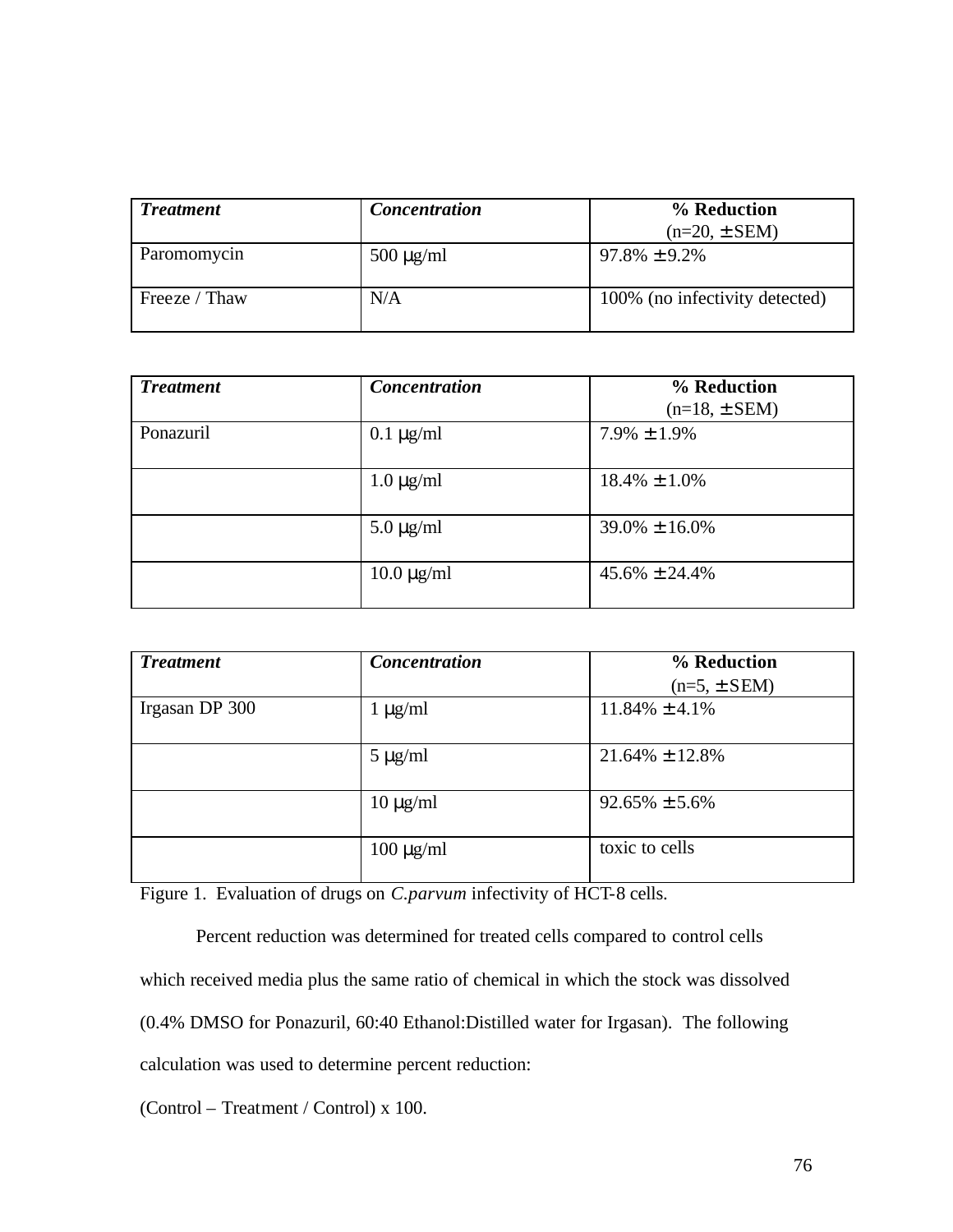## **EFFECT OF ORGANIC ACIDS AND HYDROGEN PEROXIDE ON** *CRYPTOSPORIDIUM PARVUM* **VIABILITY IN FRUIT JUICES**

# **Kalmia E.Kniel,<sup>1</sup>Susan S. Sumner,<sup>1</sup>David S. Lindsay,<sup>2</sup>Cameron R. Hackney,<sup>3</sup> Merle Pierson,<sup>1</sup>Anne M. Zajac,<sup>2</sup>and Ron Fayer<sup>4</sup>**

*<sup>1</sup>Department of Food Science and Technology, Virginia Tech, Blacksburg, VA,*

*2 Virginia-Maryland Regional College of Veterinary Medicine, Virginia Tech, Blacksburg, VA <sup>3</sup>Davis College of Agriculture Forestry & Consumer Sciences, West Virginia University, Morgantown, WV <sup>4</sup>USDA Parasite Biology, Epidemiology and Systematics Laboratory, Beltsville, MD*

Key words: Cell culture, HCT-8 cells, immunoperoxidase, viability, oocyst wall

Formatted for Journal of Food Protection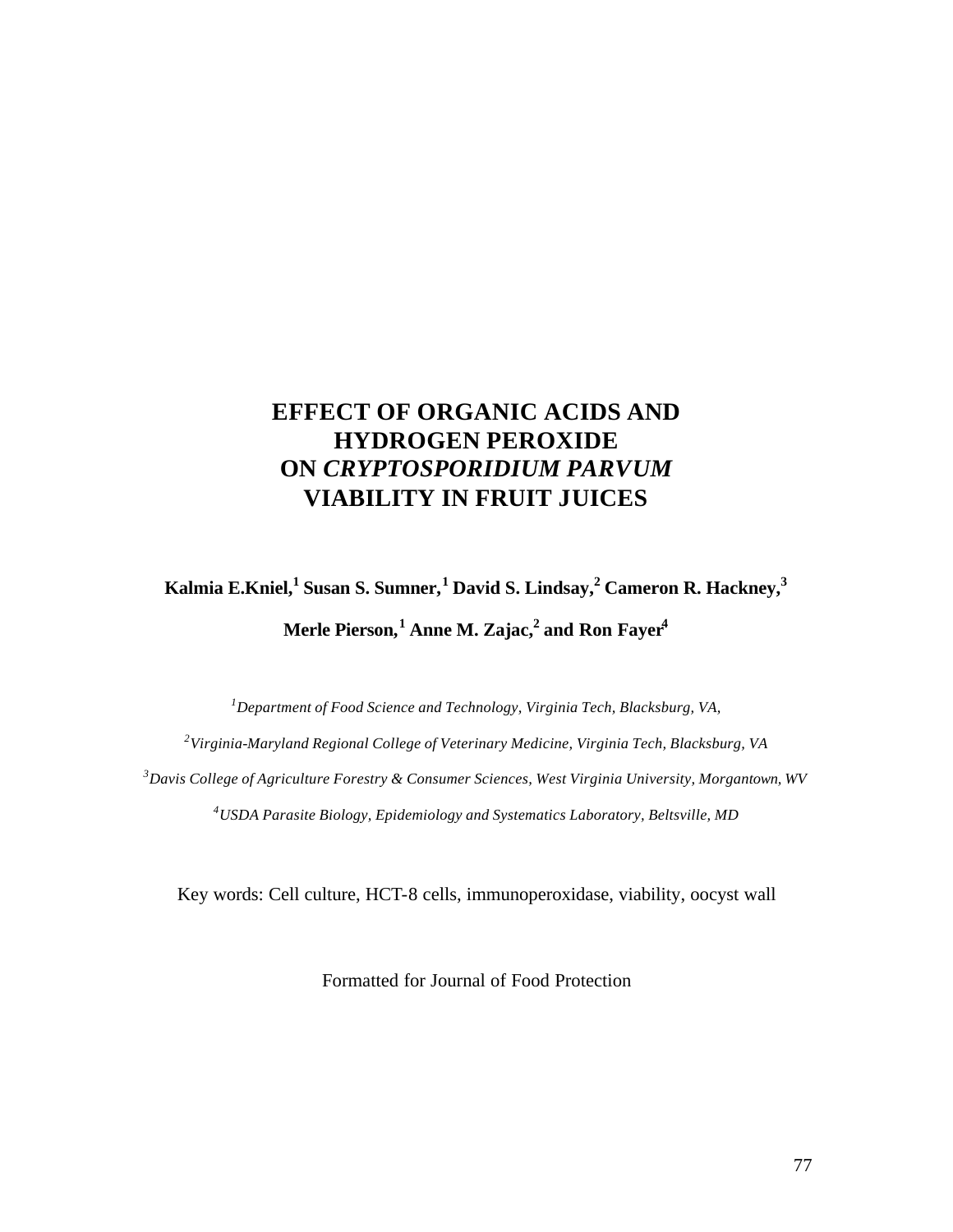### **ABSTRACT**

*Cryptosporidium parvum* has historically been associated with waterborne outbreaks of diarrheal illness. While more recently, foodborne cryptosporidiosis has been associated with unpasteurized apple cider. Infectious oocysts are shed in the feces of common ruminants like cattle and deer in and/or near orchards. The addition of organic acids or hydrogen peroxide (H<sub>2</sub>O<sub>2</sub>) to fruit juice to inhibit survival of *C. parvum* was analyzed in this study. Oocyst viability was analyzed with a cell culture infectivity assay, using a human illeocecal cell line (HCT-8) that is most similar to human oral infectivity. Cell monolayers were infected with  $10<sup>6</sup>$  treated oocysts or a series of 10-fold dilutions. Parasitic life stages were visualized using immunohistochemistry and 100 microscope fields counted per monolayer. *In vitro* excystation assays were also used to evaluate these treatments. Organic acids and  $H_2O_2$  was added on a wt/vol basis to apple cider, orange juice, and grape juices. Malic, citric, and tartaric acids at concentrations from 1%-5% inhibited *C. parvum* infectivity of HCT-8 cells by up to 88%. Concentrations ranging from  $0.025\%$  - 3% H<sub>2</sub>O<sub>2</sub> were evaluated. The addition of 0.025%  $H_2O_2$  to each juice resulted in a  $>5$  log reduction of *C. parvum* infectivity as determined with an MPN-based cell culture infectivity assay. As observed with differential interference contrast and scanning electron microscopy, reduced infectivity may be mediated through effects on the oocyst wall caused by the action of  $H_2O_2$  or related oxygen radicals. Addition of low concentrations of  $H_2O_2$  can offer a valuable alternative to pasteurization.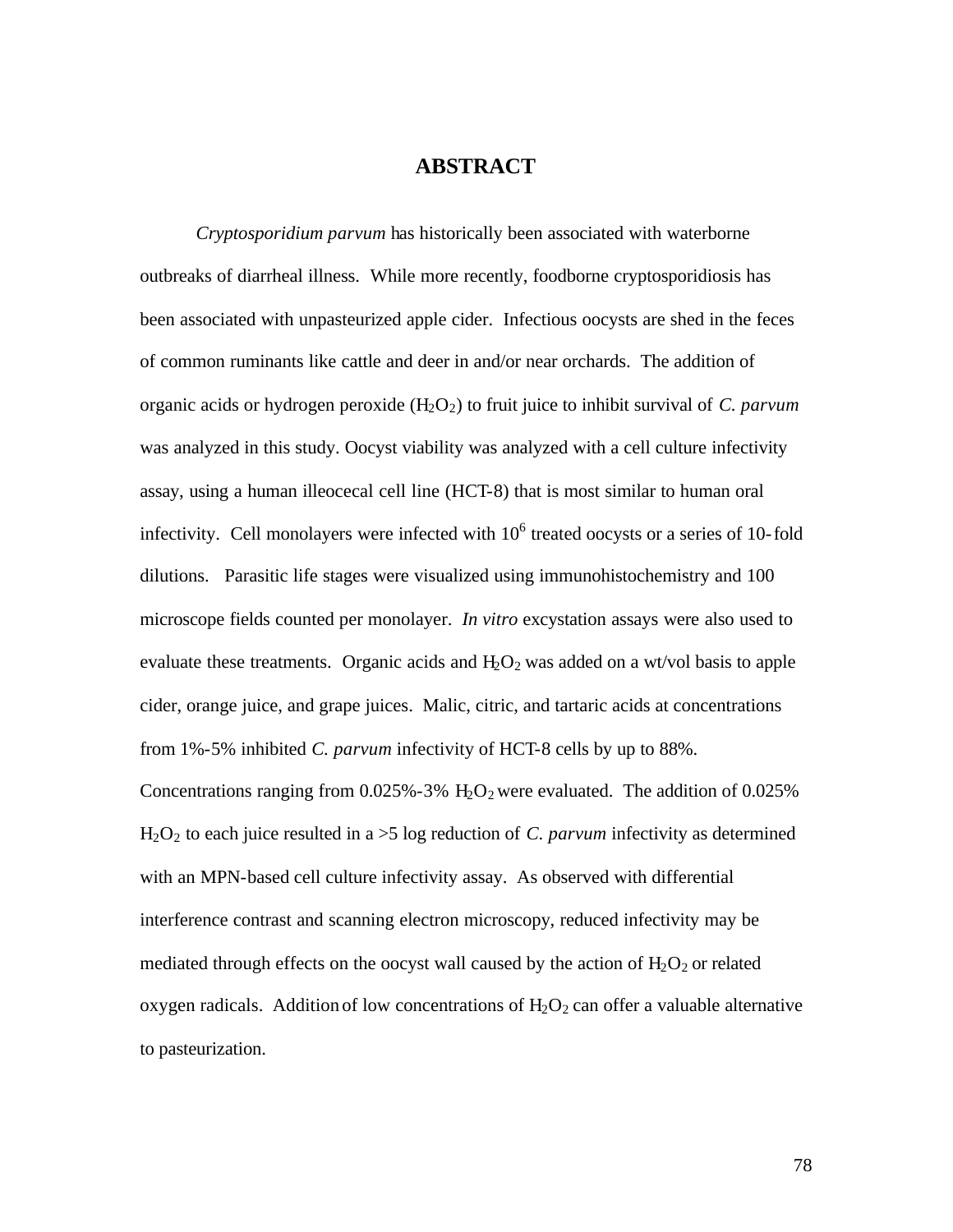#### **INTRODUCTION**

*Cryptosporidium parvum* commonly causes a gastrointestinal illness that can vary from a self-limiting diarrhea to a severe wasting disease (37). Cryptosporidiosis may persist in immunocompromised persons, especially those with AIDS or undergoing chemotherapy (8), and in malnourished children (18). Cryptosporidiosis is associated with waterborne outbreaks and is frequently becoming associated with foodborne outbreaks (14). Within the past ten years several outbreaks of gastro-intestinal illness have been associated with fresh fruit juice and cider (30,1). Most juice outbreaks have been caused by pathogenic bacteria, like *Escherichia coli* O157:H7 and *Salmonella* sp.; at least two outbreaks were attributed to *C. parvum* (27,6).

The life cycle of *C. parvum* begins with the ingestion of the environmentally resistant oocyst which excysts within the host intestine. Infective sporozoites enter microvilli of enterocytes and replicate there until oocysts are formed and shed in the feces (13). *Cryptosporidium* oocysts are fairly resistant to most chemical compounds, due to their relative metabolic dormancy and impermeability of the oocyst wall (22). Organic acids such as citric, malic, and tartaric are known to possess antimicrobial activity and have been used in many food applications (10). It is believed that organic acids act on microbial cells by lowering the pH of the environment, disrupting the functions of membranes and key enzymes (11). Unlike bacteria, the environmentally resistant oocyst can resist changes in pH. The components of  $pH$  ( $H<sub>+</sub>$  and  $OH<sub>-</sub>$ ) are charged; therefore, they remain outside the oocyst wall and cannot inactivate oocysts alone (23). Pretreatment with acidified media was previously shown to enhance excystation indirectly by increasing oocyst wall permeability (24). Additionally, the ability of some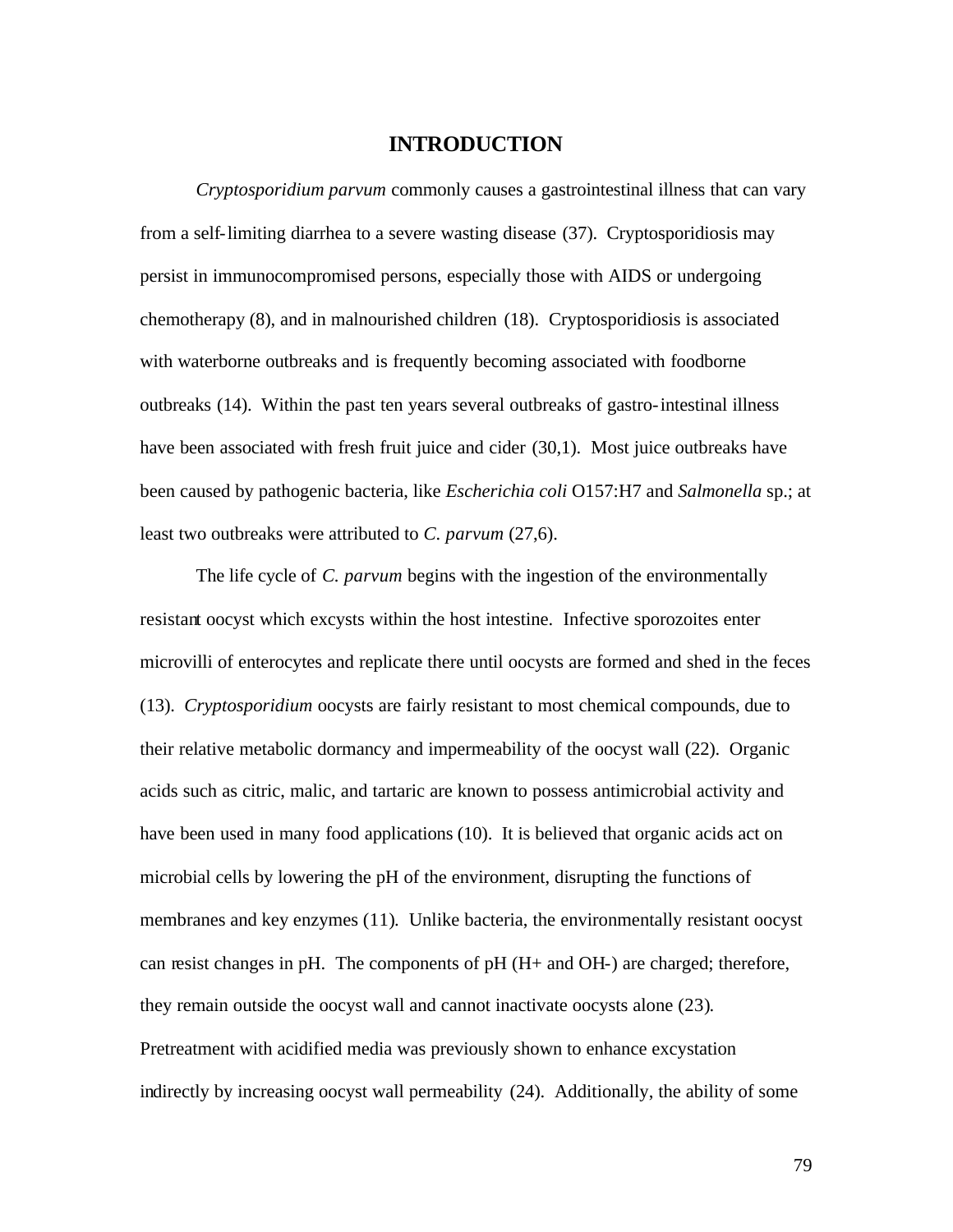organic acids to chelate metal ions, like calcium  $(Ca^{2+})$  and magnesium  $(Mg^{2+})$ , may increase the ability of organic acids to inhibit oocyst viability, as these ions are essential for oocyst maintenance.

In many cases, food additives are added to enhance and modify the flavor of a food, as well as to act as a preservative and decrease microbial survival. In this study, food additives are added only for the latter and a physical change is not desired. The addition of a preservative can affect the complex components of the juice system. Sugars, organic acids, and phenols all play important roles in the character and quality of fruit juice flavor and can attribute to the antimicrobial effect of the juice (10). When food additives are used in an attempt to increase the antimicrobial properties of a juice, the balance between sweetness, acidity, and astringency should be retained (41). These qualities all lend sensory and chemical attributes to the final juice product. For these reasons fruit juice characteristics were noted in unamended juices as well as those treated with varying concentrations of organic acids and  $H_2O_2$ .

In accordance with the fruit juice hazard analysis critical control point (HACCP) rule (1), treatment of the final juice product is not limited to heat pasteurization. Alternatives to pasteurization may be implemented in juice processing if they provide a 5-log reduction in the pertinent pathogen. One alternative may be the addition of  $H_2O_2$ , the most widely used of the inorganic peroxides, that exerts a strong antimicrobial effect through the production of reactive oxygen species, like hydroxyl radicals (3,10). Hydrogen peroxide gas plasma at 58% has been shown previously to have an inhibitory effect on *C. parvum* oocysts, as the use of a medical sterilizing agent (39). Additionally,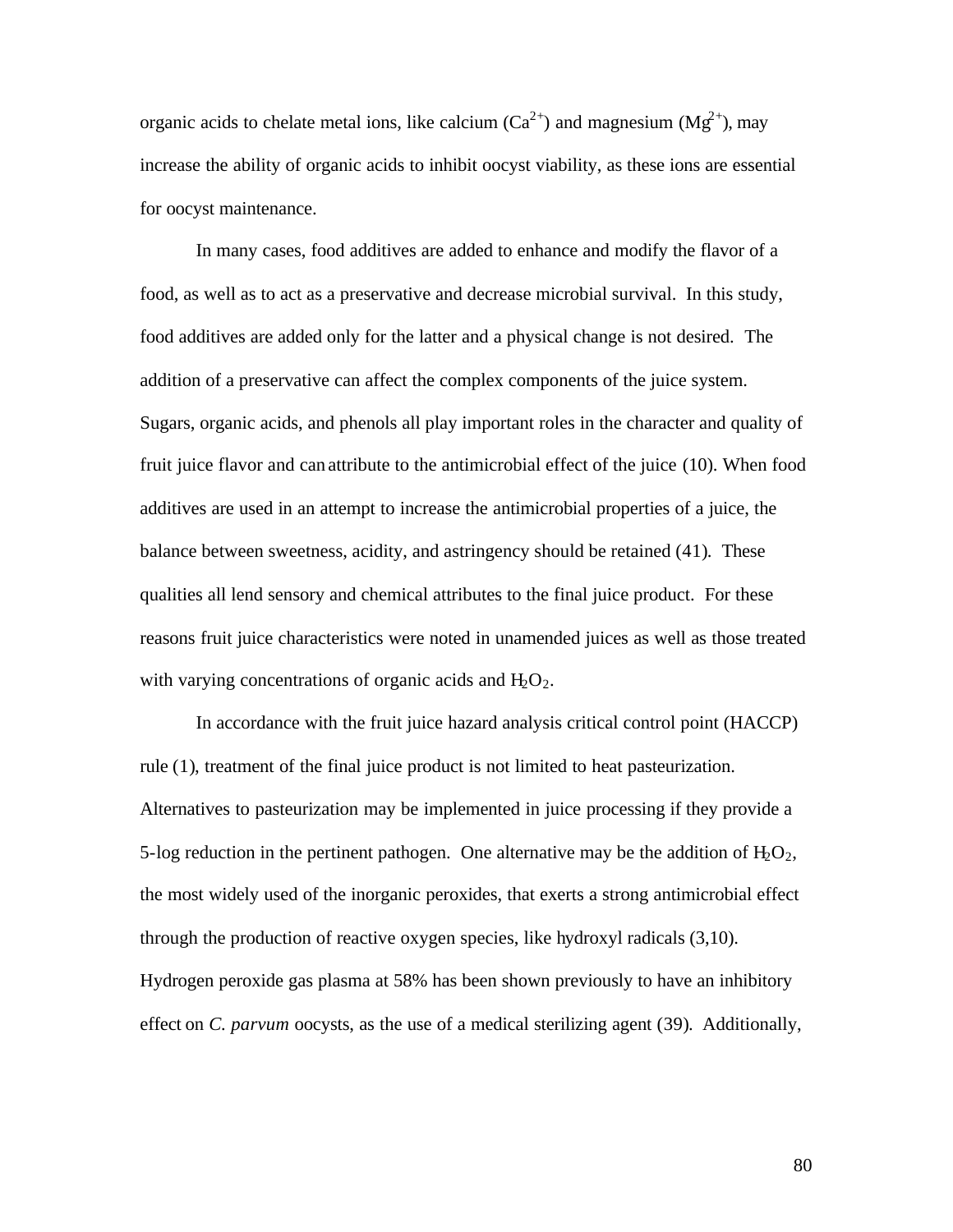treatment with  $H_2O_2$  was shown to increase the permeability of the oocyst wall altering the acid-fast staining pattern (12).

Treatments like changes in pH or oxidation affect oocysts in different ways that can be gauged by excystation and infection assays. For example, oocysts that have been killed by heat or formaldehyde will not excyst demonstrating that live sporozoites may be required for excystation (22,24). It is possible that some treatments do not fully inhibit excystation, but allow significant DNA damage has occurred so there is no development post-sporozoite release within host cells. It has also been noted that treatments that kill sporozoites may induce changes within the oocyst wall and suture, and inhibit excystation (24).

The objectives of this study were to identify the minimum treatment levels of H2O2 and organic acids added to fruit juices to reduce or inhibit the infectivity of *C. parvum*. An HCT-8 cell culture infectivity assay (31) was used to evaluate the amended fruit juice samples on oocyst excystation and sporozoite viability. This assay provides information on the inhibition of *C. parvum* viability as a function of treatment concentration. Cell culture is an excellent tool used to study parasite development and the cell type used in this assay (HCT-8 cells) most closely mimics human infection (5). *In vitro* excystation assays were used to further evaluate the effects of juice treatments on oocyst wall structure, suture condition, and sporozoite viability.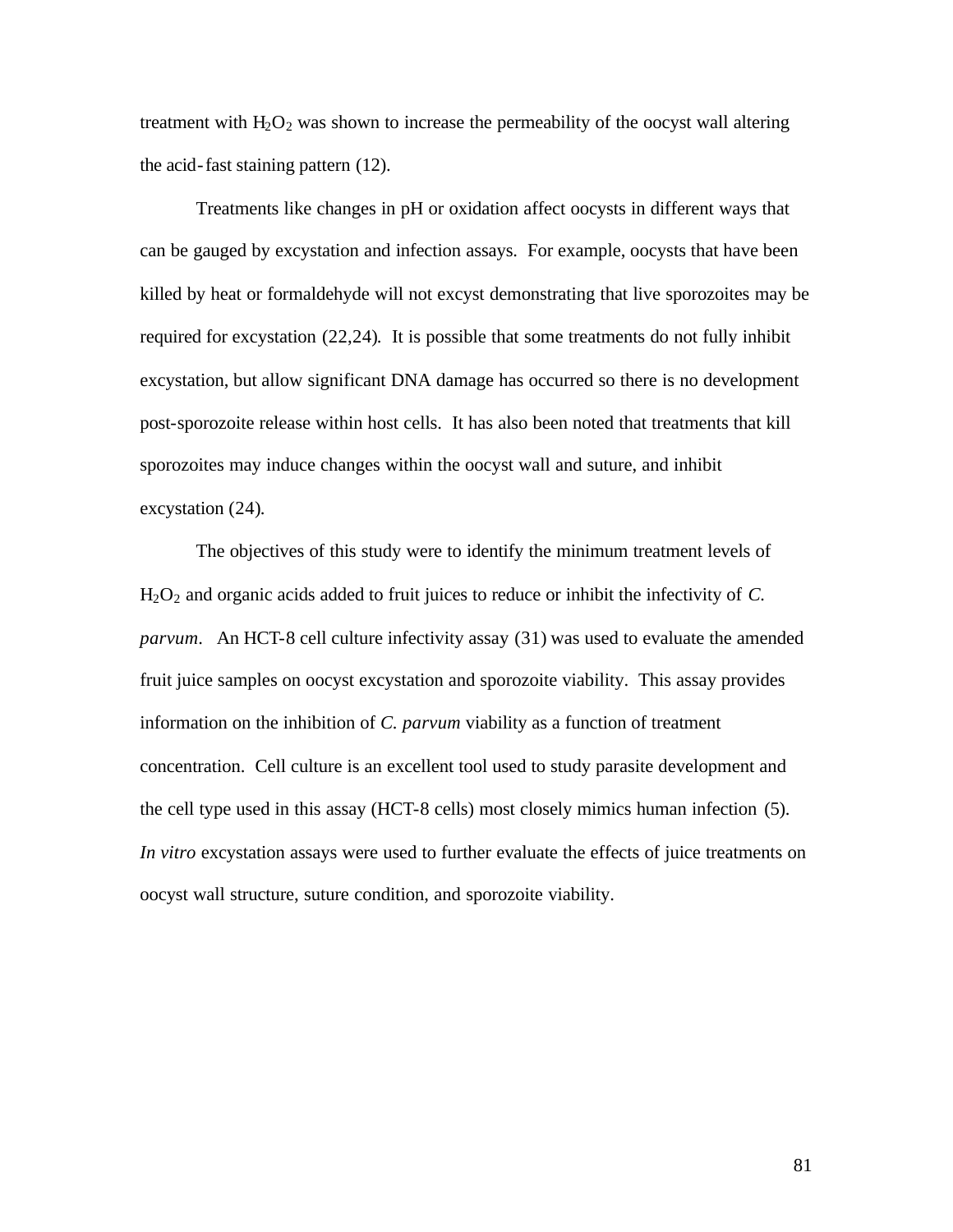#### **MATERIALS AND METHODS**

**Oocyst preparation.** *Cryptosporidium parvum* oocysts (bovine Beltsville isolate, Genotype C) were obtained originally from infected dairy calves and processed at the Parasite Biology Laboratory, United States Department of Agriculture, Beltsville, MD (16). Oocysts were purified from fecal material first by washing through a series of graded sieves down to a pore size of 45 μm, and second by density centrifugation over cesium chloride (25). Residual cesium chloride was removed by three cycles of centrifugation at 1,000 x g for 10 minutes each. Oocysts were resuspended in distilled water and quantified on a hemocytometer.

**Oocyst treatment.** Cryptosporidium parvum oocysts  $(1 \times 10^6)$  per treatment) were treated with 0.525% sodium hypochlorite at 4ºC for less than 5 minutes and washed twice with Hanks Balanced Salt Solution (HBSS). The oocysts were then incubated with 1.5 ml of treated or untreated fruit juice at 4°C for a specific length of time, and washed twice with HBSS after treatment. Treatment with sodium hypochlorite did not effect juice treatment (data not shown). No difference was observed between oocysts treated in juice incubated at 4 $\rm ^{o}C$  or at 25 $\rm ^{o}C$  (data not shown). Varying levels of food grade H<sub>2</sub>O<sub>2</sub> (FMC, Philadelphia, PA) and organic acids (Presque Isle Wine Cellars, North East, PA) were added to apple cider, orange juice, and grape juices on a wt/vol basis. The organic acids added corresponded to the dominant organic acid of the particular juice: malic acidapple cider, citric acid-orange juice, tartaric acid-grape juices. Untreated juices and oocysts treated with HBSS served as controls.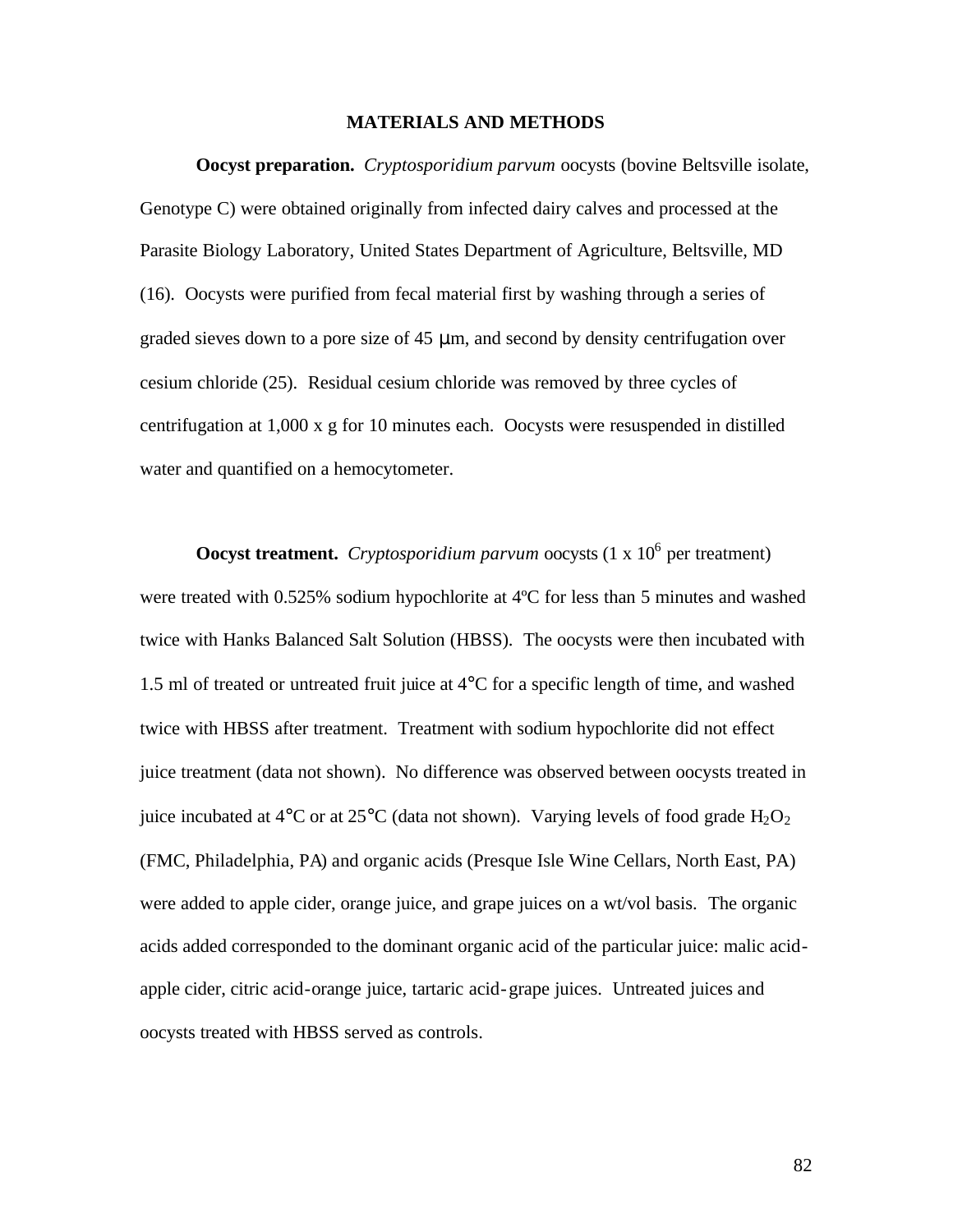**Juice preparation.** Apple cider was obtained unpasteurized from a local processor, stored frozen, and thawed at 4°C before use. Orange juice (Kroger Original Premium Pasteurized Orange Juice; Kroger, Cincinnati, OH) was obtained from a local supermarket and stored frozen until use. Purple grape juice (Welch's 100% Grape Juice; Welch's, Concord, MA) and white grape juice (Santa Cruz Organic White Grape Juice; Santa Cruz, Chico, CA) were stored at room temperature prior to use. All juices were preservative free.

**Juice Analysis.** No precipitates formed upon addition of acids to juice. Juice samples were stored at 4 $\rm ^{o}C$ . Indicated levels of H<sub>2</sub>O<sub>2</sub> may not be exact due to dissipation, but residual  $H_2O_2$  could not be determined (Merk peroxide test strips). Physical and chemical measurements were determined as follows: pH, titratable acidity using 1M NaOH titration to pH 8.2, total phenolics, and color using a Minolta color analyzer. Phenol components were measured by spectral estimation. Absorption readings were used to estimate the concentration of total phenols  $[A_{(280 \text{ nm})}$ -4]. The concentration of dominant organic acids (malic, citric, tartaric) and sugars (sucrose, glucose, fructose) were determined using liquid chromatography (data not shown). Sugars and organic acids were separated and collected using an anion exchange resin. The fractions were then run separately and concentrations determined by comparison with standard sugars and acids on a Phenomenex Resex ROA-organic acid column with a carbohydrate guard column using 0.01 N sulfuric acid as the mobile phase at 22°C and with refractive index detector.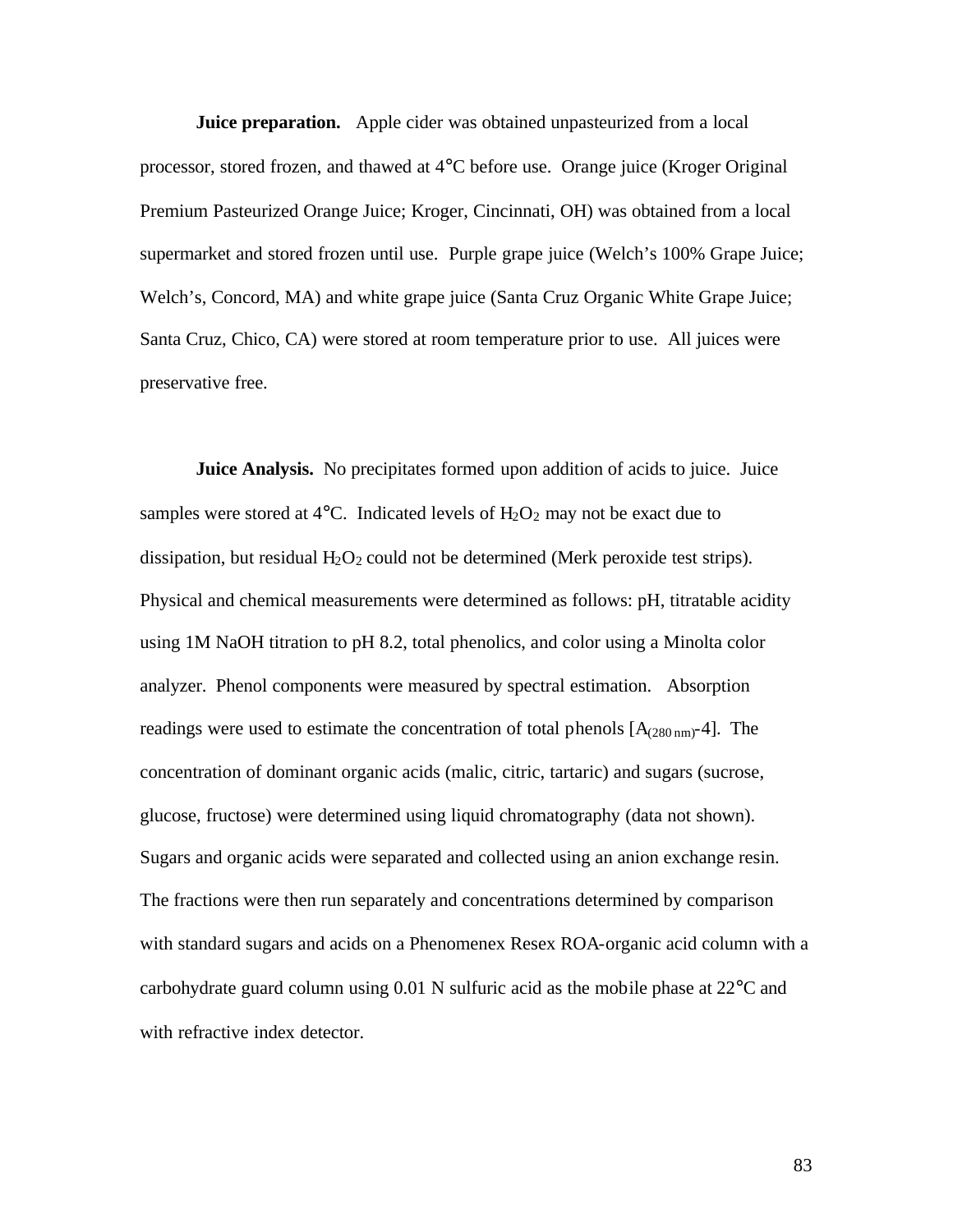**Cell culture media.** Human illeocecal adenocarcinoma cells (HCT-8 cells) (ATCC CCL-244, American Type Culture Collection, Manassas, VA) were maintained in RPMI 1640 medium (Mediatech Cellgro, Herndon, VA) supplemented with Lglutamine (300 mg/L; Mediatech Cellgro), and HEPES (25 mM; Mediatech Cellgro). For normal cell maintenance medium was supplemented with 5% fetal bovine serum (Biofluids, Inc., Rockville, MD) and increased to 10% fetal bovine serum for parasite infection (38).

**Cell maintenance.** Stock HCT-8 cells were maintained in 75-cm<sup>2</sup> tissue culture flasks in a 5%  $CO<sub>2</sub>$  atmosphere, at 37 $\degree$ C and 100% humidity, and passaged every 3-5 days. Cells were lifted from the surface with a solution of 0.25% (wt/vol) trypsin and 0.53 mM EDTA in Phosphate Buffered Saline (PBS) (Mediatech Cellgro). Trypsinization required 10-12 minute incubation in the solution at 37°C to assist in disruption of the cell monolayer. The cells were collected and pelleted by centrifugation for 10 minutes at 1000 x g, resuspended in maintenance medium, and split 1:10. Cell viability was assessed with trypan blue exclusion (0.02% in PBS) and cells counted with a hemocytometer.

**Inoculation of monolayers with parasites.** Collected cells were seeded on sterile 22-mm<sup>2</sup> glass coverslips in 6-well cluster plates (Corning, Corning, NY) at  $1x10^6$ cells per well and grown to ~95% confluency in maintenance medium (48 hours). *Cryptosporidium parvum* oocysts were treated as stated above. For infection of monolayers and prior to inoculation with oocysts, maintenance medium was removed and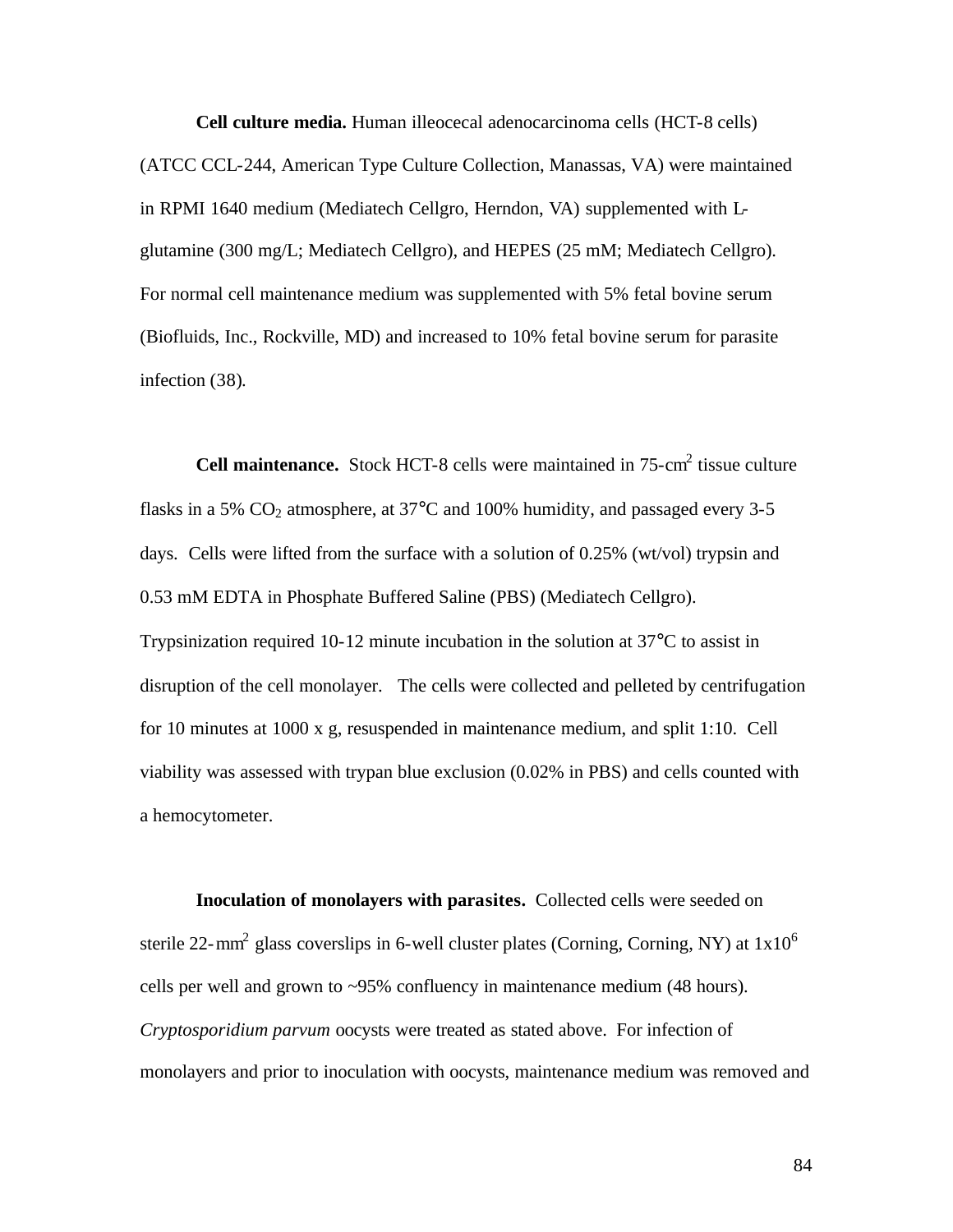2-3 ml growth medium added to each well in 6 well cluster plates. Cells were then incubated with treated or non-treated (positive control) oocysts  $(10^6$  oocysts in1 ml growth medium) for 90-120 minutes. Then unexcysted oocysts, oocyst walls, and other materials that may have been liberated from the excysted oocysts were washed from the monolayers by washing each inoculated well twice with HBSS. Cells in cluster plates were then placed back in the incubator for 48 hours with 3-4 ml maintenance medium per well.

**Immunohistochemistry of viable parasitic lifestages.** Parasite infection was assessed 48 hours post infection using an immunohistochemistry stain (31). Coverslips in 6 well cluster plates were fixed with 100% methanol for 20-30 minutes and washed twice for 5 minutes each with PBS. Coverslips were removed from cluster plates and processed on slides, first with a rabbit anti-*Cryptosporidium parvum* primary antibody (courtesy of C. Dykstra, Auburn University), followed by a biotinylated anti-rabbit secondary antibody (Vectastain ABC Kit, Vector Laboratories, Burlingame, CA) and an avidin biotinylated complex (ABC reagent; Vectastain ABC Kit, Vector Laboratories). Life stages were visualized with an immunoperoxidase stain using  $H_2O_2$  (Sigma, St. Louis. MO), diaminobenzidine tetrahydrochloride (DAB, Sigma), with hematoxylin (Fisher Scientific) used as a counter stain. With this system, *Cryptosporidium* life stages are colored brown on a blue and purple background. Oocysts that were frozen in liquid nitrogen for two hours, prior to host cell inoculation served as a negative control. Paromomycin (500 μg/ml ; Sigma) was used as a positive anti-*C. parvum* drug to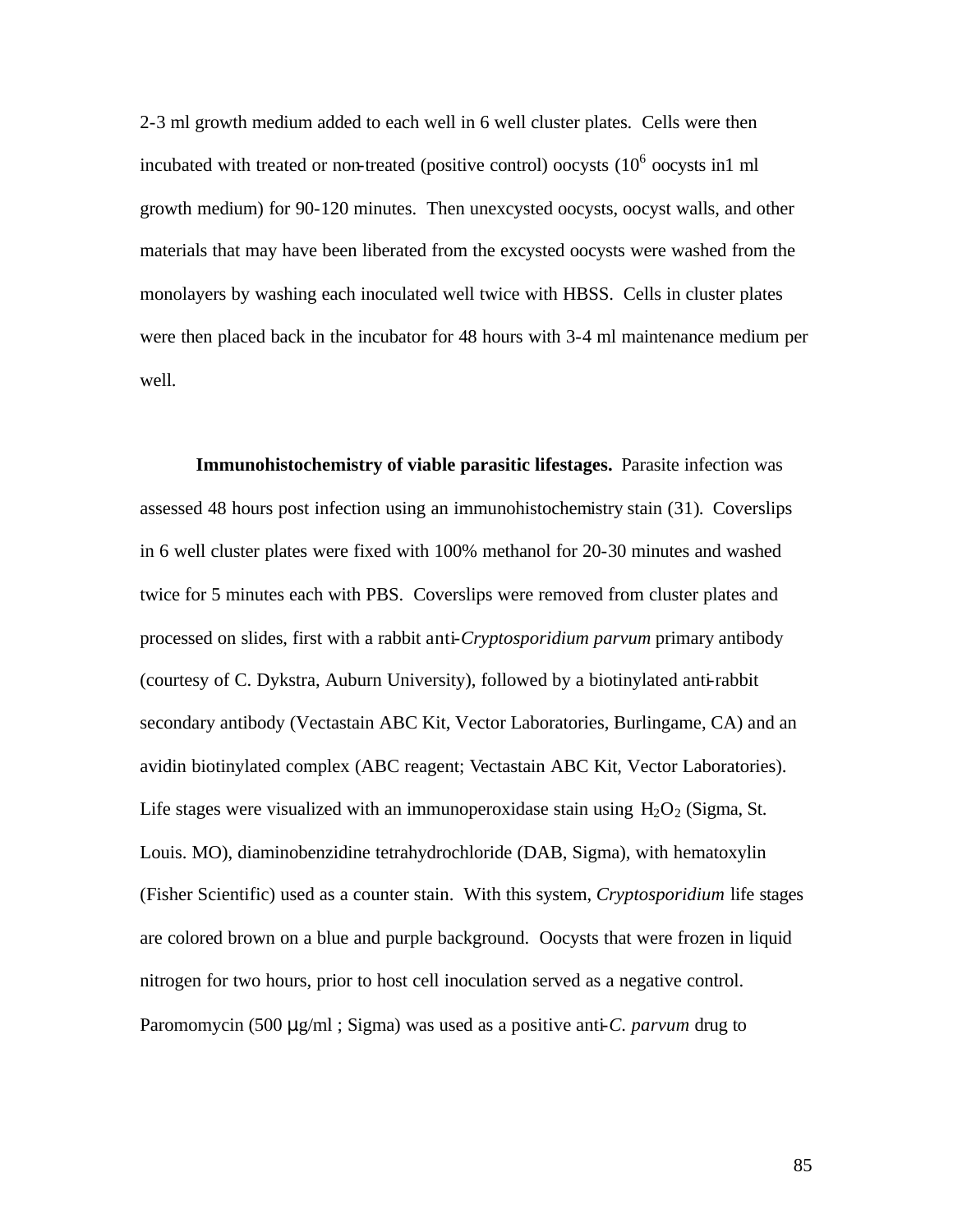determine the ability of our assay to detect reduction in developmental stages in treated cell cultures (data not shown).

 Treatment effectiveness was based on scoring the presence or absence of living stages (sexual gamonts and asexual meronts) in 50 (MPN-type assays) or 100 sequential and nonoverlapping fields visualized at a 400x magnification using phase contrast microscopy. Fields containing one or more *Cryptosporidium* life stages were scored as positive, while fields containing no stages were scored as negative. Each individual experiment was performed in triplicate. Data are shown two ways, as percent inhibition and as a log reduction.

 i) Percent inhibition compared to control untreated oocysts was determined using the following equation: [(Control-Treated)/Control] x100. Data are expressed as the mean percent reduction followed by the standard deviation.

 ii) The oocyst infectivity titer was determined for the most effective treatments using the Most Probable Number (MPN) method (35,34). Calculations were based on the number of positive and negative fields (test units) using the Thomas equation for obtaining the most probable number. At least 100 cell culture fields were counted in three sequencial dilutions using  $10^6$ ,  $10^5$ , and  $10^4$  oocysts.

**Excystation assays.** Approximately 1 x  $10<sup>5</sup>$  C parvum occysts were washed and treated as those used for cell culture infectivity assays described above. Then oocysts were incubated in 0.75% taurochloric acid (Sigma) for 30 minutes at 37°C. The excystation solution was observed at 400x and 1000x magnification using Differential Interference Contrast microscopy (DIC). A total of 100 shells and oocysts was counted.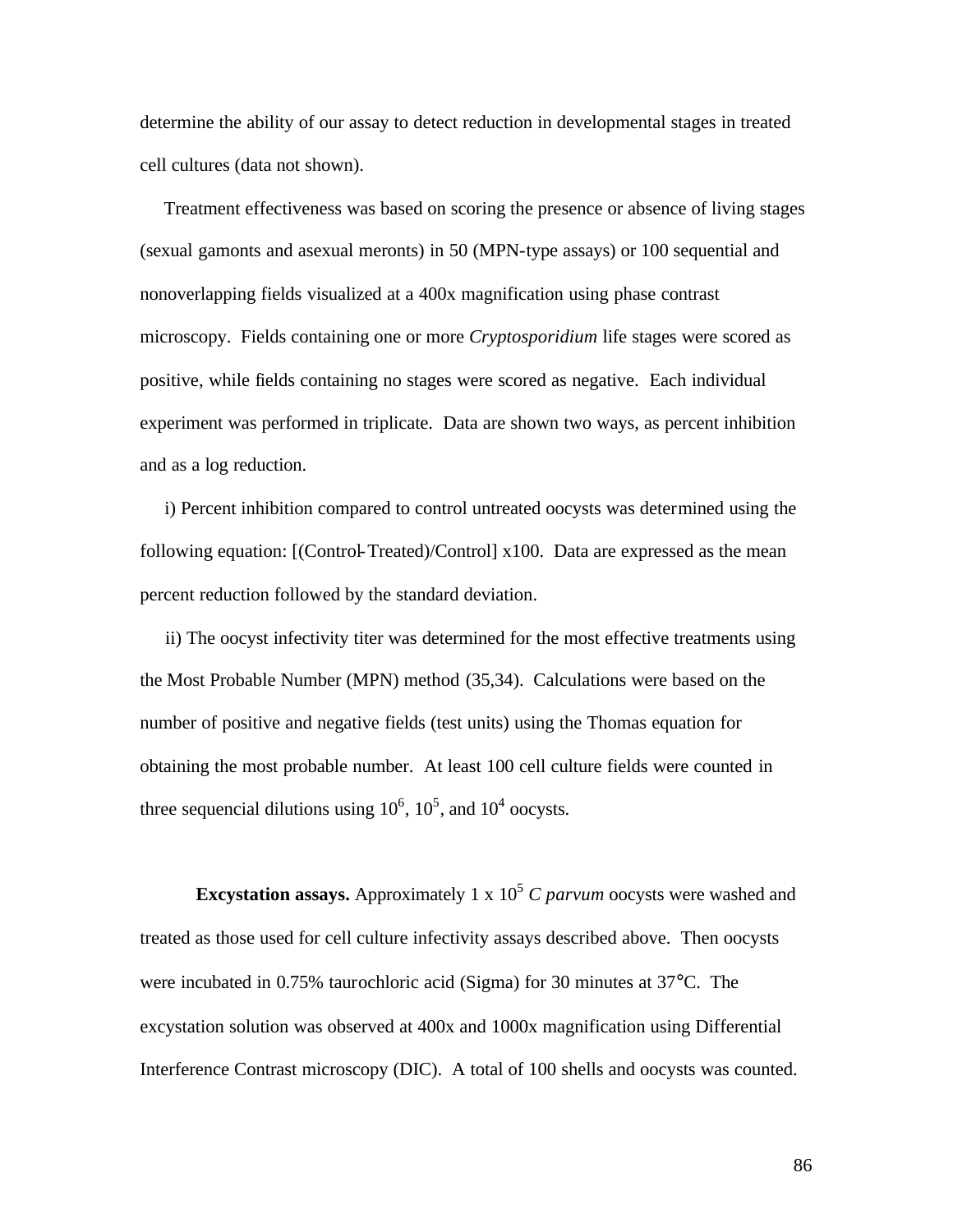A minimum of duplicate samples was evaluated. Oocysts containing sporozoites were considered unexcysted. Oocysts containing no sporozoites, also called shells, were considered excysted. Excystation rates were calculated by the Woodmansee method  $(40,17)$ : excystation = ([oocysts excysted/total oocysts counted] x 100). The log reduction for excystation was determined by an adaptation from Chicks law for log inactivation using survivors (N) and initial applied dose  $(N_0)(17)$ : log  $N/N_0 = \log$  $(\%$ excystation<sub>treated</sub>/% excystation<sub>control</sub>)

**Scanning electron microscopy.** Scanning electron microscopy (SEM) was performed to evaluate the oocyst surface topography after treatment with  $H_2O_2$ . *Cryptosporidium parvum* oocysts (~5.0 x  $10^5$ ) treated with apple cider + 0.03% H<sub>2</sub>O<sub>2</sub> for 2 hr were gently mixed with HCT-8 cells  $(-1.0 \times 10^4)$  fixed in 2.5% gluteraldehyde in 0.1M sodium phosphate buffer, and coated with gold particles for SEM. Oocysts were examined with a JOEL 35-C scanning electron microscope.

**Statistical analysis.** Data from individual experiments were considered independent. Experiments and controls were analyzed for significant differences using PROC GLM in SAS statistical software (SAS Institute, Cary NC). Effects of each treatment on parasite viability were considered to be significant when  $P = \leq 0.05$ . Treatments were separated using Tukeys test for significant differences.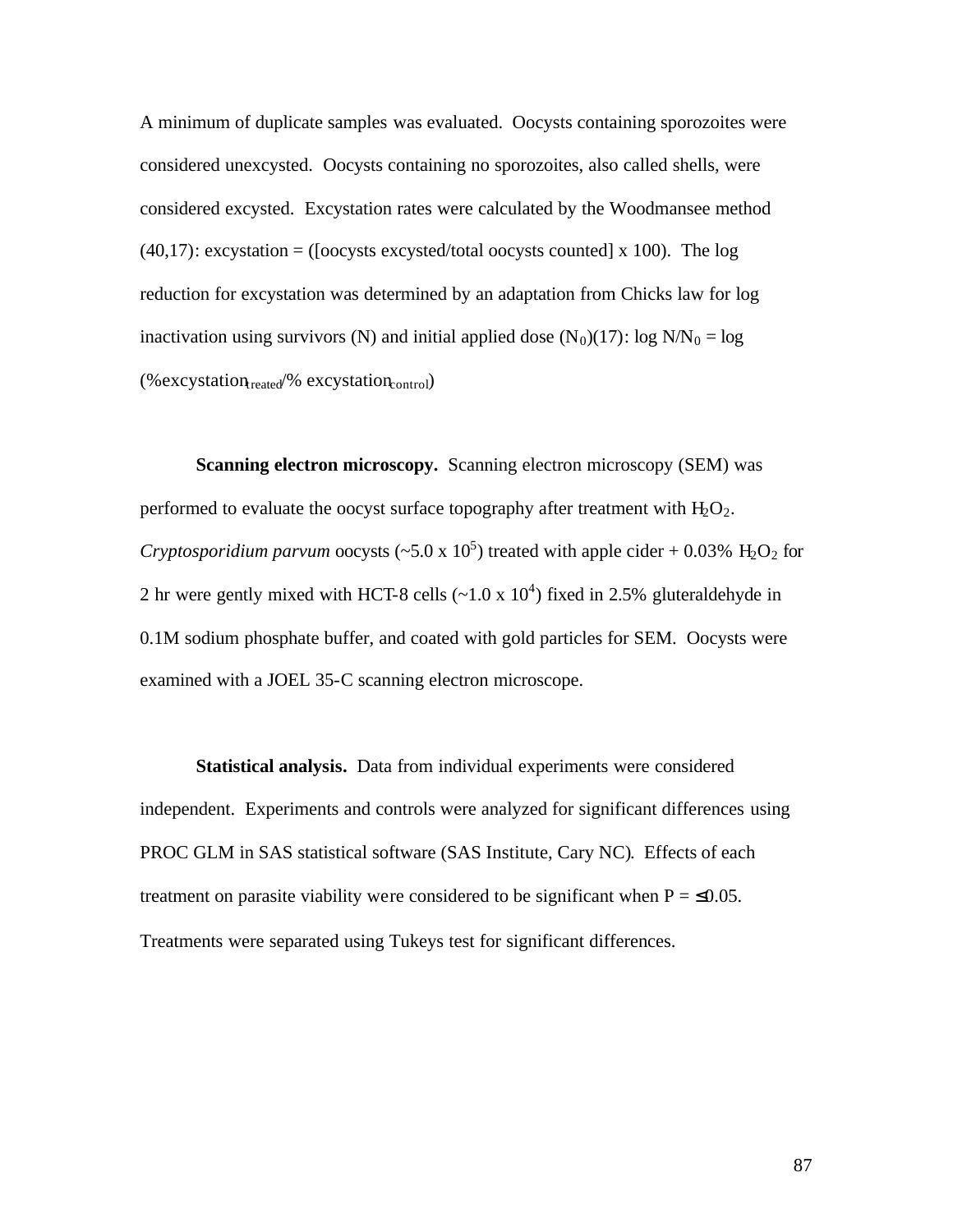#### **RESULTS AND DISCUSSION**

#### **Characteristics of amended juice**

The major sugars, acids, and phenols were evaluated in amended and unamended fruit juices; including, apple cider, orange juice, white and purple grape juices. It was determined that the addition of organic acids and/or  $H_2O_2$  resulted in a significant change in acidity as shown by pH and titratable acidity values (Table 1). The physical color of the juice was altered by some of the treatments (Table 1). Liquid chromatography was used to identify dominant sugars and acids. No significant differences were determined in sucrose, glucose, or fructose levels in amended juices compared to controls ( $P < 0.05$ ; data not shown). Significant differences in the dominant juice acids (malic, citric, tartaric) were detected only in acidified samples ( $P < 0.05$ ). The addition of organic acids and/or  $H_2O_2$  caused significant changes in juice phenol components. The addition of 5% acid was significantly different from all controls, while the addition of 0.03%  $H_2O_2$  did not significantly alter phenolics compared to controls. While all quantities of  $H_2O_2$  and organic acids added to juices were not evaluated, greater quantities added were evaluated, so that it is understood that lower quantities would show changes to a lesser degree.

#### **Effect of organic acids on infectivity**

Infection and reproduction by *Cryptosporidium* life stages was evident by life stages stained with the *C. parvum* polyclonal antibody (Figure 1). Life stages were identified and visualized by transmission electron microscopy (31). Infection in HCT-8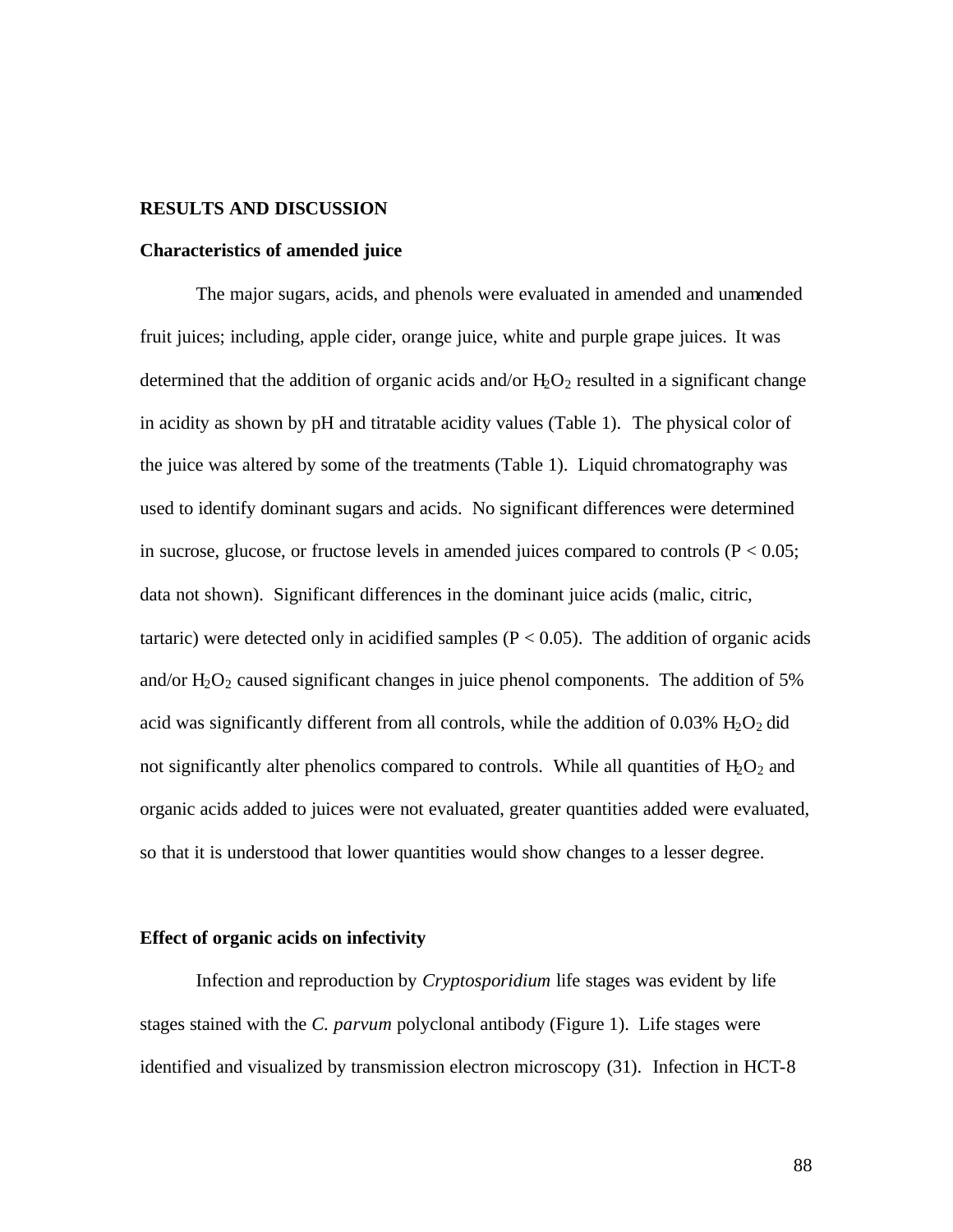cells by *C. parvum* oocysts incubated in fruit juices acidified by addition of the dominant organic acid was evaluated and compared to untreated oocysts incubated in HBSS. Figure 2 shows the inhibition of *C. parvum* infectivity in apple cider untreated or acidified with 1%, 3%, or 5% malic acid (A); in or orange juice untreated or acidified with 1%, 3%, or 5% citric acid (B); in purple grape juice (C) or white grape juice (D) untreated or acidified with 1%, 3%, or 5% tartaric acid. All graphs show the general trend with an increase in inhibition of infectivity with increased acid added and resulting decreased pH. While acid concentrations were not sufficient to completely inhibit *C. parvum* viability, these acidified juices were not palatable, as determined by sensory evaluation which indicated that 0.3% acid added to juice was out of specification by >65% of panelists (data not shown) (29). The addition of 1% or 3% acid was not significantly different in any juice, while the addition of 5% acid was significantly different from unamended juices; with the exception of white grape juice where no differences were detected in infectivity among the juice samples. As anticipated, change in pH was not completely effective at inhibiting infectivity of *C. parvum*. Preincubation in acids has been shown previously to enhance excystation (24). This was observed with oocysts incubated in apple cider prior to excystation (Table 3). The addition of acids to the juices most likely does not influence infectivity at lower amounts, which is why larger amounts of acids were added to juices in this study before an inhibition in infection was observed. The effect of pH can be seen on an intracellular level as sporozoite attachment to host cells was pH dependent to some degree, with an optimal pH at 7.2 to 7.6 (20). Oocysts incubated in acidified juices may become permeabilized and slight damage to the oocyst wall may reduce infectivity; however, oocysts were not visibly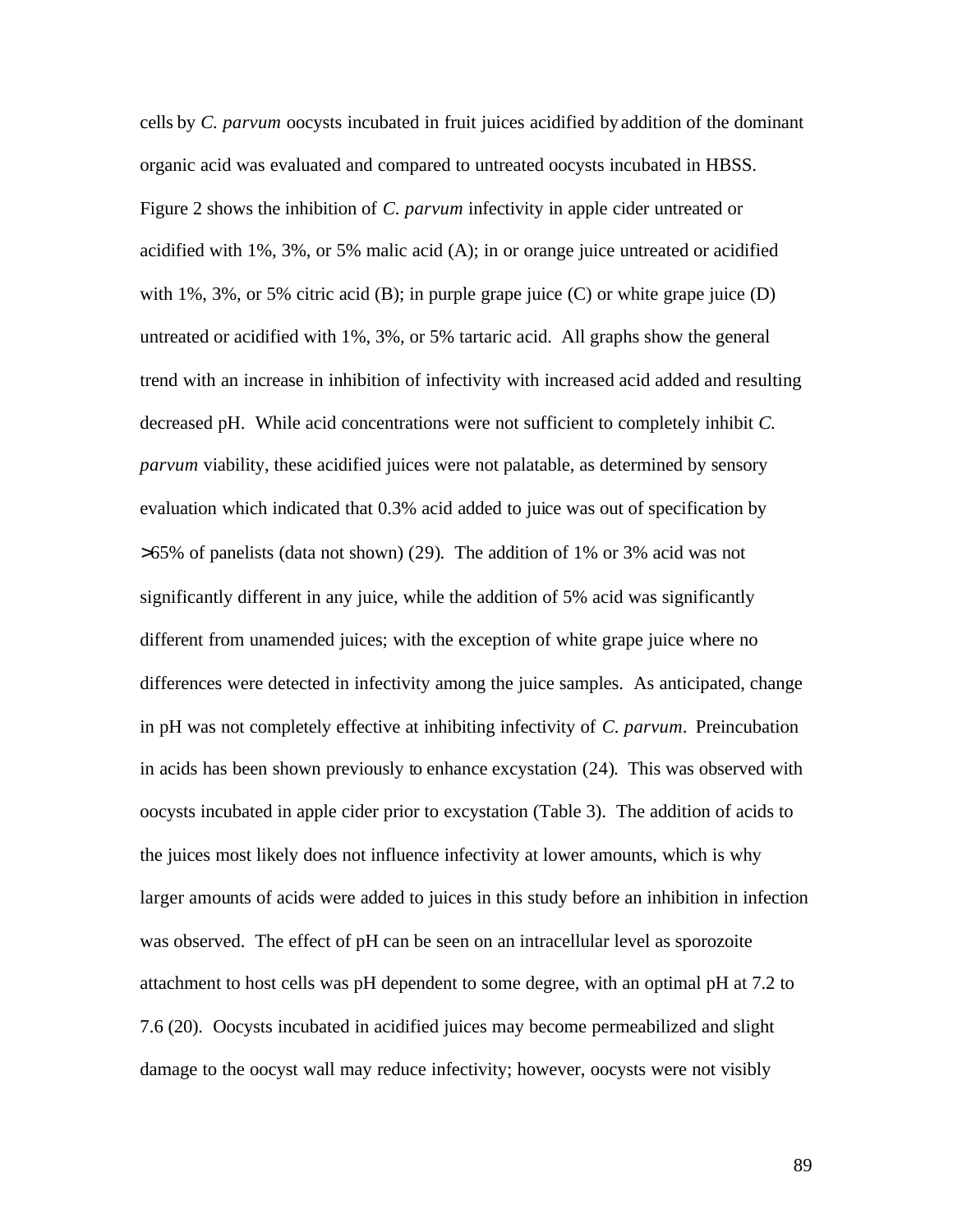damaged as observed by phase contrast or differential interference contrast (DIC) microscopy (data not shown). **C**itric acid chelates cations and has been shown to exert an inhibitory influence in this manner against bacteria and molds (4). The citric acid present in largest quantities in orange juice and to a lesser extent in the other juices may inhibit infection by this mechanism, as sporozoites showed enhanced attachment to host cells in the presence of calcium, zinc, and magnesium (20) (38). It was also observed that the toxic response of cells to *Cryptosporidium* was reduced by lowering the calcium concentration of the environment, and that the toxin may be mediated by calcium ions (19).

#### **Effect of hydrogen peroxide on infectivity**

Hydrogen peroxide inhibited *C. parvum* infectivity in the cell culture assay. Tables 2 and 3 show the inhibition by  $H_2O_2$  in apple cider (A), orange juice (B), purple grape juice (C), and white grape juice (D) as measured by infectivity and excystation. In comparison to the cell culture assay, which measures the potential of oocysts to complete their life cycle within the host, excystation is a measurement of the oocyst's response to a biochemical stimulus. The two assays are useful in interpreting treatment effects on oocysts. They do not necessarily correlate, because oocysts that excyst may not be able to complete their life cycle within the host. Excystation overestimates oocyst viability (2), in particular after chemical inactivation compared with infectivity (2). Infectivity as evaluated with the cell culture assay was completely inhibited by incubation of oocysts in apple cider +  $0.025\%$  H<sub>2</sub>O<sub>2</sub> for 6 or more hours or in apple cider + 0.03% H<sub>2</sub>O<sub>2</sub> for 2 or more hours. No signs of infection were observed with oocysts incubated in these juices,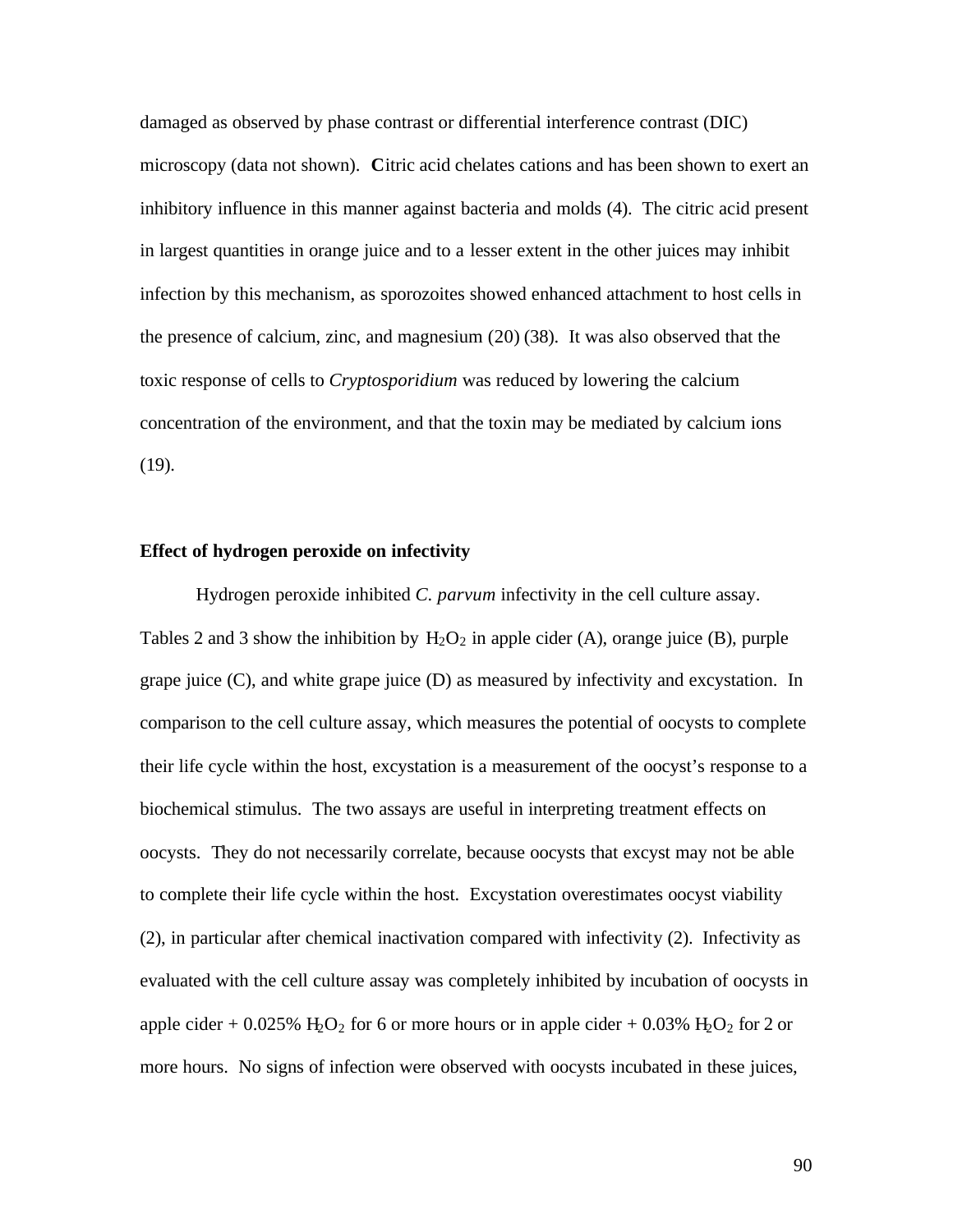while the limit of detection with this assay is infection with  $\geq$  50 oocysts (31). The percent inhibition strongly correlates with the  $log_{10}$  reduction as determined with the MPN method,  $> 5$  logs. It should be noted that identical results in the cell culture assay in terms of percent inhibition and  $log_{10}$  reduction were found for orange juice, white grape juice, and purple grape juice with  $0.03\%$  H<sub>2</sub>O<sub>2</sub> added and oocysts treated for two hours prior to infection of cell monolayers.

Interestingly, these same treatments showed low excystation rates compared to unamended apple cider, while oocysts still excysted but were unable to infect the cells. In this case, it is likely that sporozoites are unable to infect cells due to DNA damage from reactions with hydroxyl radicals. Hydrogen peroxide readily breaks down into reactive oxygen species, including the reactive hydroxyl radical, which is well known to cause DNA damage by reacting with thymidine and other nucleic acids. Hydrogen peroxide has been shown to affect calcium intake both intracellularly and extracellulary of the internal parasite *Leishmania donovani*, resulting in an apoptosis-like death (9). Das et al. noted the inhibitory action of  $H_2O_2$  was in part due to a significant increase of calcium after a short incubation of parasite life stages in  $H_2O_2$  (2001). Free radical production by  $H_2O_2$  decomposition along with changes in calcium ion concentration is a common feature of programmed cell death as observed in eukaryotic cells (26). As noted above, calcium is necessary for proper infection by *C. parvum* (20) (38). The influx of calcium ions from the environment may be another mechanism by which  $H_2O_2$ inactivates *C.parvum* oocysts.

As the addition of  $H_2O_2$  did not change the pH of the amended juice samples compared to the control (Table 1), changes in infectivity cannot be attributed to pH.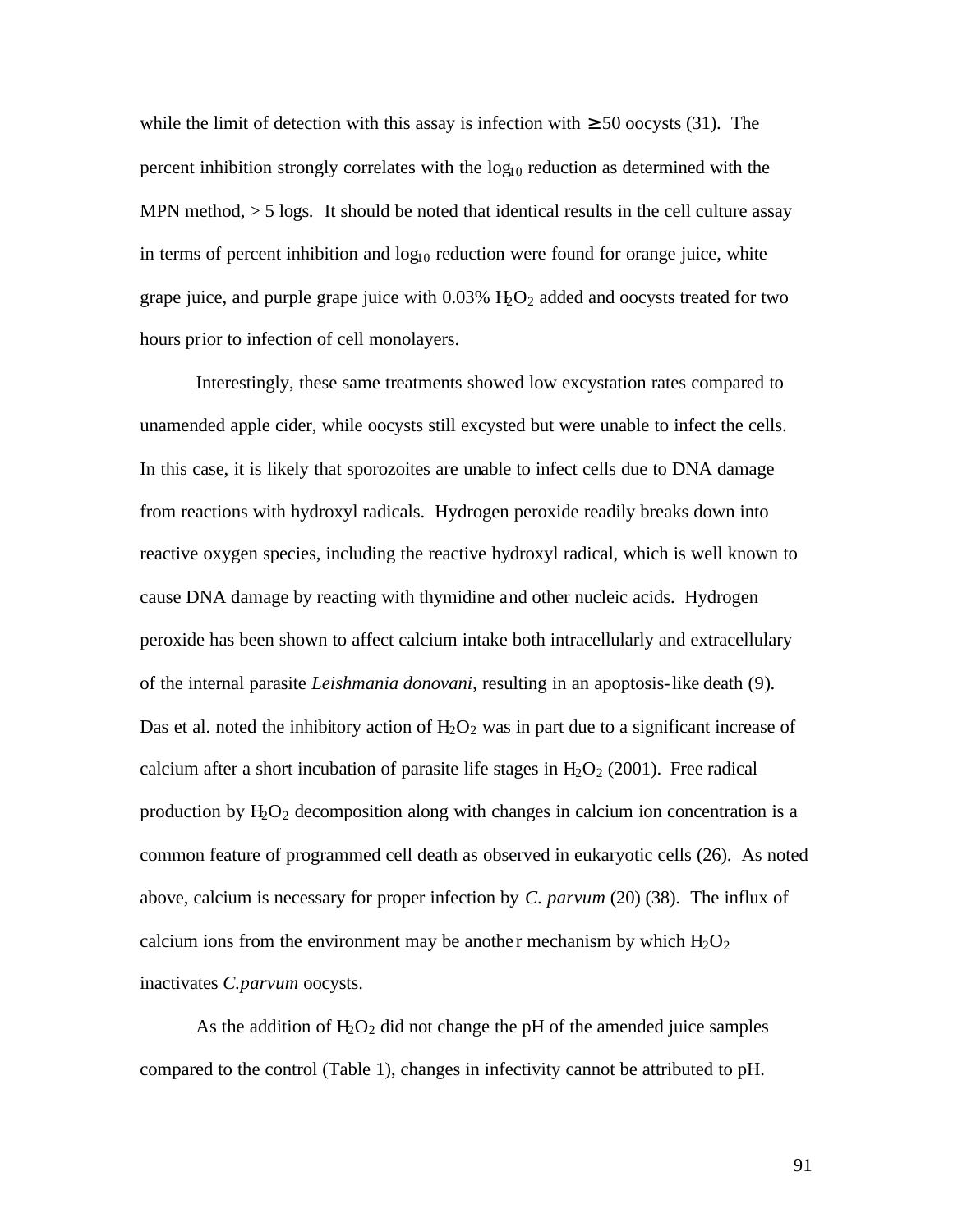Oocysts incubated in juices treated with these low levels of  $H_2O_2$  were analyzed for possible reactivation. After treatment, oocysts were washed with HBSS and were found to remain non-infective after two weeks stored at  $5^{\circ}$ C. Additionally, apple cider + 0.03%  $H_2O_2$  was found acceptable to  $>65\%$  of panelists in sensory analysis using the In/Out method (29) (data not shown); thus may likely offer an alternative to heat pasteurization. While taste was not affected, color as analyzed with a colorimeter for Lab values, indicated slight differences showing a slight decrease in yellow color.

#### **Oocyst morphology**

Differential interference contrast microscopy and scanning electron microscopy were used to evaluate *C. parvum* oocysts incubated in apple cider  $+ 0.03\%$  H<sub>2</sub>O<sub>2</sub>. Some oocysts incubated in apple cider  $+ 0.03\%$  H<sub>2</sub>O<sub>2</sub> looked shriveled or injured. These oocysts lacked their characteristic round shape. Under scanning electron microscopy these alterations in the oocyst wall were still visible. This may be evidence of reaction with reactive oxygen species formed from the breakdown of  $H_2O_2$ .

Hydrogen peroxide was previously shown to alter normal oocyst excystation (32). Acid fast staining and contrast was increased and improved after treatment with 10%  $H<sub>2</sub>O<sub>2</sub>$  (12). In some cases staining sensitivity was enhanced up to 40-times posttreatment. Sodium hypochlorite treatment also enhanced acid-fast staining, but to a lesser extent (7). Interestingly, while  $H_2O_2$  treatment presumably oxidizes or alters oocyst wall proteins,  $H_2O_2$  treatment did not effect monoclonal antibody staining and does not seem to remove antigenic sites (12). However, the formation of crystals post-chlorine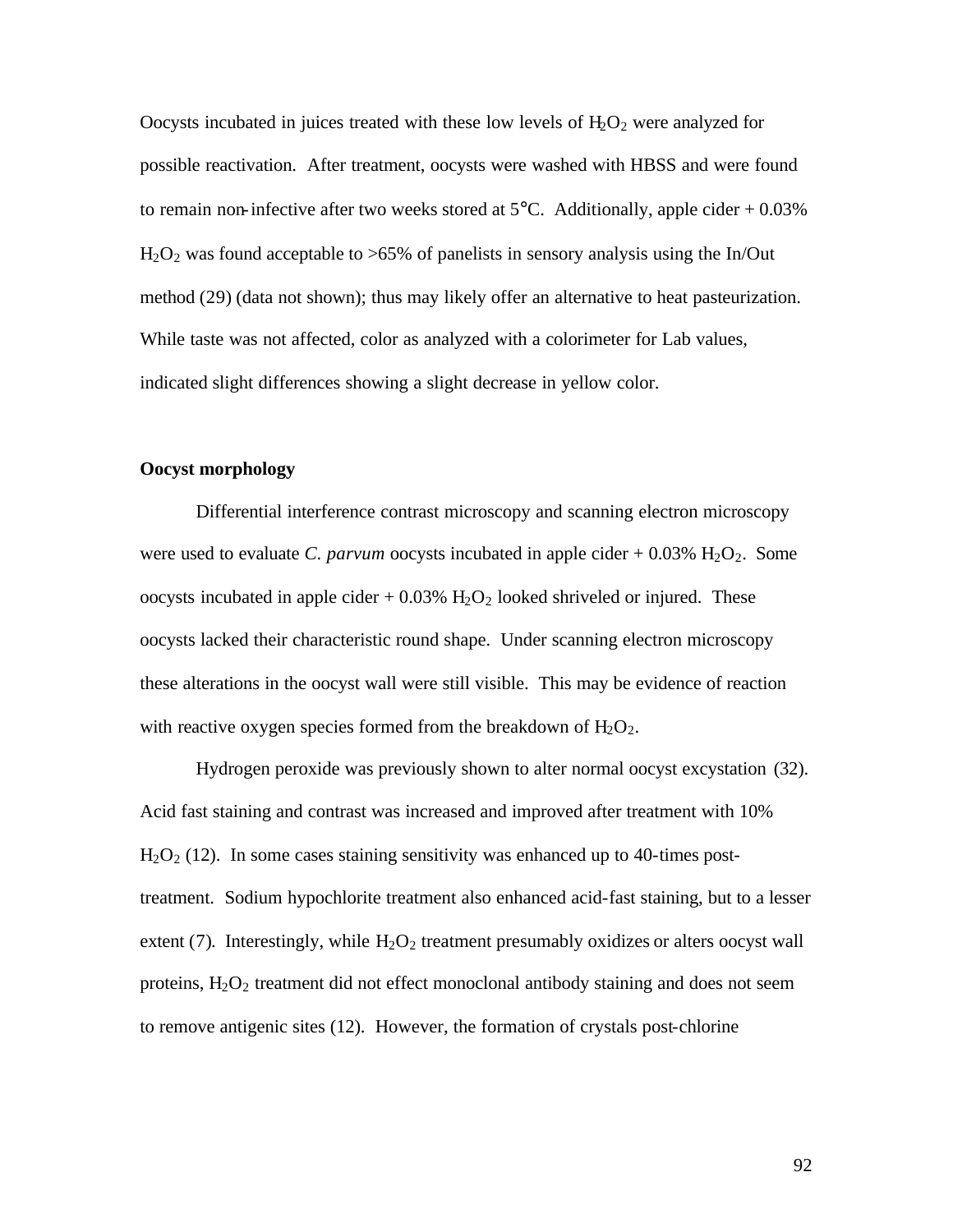treatment interfered with antibody staining (12) and reduced antibody in Western analysis and flow cytometry (28).

Cryptosporidiosis is resistant to the majority of chemotherapeutic agents used to treat parasitic diseases. This is in part due to the fact that the majority of chemotherapeutic agents have been directed against the intracellular or zoite stages rather than oocysts (21). This may as well be a reflection of the strength of the trilaminar oocyst wall, and while no effective treatment has been found to date to damage the oocyst wall (21), the relatively low concentrations of  $H_2O_2$  used in this study appear to do so. Other treatments like freezing which reduce infectivity and kill oocysts do not alter oocyst morphology (15). While it is not clear if the inactivation of *C. parvum* is based on one target- the oocyst, or multiple targets- 4 sporozoites (36), it is most likely that concentrations of  $H_2O_2$  used in this study have a combined effect, where hydroxyl radicals first oxidize and weaken the oocyst wall and then effect the DNA of sporozoites rendering them non-infective. It is likely that  $H_2O_2$  could be used alone or in combination with other inactivation methods like ultraviolet light, freezing, or ozone to control *Cryptosporidium* contamination of unpasteurized fruit juices.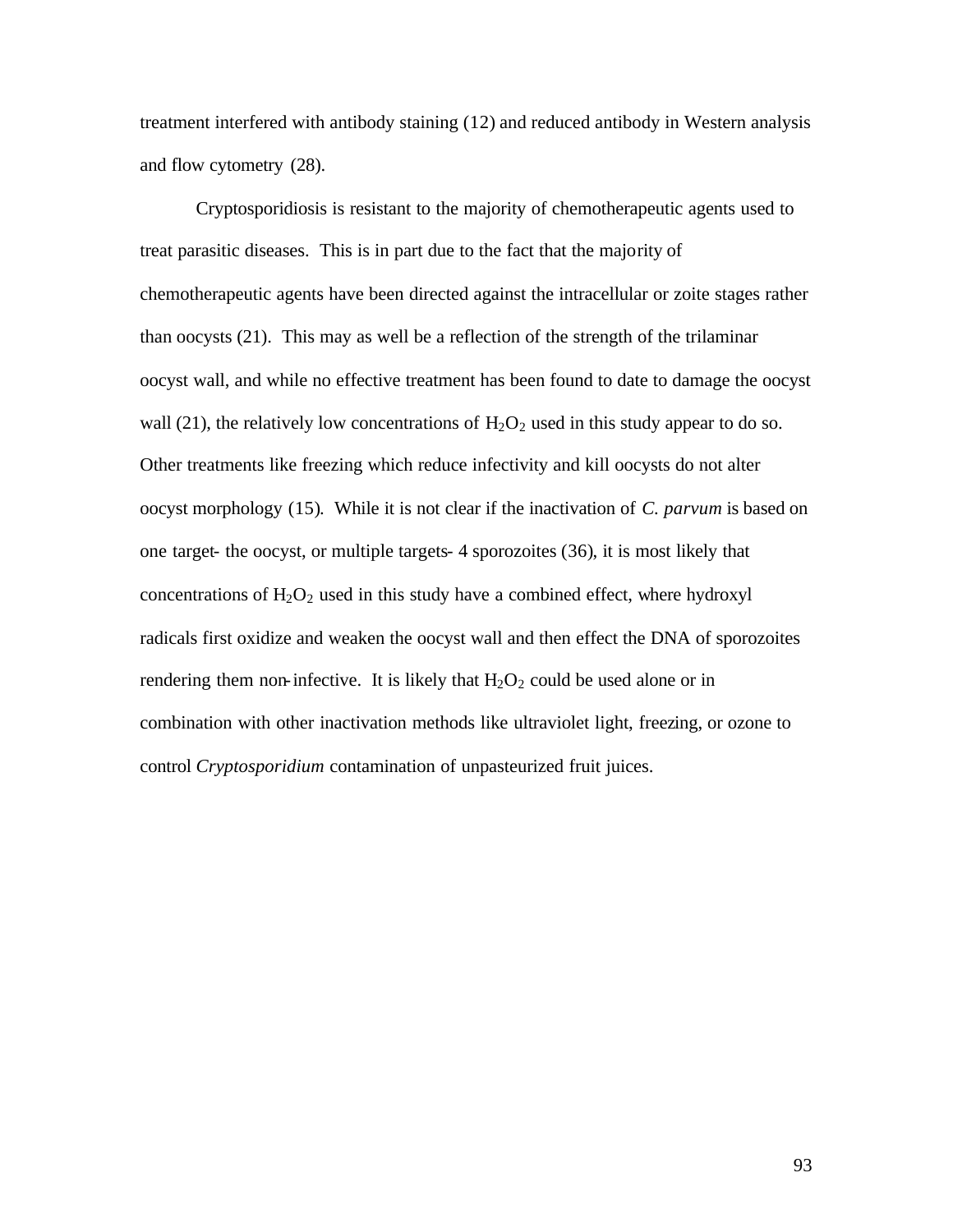## **ACKNOWLEDGMENT**

This study was funded by a CSREES USDA Special Food Safety Grant No. 98-34382- 6916 VPI&SU HATCH project #135563.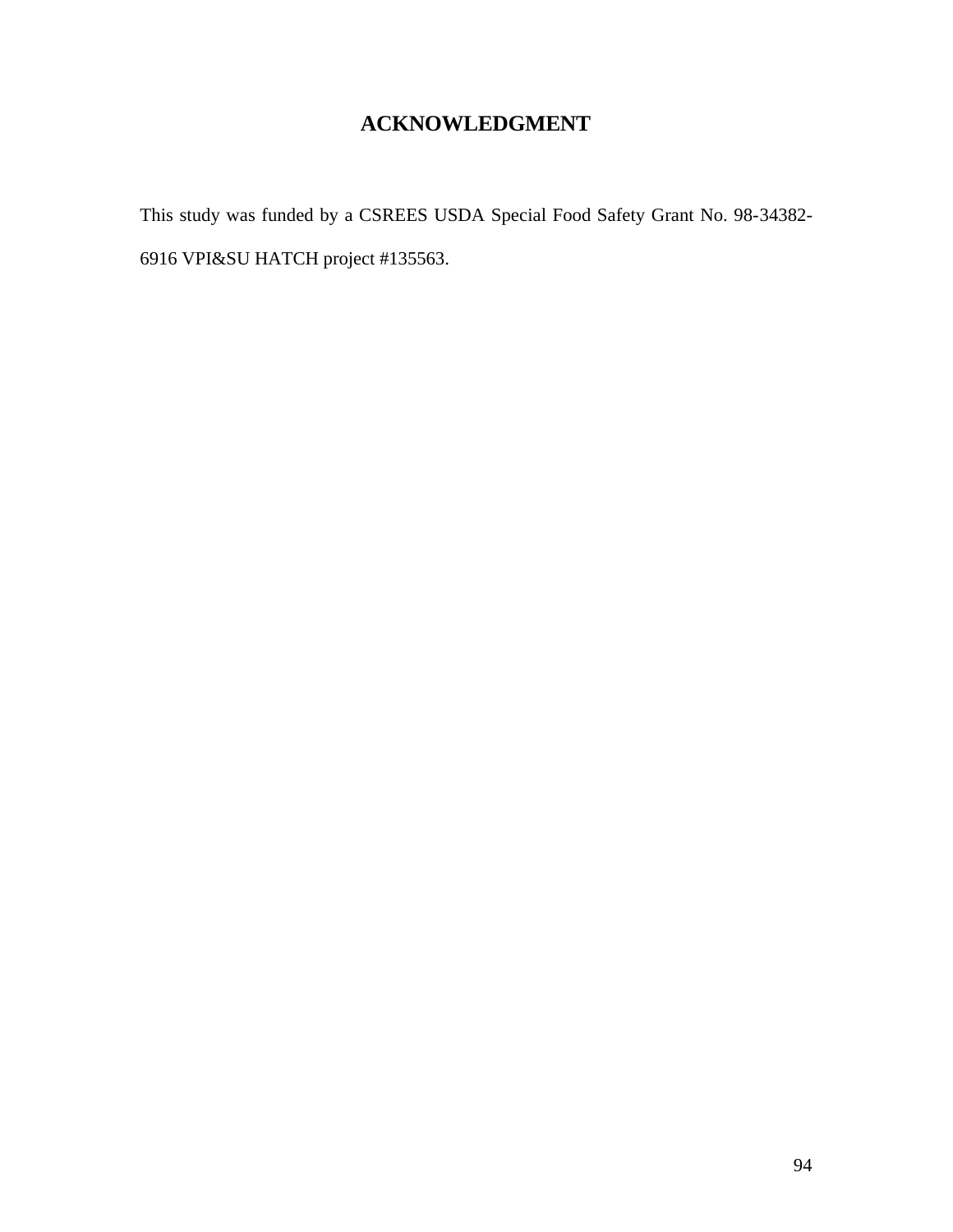### **LITERATURE CITED**

1. U.S. Food and Drug Administration. 2001. Hazard Analysis and Critical Control Point (HACCP); Procedures for the Safe and Sanitary Processing and Importing of Juice. 66:6138-6202:

2. Black, E. K., G.R. Finch, R. Taghi-Kilani, M. Belosevic. 1996. Comparison of assays for *Cryptosporidium parvum* oocysts viability after chemical disinfection. FEMS Micro. Lett. 135: 187-189.

3. Block, S. S. (ed.). 1977. Disinfection, Sterilization, and Preservation. Lea & Febiger, Philadelphia, PA.

4. Branen, A. L. and T.W. Keenan. 1970. Growth stimulation of *Lactobacillus casei* by sodium citrate. J. Dairy Sci. 53: 593-597.

5. Chappell, C. 2000. *Cryptosporidium parvum*: infectivity in healthy volunteers and lab animal models. *Cryptosporidium* Risk Assessment Consortium Public Meeting. Riverdale, MD, USDA Center.

6. Centers for Disease Control. 1997. Outbreaks of *Escheichia coli* O157:H7 infection and cryptosporidiosis associated with drinking unpasteurized apple cider-Connecticut and New York, Ocober 1996. MMWR Morb. Mortal. Wkly. Rep. 46: 4-8.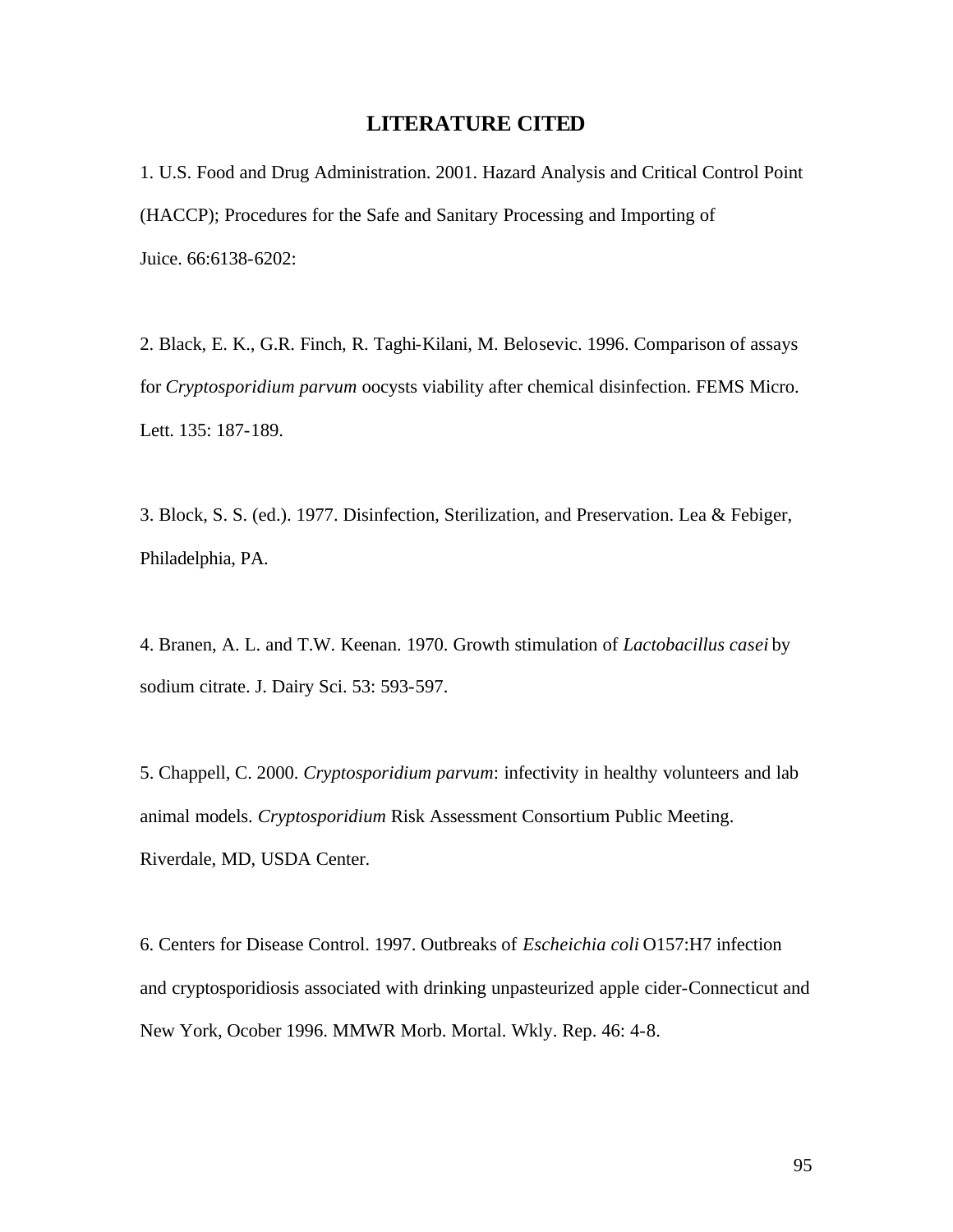7. Cozon, G., D. Cannella, F. Biron, M.A. Piens, M. Jeannin, J.P. Revillard. 1992. *Cryptosporidium parvum* sporozoite staining by propidium iodide. Int. J. Parasitol. 22: 385-389.

8. Current, W. L. and L.S.Garcia. 1991. Cryptosporidiosis. Clin. Microbiol. Rev. 4: 325- 358.

9. Das, M., S.B. Mukherjee, C. Saha. 2001. Hydrogen peroxide induces apoptosis-like death in *Leishmania donovani* promastigotes. J. Cell Sci. 114: 2461-2469.

10. Davidson, M. P. and A.L. Branen. 1993. Antimicrobials in Foods, 2 nd ed. Marcel Dekker, Inc., New York.

11. Dillon, V. M., P.E. Cook, V.M. Dillon. 1994. Biocontrol of undesirable microorganisms in food. 255-296.

12. Entrala, E., M. Rueda-Rubio, D. Janssen, C. Mascaro, C.M. Ignoffo. 1995. Influence of hydrogen peroxide on acid-fast staining of *Cryptosporidium parvum* oocysts. Int. J. Parasitol. 25: 1473-1477.

13. Fayer, R. (ed.). 1997. *Cryptosporidium* and cryptosporidiosis. CRC Press, New York.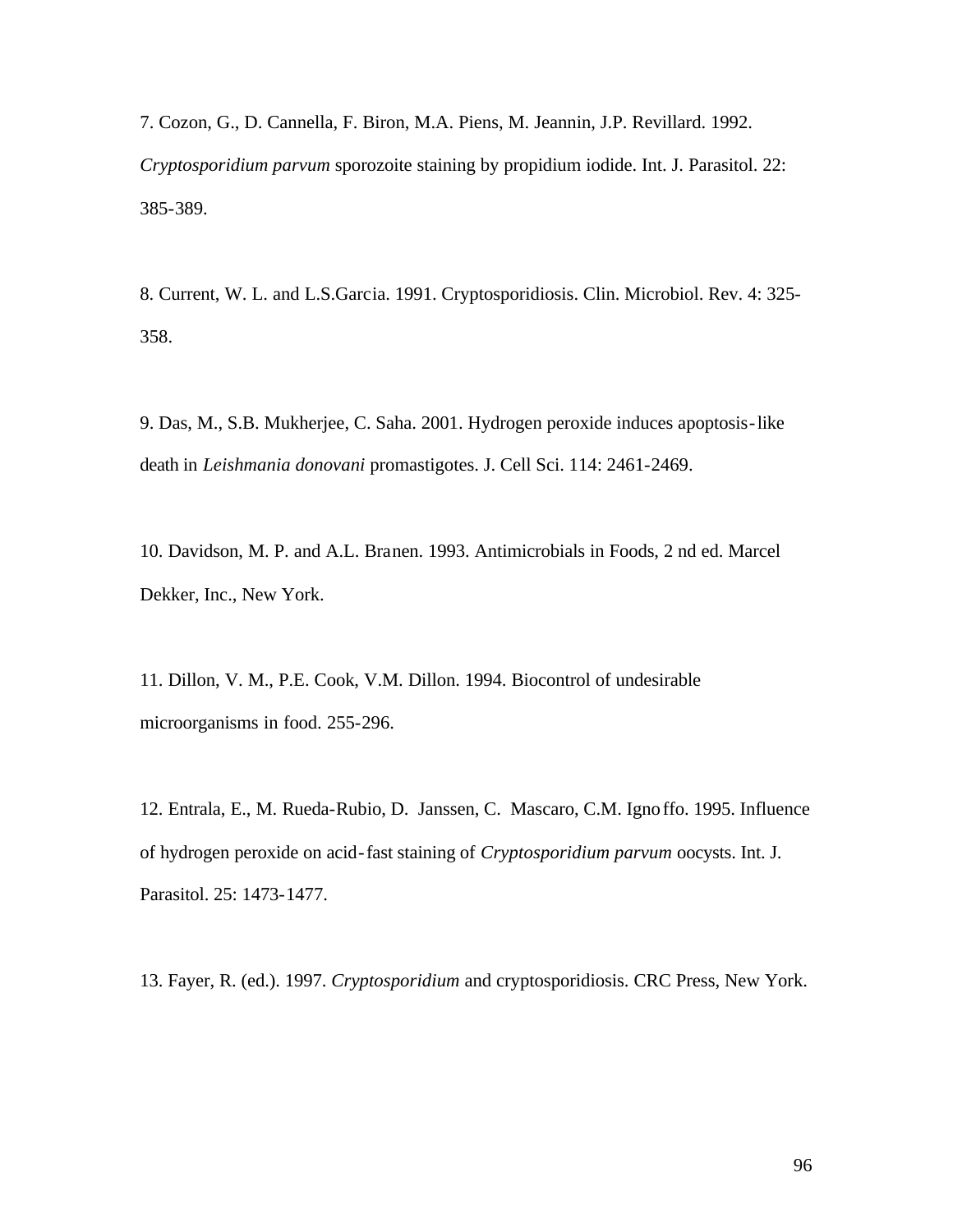14. Fayer, R., U. Morgan, S.J. Upton. 2000. Eidemiology of *Cryptosporidium*: transmission, detection and identification. Int. J. Parasitol. 30: 1305-1322.

15. Fayer, R. and T. Nerad. 1996. Effects of low temperatures on viability of *Cryptosporidium parvum* oocysts. Appl. Environ. Microbiol. 62: 1431-1433.

16. Fayer, R., J.M.Trout, L. Xiao, U.M. Morgan, A.A. Lai, J.P. Dubey. 2001. *Cryptosporidium canis* n. sp. from domestic dogs. J Parasitol. 87: 1415-1422.

17. Finch, G. R., E.K. Black, L. Gyurek, M. Belosevic. 1993. Ozone inactivation of *Cryptosporidium parvum* in demand-free phosphate buffer determined by in vitro excystation and animal infectivity. Appl. Environ. Microbiol. 59: 4203-4210.

18. Griffiths, J. K., R. Moore, S. Dooley, G.T. Keusch, S. Tzipori. 1994. *Cryptosporidium parvum* infection of Caco-2 cell monolayers induces an apical monolayer defect, electively increases transmonolayer permeability, and causes epithelialcell death. Infect. Immun. 62: 4506-4514.

19. Guarino, A., R.B.Canani, E. Pozio, L. Terracciano, F. Albano, M. Mazzeo. 1994. Enterotoxic effect of stool supernatant of *Cryptosporidium*-infected calves on human jejunum. Gastroenterology. 106: 28-34.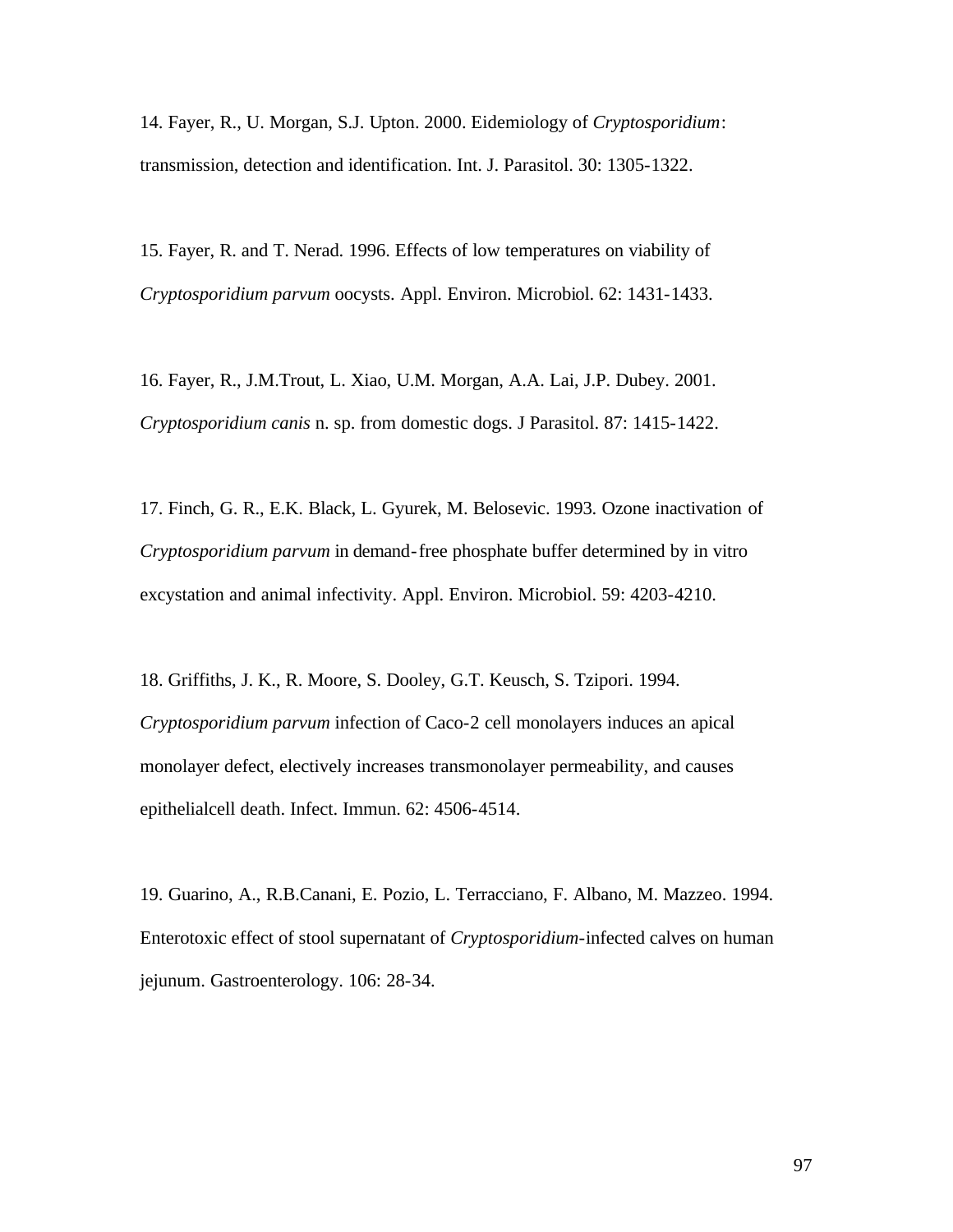20. Hamer, D. H., H. Ward, S. Tzipori, E.A. Pereira, J.P. Alroy, G.T. Keusch. 1994. Attachment of *Cryptosporidium parvum* sporozoites to MDCK cells *in vitro*. Infect. Immun. 62: 2208-2213.

21. Harris, J. R. and F. Petry. 1999. *Cryptosporidium parvum*: Structural components of the oocyst wall. J. Parasitol. 85: 839-849.

22. Jenkins, M. B., L.J. Anguish, D.D. Bowman, M.J. Walker, W.C. Ghiorse. 1997. Assessment of a dye permeability assay for determination of inactivation rates of *Cryptosporidium parvum* oocysts. Appl. Environ. Microbiol. 63: 3844-3850.

23. Jenkins, M. B., D.D. Bowman, W.C. Ghiorse. 1998. Inactivation of *Cryptosporidium parvum* oocysts by ammonia. Appl. Environ. Microbiol. 64: 784-788.

24. Kato, S., M.B. Jenkins, W.C. Ghiorse, D.D. Bowman. 2001. Chemical and physical factors affecting the excystation of *Cryptopsoriidum parvum* oocysts. J. Parasitol. 87: 575-581.

25. Kilani, R.T. and L. Sekla. 1987. Purification of *Cryptosporidium* oocysts and sporozoites by cesium chloride and percoll gradients. Am. J. Trop. Med. Hyg. 36: 505- 508.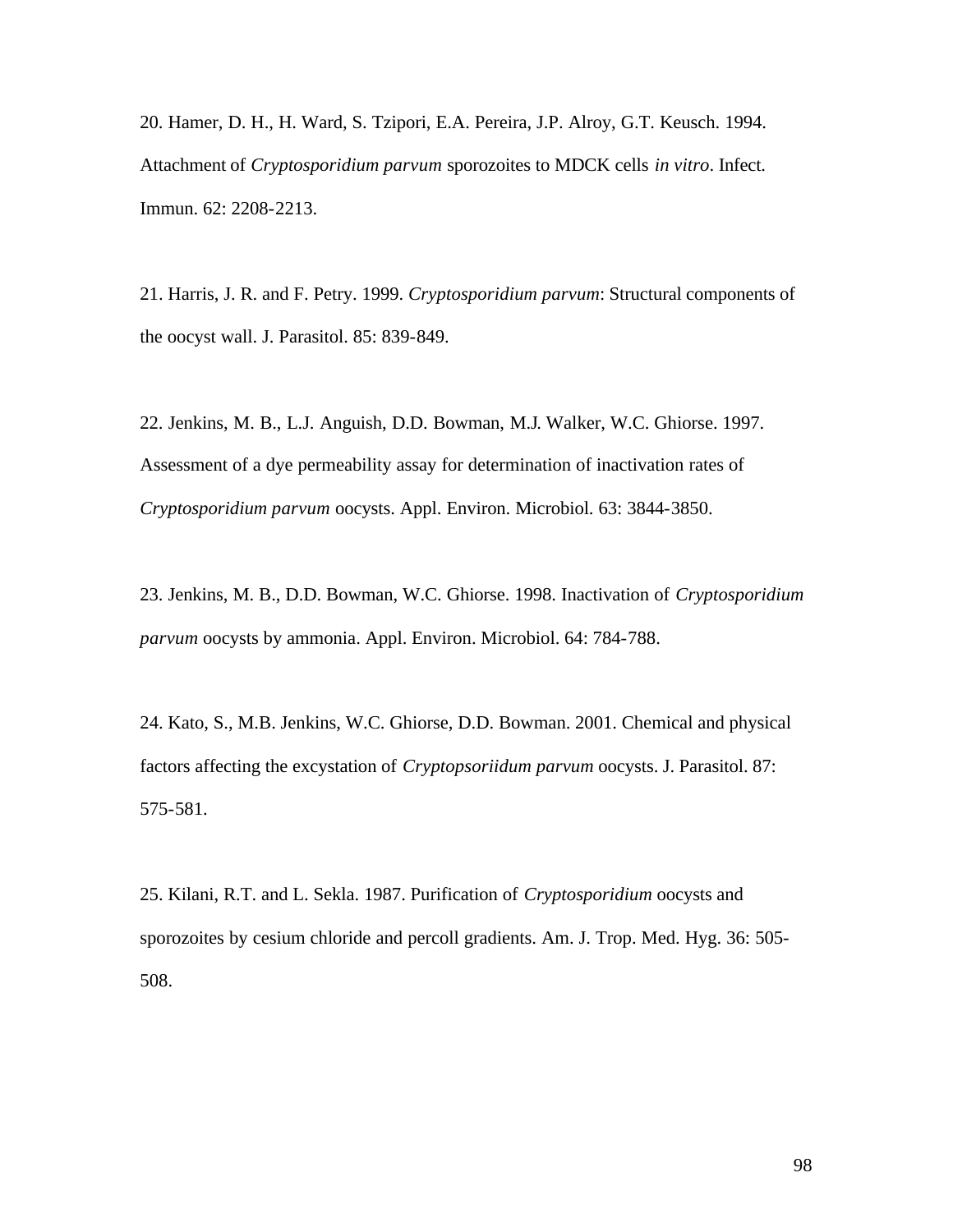26. Lipton, S. A. and P. Nicotera. 1998. Calcium, free radicals and excitotoxins in neural apoptosis. Cell Calcium. 23: 165-171.

27. Millard, P. S., K.F. Gensheimer, D.G. Adiss. 1994. An outbreak of cryptosporidiosis from fresh-pressed apple cider. JAMA. 272: 1592-1596.

28. Moore, A. G., G. Vesey, A. Champion, P. Scandizzo, D. Deere, D. Veal, K.L. Williams. 1998. Viable *Cryptosporidium parvum* oocysts exposed to chlorine or other oxidizing conditions may lack identifying epitopes. Int. J. Parasitol. 28: 1205-1212.

29. Munoz, A. M., G.V. Civille, B.T. Carr. 1992. Sensory Evaluation in Quality Control. Van Nostrand Reinhold, New York, New York.

30. Parish, M. E., J.A. Narciso, L.M. Friedrich. 1997. Survival on Salmonellae in orange juice. J. Food Saf. 17: 273-281.

31. Phelps, K. K., D.S. Lindsay, S.S. Sumner, R. Fayer, R. 2001. Immunohstochemistry based assay to determine the effects of treatments on *Cryptosporidium parvum* viability. J. Eukaryot. Microbiol. 49: 40S-41S.

32. Robertson, L. J., A.T. Campbell, H.V. Smith. 1992. *In vitro* excystation of *Cryptosporidium parvum*. Parasitol. 106: 13-19.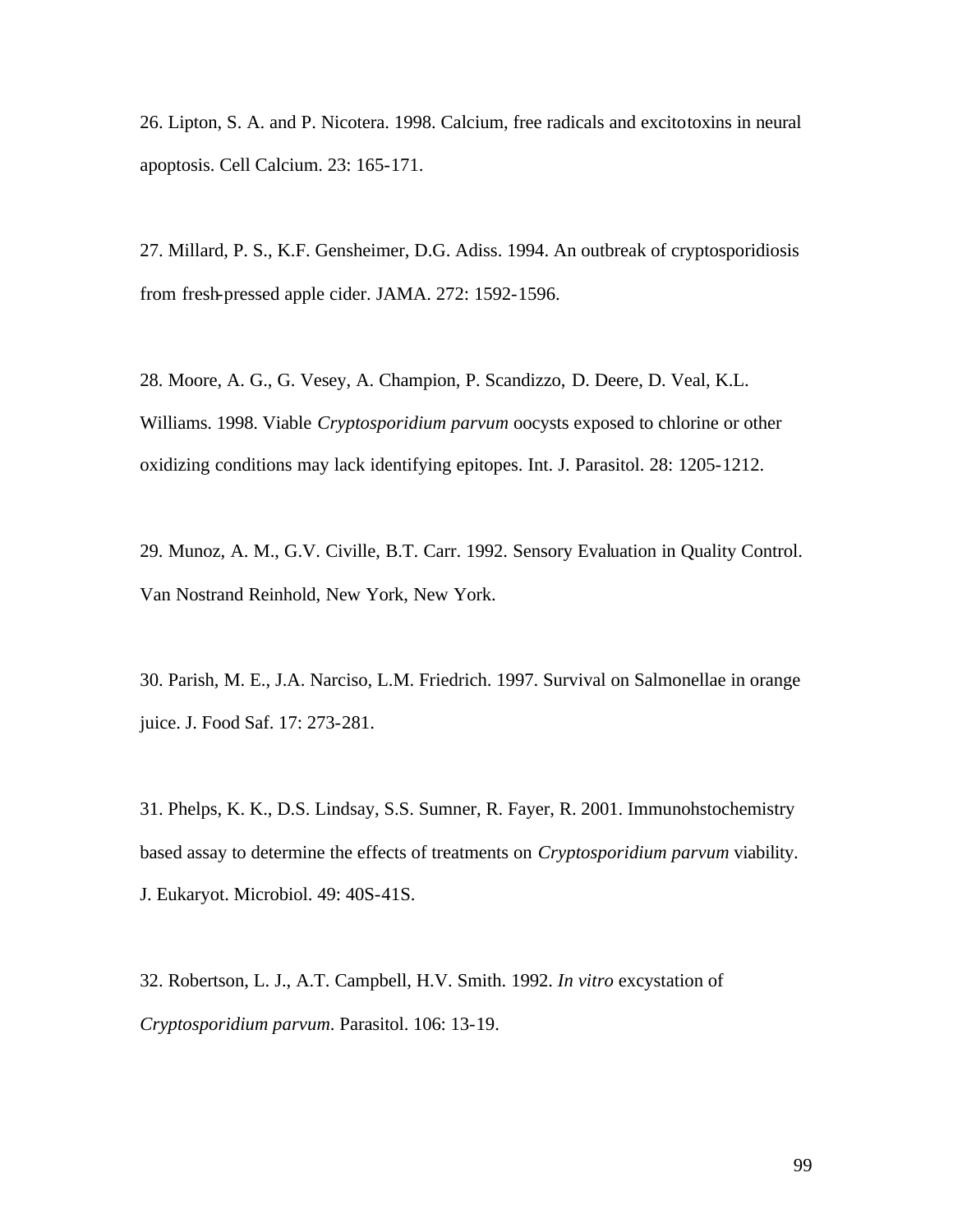33. Schurman, J. J. 2001. Antibacterial activity of hydrogen peroxide against *Escherichia coli* O157:H7 and *Salmonella* spp. in fruit juices, both alone and in combination with organic acids.

34. Shin, G.-A., K.G. Linden, M.J. Arrowood, M.D. Sobsey. 2001. Low-pressure UV inactivation and DNA repair potential of *Cryptosporidium parvum* oocysts. Appl. Environ. Microbiol. 67: 3029-3032.

35. Slifko, T. R., D. Friedman, J.B. Rose, W. Jakubowski. 1997. An in vitro method for detecting infectious *Cryptosporidium parvum* oocysts with cell culture. Appl. Environ. Microbiol. 63: 3669-3675.

36. Thompson, J. E. and E.R. Blatchley, III. 2000. Gamma irradiation for inactivation of *C. parvum, E. coli,* an coliphage MS-2. J. Environ. Eng. 126: 761-768.

37. Tzipori, S. 1988. Cryptosporidiosis in perspective. Adv. Parasitol. 27: 63-129.

38. Upton, S. J., M. Tilley, D.B. Brillhart. 1995. Effects of select medium supplements on in vitro development of Cryptosporidium parvum in HCT-8 cells. J. Clin. Micro. 33: 371- 375.

39. Vassal, S., L. Favennec, J. Ballet, P. Brasseur. 1998. Hydrogen peroxide gas plasma sterilization is effective against *Cryptosporidium parvum* oocysts. AJIC. 26: 136-138.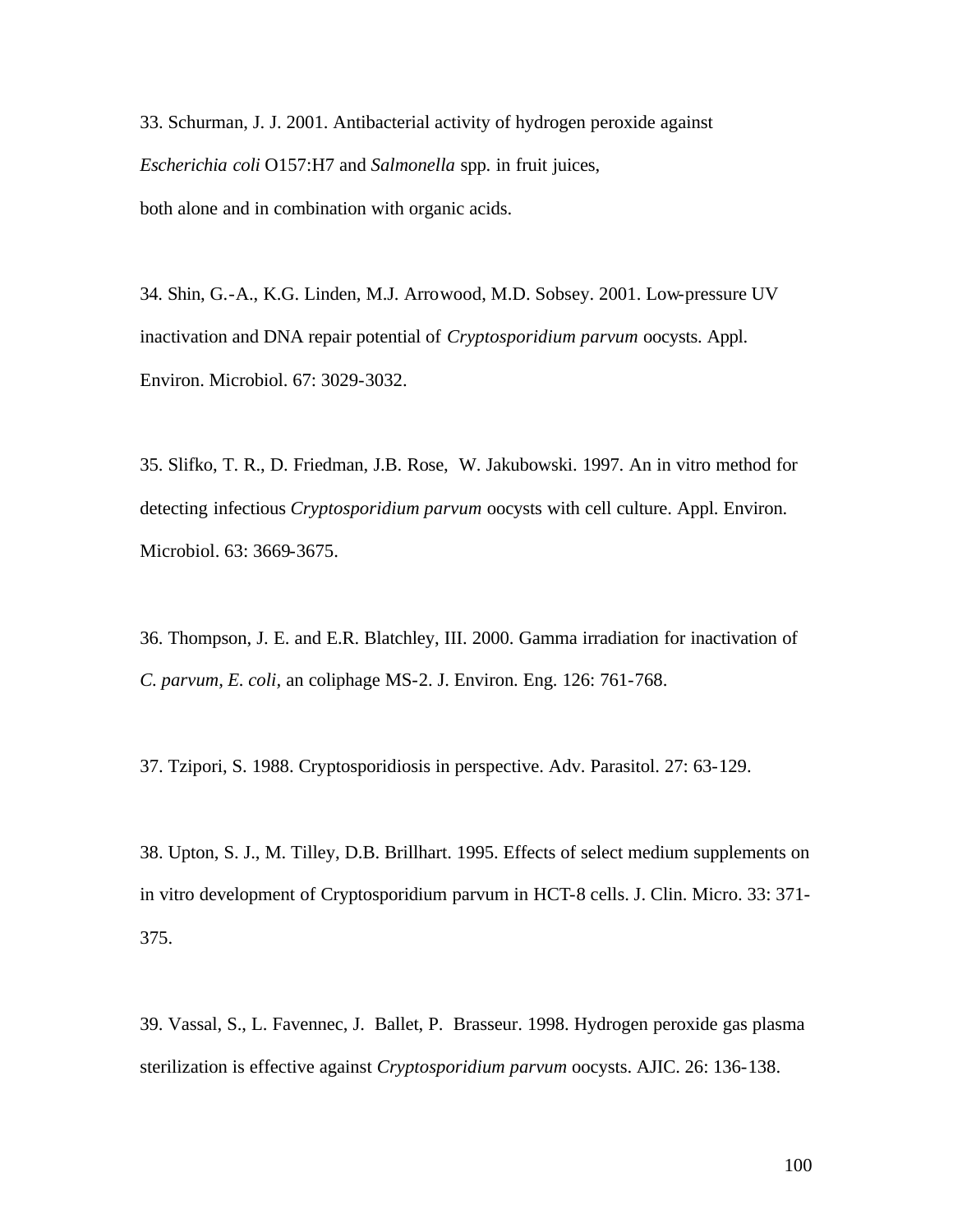40. Woodmansee, D. B. 1987. Studies of *in vitro* excystation of *Cryptosporidium parvum* from calves. J. Protozool. 34: 298-402.

41. Zoecklein, B. W., K.C. Fugelsang, B.H. Gump, F.S. Nury. 1995. Wine analysis and production. Chapman and Hall, NY, NY.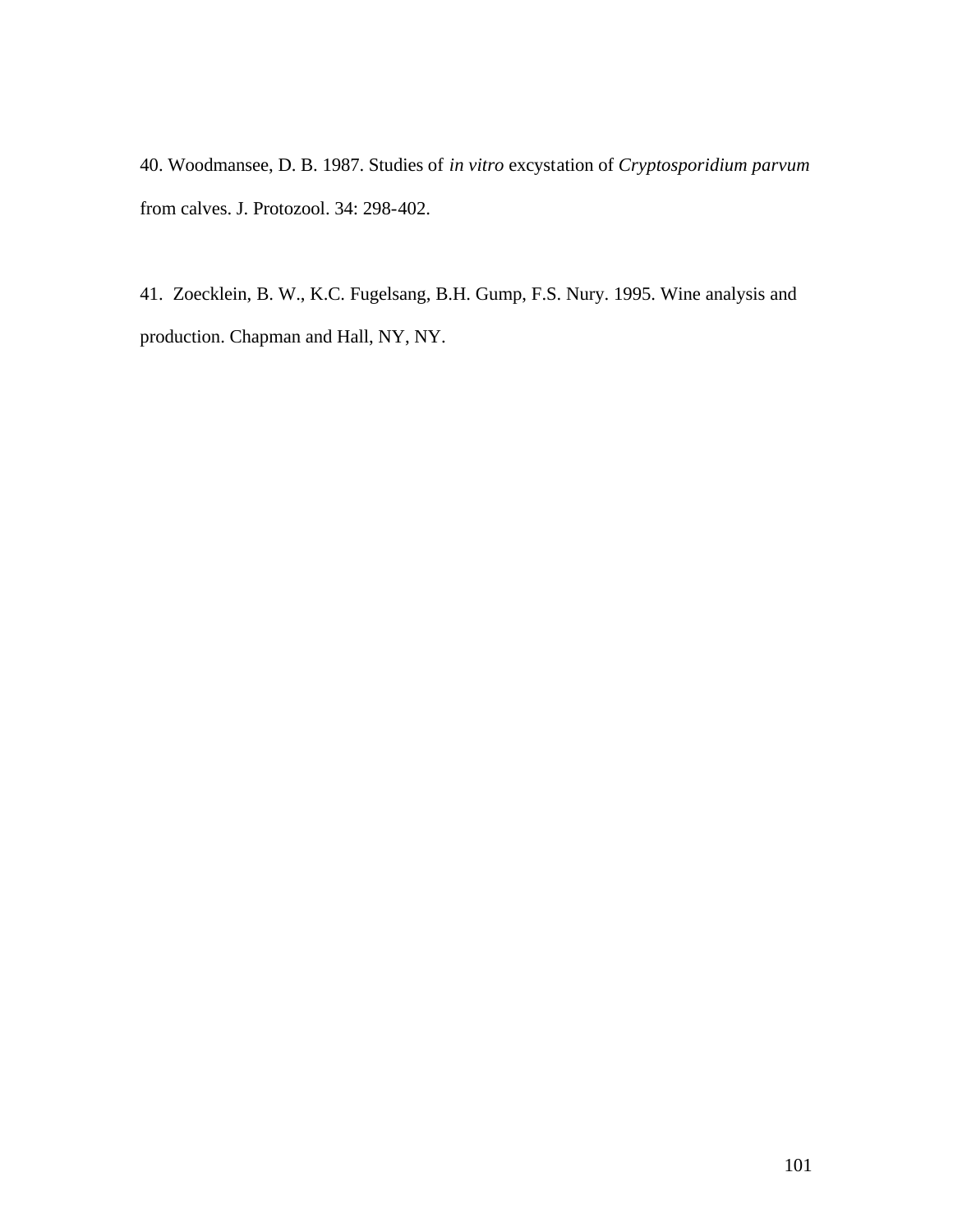## **Table 1. Changes in pH, Titratable Acidity, Total Phenols and Color Values for Juice Samples**

Average pH value from 5 measurements with standard deviation <0.05 for all averages. Average TA value from 5 measurements with standard deviation <0.5 for all averages. TA is expressed in milliequivalents of the dominant acid per unit of juice. Within the same juice pH and TA values are significantly different from one another as  $(P < 0.05)$ .

The  $L^*a^*b^*$  color values (n=3) were determined for each juice sample using a Minolta Colorimeter. The size of a color change in a modified juice sample compared to the unmodified juice is expressed as  $\Delta E^*$ ab. This value indicates the size of the change only and not what way the colors are different.  $\Delta E^*$ ab is defined by the following equation:  $\Delta E^*$ ab=  $\sqrt{[(\Delta L^*)^2+(\Delta a^*)^2+(\Delta b^*)^2]}$ .

Phenolic compounds are particularly prominent in fruits, influencing color, flavor, and antimicrobial properties. Total phenolics were measured spectrophotometrically in absorbance units for each juice sample. Those samples not significantly different from the control juice sample remain in solid color. Total phenolics are expressed as gallic acid equivalents (mg/L GAE), using the following equation:  $y = 29.5$ (tot. pH. in au) + 210.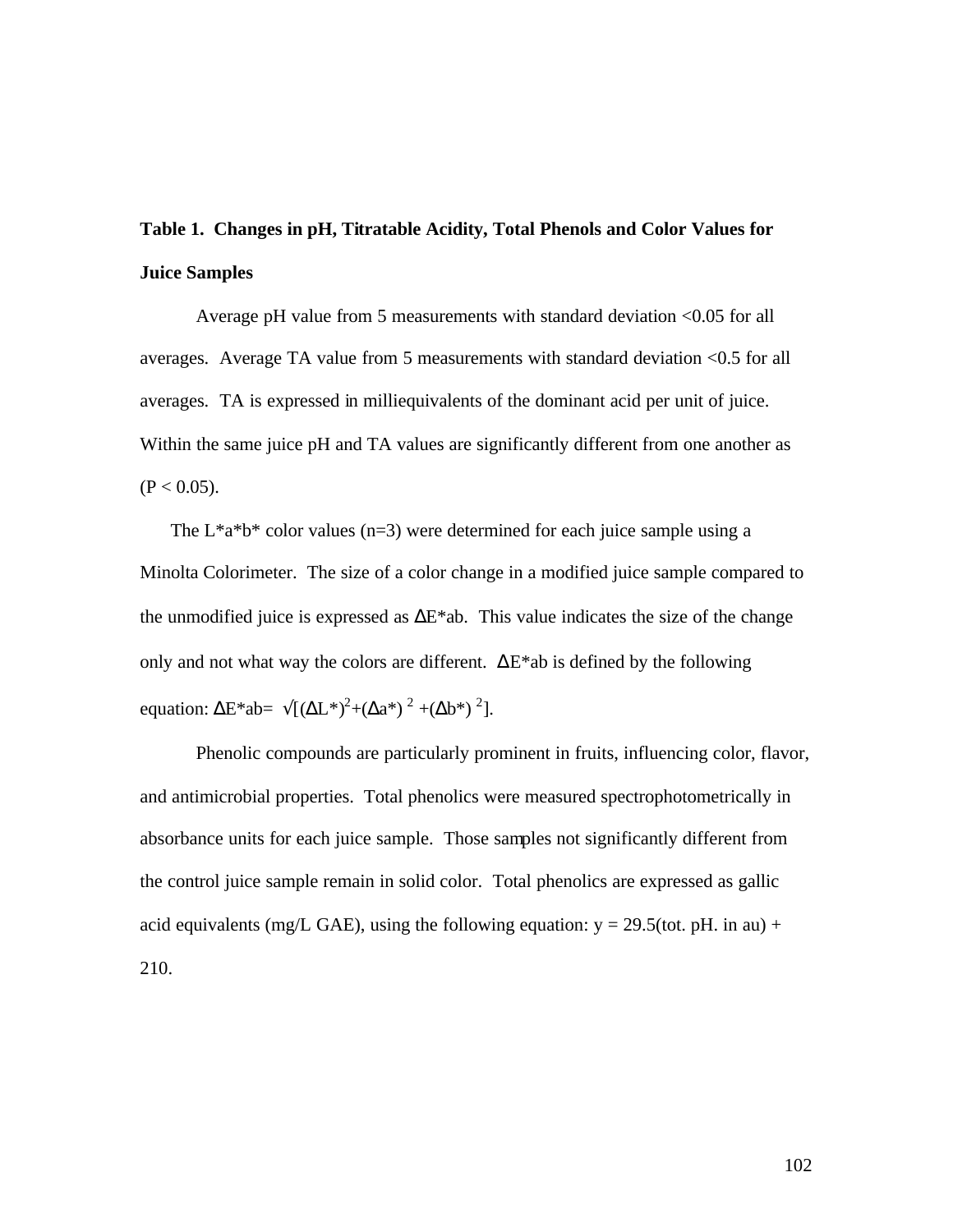| <b>Sample</b>                        | pH   | TA<br>(meq. acid) | <b>Phenolics</b><br>$(mg/L \text{ GAE})$ | $D E^* ab$ |
|--------------------------------------|------|-------------------|------------------------------------------|------------|
| <b>Apple Cider</b>                   | 3.90 | 0.39              | 1239.55                                  | N/A        |
| $+3\%$ Malic Acid                    | 2.90 | 3.23              | 1180.55                                  | 1.07       |
| +5% Malic Acid                       | 2.43 | 4.91              | 897.35                                   | 0.82       |
| $+3\%$ H <sub>2</sub> O <sub>2</sub> | 3.78 | 0.22              | 1266.10                                  | 1.64       |
| +1% Malic Acid + 1.5% $H_2O_2$       | 3.62 | 1.22              | 1230.70                                  | 1.54       |
| +0.03% $H_2O_2$                      | 3.90 | 0.36              | 1236.66                                  | 0.15       |

| Table 1. Changes in pH, Titratable Acidity, and Color Values for Juice Samples |  |  |  |  |
|--------------------------------------------------------------------------------|--|--|--|--|
|                                                                                |  |  |  |  |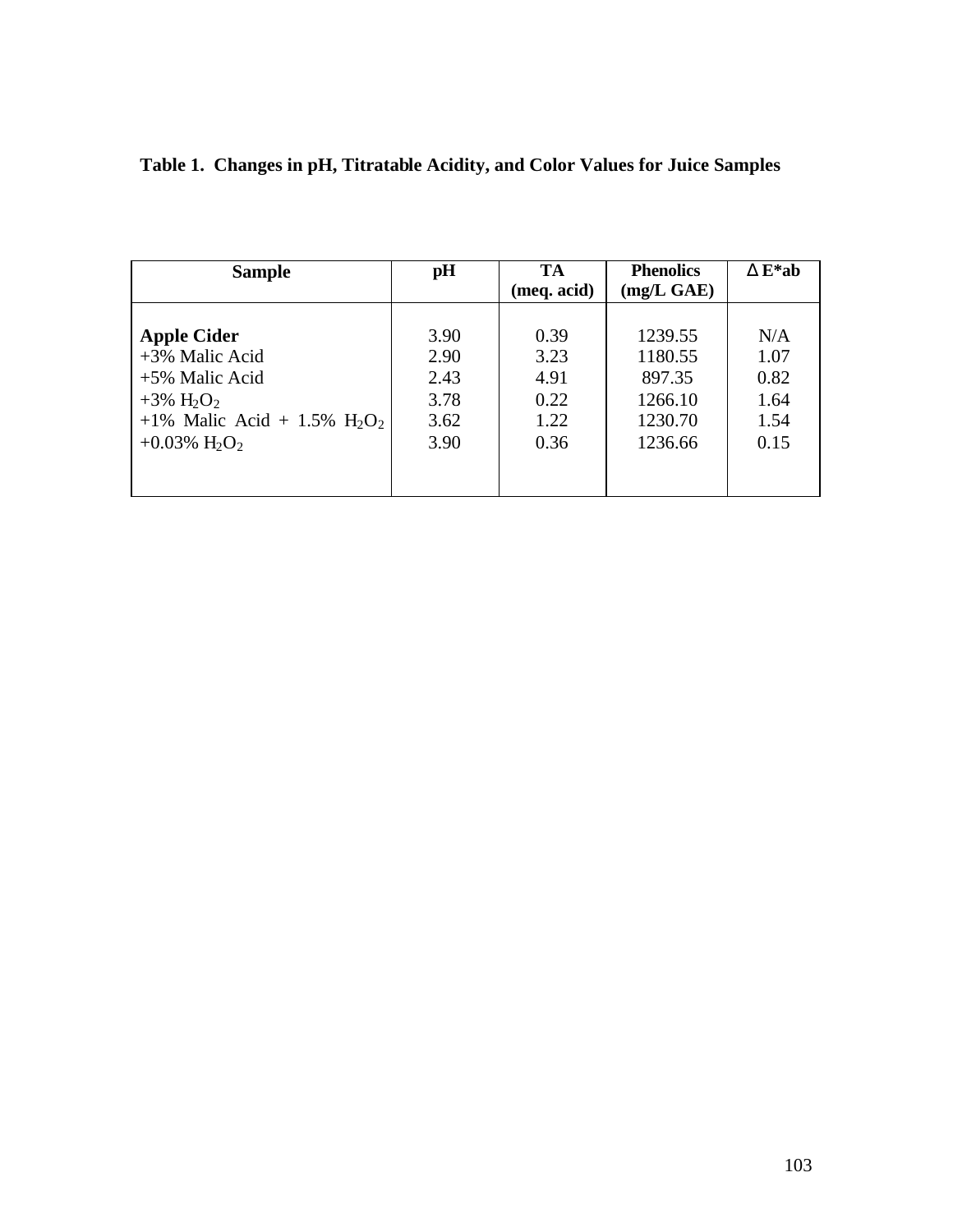## **Table 1.Continued**

| <b>Sample</b>                        |      |             |                   |            |
|--------------------------------------|------|-------------|-------------------|------------|
|                                      |      |             |                   |            |
|                                      |      |             |                   |            |
|                                      |      |             |                   |            |
|                                      |      | <b>TA</b>   | <b>Phennolics</b> |            |
|                                      | pH   | (meq. acid) | (mg/L GAE)        | $D E^* ab$ |
|                                      |      |             |                   |            |
| <b>Orange Juice</b>                  | 3.82 | 0.63        | 1481.45           | N/A        |
| +3% Citric Acid                      | 2.88 | 3.56        | 1331.00           | 0.54       |
| +5% Citric Acid                      | 2.76 | 5.27        | 1213.00           | 0.92       |
| +3% $H_2O_2$                         | 3.74 | 0.51        | 1245.45           | 1.07       |
| +1% Citric Acid + 1.5% $H_2O_2$      | 3.20 | 1.66        | 1221.85           | 1.03       |
| +0.03% $H_2O_2$                      | 3.89 | 0.62        | 1404.75           | 0.10       |
|                                      |      |             |                   |            |
| <b>White Grape Juice</b>             | 3.14 | 0.47        | 1183.50           | N/A        |
| +3% Tartaric Acid                    | 2.33 | 3.44        | 1239.55           | 1.77       |
| +5% Tartaric Acid                    | 2.20 | 4.89        | 1561.10           | 1.60       |
| $+3\%$ H <sub>2</sub> O <sub>2</sub> | 3.08 | 0.61        | 1171.70           | 3.85       |
| +1% Tartaric Acid + 1.5% $H_2O_2$    | 2.50 | 1.43        | 1419.50           | 1.76       |
| +0.03% $H_2O_2$                      | 3.10 | 0.44        | 1272.00           | 0.10       |
|                                      |      |             |                   |            |
| <b>Purple Grape Juice</b>            | 3.41 | 0.52        | 1295.60           | N/A        |
| +3% Tartaric Acid                    | 2.54 | 3.43        | 1254.30           | 0.22       |
| +5% Tartaric Acid                    | 2.30 | 5.21        | 1207.10           | 0.27       |
| $+3\%$ H <sub>2</sub> O <sub>2</sub> | 3.36 | 0.62        | 1215.95           | 2.02       |
| +1% Tartaric Acid + 1.5% $H_2O_2$    | 2.80 | 1.40        | 1198.25           | 1.15       |
| +0.03% $H_2O_2$                      | 3.39 | 0.54        | 1272.00           | 0.65       |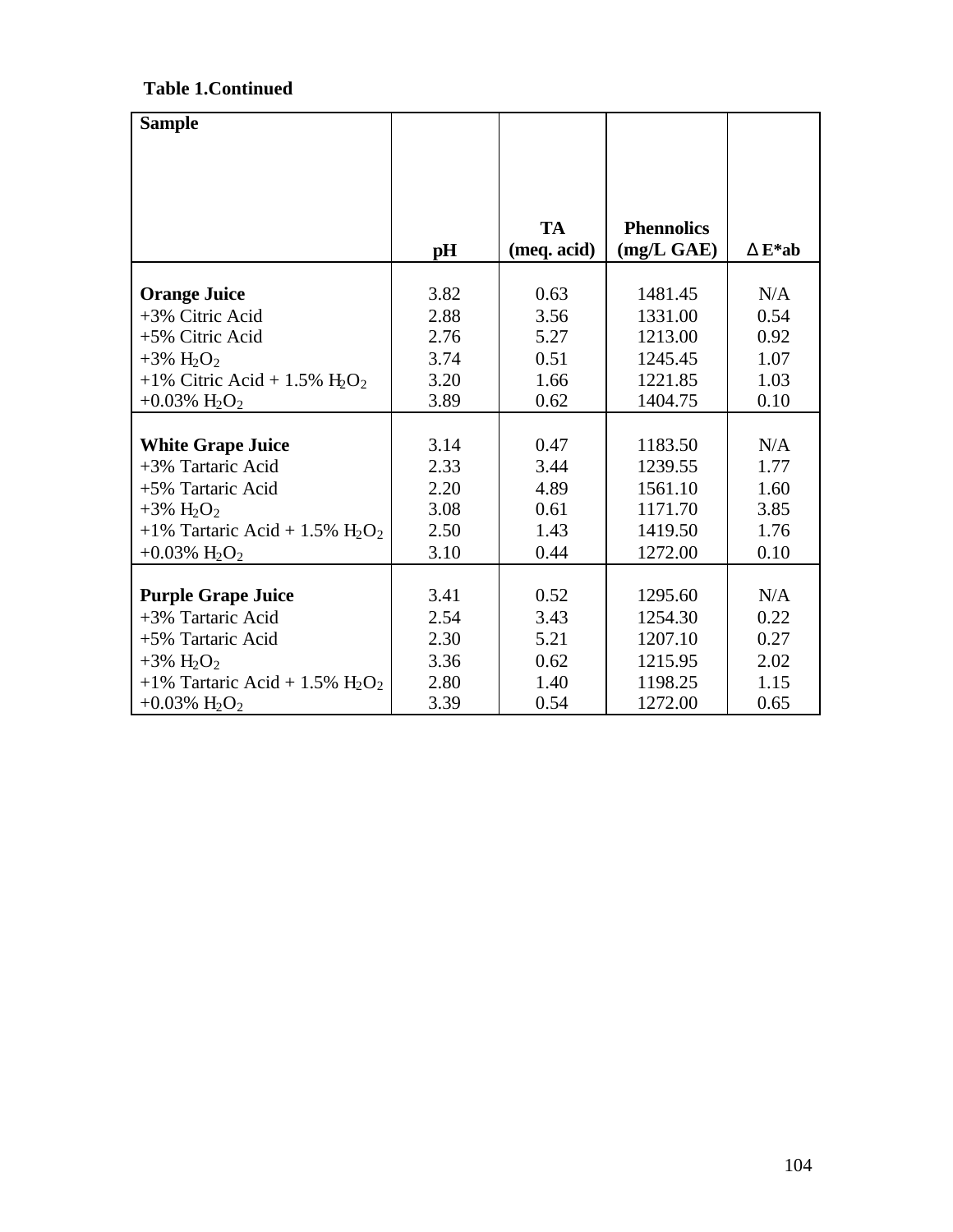

## **Figure 1. Cell Culture Infectivity**

HCT-8 cell monolayers were infected with  $1 \times 10^6$  untreated oocysts (A) or  $1 \times$ 10<sup>6</sup> oocysts frozen in liquid nitrogen (B). Sexual meront and asexual gamont life stages are observed with an immunohistochemistry stain with hemotoxylin as the counter stain. Note the clustering in panel A indicates reproduction has occurred.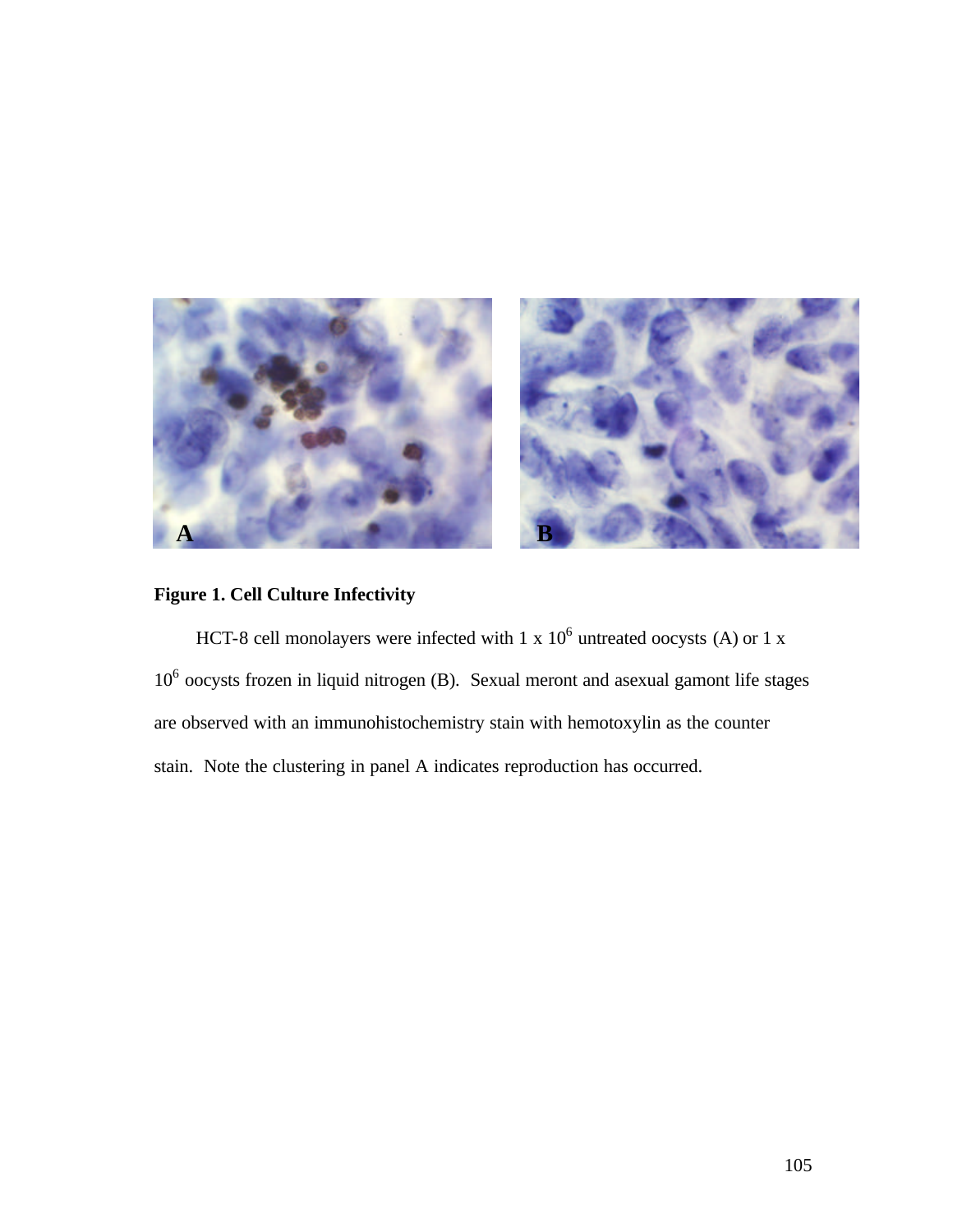

### **Figure 2. Inhibition of** *C. parvum* **infectivity in HCT-8 cells**

The dominant organic acid of each juice was added on a w/v basis to A) apple cider, B) orange juice, C) purple grape juice, and D) white grape juice. The % inhibition is the average mean of at least 3 experiments. Error bars indicate the standard deviation. The number on each bar represents the average pH of the juice sample. Treatments with different letters within the same graph are statistically different from one another ( $P \leq$ 0.05).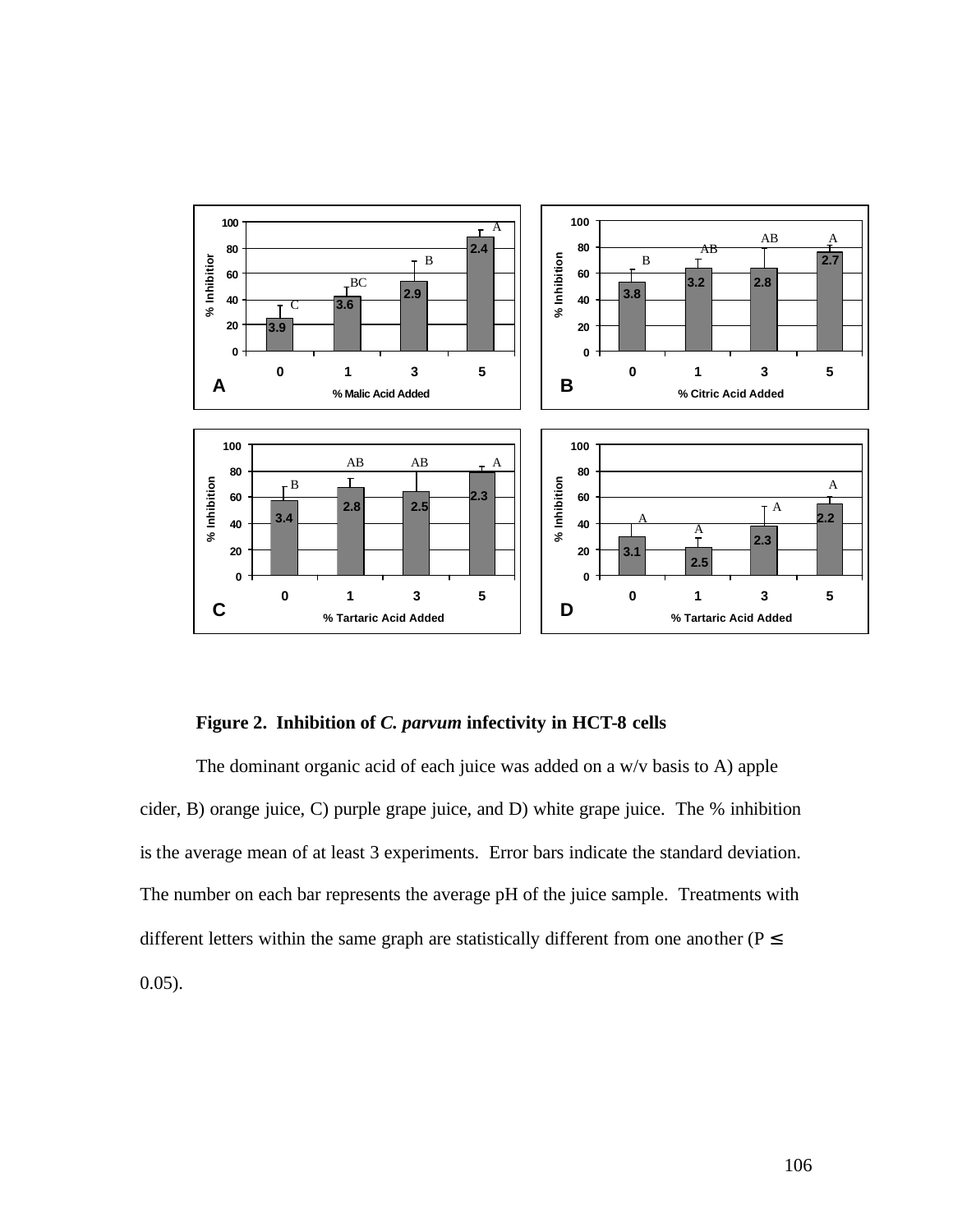## **Table 2. Inactivation of** *C. parvum* **oocysts in fruit juices treated with H2O2 based on cell culture infectivity.**

HCT-8 cells infected with  $1x10^6$  treated or control (HBSS) oocysts were compared to determine the percent inhibition. Log<sub>10</sub> reduction for cell culture was determined using an MPN-based analysis for cell culture infection with dilutions of  $10^6$ ,  $10^5$ , and  $10^4$  oocysts. While both assays are based on cell infectivity, the results in the 2 columns are different and do not directly correlate. Each juice is shown individually for  $0.025\%$  H<sub>2</sub>O<sub>2</sub> and 0.03%  $H_2O_2$  for selected time periods: (A) apple cider, (B) orange juice, (C) purple grape juice, and (D) white grape juice.

<sup>a</sup>A "greater than" sign indicates that no living stages were observed in the sample evaluated. For calculation purposes it was assumed that one living stage was detected in the sample, and was used to calculate the log reduction for infectivity adapted from (34).

<sup>b</sup>Log reductions were based on the averages from at least three experiments

| Sample                                                                   | % Inhibition $(SD)^a$<br>$1 \times 10^6$ initial infection | Log <sub>10</sub> reduction <sup>ab</sup><br><b>MPN</b> assay |
|--------------------------------------------------------------------------|------------------------------------------------------------|---------------------------------------------------------------|
| <b>HBSS</b>                                                              | 0.00                                                       | 0.00                                                          |
| Apple cider<br>unammended (2 hr)                                         | 25.4% (3.8)                                                | 1.4                                                           |
| Apple cider $+0.025%$<br>$H_2O_2$ (1 hr)                                 | 59.0% (10.3)                                               | 3.0                                                           |
| Apple cider $+$ 0.025%<br>$H_2O_2$ (2 hr)                                | $69.2\%$ $(9.7)$                                           | 3.5                                                           |
| Apple cider $+0.025%$<br>$H_2O_2 \ ( \ge 6 \ hr )$                       | $>99.9\%$ (0)                                              | > 5.9                                                         |
| Apple cider $+$<br>$0.03\%$ H <sub>2</sub> O <sub>2</sub> (1 hr)         | 64.6% (10.6)                                               | 3.5                                                           |
| Apple cider $+$<br>$0.03\%$ H <sub>2</sub> O <sub>2</sub> ( $\geq$ 2 hr) | $>99.9\%$ (0)                                              | > 5.9                                                         |

A. Cell culture infectivity of C. parvum oocysts in apple cider  $+ H_2O_2$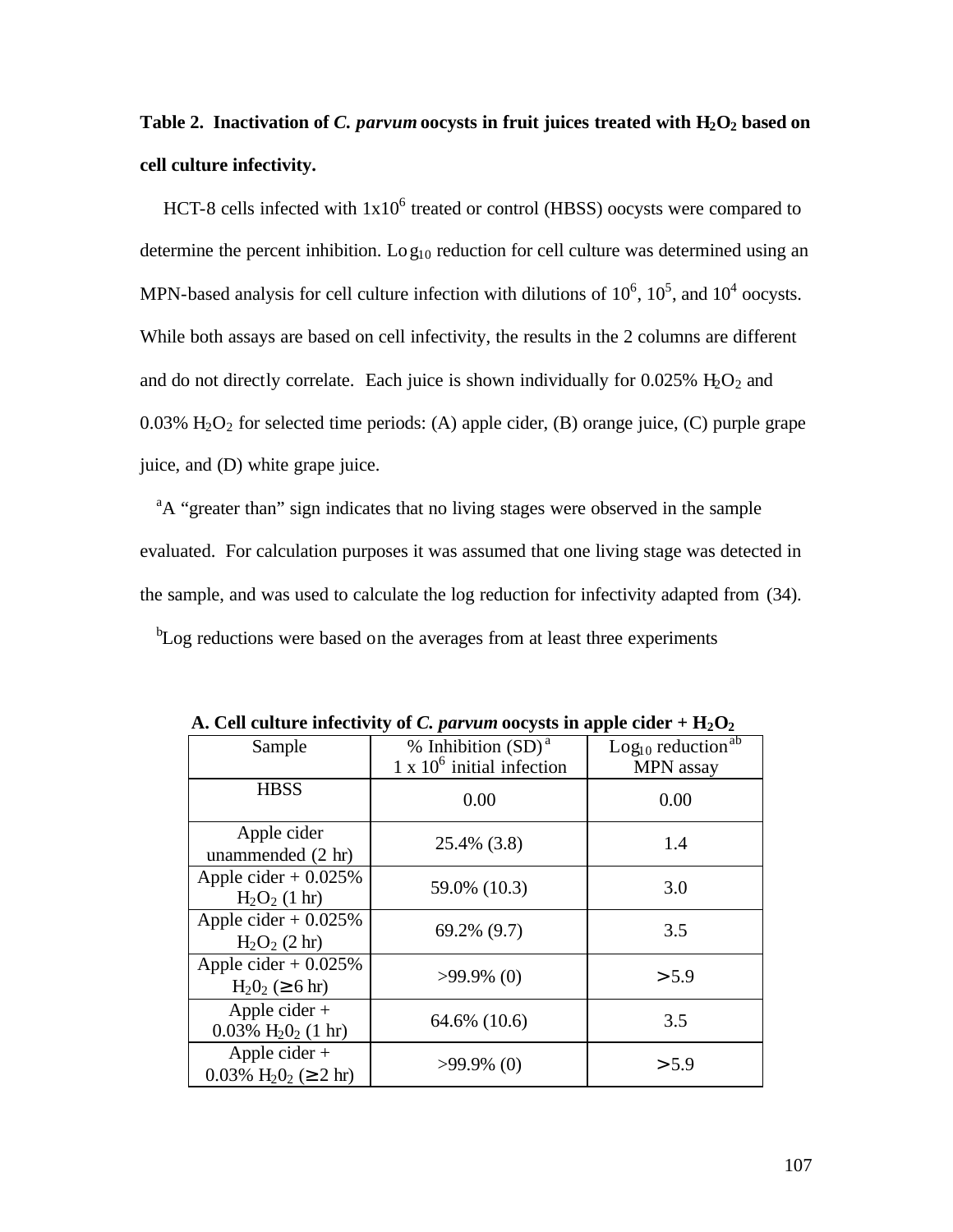| Sample                                                            | % Inhibition (SD)<br>$1 \times 10^6$ initial infection | Log <sub>10</sub> reduction <sup>ac</sup><br>MPN assay |
|-------------------------------------------------------------------|--------------------------------------------------------|--------------------------------------------------------|
| <b>HBSS</b>                                                       | 0.00                                                   | 0.00                                                   |
| Orange juice<br>unammended (2 hr)                                 | 52.5% (12.5)                                           | 2.8                                                    |
| Orange juice $+0.025%$<br>$H_2O_2 \ ( \ge 6 \ hr )$               | $>99.9\%$ (0)                                          | > 5.9                                                  |
| Orange juice $+$<br>$0.03\%$ H <sub>2</sub> O <sub>2</sub> (1 hr) | 77.5% (3.9)                                            | 4.4                                                    |
| Orange juice $+$<br>0.03% $H_2O_2 \ ( \geq 2 \ hr )$              | $>99.9\%$ (0)                                          | > 5.9                                                  |

**B. Cell culture infectivity of** *C. parvum* **oocysts in orange juice + H2O<sup>2</sup>**

**C. Cell culture infectivity of** *C. parvum* **oocysts in purple grape juice + H2O<sup>2</sup>**

| Sample                                                                          | % Inhibition (SD)<br>$1 \times 10^6$ initial infection | Log <sub>10</sub> reduction <sup>ac</sup><br>MPN assay |
|---------------------------------------------------------------------------------|--------------------------------------------------------|--------------------------------------------------------|
| <b>HBSS</b>                                                                     | 0.00                                                   | 0.00                                                   |
| Purple grape juice<br>unammended (2 hr)                                         | 57.6% (9.6)                                            | 3.0                                                    |
| Purple grape juice +<br>$0.025\% \text{ H}_2\text{O}_2 \ (\geq 6 \text{ hr})$   | $>99.9\%$ (0)                                          | > 5.97                                                 |
| Purple grape juice $+$<br>$0.03\%$ H <sub>2</sub> O <sub>2</sub> (1 hr)         | 75.3% (5.6)                                            | 4.1                                                    |
| Purple grape juice $+$<br>$0.03\%$ H <sub>2</sub> O <sub>2</sub> ( $\geq$ 2 hr) | $>99.9\%$ (0)                                          | > 5.97                                                 |

| D. Cell culture infectivity of C. parvum oocysts in white grape juice + $H_2O_2$ |  |  |  |  |
|----------------------------------------------------------------------------------|--|--|--|--|
|----------------------------------------------------------------------------------|--|--|--|--|

| Sample                                                                           | % Inhibition (SD)<br>$1 \times 10^6$ initial infection | Log <sub>10</sub> reduction <sup>ac</sup><br>MPN assay |
|----------------------------------------------------------------------------------|--------------------------------------------------------|--------------------------------------------------------|
| <b>HBSS</b>                                                                      | 0.00                                                   | 0.00                                                   |
| White grape juice<br>unammended (2 hr)                                           | 29.9% (13.8)                                           | 1.4                                                    |
| White grape juice $+$<br>$0.025\% \text{ H}_2\text{O}_2 \ ( \geq 6 \text{ hr} )$ | $>99.9\%$ (0)                                          | > 5.97                                                 |
| White grape juice $+$<br>$0.03\%$ H <sub>2</sub> O <sub>2</sub> (1 hr)           | 70.5% (10.0)                                           | 4.0                                                    |
| White grape juice $+$<br>$0.03\%$ H <sub>2</sub> O <sub>2</sub> ( $\geq$ 2 hr)   | $>99.9\%$ (0)                                          | > 5.97                                                 |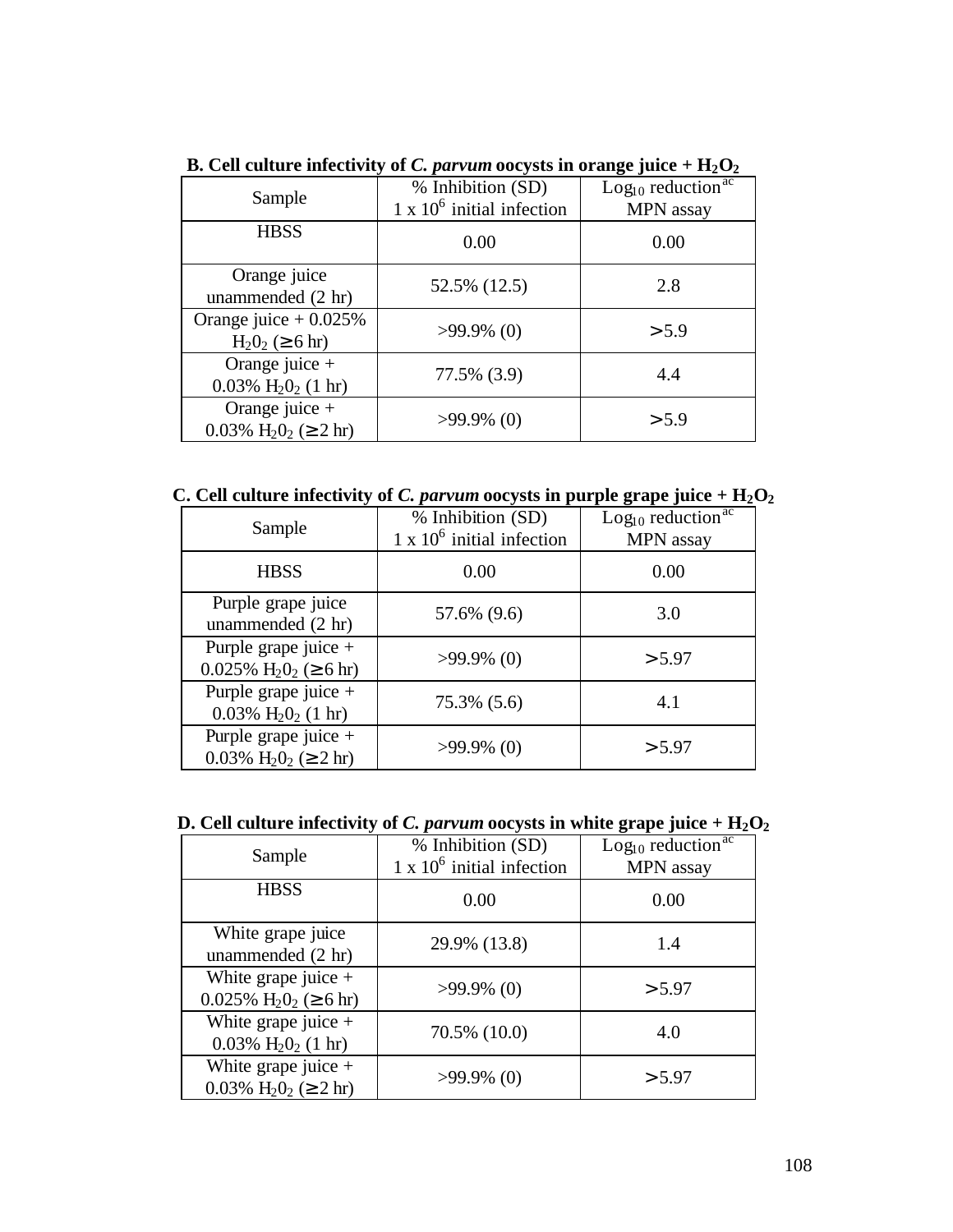**Table 3. Inactivation of** *C. parvum* **oocysts in fruit juices treated with H2O2 based on**  *in vitro* **excystation.**

Excystation rates are based on at least 50 oocysts, scored as excysted or not excysted. Rates are derived from excysted oocysts/total oocysts observed. Log<sub>10</sub> reduction for excystation was determined from excystation rates of control oocysts treated with HBSS prior to excystation. Each juice is shown individually for 0.025%  $H_2O_2$  and 0.03%  $H_2O_2$ for selected time periods: (A) apple cider, (B) orange juice, (C) purple grape juice, and (D) white grape juice.

<sup>a</sup>Log reductions were based on the averages from at least three experiments

| Sample                                                                 | % Excystation (SD) | Log <sub>10</sub> reduction <sup>a</sup> |
|------------------------------------------------------------------------|--------------------|------------------------------------------|
| <b>HBSS</b>                                                            | 78.9% (8.4)        | 0.00                                     |
| Apple cider<br>unammended (2 hr)                                       | 84.9% (5.6)        | $+0.03$                                  |
| Apple cider<br>$+0.025\%$ H <sub>2</sub> O <sub>2</sub> ( $\geq 6$ hr) | $29.7\%$ $(5.1)^*$ | 0.46                                     |
| Apple cider $+$<br>$0.03\%$ H <sub>2</sub> O <sub>2</sub> (1 hr)       | 39.4% (6.3)        | 0.33                                     |
| Apple cider $+$<br>0.03% $H_2O_2 \ ( \geq 2 \ hr )$                    | $23.6\%$ $(4.3)*$  | 0.56                                     |

A. Excystation of *C. parvum* oocysts in apple cider  $+ H_2O_2$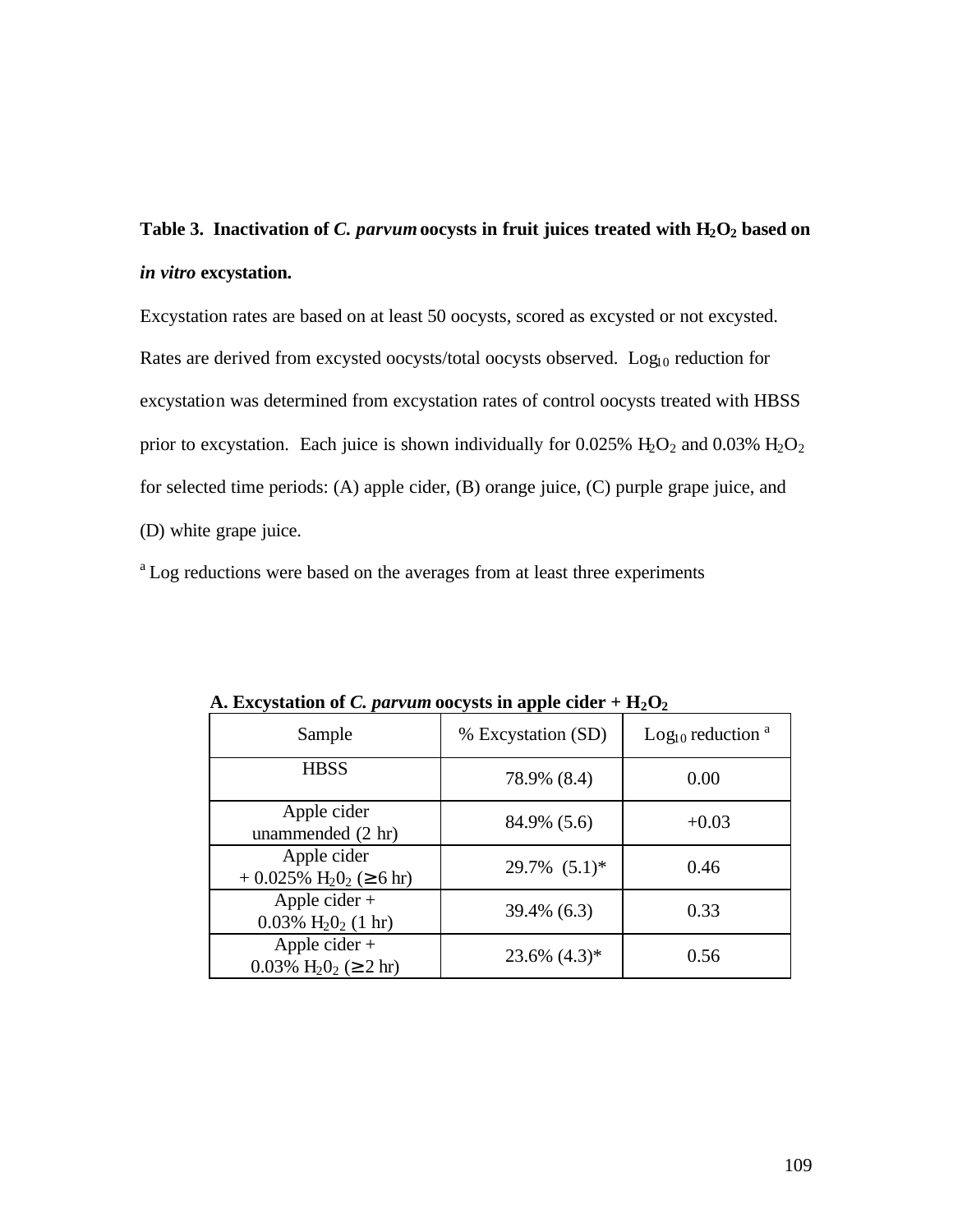| Sample                                                                  | % Excystation (SD) | Log <sub>10</sub> reduction $\degree$ |
|-------------------------------------------------------------------------|--------------------|---------------------------------------|
| <b>HBSS</b>                                                             | 78.9% (8.4)        | 0.00                                  |
| Orange juice<br>unammended (2 hr)                                       | 88.0% (5.6)        | $+0.04$                               |
| Orange juice<br>$+0.025\%$ H <sub>2</sub> O <sub>2</sub> ( $\geq 6$ hr) | $24.7\%$ $(5.1)^*$ | 0.51                                  |
| Orange juice<br>$+0.03\%$ H <sub>2</sub> O <sub>2</sub> (1 hr)          | 29.0% (6.3)        | 0.44                                  |
| Orange juice<br>$+0.03\%$ H <sub>2</sub> O <sub>2</sub> ( $\geq 2$ hr)  | $23.6\%$ $(4.3)*$  | 0.53                                  |

**B.** Excystation of *C. parvum* oocysts in orange juice +  $H_2O_2$ 

**C.** Excystation of *C. parvum* oocysts in purple grape juice +  $H_2O_2$ 

| Sample                                                                        | % Excystation (SD) | Log <sub>10</sub> reduction $\degree$ |
|-------------------------------------------------------------------------------|--------------------|---------------------------------------|
| <b>HBSS</b>                                                                   | 78.9% (8.4)        | 0.00                                  |
| Purple grape juice<br>unammended $(2 \text{ hr})$                             | 88.0% (2.5)        | $+0.04$                               |
| Purple grape juice<br>$+0.025\%$ H <sub>2</sub> O <sub>2</sub> ( $\geq 6$ hr) | $22.6\%$ $(4.0)*$  | 0.55                                  |
| Purple grape juice<br>$+0.03\%$ H <sub>2</sub> O <sub>2</sub> (1 hr)          | $26.0\%$ (6.3)     | 0.48                                  |
| Purple grape juice<br>$+0.03\%$ H <sub>2</sub> O <sub>2</sub> ( $\geq 2$ hr)  | $20.2\%$ $(5.0)*$  | 0.60                                  |

### **D. Excystation of** *C. parvum* **oocysts in white grape juice + H2O<sup>2</sup>**

| Sample                                                                       | % Excystation (SD) | Log <sub>10</sub> reduction $\degree$ |
|------------------------------------------------------------------------------|--------------------|---------------------------------------|
| <b>HBSS</b>                                                                  | 78.9% (8.4)        | 0.00                                  |
| White grape juice<br>unammended (2 hr)                                       | 93% (2.7)          | $+0.06$                               |
| White grape juice<br>$+0.025\%$ H <sub>2</sub> O <sub>2</sub> ( $\geq 6$ hr) | $23.0\%$ (3.5)     | 0.54                                  |
| White grape juice<br>$+0.03\%$ H <sub>2</sub> O <sub>2</sub> (1 hr)          | 27% (3.0)          | 0.47                                  |
| White grape juice<br>$+0.03\%$ H <sub>2</sub> O <sub>2</sub> ( $\geq 2$ hr)  | $21.0\%$ (3.3)     | 0.54                                  |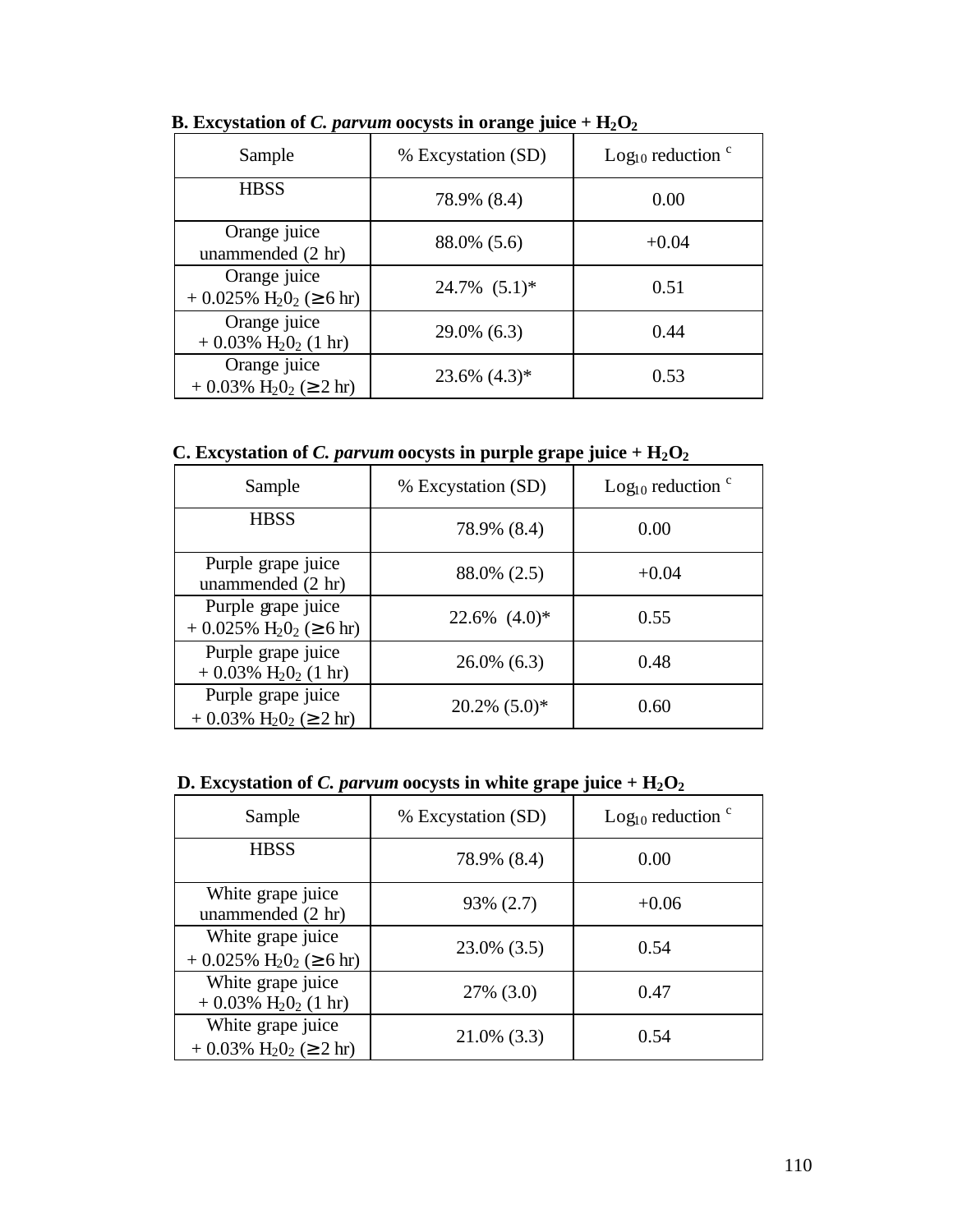

**Figure 3. Hydrogen peroxide damage to** *C. parvum* **oocyst wall**

Oocysts incubated with apple cider + 0.03%  $H_2O_2$  for 2 hrs at 5°C observed with differential interference contrast (A) and scanning electron microscopy (B, C, D). Arrows pointed towards oocysts may indicate areas of damage to oocyst walls perhaps caused by radicals from  $H_2O_2$  decomposition compared to oocysts that appear more normal (N) in shape (A, B).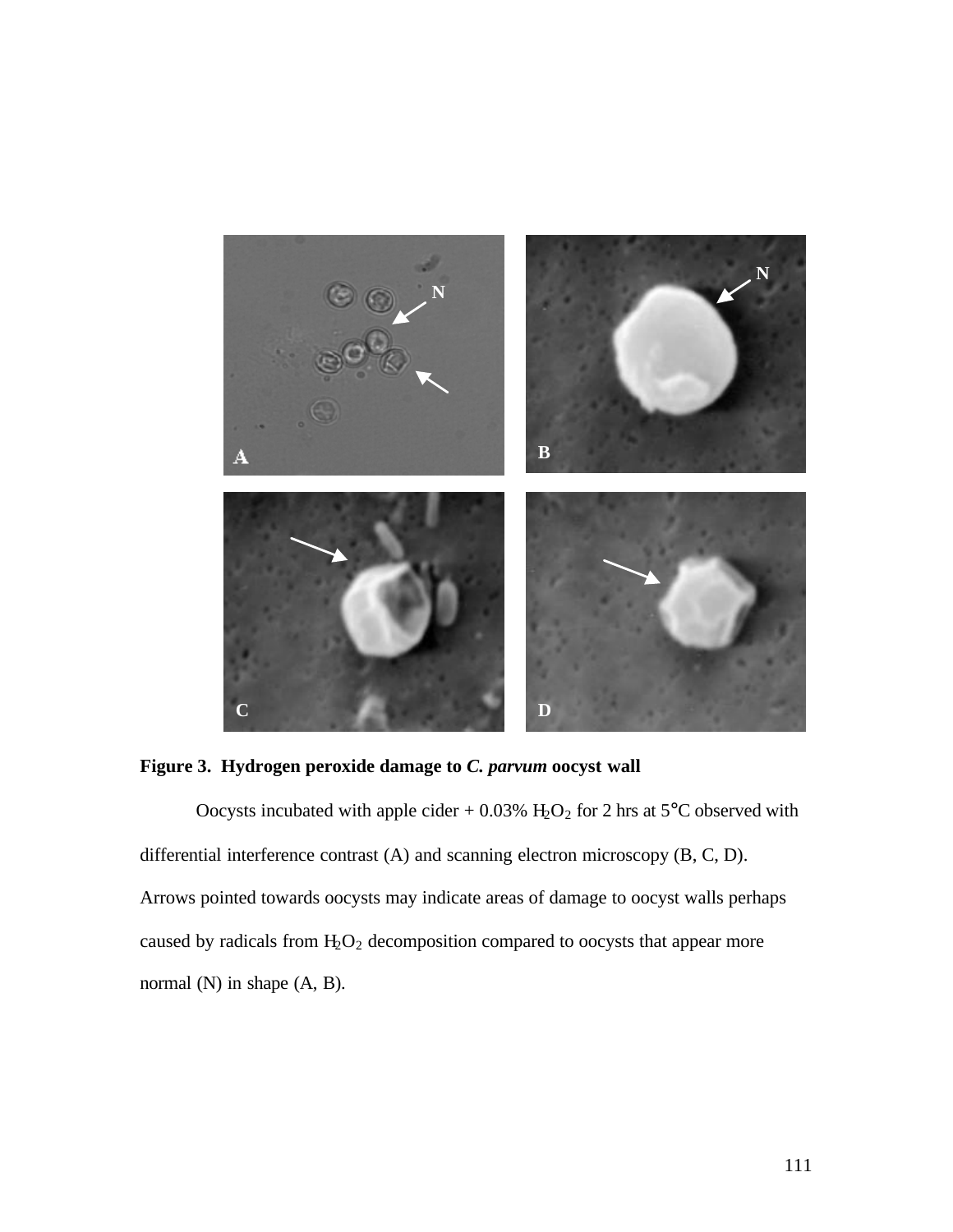#### **APPENDIX I**

#### **SENSORY EVALUATION OF AMENDED FRUIT JUICES**

To establish flavor quality standards, taste evaluations were performed using the In/Out method (29) on apple cider and orange juice with added  $H_2O_2$  and malic or citric acid respectively. Twenty five untrained panelists tasted 5 juice samples (control, juice with  $0.1\%$  H<sub>2</sub>O<sub>2</sub>,  $0.03\%$  H<sub>2</sub>O<sub>2</sub>,  $0.3\%$  malic/citric acid, or 0.1% malic/citric added) and rated the samples as either "In" or "Out" of personal specification, according to their individual perception of flavor quality. If deemed "Out", taste descriptors were requested. A minimum of 65% agreement was required to consider a particular  $H_2O_2$  or organic acid treatment as "In" specification. Unpasteurized apple cider and orange juice were used for describing changes in color and appearance as a result of H<sub>2</sub>O<sub>2</sub> additions.

Taste panels on  $H_2O_2$  and organic acid additions to apple cider and orange juice demonstrated that on the basis of taste alone,  $H_2O_2$  levels used in this study (< 0.03%) were within panelists perception of flavor quality (33). Panelists that perceived  $H_2O_2$ treated samples as out of personal specification provided descriptors such as "bitter", "astringent", and a generally unappealing aftertaste. Adding 0.1% of the dominant organic acid to apple cider and orange juice were within specification, but 0.3% additions were considered unqualified for consumption for most individuals.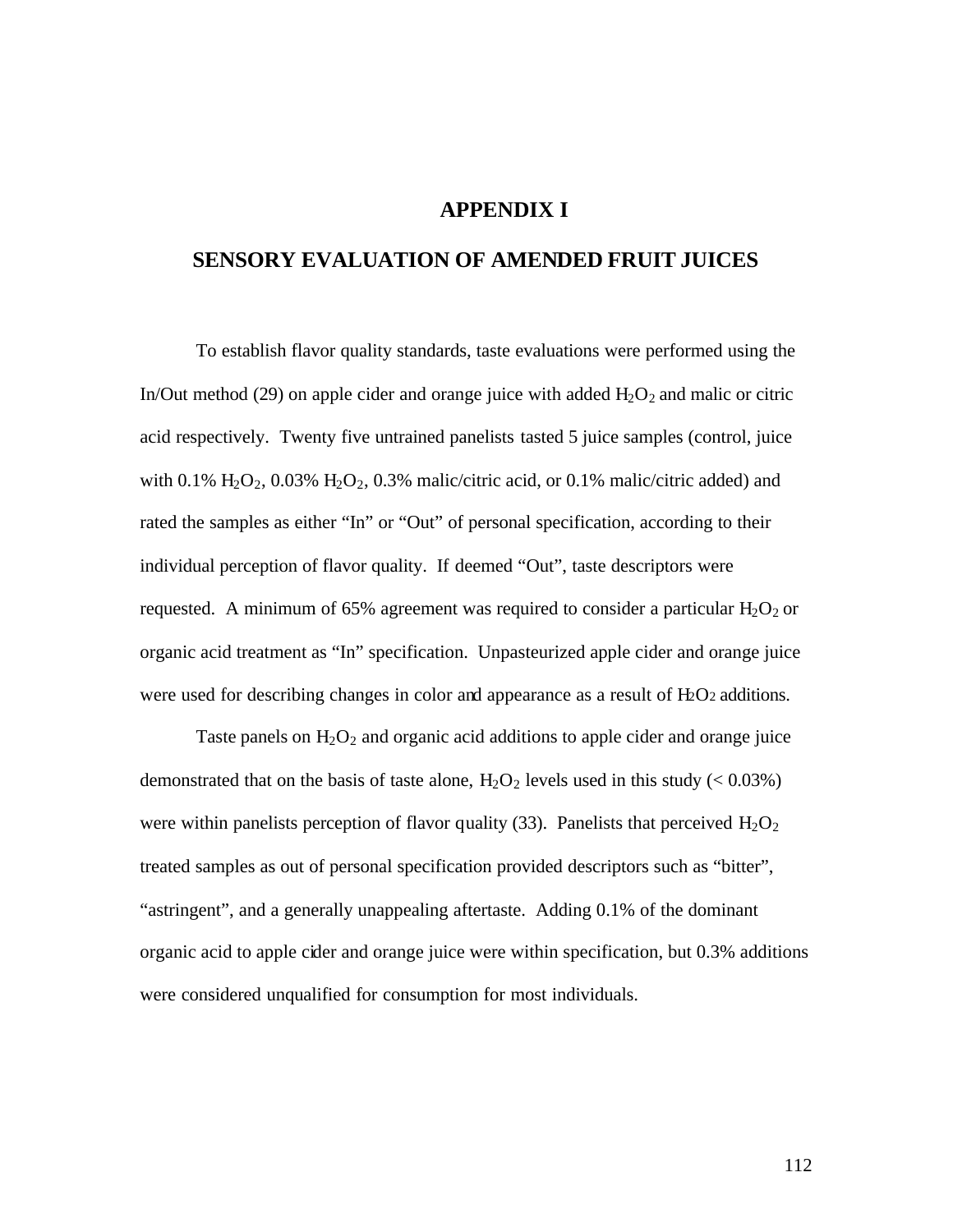#### **Evaluation of Organic Acid and Hydrogen Peroxide Added to Apple Juice**

Name:\_\_\_\_\_\_\_\_\_\_\_\_

Number:

Date: 4/27/01

#### **Instructions:**

Rinse your mouth with water before beginning. Expectorate the water into the container provided. You will review 5 samples. For each sample please indicate your acceptance for the taste by circling "In" or rejection for the taste by circling "Out". Only evaluate the taste (not the color or odor). Rinse your mouth with water between samples and expectorate all samples and the water into the cup provided. Thank you for your participation! It is much appreciated!

#### **Comments**

| Sample #: | In | Out  |
|-----------|----|------|
| Sample #: | In | Out  |
| Sample #: | In | Out  |
| Sample #: | In | Out  |
| Sample #: | In | Out) |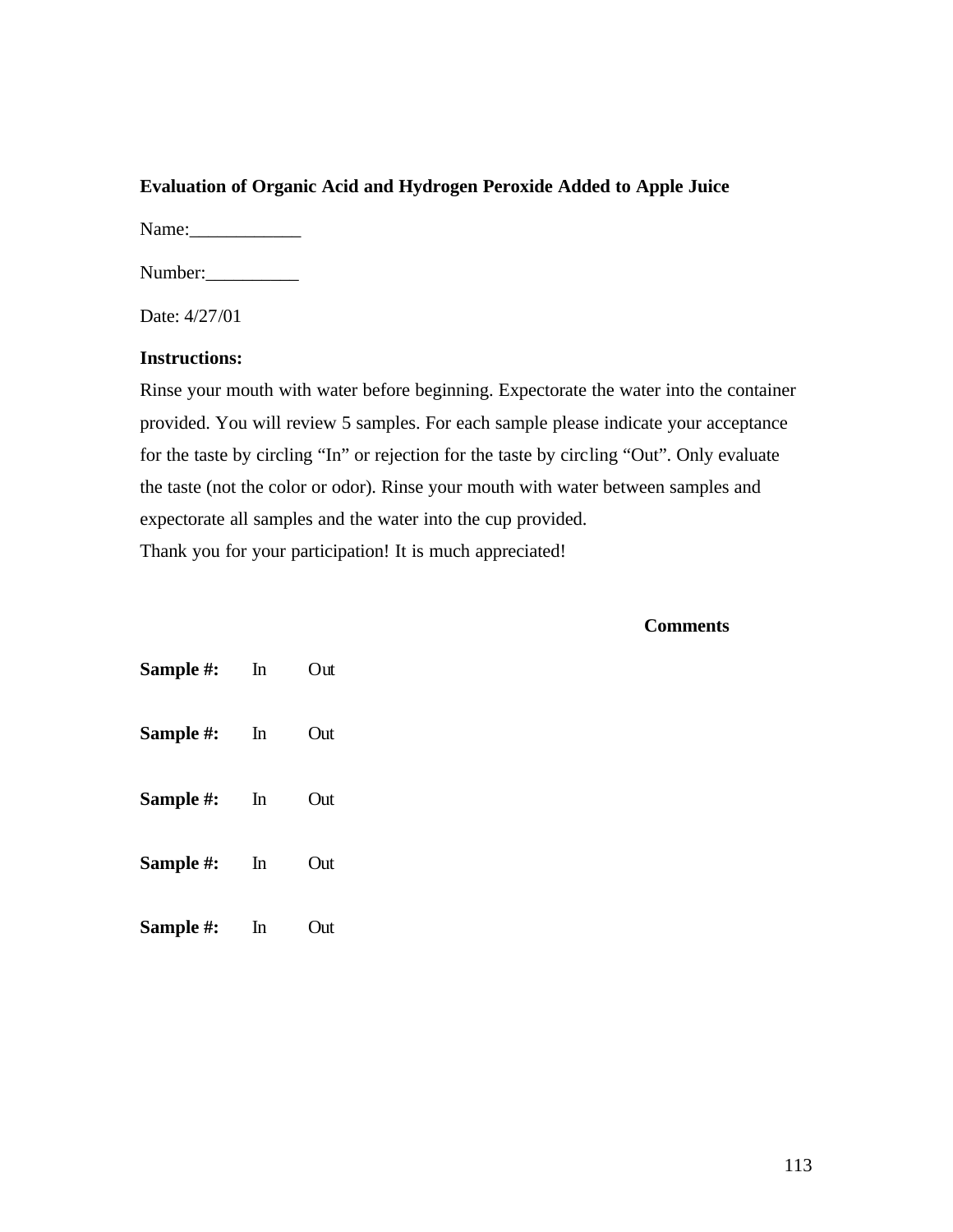## **EFFECT OF OZONE TREATMENT ON** *CRYPTOSPORIDIUM PARVUM* **VIABILITY IN FRUIT JUICES**

# **Kalmia E.Kniel,<sup>1</sup>Susan S. Sumner,<sup>1</sup>David S. Lindsay,<sup>2</sup>Cameron R.,<sup>3</sup>Merle Pierson,<sup>1</sup>Anne M. Zajac,<sup>2</sup>and Ron Fayer<sup>4</sup>**

*Department of Food Science and Technology, Virginia Tech, Blacksburg, VA, Virginia-Maryland Regional College of Veterinary Medicine,Virginia Tech, Blacksburg, VA Davis College of Agriculture Forestry & Consumer Sciences, West Virginia University, Morgantown, WV USDA Parasite Biology, Epidemiology and Systematics Laboratory, Beltsville, MD*

Key words: Cell culture, viability, HCT-8 cells, immunoperoxidase

Journal of Food Protection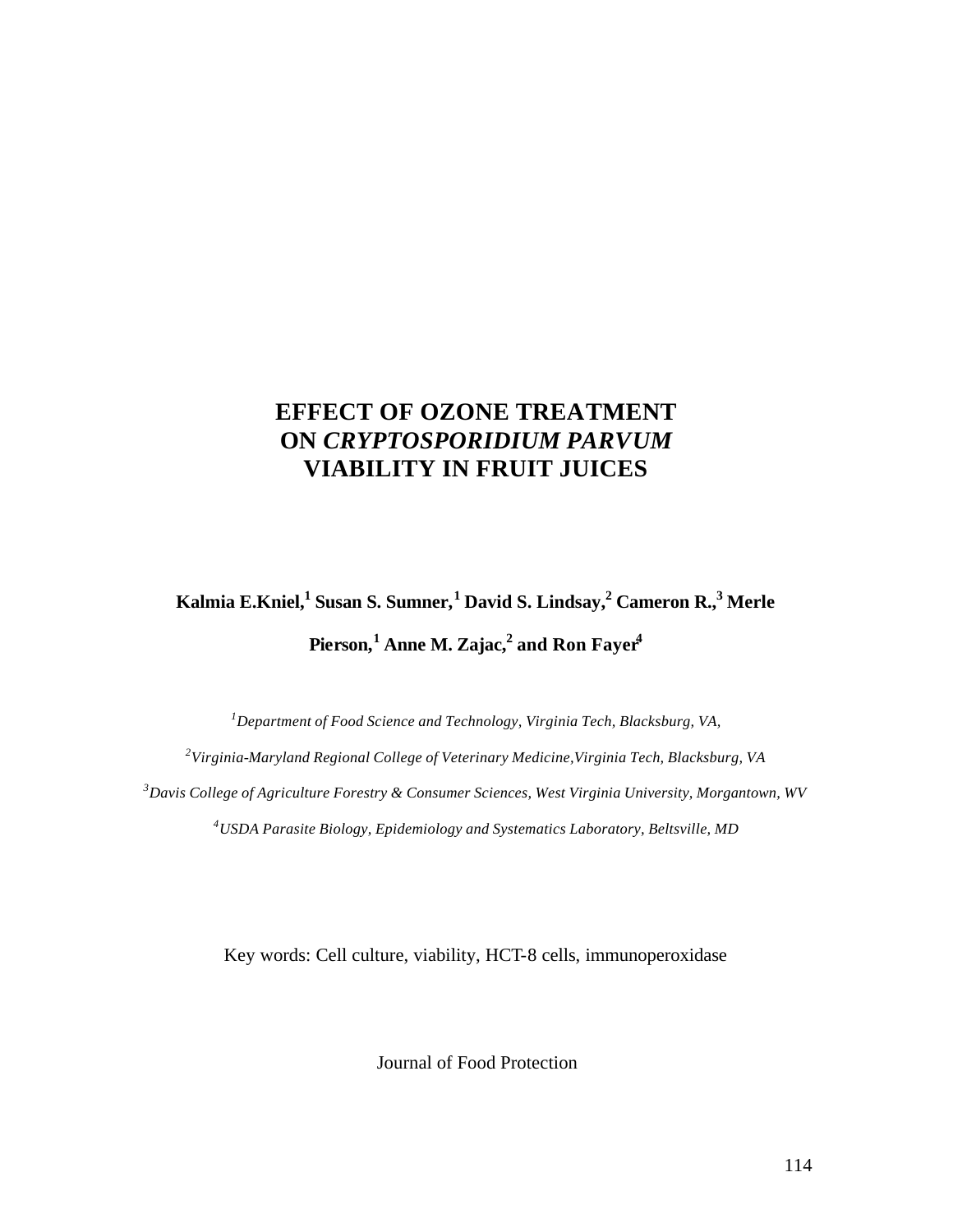#### **ABSTRACT**

*Cryptosporidium parvum* is a protozoan parasite associated with both waterborne and foodborne outbreaks of diarrheal illness, that causes a severe gastrointestinal illness in both previously healthy and immunocompromised individuals. Particularly relevant to this study, cryptosporidiosis has been associated with consumption of contaminated apple cider and other foods. The infective life-stage is a small environmentally resistant oocyst (4 to 5 μm in size) that can be transmitted through water and food. Oocysts have a relatively thick wall, which allows them to be resistant to chlorine and most environmental pressures, making oocysts difficult to kill. In this study ozone was used to inhibit *C. parvum* oocyst viability. Oocysts excyst within the small intestine and liberated sporozoites infect the microvilli of host cells. Infectivity of treated samples was monitored using a human illeocecal (HCT-8) cell culture system. Treating apple cider, orange juice, and grape juice with ozone (0.9 g/L flow rate) inhibited *C. parvum* viability to > 90% reduction as monitored in the cell culture assay. Juice samples were treated for 30 seconds up to 15 minutes at  $6^{\circ}$  and  $22^{\circ}$ C. The percent reduction is determined relative to control untreated oocysts. It is hypothesized that membrane proteins, which are necessary for infection, are oxidized by ozone treatment. Ozone, used here is a batch system, may be a potential alternative to traditional pasteurization for fruit juices to successfully inhibit *C. parvum* viability.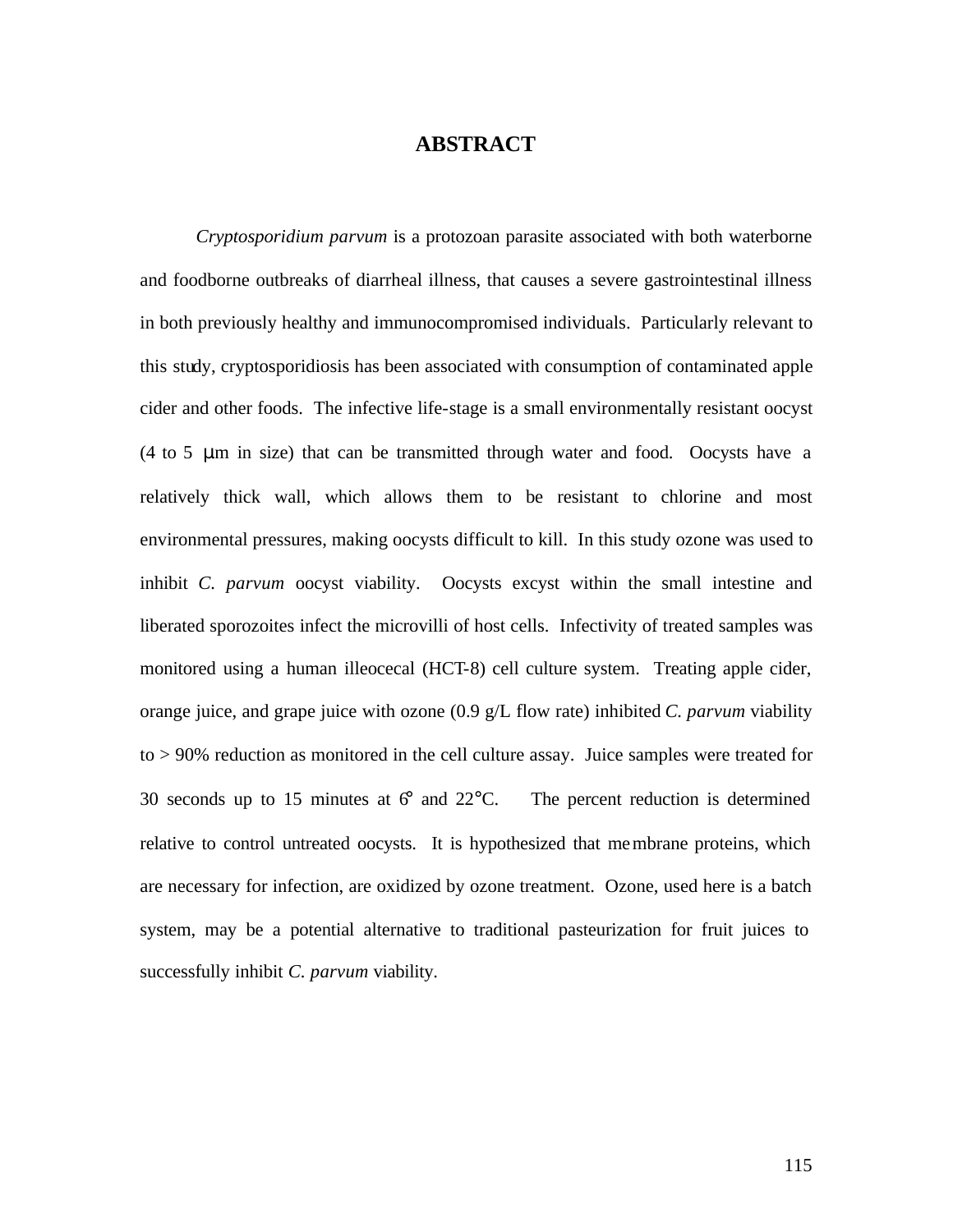#### **INTRODUCTION**

*Cryptosporidium parvum* is undoubtedly an important etiological agent of waterborne and more recently foodborne disease (11). Cryptosporidiosis can manifest itself as a severe gastrointestinal illness in previously healthy individuals or a lifethreatening wasting disease in immunocompromised persons (7). Transmission of *Cryptosporidium* is widespread and rapid during an outbreak due to the hardy oocyst, the transmissive life stage. The oocyst wall provides the sporozoites inside with a safe and secure containment. The thick trilaminar oocyst wall allows the sporozoites, the infective life stage, to be unusually resistant to environmental pressures (15).

Control of *C. parvum* by disinfection is difficult for several reasons. Oocysts are highly prevalent in the environment (21). For example, surface water running through or near cattle pastures was shown to contain up to 6 x  $10^3$  oocysts per liter of water (24). The prevalence of this organism in cattle pastures may lead to foodborne outbreaks of cryptosporidiosis as well, since this water is often used for crop irrigation. Another important factor is that *C. parvum* oocysts are resistant to normal levels of chlorine routinely used to control microorganisms in water (19). Adequate filtration is necessary to control *C. parvum* oocysts in water supplies (3). While ozone is currently an effective chemical disinfectant for the control of*C. parvum* oocysts in drinking water (31), there appears to be some discrepancy concerning the concentrations and times needed to achieve disinfection (19,13,32,8,9,31).

In addition to the waterborne outbreaks of cryptosporidiosis (11), there has been an increase in reported foodborne outbreaks of cryptosporidiosis (26), including those associated with fresh unpasteurized fruit juices (27). While pathogenic bacteria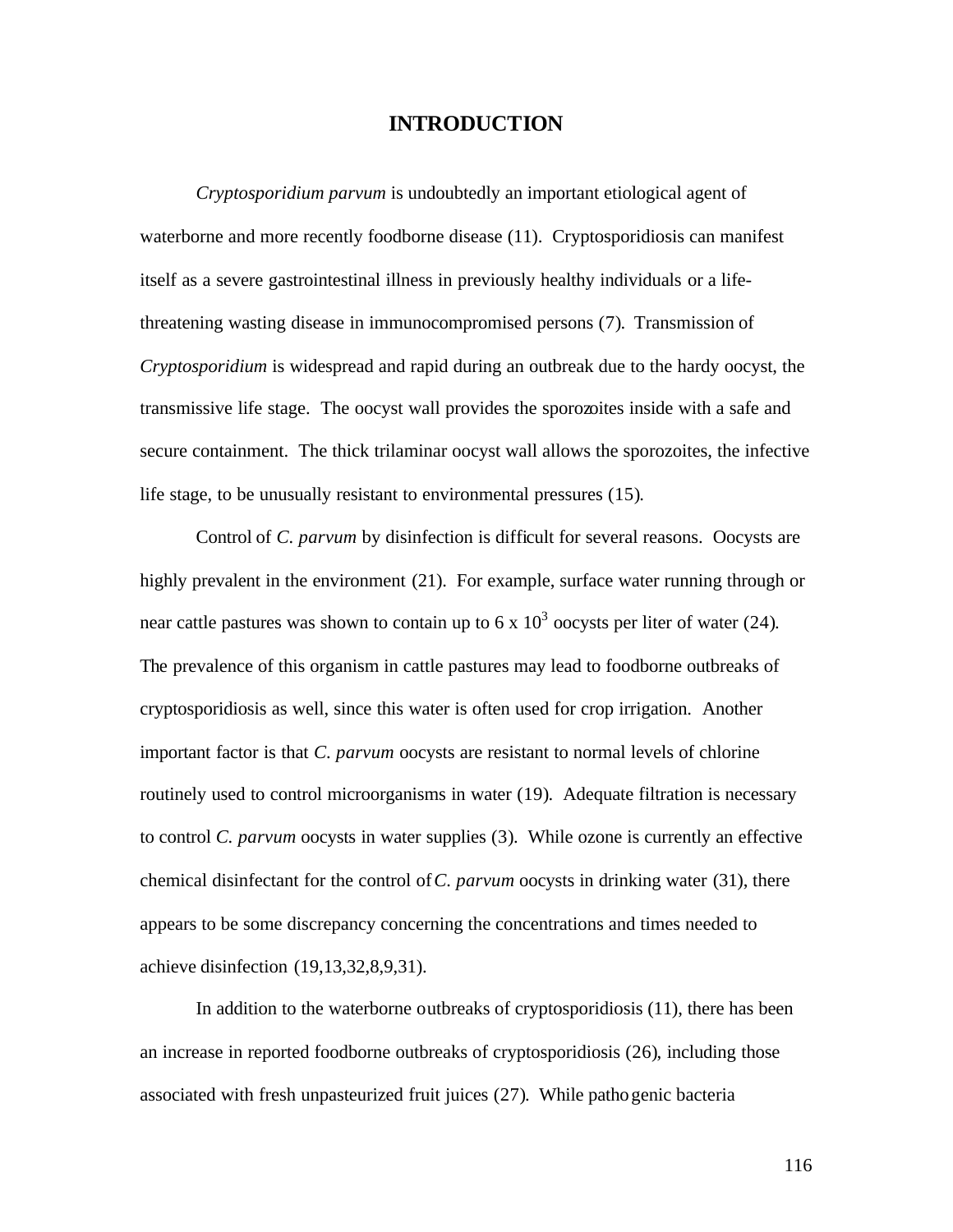(*Escherichia coli* O157:H7 and *Salmonella* Typhimurium*)* have caused the majority of these outbreaks in unpasteurized apple cider and orange juice; for at least two documented outbreaks (1993 and 1996) apple cider was contaminated by *C. parvum* (25,6). These outbreaks raised the concern of the Federal Drug Administration, who recently enacted a Hazard Analysis Critical Control Point system of prevention for the fruit juice industry (2). This regulation states that juices not pasteurized by traditional means using heat must be treated in such a way to cause a 5-log reduction of the pertinent pathogen.

Ozone antimicrobial activity is directly related to the intermediate reactive oxygen species that are formed (16). Ozone is successful in inhibiting *C. parvum* oocysts in that it most likely causes damage to lipids and proteins within oocyst membranes, intracellular enzymes, and sporozoite nucleic acids. The degree of injury due to ozone treatment varies with the microorganism, ozone concentration, and contact time.

Ozone was recently given the title as generally recognized as safe (GRAS) and approved for food processing applications (14); and is currently being investigated for several new food processing applications. This study seeks to evaluate the use of ozone on the inactivation of *C. parvum* in apple cider, orange juice, white grape juice, and purple grape juice using an HCT-8 cell culture infectivity assay. While the solubility of ozone in water is higher at lower temperatures (4), fruit juices were treated using a batch ozone process at 6°C and 22°C in investigate two possible processing temperatures.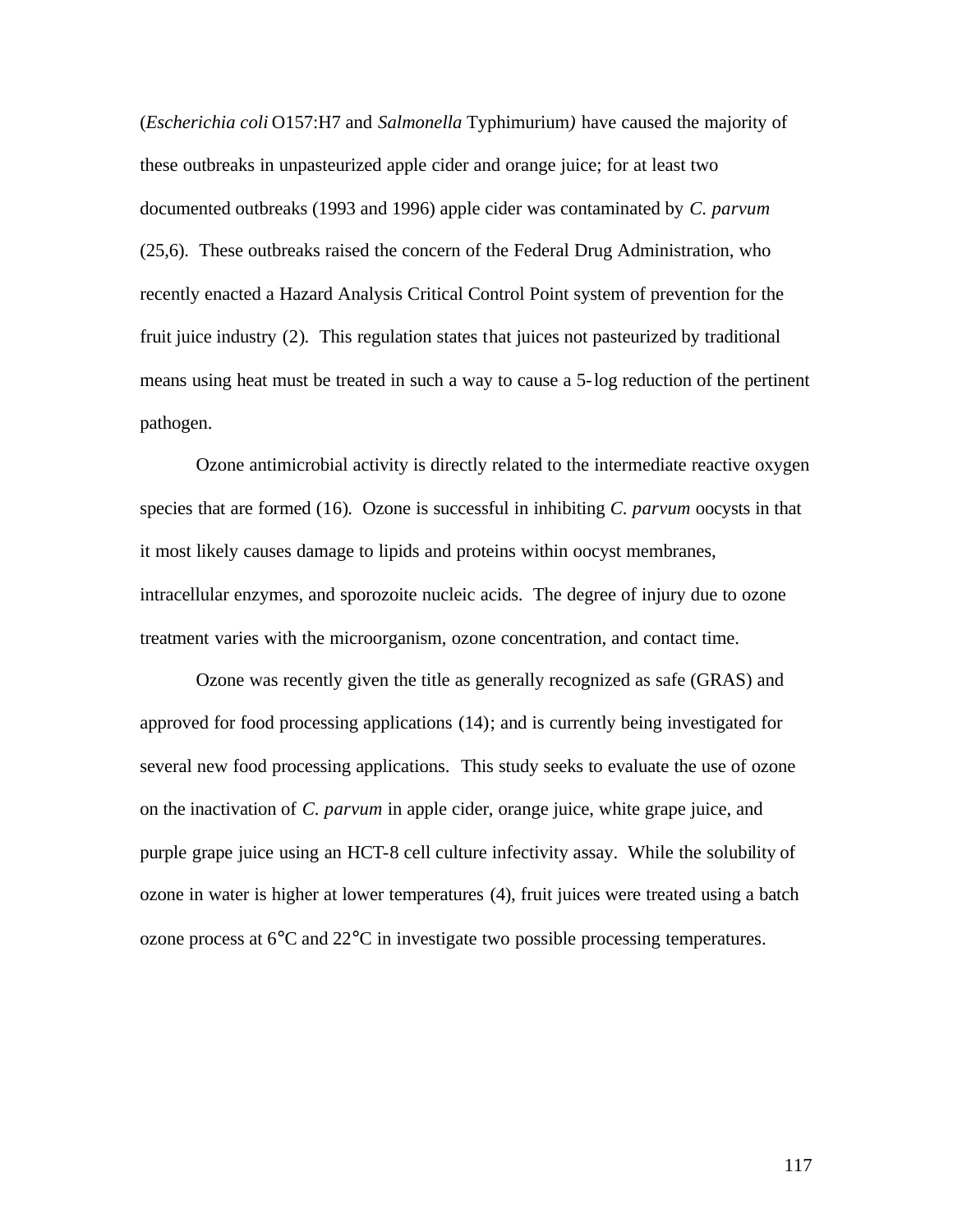#### **MATERIALS AND METHODS**

**Oocyst preparation.** *Cryptosporidium parvum* oocysts (bovine Beltsville isolate, Genotype C) were obtained originally from infected dairy calves and processed at the Parasite Biology Laboratory, United States Department of Agriculture, Beltsville, MD (12). Oocysts were purified from fecal material first by washing through a series of graded sieves down to a pore size of 45 μm, and second by density centrifugation over cesium chloride (17). Residual cesium chloride was removed by three cycles of centrifugation at  $1,000 \times g$  for 10 minutes each. Oocysts were resuspended in distilled water. Oocysts were quantified on a hemacytometer.

**Oocyst treatment.** Cryptosporidium parvum oocysts  $(1 \times 10^6)$  per treatment) were treated with 0.525% sodium hypochlorite at 4ºC for less than 5 minutes and washed twice with Hanks Balanced Salt Solution (HBSS). The oocysts were then added to 50 ml juice and treated with ozone (generated by corona discharge; 0.9 g/L) using a portable ozone generator (Activated Oxygen Generator, Golden Buffalo) at a pre-determined flow rate of 2.4 L/minute for variable lengths of time. Experiments were conducted with constant stirring in borosilicate glass reactors covered loosely with parafilm with ozone bubbled continuously into the juice at a rate predetermined for the desired time period. Ozone was pumped through a diffuser stone. Ozone concentrations varied from 3.125 mg/L to 93.75 mg/L. The experiments were terminated and residual ozone neutralized with 0.5 ml 10% sodium thiosulfate immediately after treatment. Treated juice samples were centrifuged at 1,000 x g for 15-20 minutes to collect oocysts. Oocysts treated with HBSS served as controls. In select experiments without oocysts, juice samples were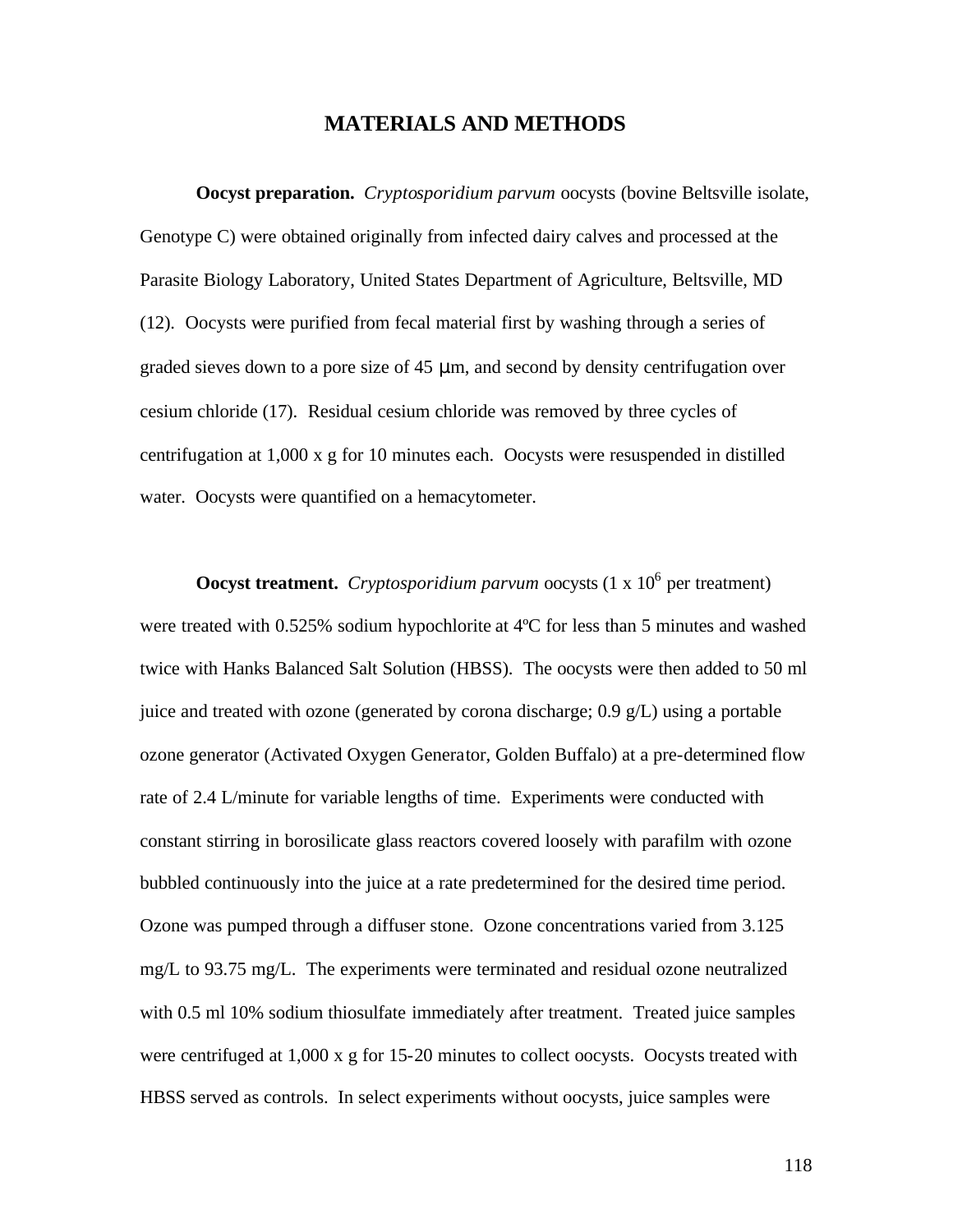treated with ozone and residual ozone was determined using Accuvac ampuls ozone test kits (Hach, Loveland, CO) based on the indigo method of determination (5). Residual ozone could not be detected in fruit juice samples; compared to clean water samples (data not shown).

**Juice preparation.** Apple cider was obtained unpasteurized from a local processor, stored frozen, and thawed at 4°C before use. Orange juice (Kroger Original Premium Pasteurized Orange Juice; Kroger, Cincinnati, OH) was obtained from a local supermarket and stored frozen until use. Purple grape juice (Welch's 100% Grape Juice; Welch's, Concord, MA) and white grape juice (Santa Cruz Organic White Grape Juice; Santa Cruz, Chico, CA) were stored at room temperature prior to use. All juices were preservative free. The pH of each juice sample (treated and untreated) was evaluated using a pH meter (Fisher Scientific, Pittsburgh, PA).

**Cell culture media.** Human illeocecal adenocarcinoma cells (HCT-8 cells) (ATCC CCL-244, American Type Culture Collection, Manassas, VA) were maintained in RPMI 1640 medium (Mediatech Cellgro, Herndon, VA) supplemented with Lglutamine (300 mg/L; Mediatech Cellgro), and HEPES (25 mM; Mediatech Cellgro). For normal cell maintenance medium was supplemented with 5% fetal bovine serum (Biofluids, Inc., Rockville, MD) and increased to 10% fetal bovine serum for parasite infection (36).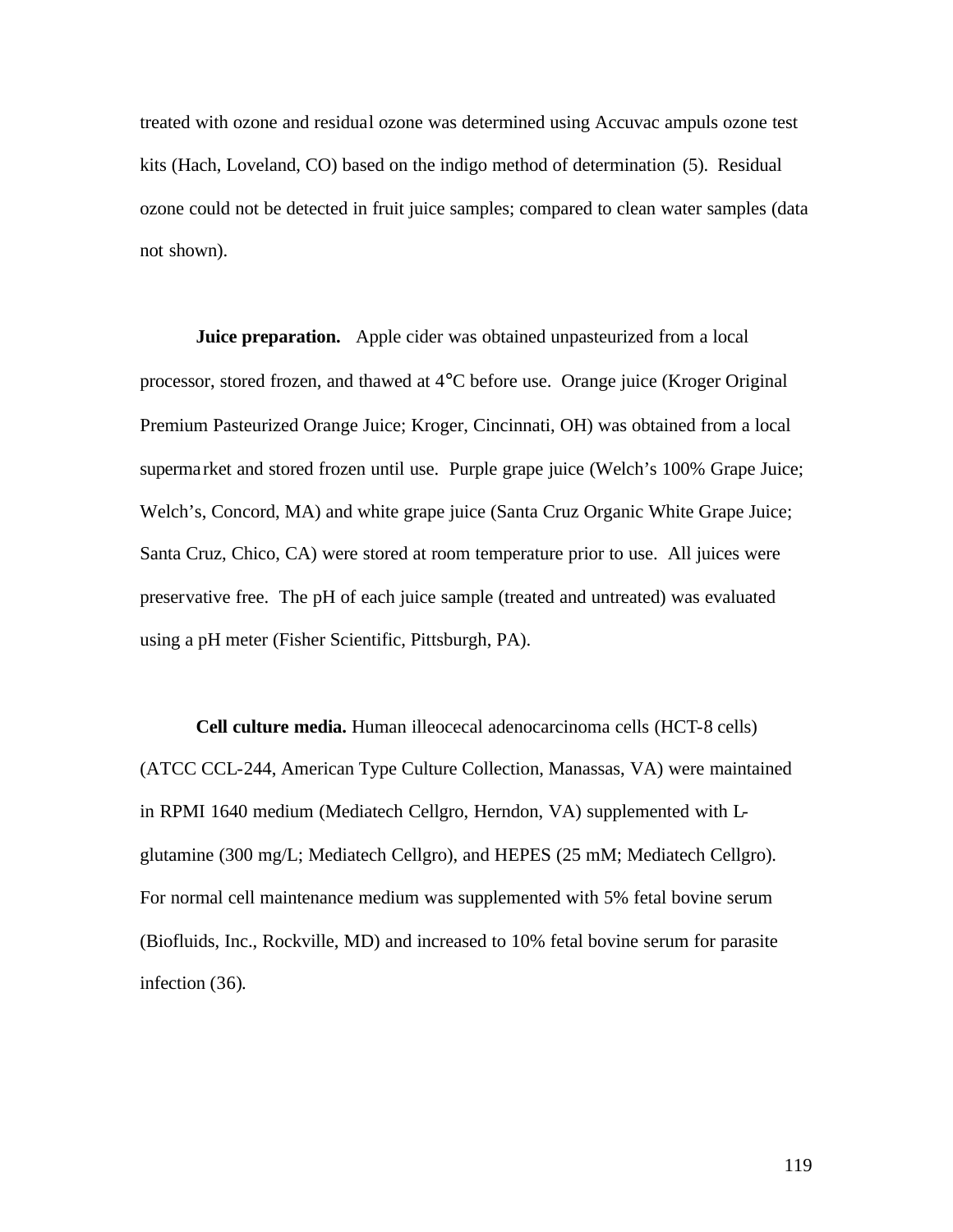**Cell maintenance.** Stock HCT-8 cells were maintained in 75-cm<sup>2</sup> tissue culture flasks in a 5%  $CO<sub>2</sub>$  atmosphere, at 37 $\degree$ C and 100% humidity, and passaged every 3-5 days. Cells were lifted from the surface with a solution of 0.25% (wt/vol) trypsin and 0.53 mM EDTA in Phosphate Buffered Saline (PBS) (Mediatech Cellgro). Trypsinization required a 10-12 minute incubation in the solution at 37°C to assist in disruption of the cell monolayer. The cells were collected and pelleted by centrifugation for 10 minutes at 1000 x g, resuspended in maintenance medium, and split 1:10. Cell viability was assessed with trypan blue exclusion (0.02% in PBS) and cells counted with a hemocytometer.

**Inoculation of monolayers with parasites.** Collected cells were seeded on sterile 22-mm<sup>2</sup> glass coverslips in 6-well cluster plates (Corning, Corning, NY) at  $1x10^6$ cells per well and grown to ~95% confluency in maintenance medium (48 hours). *Cryptosporidium parvum* oocysts were treated as stated above. For infection of monolayers and prior to inoculation with oocysts, maintenance medium was removed and 2-3 ml growth medium added to each well in 6 well cluster plates. Cells were then incubated with treated or non-treated (positive control) oocysts  $(10^6)$  oocysts in 1 ml growth medium) for 90-120 minutes. After 2 hours, unexcysted oocysts, oocyst walls, and other materials that may have been liberated from the excysted oocysts were washed from the monolayers by washing each inoculated well twice with HBSS. Cells in cluster plates were then placed back in the incubator for 48 hours with 3-4 ml maintenance medium per well.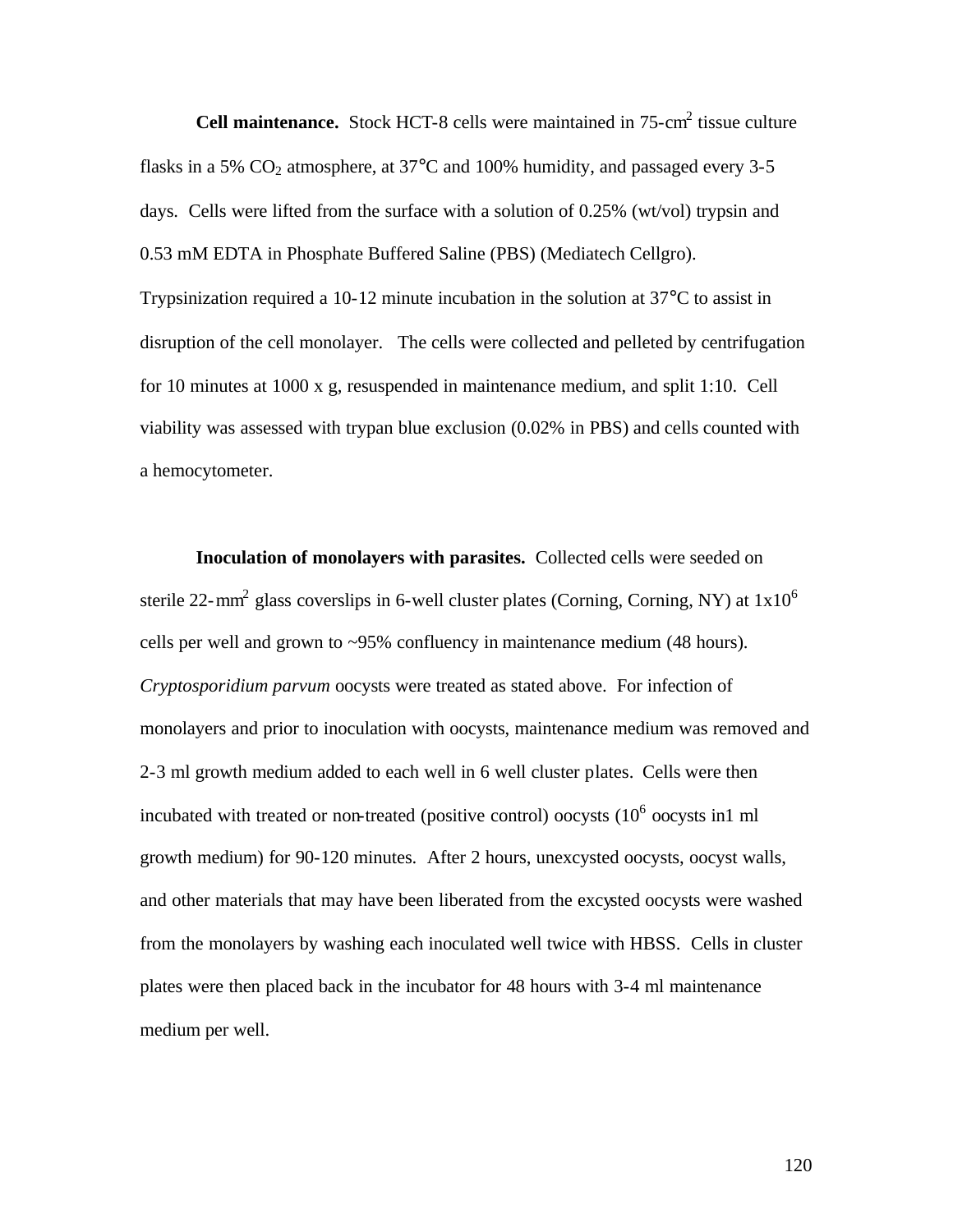**Immunohistochemistry of viable parasitic lifestages.** Parasite infection was assessed 48 hours post infection using an immunohistochemistry stain (30). Coverslips in 6 well cluster plates were fixed with 100% methanol for 20-30 minutes and washed twice for 5 minutes each with PBS. Coverslips were removed from cluster plates and processed on slides, first with a rabbit anti-*Cryptosporidium parvum* primary antibody (courtesy of C. Dykstra, Auburn University), followed by a biotinylated anti-rabbit secondary antibody (Vectastain ABC Kit, Vector Laboratories, Burlingame, CA) and an avidin biotinylated complex (ABC reagent; Vectastain ABC Kit, Vector Laboratories). Life stages were visualized with an immunoperoxidase stain using hydrogen peroxide (Sigma, St. Louis. MO), diaminobenzidine tetrahydrochloride (DAB, Sigma), with hematoxylin (Fisher Scientific) used as a counter stain. With this system, *Cryptosporidium* life stages are colored brown on a blue and purple background. Oocysts that were frozen in liquid nitrogen for two hours, prior to host cell inoculation served as a negative control. Paromomycin (500 μg/ml ; Sigma) was used as a positive anti-*C. parvum* drug to determine the ability of our assay to detect reduction in developmental

stages in treated cell cultures (data not shown).

 Treatment effectiveness was based on scoring the presence or absence of living stages (sexual gamonts and asexual meronts) in 50 to 100 sequential and nonoverlapping fields visualized at a 400x magnification using phase contrast microscopy. Fie lds containing one or more *Cryptosporidium* life stages were scored as positive, while fields containing no stages were scored as negative. Each individual experiment was performed in triplicate. Data are shown two ways, as percent inhibition and as a log reduction.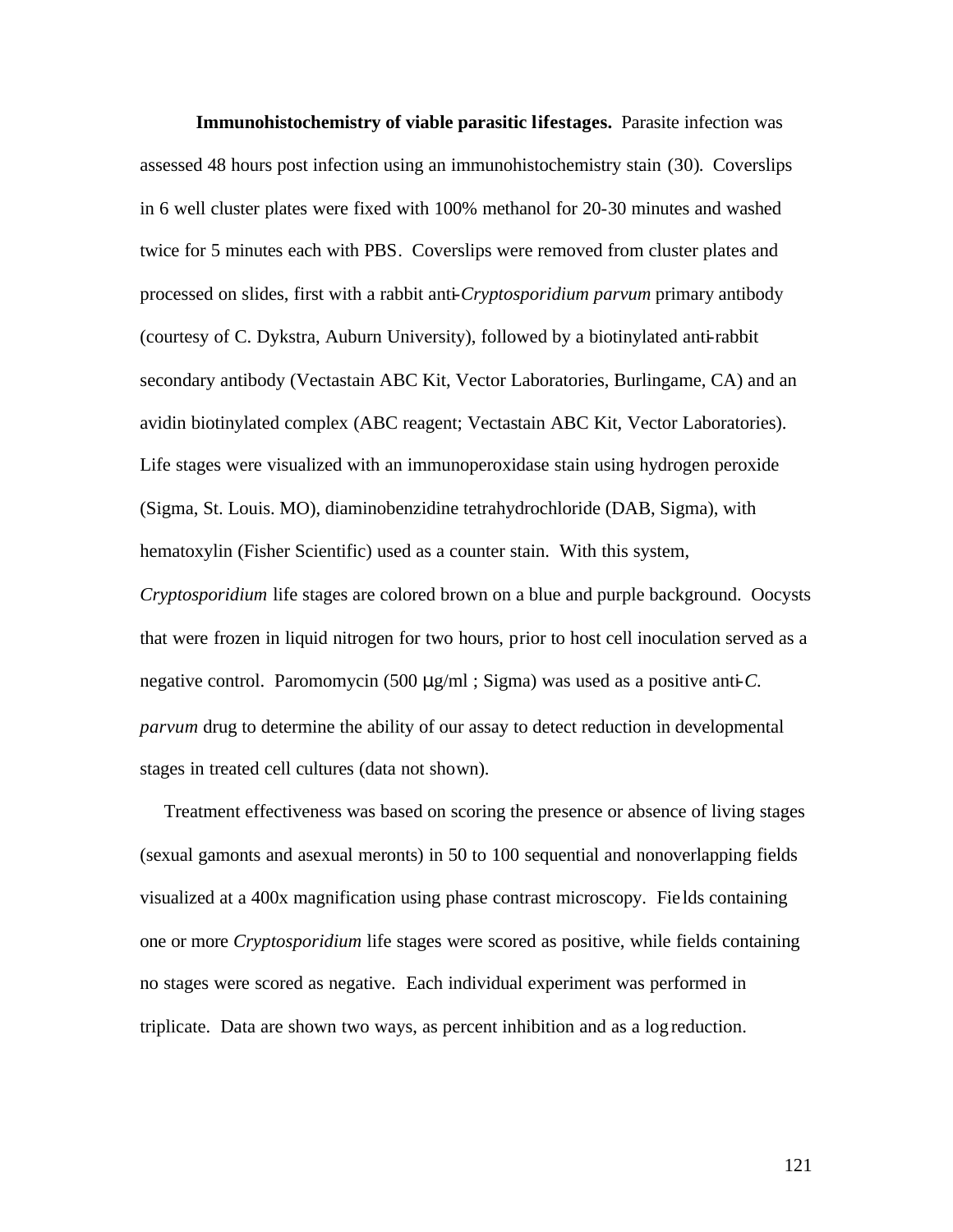i) Percent inhibition compared to control untreated oocysts was determined using the following equation: [(Control-Treated)/Control] x100. Data are expressed as the mean percent reduction followed by the standard deviation.

 ii) The oocyst infectivity titer was determined for the most effective treatments using the Most Probable Number (MPN) method ((34,33). Calculations were based on the number of positive and negative fields (test units) using the Thomas equation for obtaining the most probable number. At least 100 cell culture fields were counted in three sequential dilutions using  $10^6$ ,  $10^5$ , and  $10^4$  oocysts.

**Excystation assays.** Approximately 1 x  $10<sup>5</sup>$  *C parvum* oocysts were washed and treated as those used for cell culture infectivity assays described above. Then oocysts were incubated in 0.75% taurochloric acid (Sigma) for 30 minutes at 37°C. The excystation solution was observed at 400x and 1000x magnification using Differential Interference Contrast microscopy (DIC). A total of 100 shells and oocysts were counted. A minimum of duplicate samples was evaluated. Oocysts containing sporozoites were considered unexcysted. Oocysts containing no sporozoites, also called shells, were considered excysted. Excystation rates were calculated by the Woodmansee method  $(37,13)$ : excystation = ([oocysts excysted/total oocysts counted] x 100). The log reduction for excystation was determined by an adaptation from Chicks law for log inactivation using survivors (N) and initial applied dose  $(N_0)$  (13): log  $N/N_0 = \log$ (%excystation  $t_{\text{read}}$ % excystation  $_{\text{control}}$ ).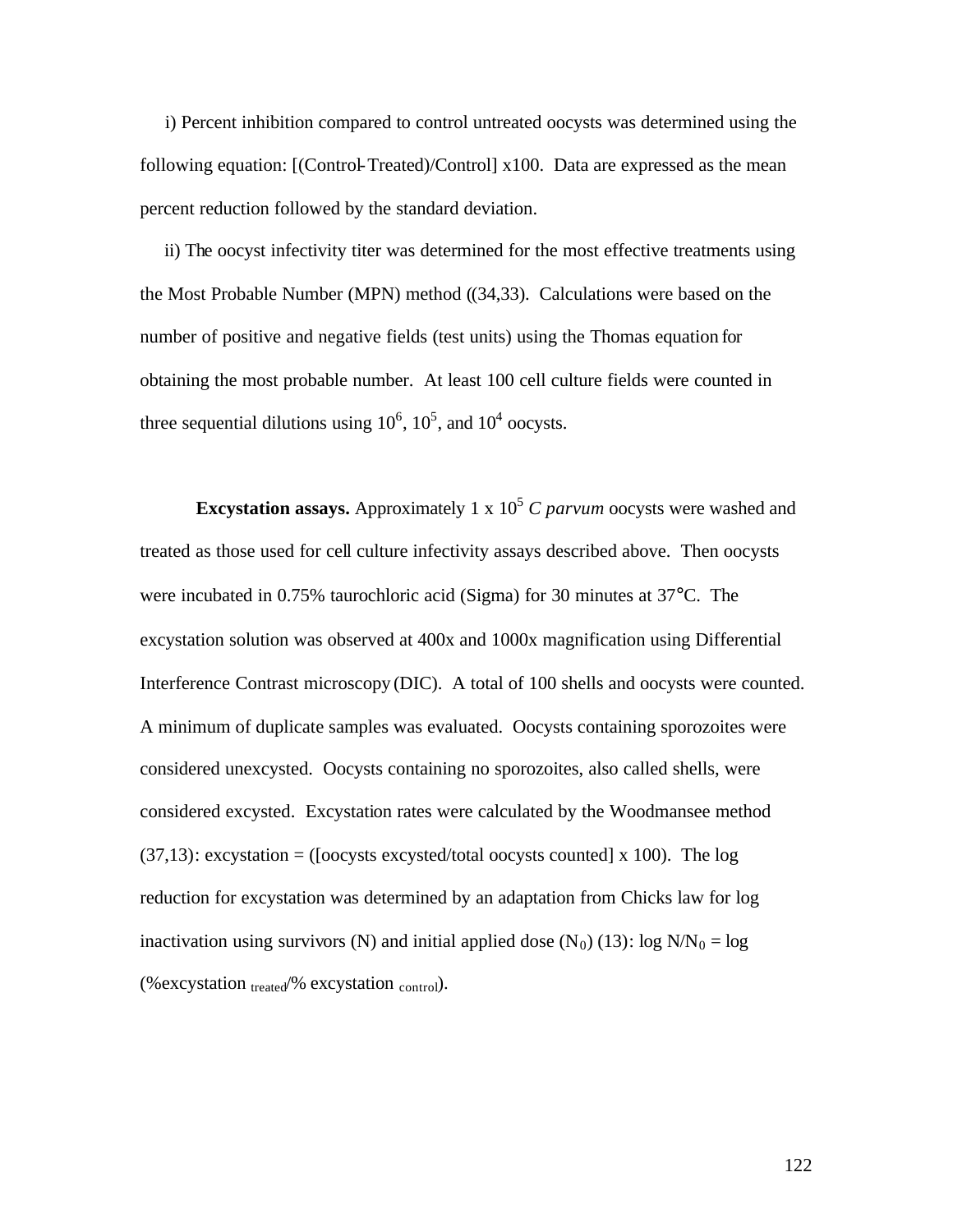**Statistical analysis.** Data from individual experiments were considered independent. Experiments and controls were analyzed for significant differences using PROC GLM in SAS statistical software. Effects of each treatment on parasite viability were considered to be significant when  $P = \le 0.05$ . Treatments were separated using Tukeys test for significant differences.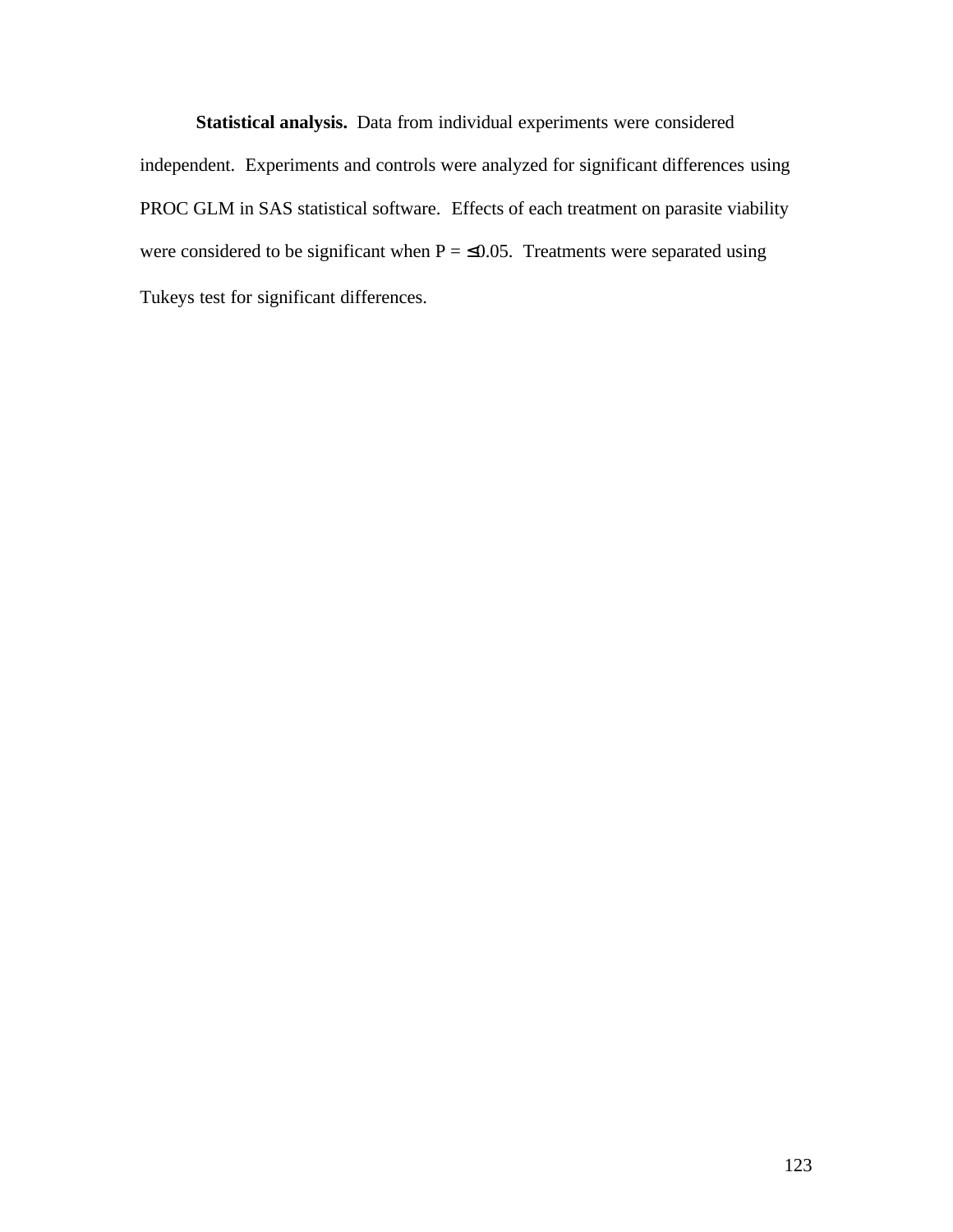#### **RESULTS AND DISCUSSION**

Figure 1 shows HCT-8 cells infected with oocysts that were untreated in HBSS (A) or in orange juice treated with ozone for 15 minutes (B). Infectivity as determined by this cell culture assay was used to determine the percent inhibition over time of *C. parvum* oocyst viability in fruit juices exposed to ozone using a batch ozone system. Figure 2 shows the decline in infectivity, increasing inhibition, over time for all four juices. Ozone treatment was evaluated at 22C and 6C. As ozone is more soluble and more stable at lower temperatures, and inactivation by ozone most likely occurs through the release of reactive intermediates from the decomposition of ozone (1), there is less inactivation of oocysts at this temperature. It appears that ozone inactivation of *C. parvum* oocysts occurs quite quickly at first and then slows after the first 5 minutes. It is not correct to assume zero or first order kinetics due to the many oxidation reactions required to break down the oocyst wall (13). Changes in the oocyst during ozone treatment are proposed to occur in three stages: injury, kill, and lysis (13). The varying degrees of infectivity associated with these stages can be observed within the graphs shown in figure 2. Oocyst injury appears to occur within the first minute, with the initial decrease in infectivity, as some sporozoites remain active. Within the second stage at 3- 10 min there is a further increase in inhibition, as an increasing number of oocysts become injured and some are killed. The third stage, oocyst lysis, occurs from 10-15 minutes where there is a near complete inactivation of all oocysts.

Lysed oocysts have no active sporozoites, but appear excysted as monitored in the *in vitro* excystation assay (Table 3) (13).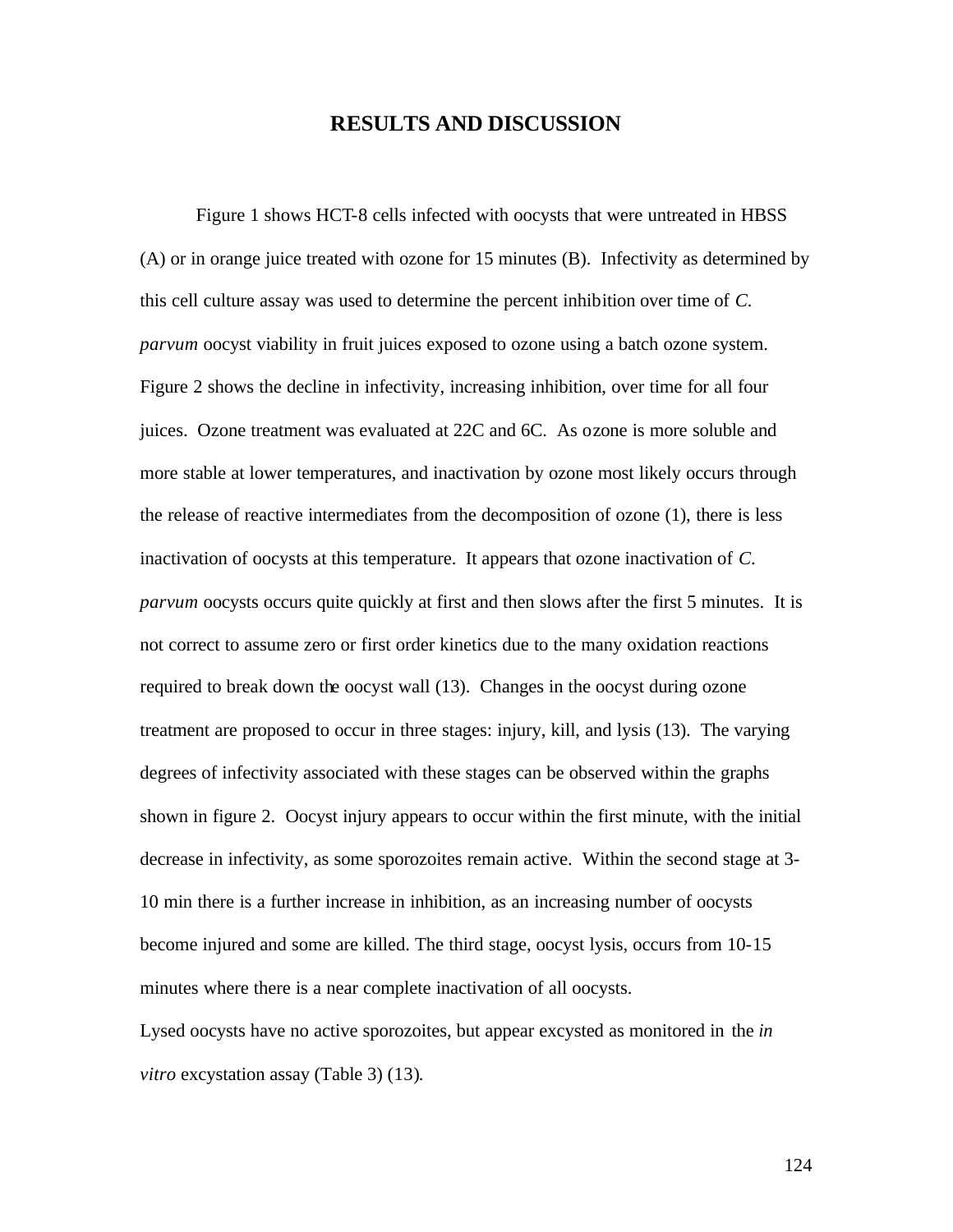Inactivation of oocysts in all juices reached  $\geq 90\%$  after 10 minutes of ozone treatment, with the exception of apple cider treated at 6C. Inactivation rates differed somewhat for each juice. This may be due in part to the rate of ozone decomposition related to the total soluble solids of each juice. This may also be affected by juice pH. Ozone increased the pH of each juice gradually over the 15 min treatment (Table 1). It had been shown previously that ozone stability and lethality decrease with increasing pH, as well as that there is a smaller ozone residual as the pH increases (18). In general, oocyst inactivation occurred at a slightly faster rate at 22C than at 6C. This statement is most apparent for apple cider, where inactivation at 3 min at 22C was not significantly different from that for 15 min at 6C and inactivation after 30 seconds at 22C was the same after 5 min at 6C. For orange juice, there was no statistical difference after 5 min of ozone treatment at 22C. Oocyst inactivation in white grape juice occurred at the same rate within the first 30 seconds at both temperatures; while inactivation in purple grape was different for all time points for both temperatures.

Table 2 shows the percent inhibition of infectivity and log reduction corresponding to the inhibition of viable oocysts after ozone treatment as determined by the MPN assay. After 15 minutes of ozone treatment, there was a reduction of at least 5 logs of oocysts in each juice. The greatest reduction was observed in apple cider  $(\log_{10}$ reduction = 5.98). This may be due to the increased number of hydroxyl radicals formed as ozone molecules reacted with the large number or organic molecules in the cider.

Excystation was performed on oocysts treated with ozone in each juice for 15 min at 22C, the treatment correlated to the highest decrease in infectivity. Excystation rates were also determined for oocysts treated with ozone in apple cider at 6C due to the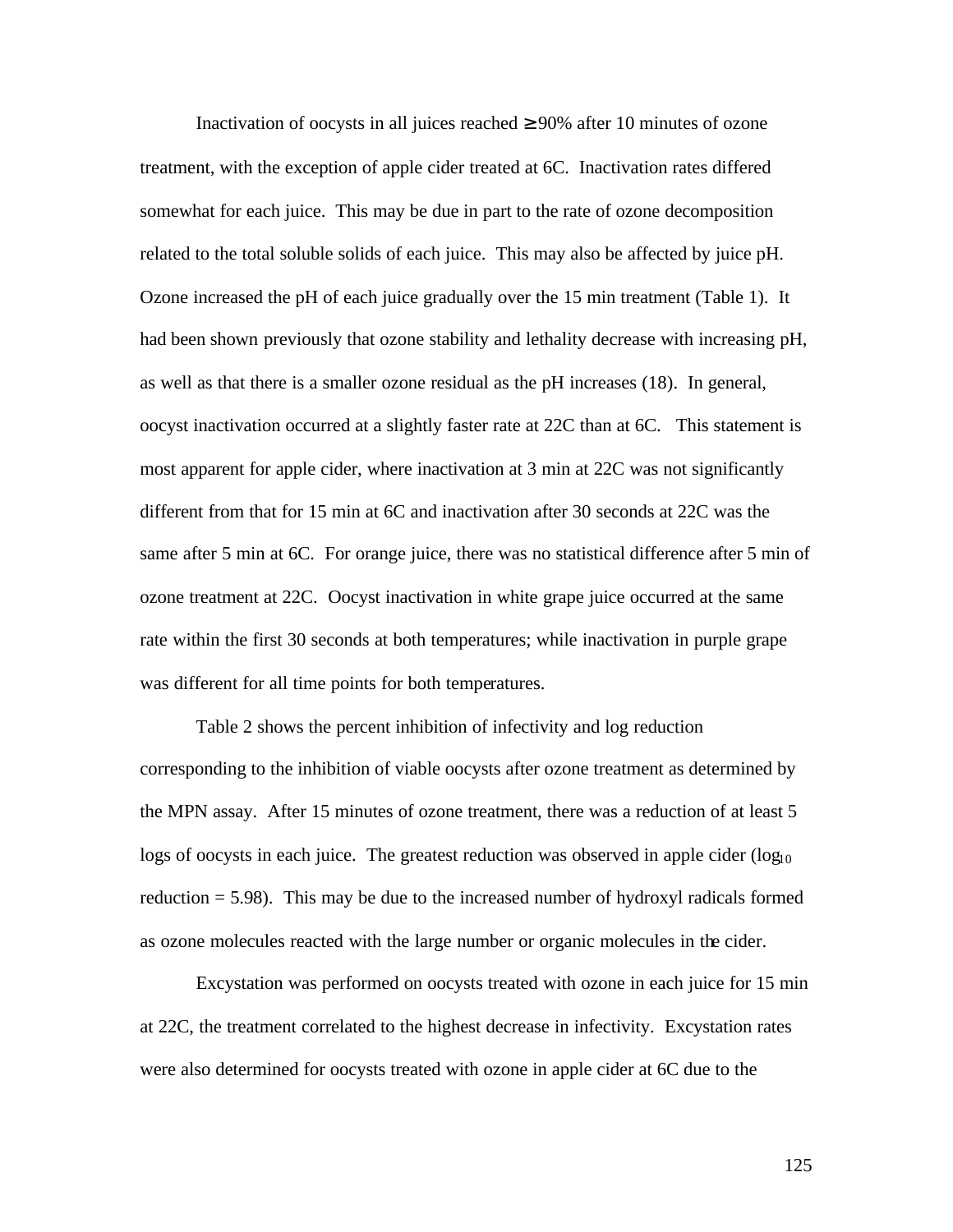significant difference between changes in infectivity at the two temperatures. There was a great deal of organic material in each sample, with the highest visible amount in apple cider and orange juice. In general, ozone treatment did not have a visible effect on oocyst morphology compared to control untreated samples. While ozone treatment in each juice significantly reduced the excystation rate compared to the control, *in vitro* excystation likely overestimates the viability of treated oocysts. The sporozoites observed in treated juice samples were not moving compared to those in the untreated samples. It is likely that oxygen radicals formed during ozone decomposition damaged the DNA of sporozoites and rendered them non-infectious. Another possibility is that exposure to ozone for prolonged periods of time, as in the case of these oocysts exposed to ozone for 15 min, may cause sporozoites to lyse within the oocyst rendering them non-infectious (13). The non-moving sporozoites become evident when the suture opens upon exposure to excystation fluid.

It is generally believed that the reactivity of ozone is due to the oxidizing power of the free radicals formed through a chain of events during ozone decomposition (20). The free radicals react with various targets on the oocyst wall including lipids and proteins and with the nucleic acids of sporozoites. The final applied ozone concentrations used in this study range from 3.1 mg/L to 93.7 mg/L, much greater than that applied to water to achieve 2-3 log reductions in viable oocysts (28). While it was not possible to determine the residual ozone dose in the fruit juice, due to the presence of large amounts of organic material and oxidized compounds, the applied dose is known based on the applied dose of 6.25 mg min/L. Even in the presence of the myriad of organic compounds in juices, there is a strong oxidizing effect that leads to oocyst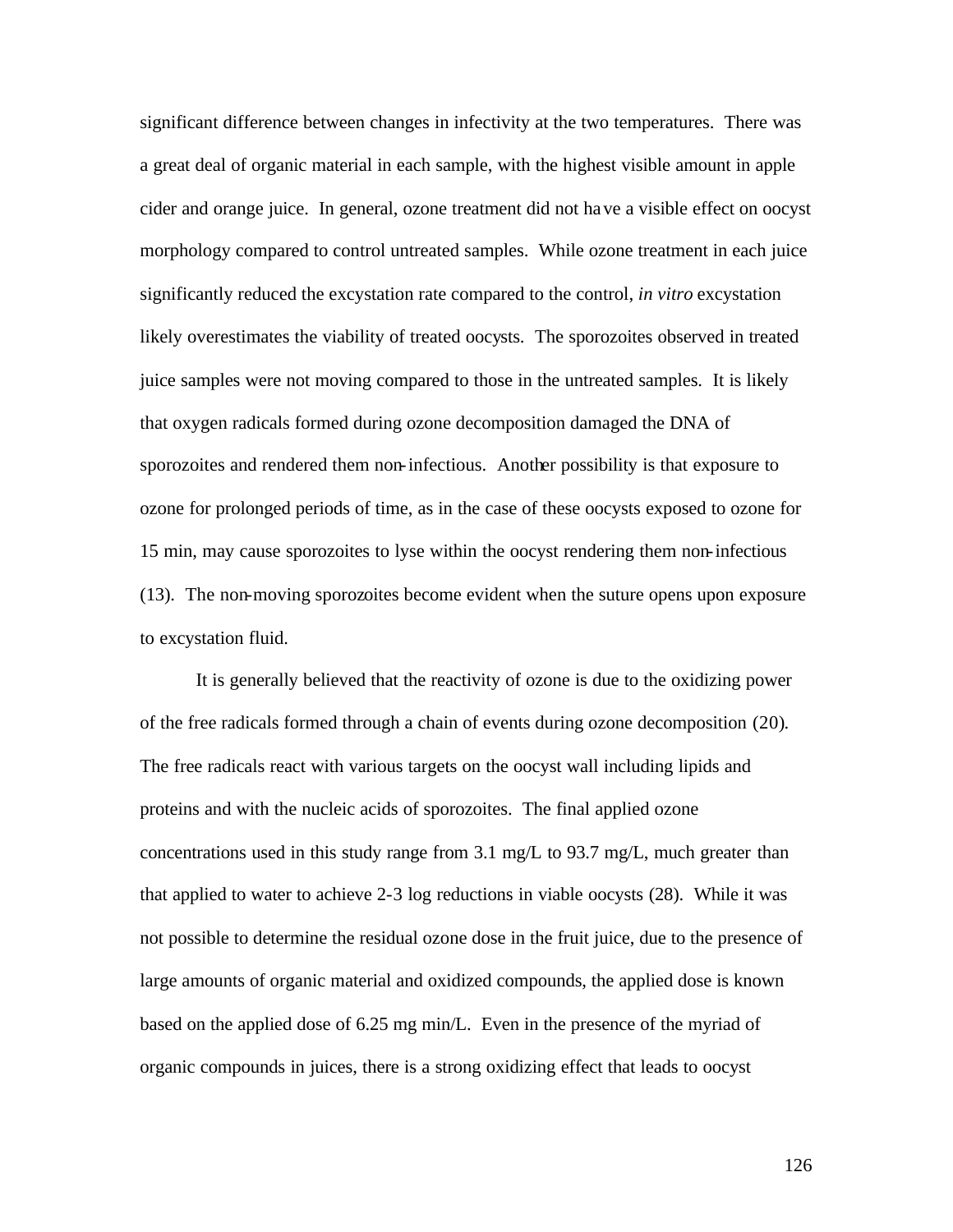inactivation. Further, it is possible that as the number of reactive oxygen species increases in the presence of sucrose (20) so does the killing power on the oocysts. This so-called quenching effect of sucrose may actually aid in the final inactivation of *C. parvum* oocysts, since it is most likely that these reactive compounds react with oocyst wall proteins and lipids. The solutes in each juice may influence the radicals formed during ozone composition (18), and may result in the various inactivation rates observed in the four juices.

The reactive molecules produced at the treatment interface influence ozone toxicity (35), and these are influenced by the type of organic material present in the juice. Ascorbic acid may be a key reactant for ozone reactivity in juices, as it is in plants and within the human respiratory tract (35). *Cryptosporidium* oocysts were inactivated at a faster rate in orange juice, perhaps due to the high amount of ascorbic acid compared to the other fruit juices evaluated. As ozone reacts with ascorbic acid various radicals are produced that react with the oocysts, while simultaneously antioxidants are removed from the liquid. Ozone-derived oxygen radicals are scavenged by ascorbic acid and other antioxidants and reactions among these compounds form more radicals along the propagating chain (29). This chain of reactions, beginning with ascorbic acid may increase the rate of lipid peroxidation by oxygen radicals (35). In turn this may be responsible to oocyst inactivation, in that it is believed that lipids within the oocyst wall may be necessary for maintaining mechanical rigidity and resistance disruption by environmental factors (23,15).

Ozone appears to be effective at inactivating *C. parvum* oocysts in fruit juices due to the oxygen radicals generated through ozone reactions combined with the inherent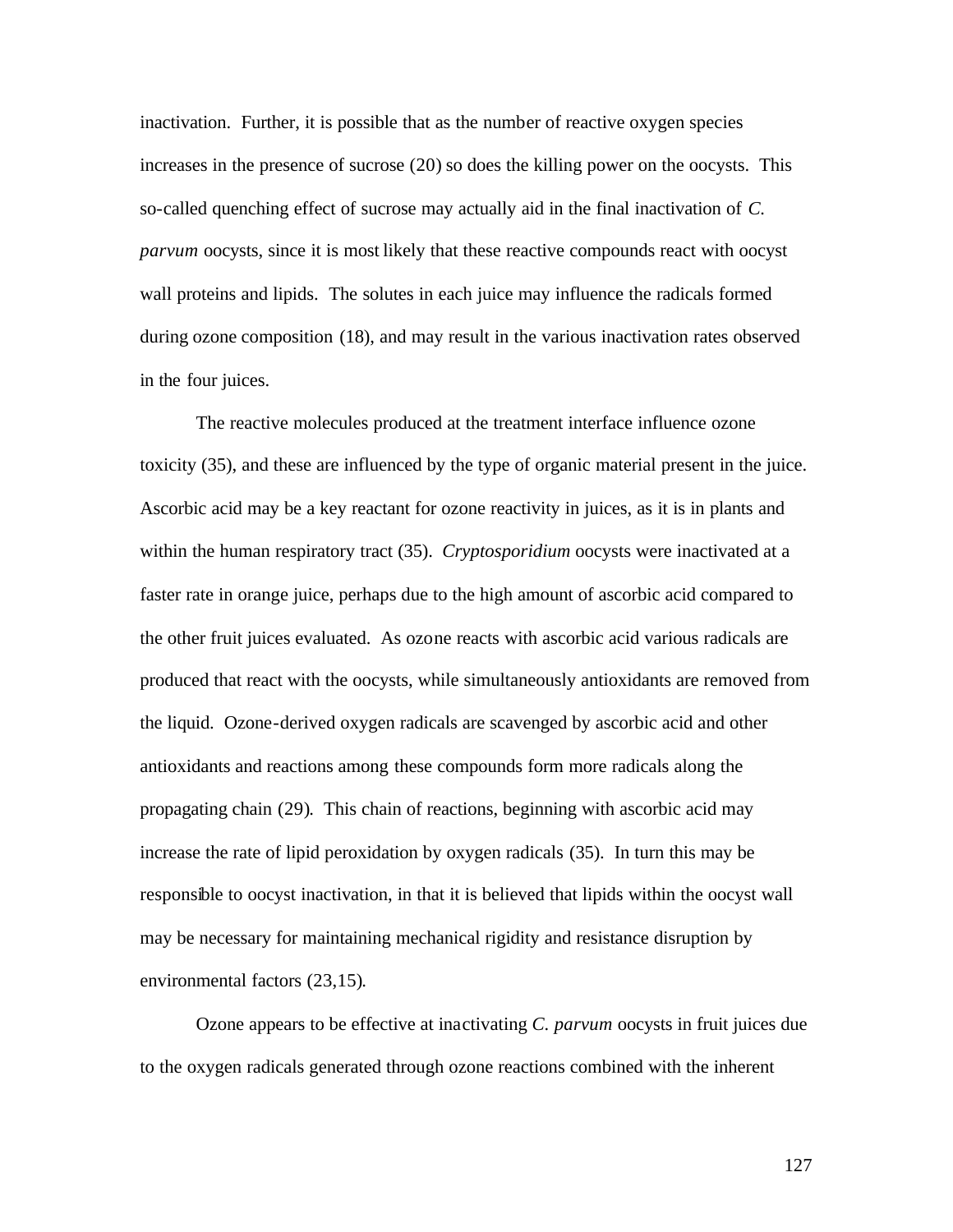reactivity of the organism. Compared to other intracellular parasites *C. parvum* has a poor ability to scavenge reactive oxygen molecules and avoid oxidative burst (10). Within the host, *C. parvum* life stages are able to avoid macrophage-derived reactive oxygen molecules due to their unique niche at the luminal surface of intestinal cells (22) but oocysts subjected to oxygen radicals in vitro are inactivated. Ozone may be an effective alternative to heat pasteurization, as it was shown to reduce viable *C. parvum* oocysts by 5 logs. It is difficult to predict how ozone will react in the presence of organic material (18), which differs greatly among juices. This point makes it more likely that ozone could be used in conjunction with other treatments like addition of chemical preservatives, including hydrogen peroxide and organic acids. Additionally, the effectiveness of ozone has been shown to vary with only minor changes in the experimental design (18), and this may effect the final log reduction obtained by different ozone units.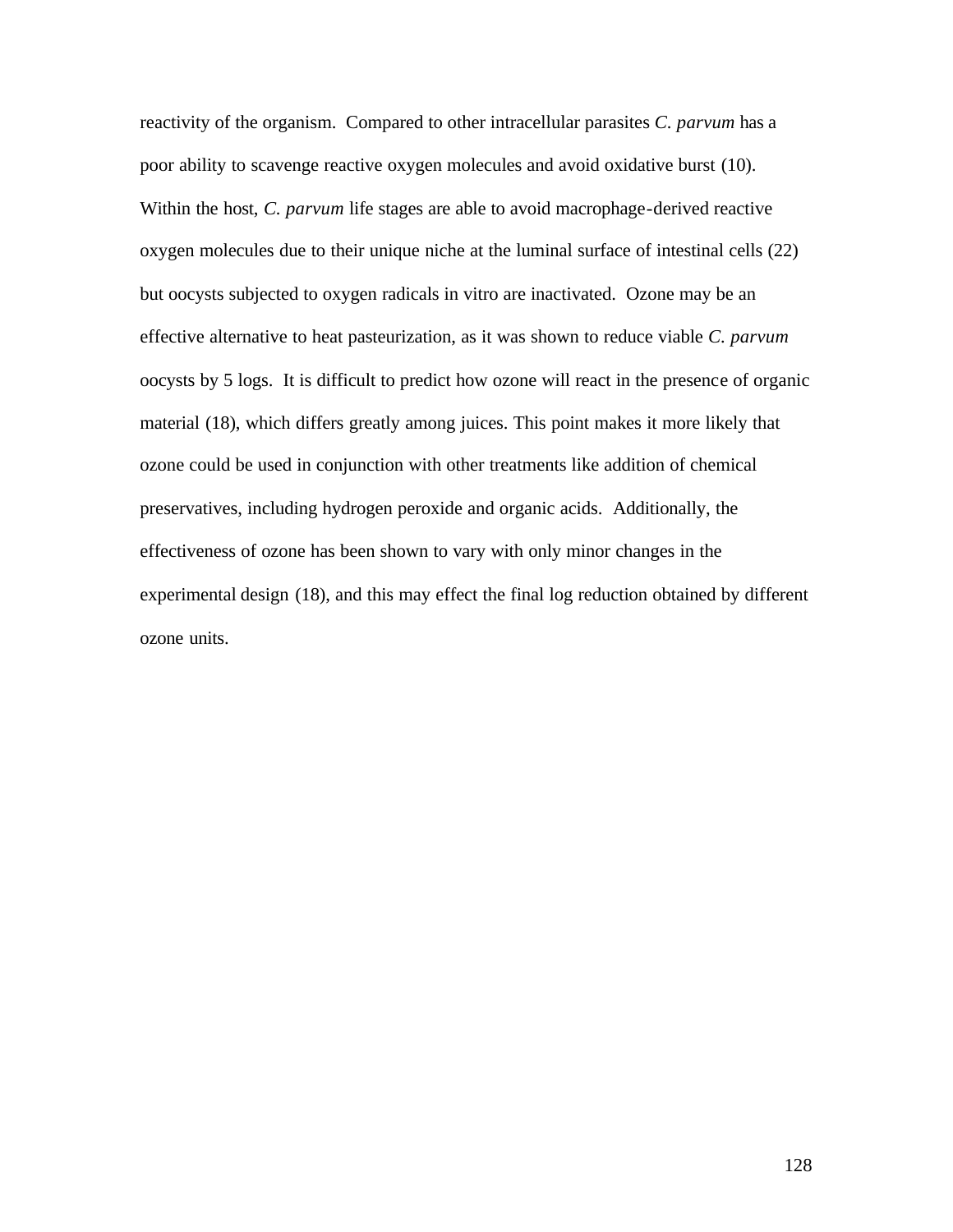## **ACKNOWLEDGMENT**

This study was funded by a CSREES USDA Special Food Safety Grant No. 98-34382- 6916 VPI&SU HATCH project #135563.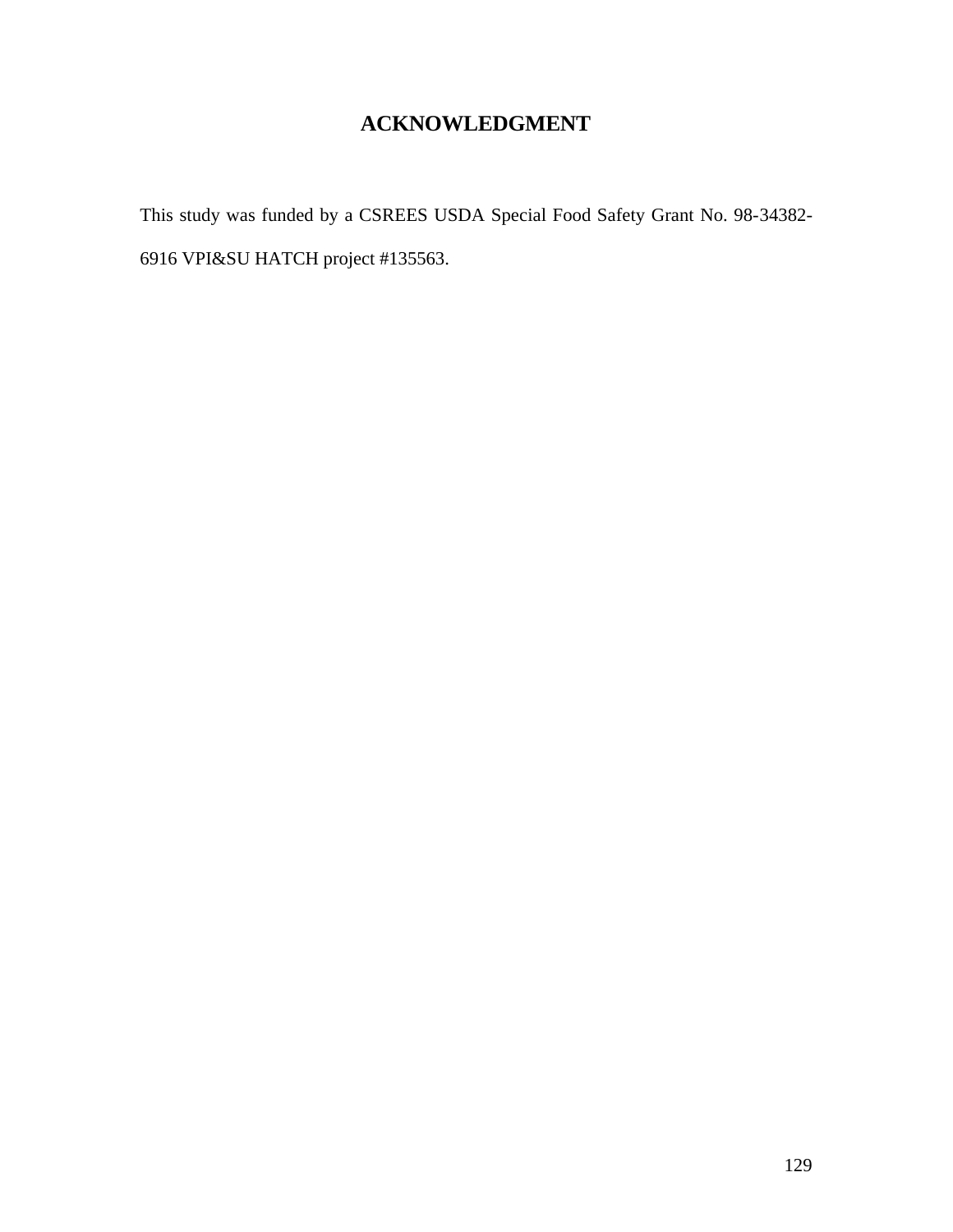#### **LITERATURE CITED**

- 1. Achen, M. 2000. Efficacy of ozone in inactivating *Escherichia coli* O157:H7 in pure cell suspensions and on apples.
- 2. U.S. Food and Drug Administration. 2001. Hazard Analysis and Critical Control Point (HACCP); Procedures for the Safe and Sanitary Processing and Importing of Juice. 66:6138-6202:
- 3. U.S. Food and Drug Administration. 2002. LT1ESWTR. 40 CFR 9. 141-142:
- 4. Bablon, G., W.D. Bellamy, M-M. Bourbigot, F.B. Daniel, M. Dore, F. Erb, G. Gordon, B. Langlais, A. Laplanche, B. Legube, G. Martin, W.J. Masschelein, G. Pacey, D.A. Reckhow, C. Ventresque. 1991. Fundamental aspects. 11-132.
- 5. Badger, H., J. Hoigne. 1982. Determination of ozone in water by the indigo method. Ozone Sci. Engineer. 4: 169-176.
- 6. Centers for Disease Control. 1997. Outbreaks of *Escheichia coli* O157:H7 infection and cryptosporidiosis associated with drinking unpasteurized apple cider-Connecticut and New York, Ocober 1996. MMWR Morb. Mortal. Wkly. Rep. 46: 4-8.
- 7. Current, W. L., L.S. Garcia. 1991. Cryptosporidiosis. Clin. Microbiol. Rev. 4: 325-358.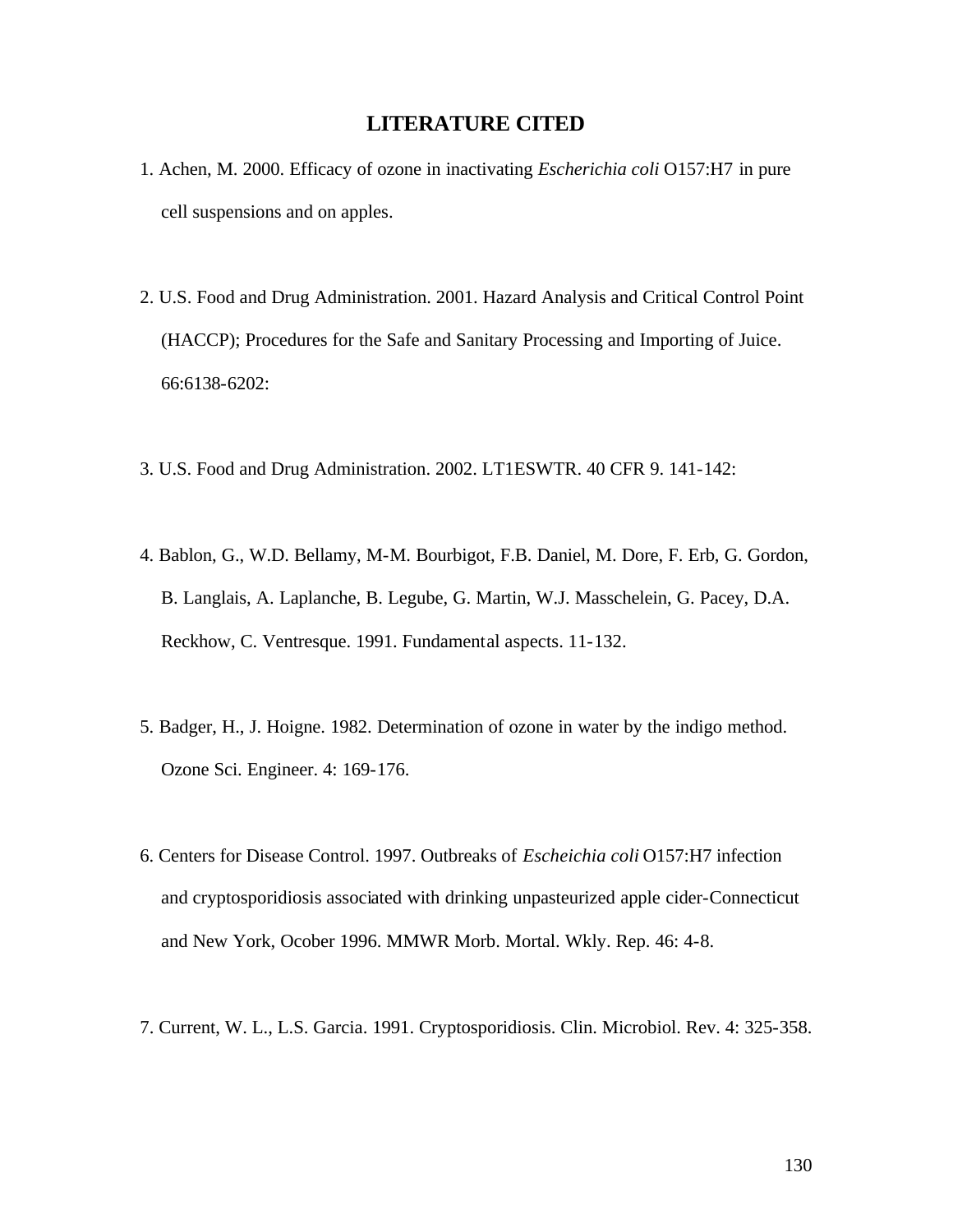- 8. Driedger, A. M., J.L. Rennecker, B.J. Marinas. 2000. Sequential inactivation of *Cryptosporidium parvum* oocysts with ozone and free chlorine. Wat. Res. 34: 3591- 3597.
- 9. Driedger, A. M., J.L. Rennecker, B.J. Marinas. 2001. Inactivation of *Cryptosporidium parvum* oocysts with ozone and monochlorine at low temperature. Wat. Res. 35: 41- 48.
- 10. Entrala, E., C. Mascaro, J. Barrett. 1997. Anti-oxidant enzymes in *Cryptosporidium parvum* oocysts. Parasitol. 114: 13-17.
- 11. Fayer, R., U. Morgan, S.J. Upton. 2000. Eidemiology of *Cryptosporidium*: transmission, detection and identification. Int. J. Parasitol. 30: 1305-1322.
- 12. Fayer, R., J.M. Trout, L. Xiao, U.M. Morgan, A.A. Lai, J.P. Dubey. 2001. *Cryptosporidium canis* n. sp. from domestic dogs. J Parasitol. 87: 1415-1422.
- 13. Finch, G. R., E.K. Black, L. Gyurek, M. Belosevic. 1993. Ozone inactivation of *Cryptosporidium parvum* in demand-free phosphate buffer determined by in vitro excystation and animal infectivity. Appl. Environ. Microbiol. 59: 4203-4210.
- 14. Graham, D. M. 1997. Use of ozone for food processing. Food Tech. 51: 72-75.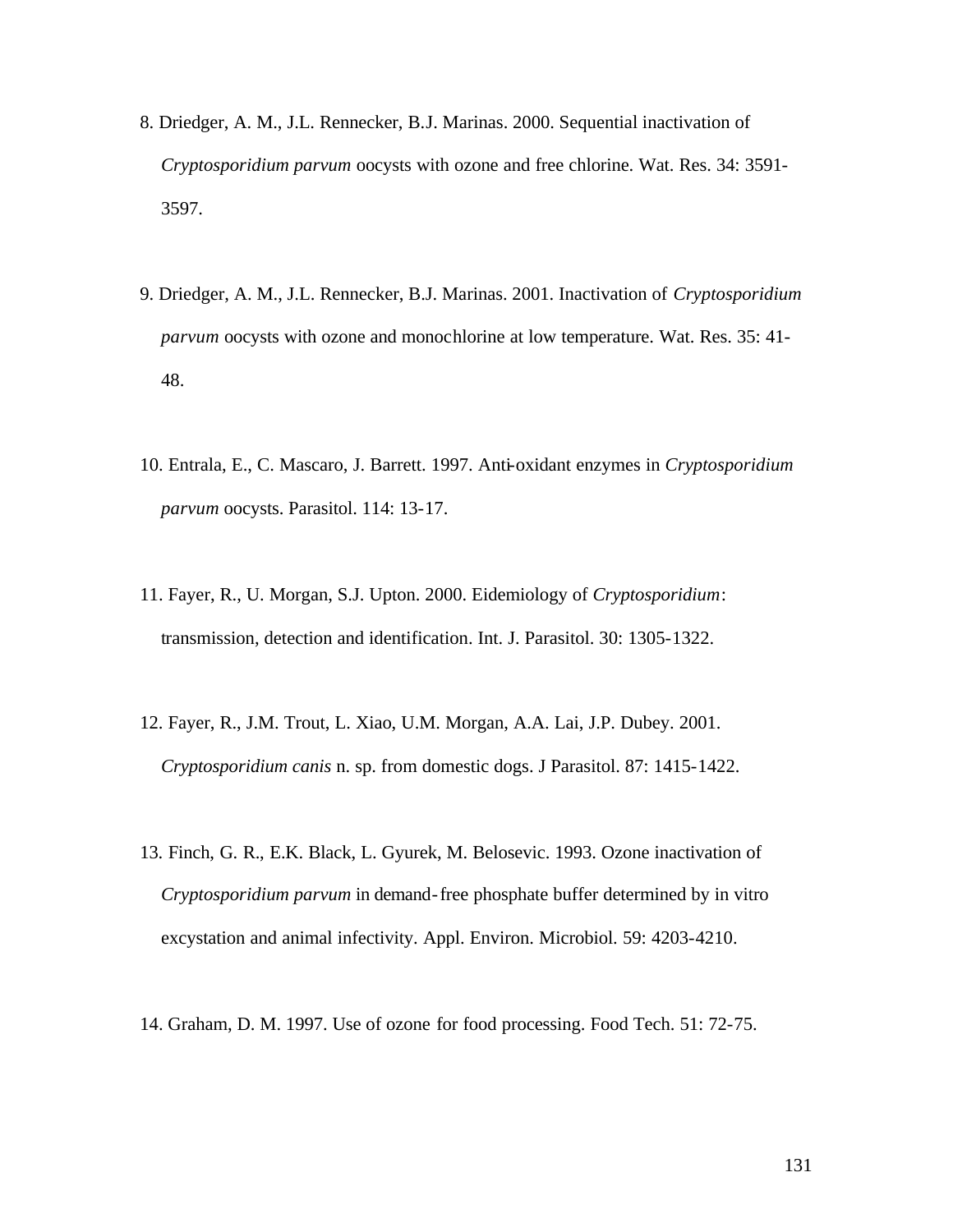- 15. Harris, J. R., and F. Petry. 1999. *Cryptosporidium parvum*: Structural components of the oocyst wall. J. Parasitol. 85: 839-849.
- 16. Kanofsky, J. R., and P. Sima. 1991. Singlet oxygen production from the reactions of ozone with biological molecules. J. Biol. Chem. 266: 9039-9042.
- 17. Kilani, R. T., and L. Sekla. 1987. Purification of *Cryptosporidium* oocysts and sporozoites by cesium chloride and percoll gradients. Am. J. Trop. Med. Hyg. 36: 505- 508.
- 18. Kim, J.-G., A.E. Yousef, S. Dave. 1999. Application of ozone for enhancing the microbiological safety and quality of foods: a review. J. Food Prot. 62: 1071-1087.
- 19. Korich, D. G., J.R. Mead, M.S. Madore, N.A. Sinclair, C.R. Sterling. 1990. Effects of ozone, chlorine dioxide, chlorine, and monochloramine on *Cryptosporidium parvum* oocyst viability. Appl. Environ. Microbiol. 56: 169-176.
- 20. Labbe, R. G., M. Kinsley, J. Wu. 2001. Limitations in the use of ozone to disinfect maple sap. J. Food Prot. 64: 104-107.
- 21. LeChevallier, M. W., and W.D. Norton. 1995. *Giardia* and *Cryptosporidium* in raw and finished water. J. Am. Wat. Wks. Ass. 87: 54-68.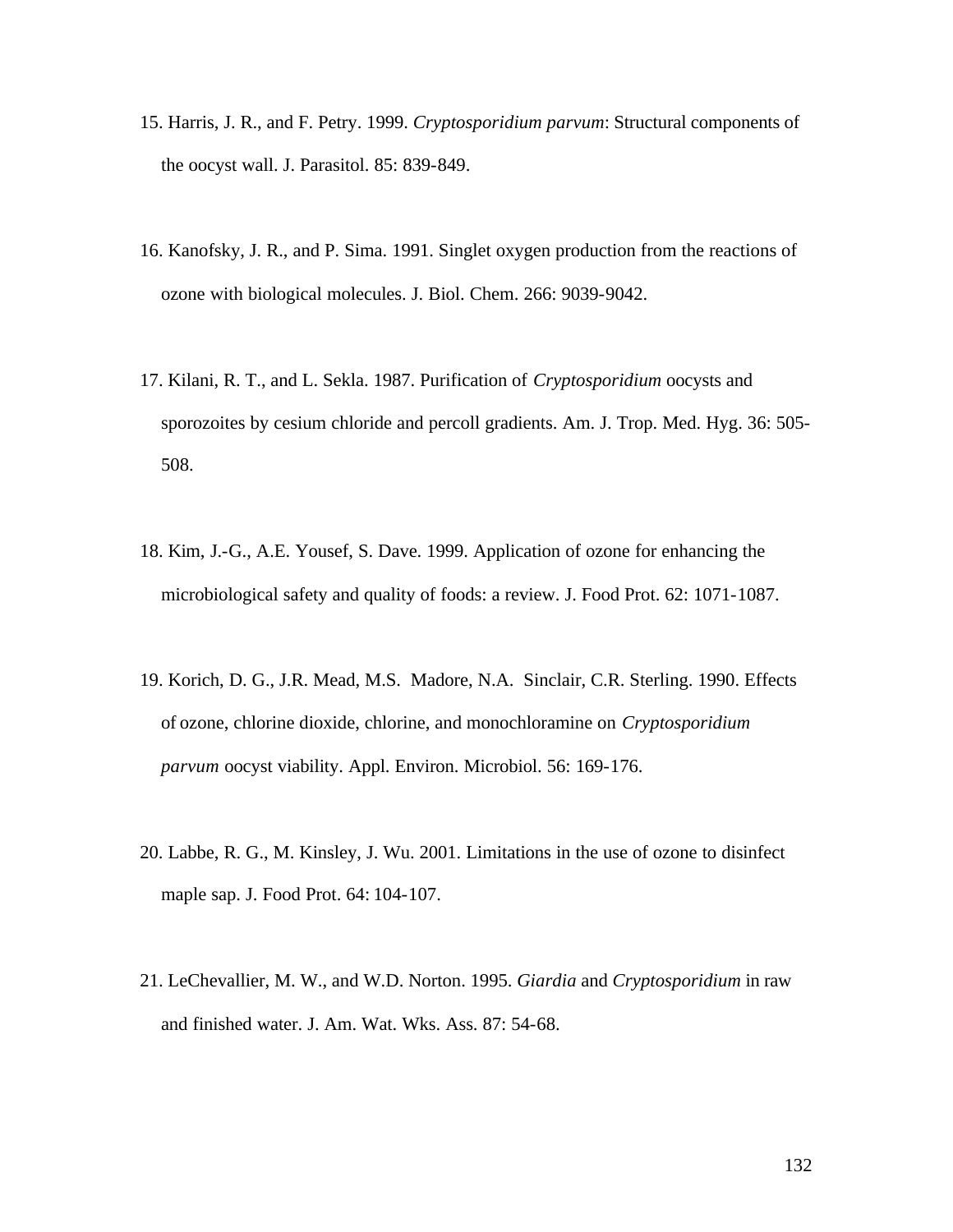- 22. Leitich, G. J., and Q. He. 1999. Reactive nitrogen and oxygen species ameliorate experimental cryptosporidiosis in the neonatal BALB/c mouse model. Infect. Immun. 67: 5885-5891.
- 23. Luft, B. J., D. Payne, D. Woodmansee, C.W. Kim. 1987. Characterization of the *Cryptosporidium* antigens from sporulated oocysts of *Cryptosporidium parvum*. Infect. Immun. 55: 2436-2441.
- 24. Madore, M. S., J.B. Rose, C.P. Gerba, M.J. Arrowood, C.R. Sterling. 1987. Occurrence of *Cryptosporidium* oocysts in sewage effluents and selected surface waters. J. Parasitol. 73: 702-705.
- 25. Millard, P. S., K.F. Gensheimer, D.G. Adiss. 1994. An outbreak of cryptosporidiosis from fresh-pressed apple cider. JAMA. 272: 1592-1596.
- 26. Nichols, G. L. 1999. Food-borne protozoa. British Med. Bulletin. 55: 209-235.
- 27. Parish, M. E., J.A. Narciso, L.M. Friedrich. 1997. Survival on Salmonellae in orange juice. J. Food Saf. 17: 273-281.
- 28. Peeters, J. E., E.A. Mazas, W.J. Masschelein, I.V.M. de Maturana, E. Debacker. 1989. Effect of disinfection of drinking-water with ozone or chlorine dioxide on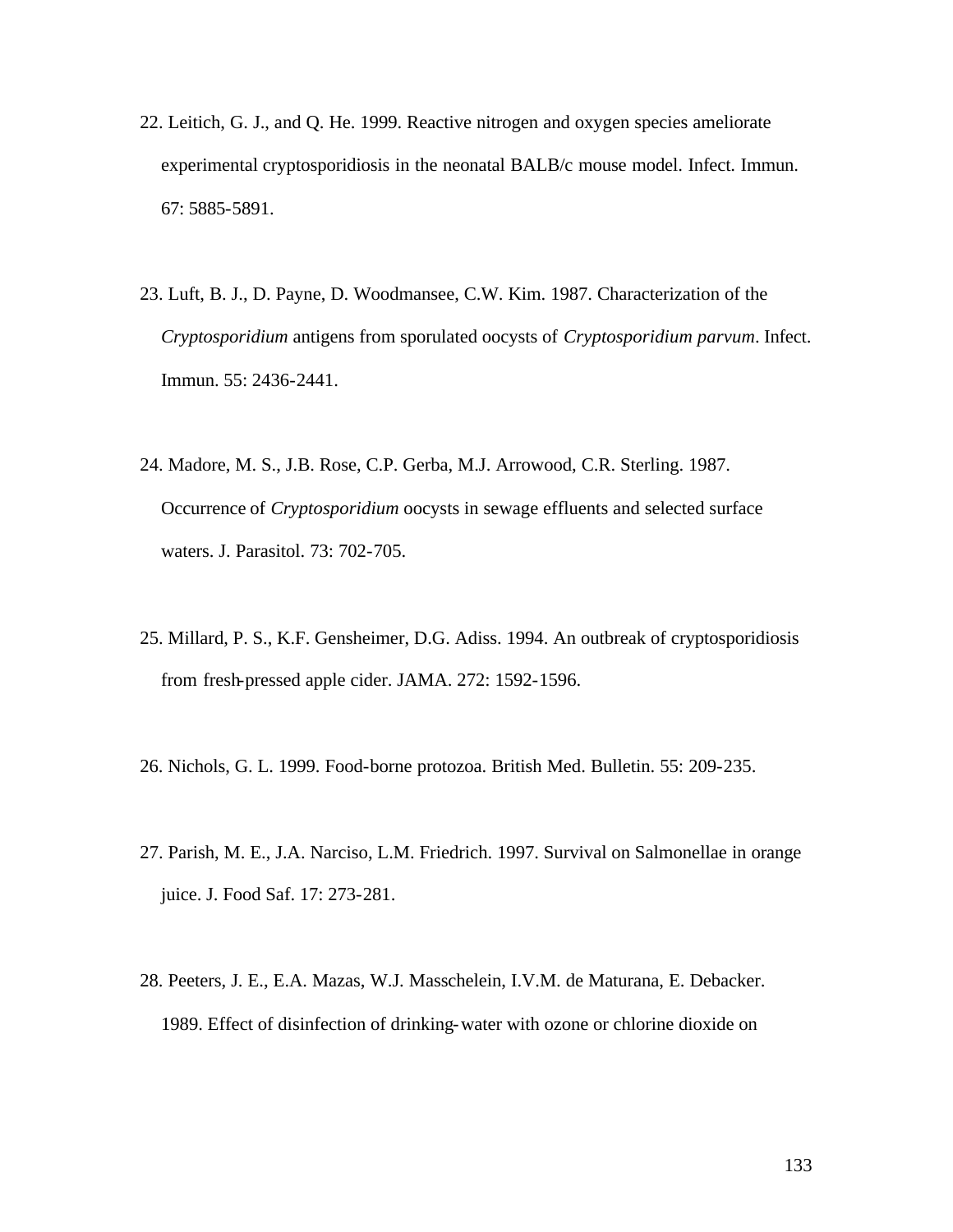survival of *Cryptosporidium parvum* oocysts. Appl. Environ. Microbiol. 55: 1519- 1522.

- 29. Perez, A. G., C. Sanz, J.J. Rios, R. Olias, J.M. Olias. 1999. Effects of ozone treatment on postharvest strawberry quality. J. Agric. Food Chem. 47: 1652-1656.
- 30. Phelps, K. K., D.S. Lindsay, S.S. Sumner, R. Fayer, R. 2001. Immunohstochemistry based assay to determine the effects of treatments on *Cryptosporidium parvum* viability. J. Eukaryot. Microbiol. 49: 40S-41S.
- 31. Rennecker, J. L., J. Kim, B.Corona-Vasquez, B.J. Marinas. 2001. Environ. Sci. Technol. 2001. 35: 2752-2757.
- 32. Rennecker, J. L., B.J. Marinas, J.H. Owens, E.W. Rice. 1999. Inactivation of *Cryptosporidium parvum* oocysts with ozone. Wat. Res. 31: 2481-2488.
- 33. Shin, G.-A., K.G. Linden, M.J. Arrowood, M.D. Sobsey. 2001. Low-pressure UV inactivation and DNA repair potential of *Cryptosporidium parvum* oocysts. Appl. Environ. Microbiol. 67: 3029-3032.
- 34. Slifko, T. R., D. Friedman, J.B. Rose, W. Jakubowski. 1997. An in vitro method for detecting infectious *Cryptosporidium parvum* oocysts with cell culture. Appl. Environ. Microbiol. 63: 3669-3675.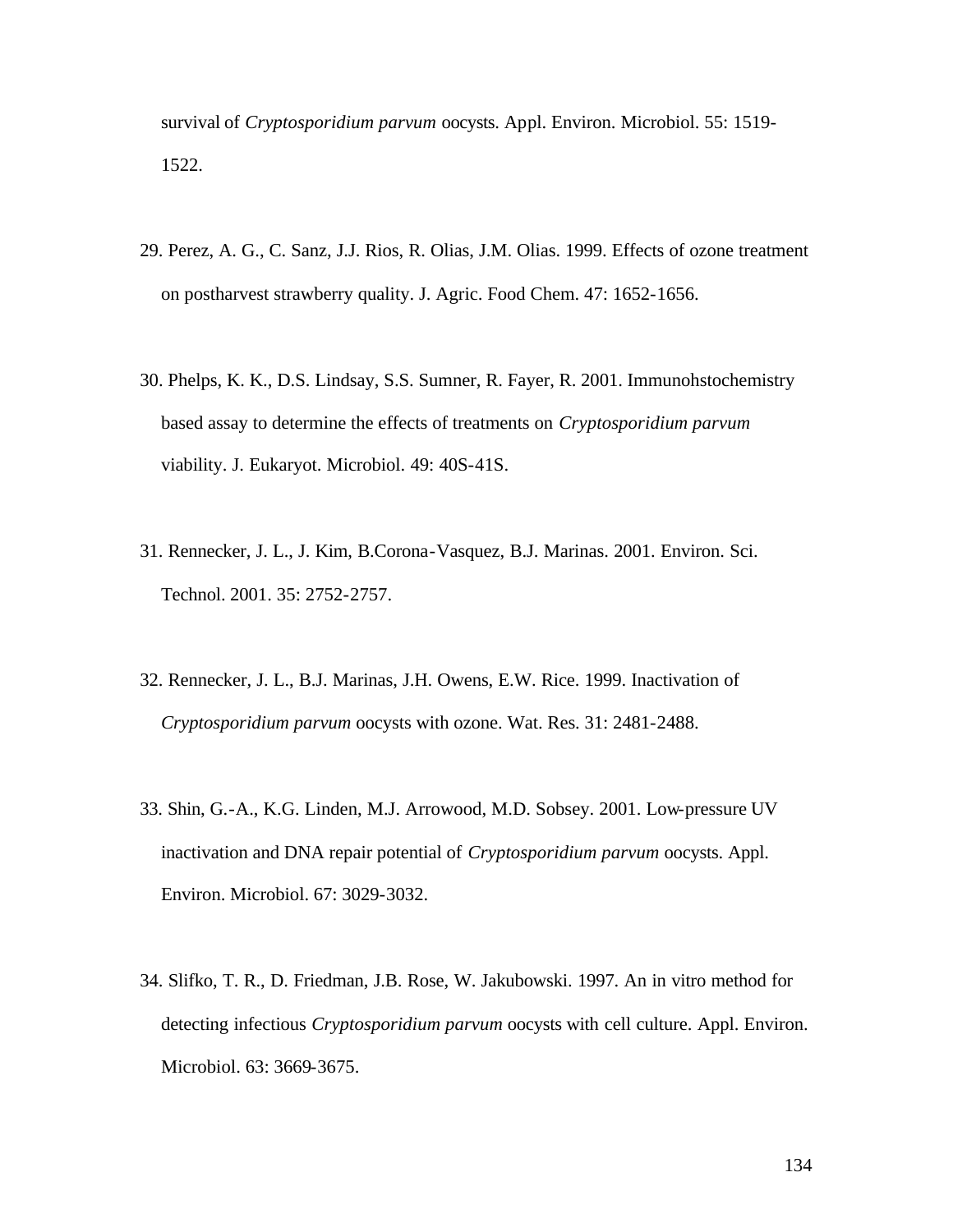- 35. Thiele, J. J., M.G. Traber, K. Tsang, C.E. Cross, L. Packer. 1997. In vivo exposure to ozone depletes vitamins C and E and induces lipid peroxidation in epidermal layers of murine skin. Free Rad. Biol. Med. 23: 385-391.
- 36. Upton, S. J., M. Tilley, D.B. Brillhart. 1995. Effects of select medium supplements on in vitro development of Cryptosporidium parvum in HCT-8 cells. J. Clin. Micro. 33: 371-375.
- 37. Woodmansee, D. B. 1987. Studies of *in vitro* excystation of *Cryptosporidium parvum* from calves. J. Protozool. 34: 298-402.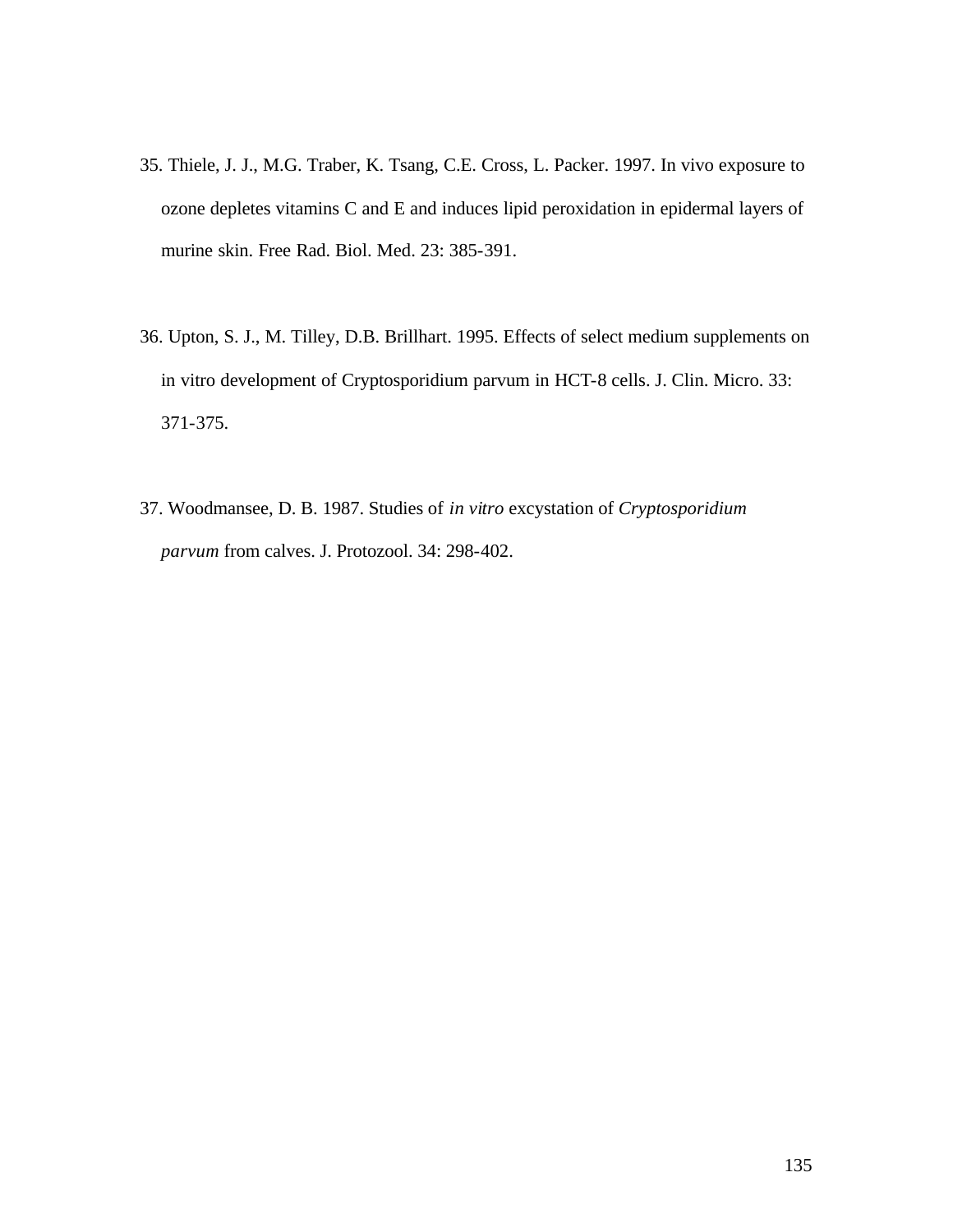

#### **Figure 1. Cell Culture Infectivity**

HCT-8 cell monolayers were infected with  $1 \times 10^6$  untreated oocysts in HBSS (A) or  $1 \times 10^6$  oocysts in orange juice treated with ozone for 15 minutes (B). Asexual meront and sexual gamont life stages are observed with an immunohistochemistry stain with hemotoxylin as the counter stain. Note the clustering in panel A indicates reproduction has occurred.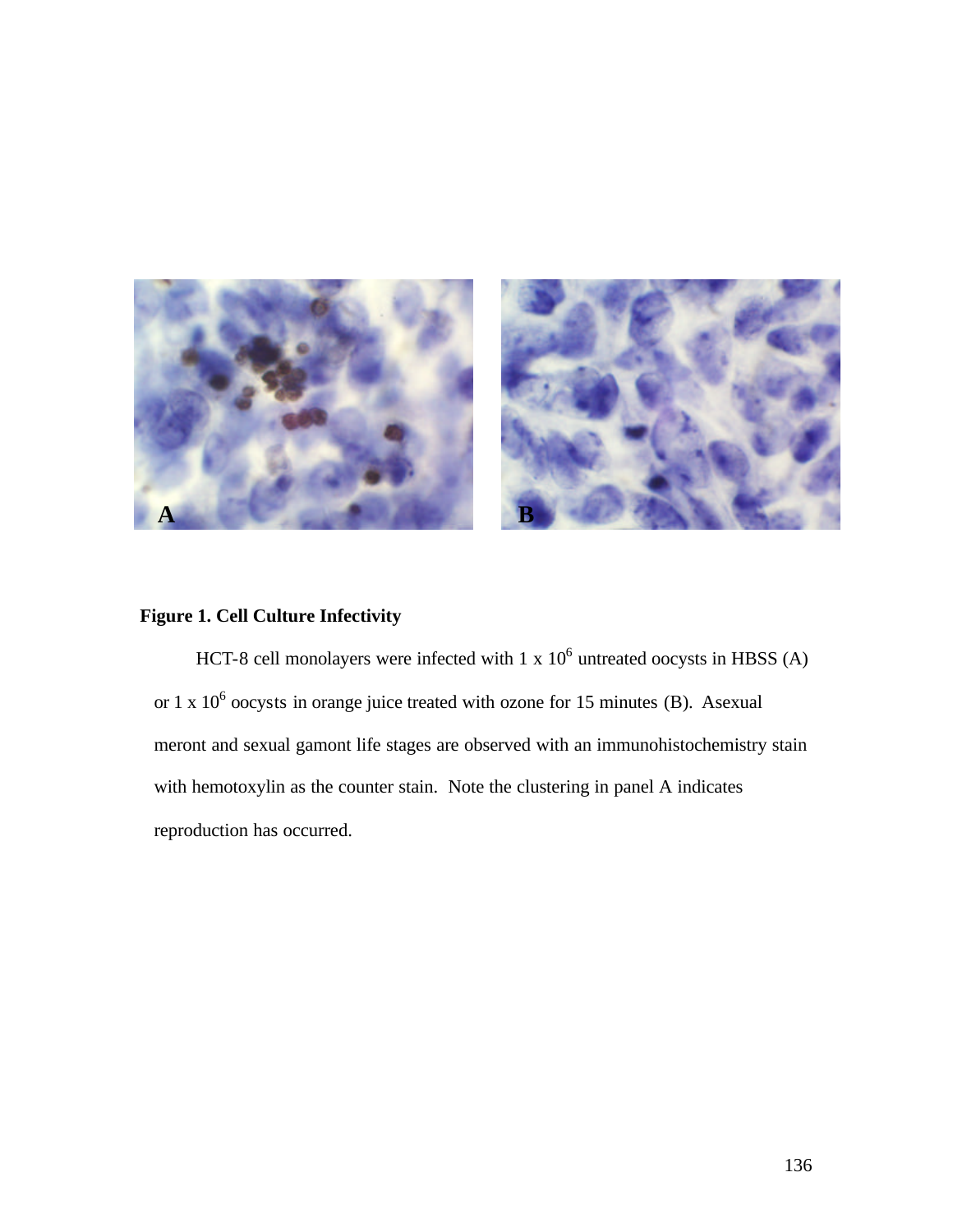|                    | Time of Ozone Treatment (min) |      |      |      |      |      |      |      |
|--------------------|-------------------------------|------|------|------|------|------|------|------|
| <b>Fruit Juice</b> | 0.0                           | 0.5  | 1.0  | 3.0  | 5.0  | 8.0  | 10.0 | 15.0 |
| Apple Cider        | 3.72                          | 3.70 | 3.70 | 3.75 | 3.80 | 3.85 | 3.87 | 3.89 |
| Orange Juice       | 3.81                          | 3.82 | 3.83 | 3.83 | 3.83 | 3.84 | 3.86 | 3.89 |
| Purple Grape Juice | 2.47                          | 2.49 | 2.50 | 2.53 | 2.55 | 2.57 | 2.60 | 2.66 |
| White Grape Juice  | 3.15                          | 3.08 | 3.08 | 3.10 | 3.12 | 3.15 | 3.17 | 3.20 |

Table 1. The pH Values of Fruit Juices Treated with Ozone

Treatment of fruit juices with ozone for 0.5, 1, 3, 5, 8, 10, and 15 min caused changes

in the pH of all fruit juice samples as indicated. pH values shown are averaged  $\pm$  0.05.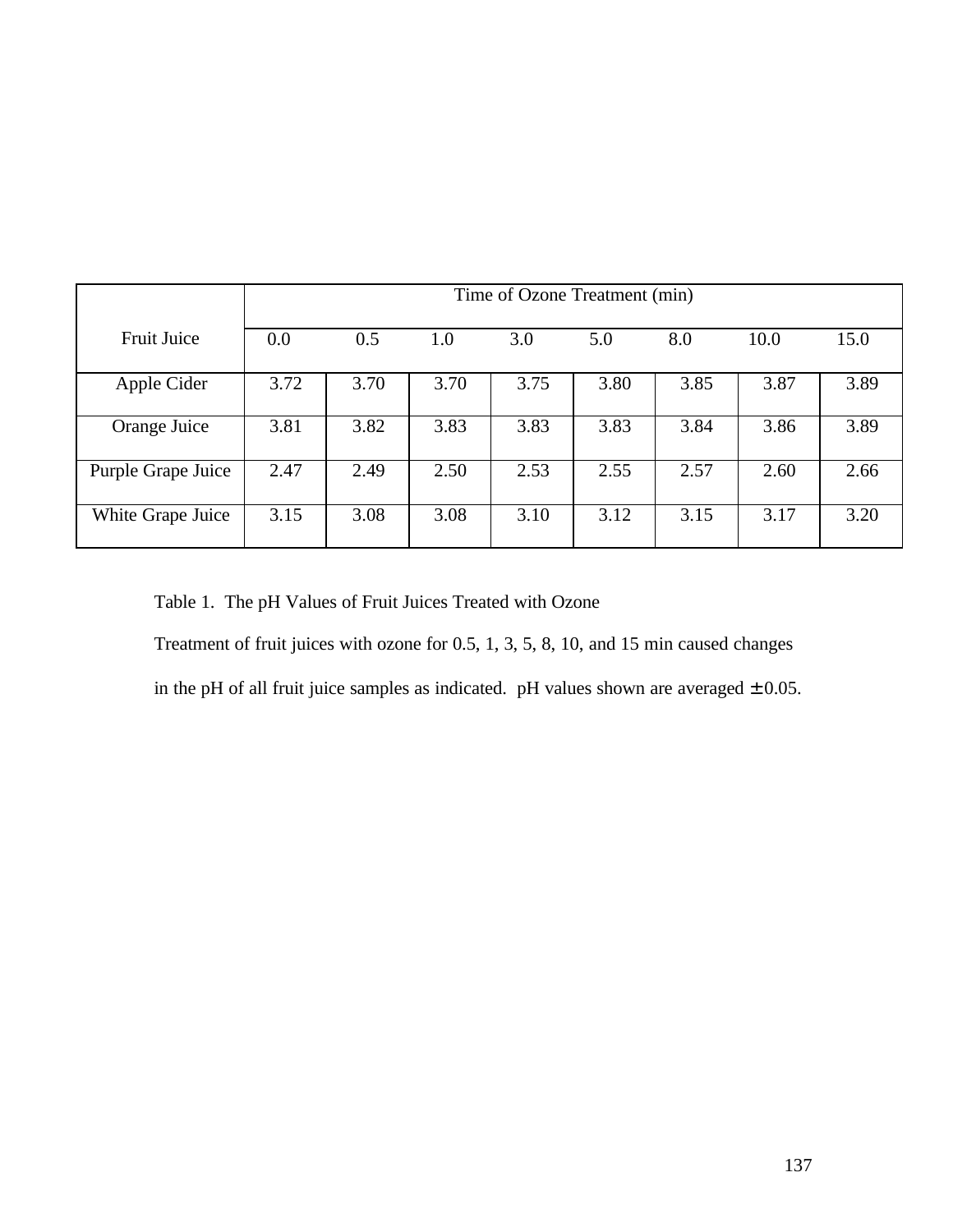

#### **Figure 2. Ozone inactivation of** *C. parvum* **oocysts in fruit juices**

Apple cider  $(A)$ , orange juice  $(B)$ , purple grape juice  $(C)$ , and white grape juice (D) samples were inoculated with  $1 \times 10^6$  *C. parvum* oocysts and treated with ozone for 0.5, 1, 3, 5, 8, 10, and 15 min at 22C (red) and at 6C (blue). The infectivity of HCT-8 cells was determined for each sample and compared to control oocysts treated with HBSS and the percent inhibition by ozone treatment determined. Each time point is represented by the average of at least three replicate experiments with the standard deviation shown. For some samples, the standard deviation may be within the data point marker.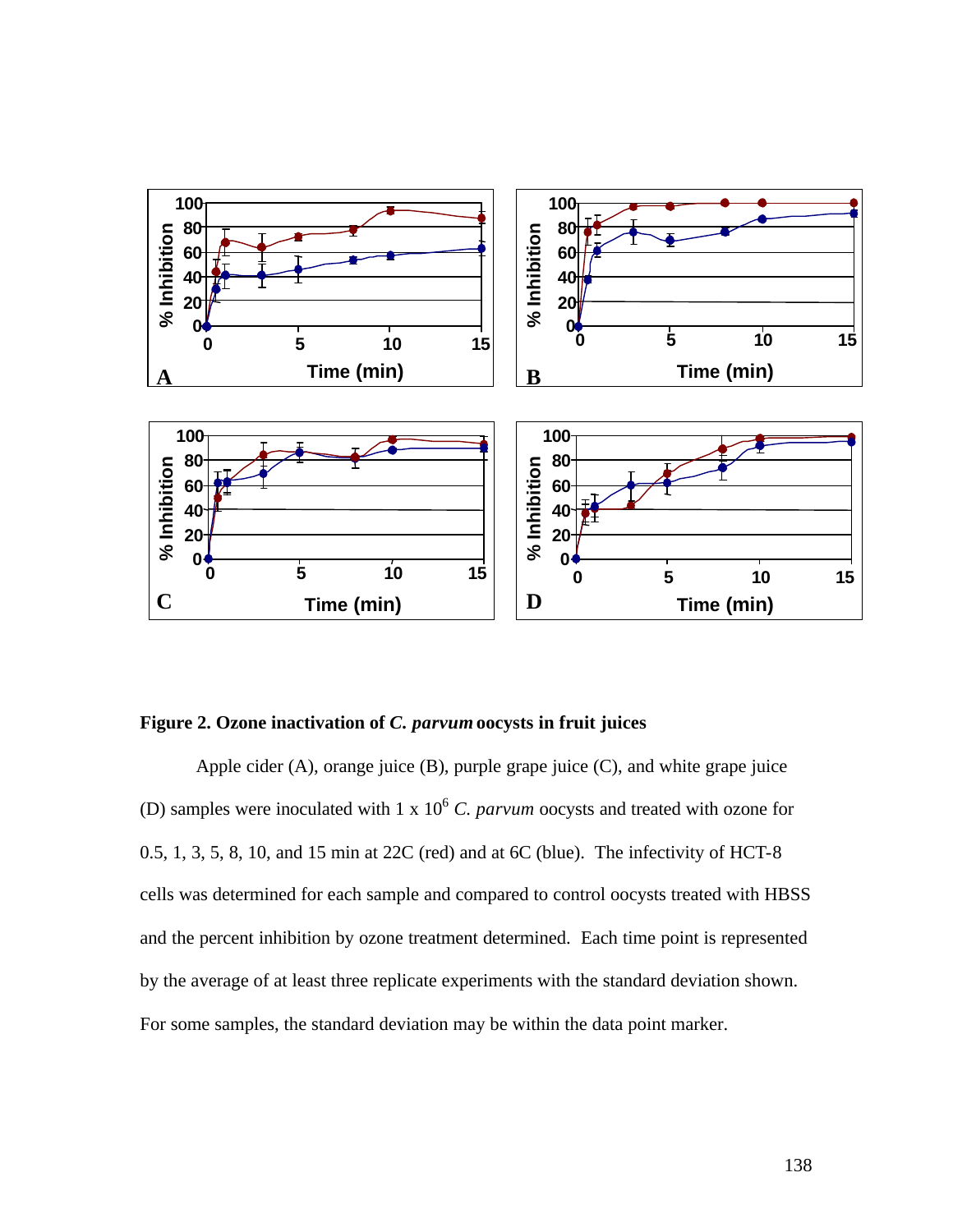| <b>Cell Culture Infectivity Assay</b>  |                                                 |                                                              |  |
|----------------------------------------|-------------------------------------------------|--------------------------------------------------------------|--|
| Sample                                 | % Inhibition (SD)<br>Initial Infection $1x10^6$ | Log <sub>10</sub> Reduction <sup>b</sup><br><b>MPN</b> assay |  |
| <b>HBSS</b>                            | 0.00                                            | 0.00                                                         |  |
| Apple Cider<br>Ozone 15 min 6C         | 63.27(5.65)                                     | 5.69                                                         |  |
| Apple Cider<br>Ozone 15 min 22C        | 88.00 (4.60)                                    | 5.98                                                         |  |
| Orange Juice<br>Ozone 15 min 22C       | $>99.00^{\circ}$ (0.05)                         | 5.54                                                         |  |
| Purple Grape Juice<br>Ozone 15 min 22C | 93.10 (6.33)                                    | 5.11                                                         |  |
| White Grape Juice<br>Ozone 15 min 22C  | 99.48 (0.70)                                    | 5.11                                                         |  |

**Table 2. Inactivation of** *C. parvum* **oocysts in fruit juices treated with ozone based on cell culture infectivity.**

HCT-8 cells infected with  $1x10^6$  treated or control (HBSS) oocysts were compared to determine the percent inhibition.  $Log<sub>10</sub>$  reduction for cell culture was determined using an MPN-based analysis for cell culture infection with dilutions of  $10^6$ ,  $10^5$ , and  $10^4$  oocysts. While both assays are based on cell infectivity, the results in the 2 columns are different and do not directly correlate.

<sup>a</sup>A "greater than" sign indicates that no living stages were observed in the sample evaluated. For calculation purposes it was assumed that one living stage was detected in the sample, and was used to calculate the log reduction for infectivity adapted from (33).

<sup>b</sup>Log reductions were based on the averages from at least three experiments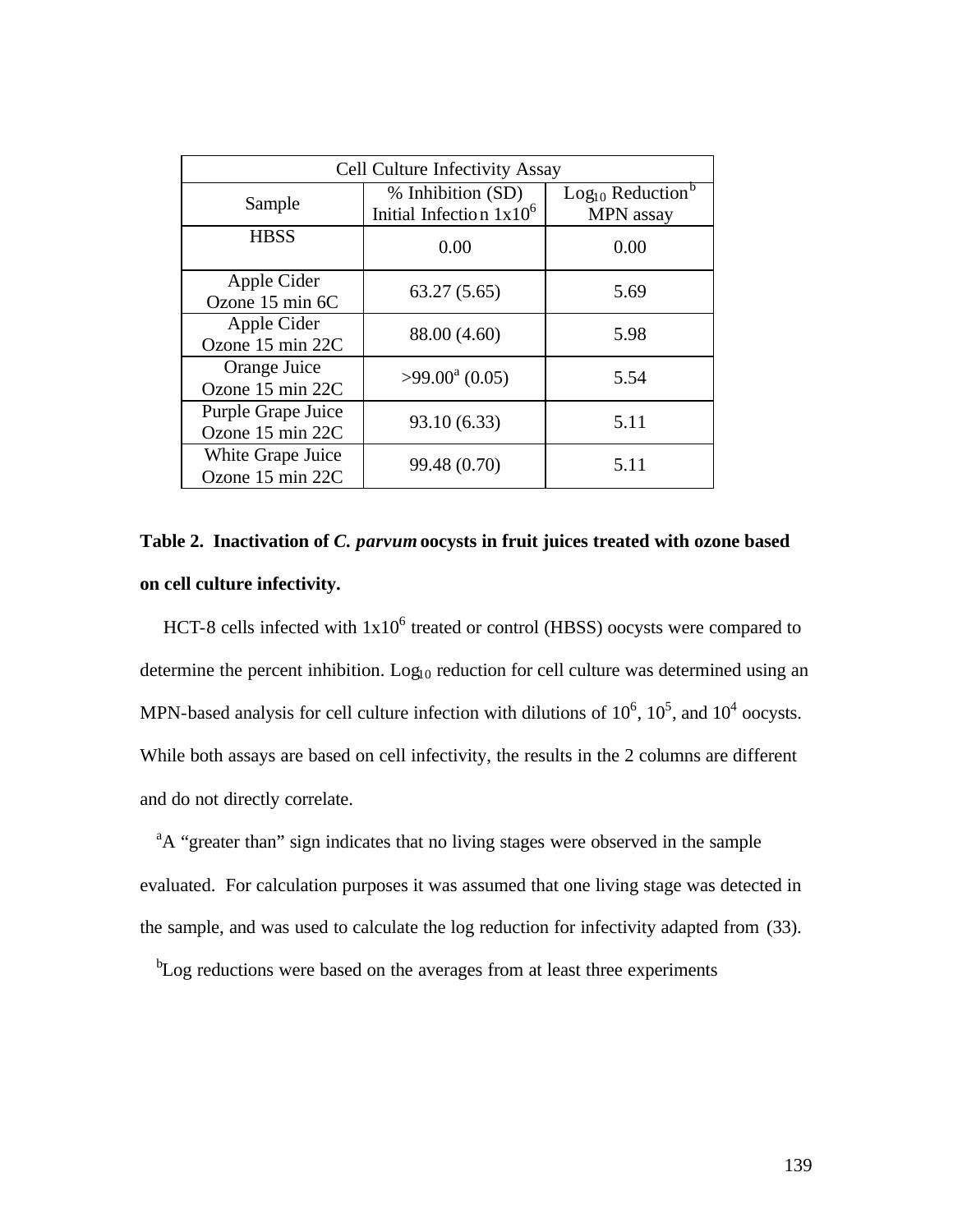| <i>In Vitro</i> Excystation Assay      |                    |                                 |  |
|----------------------------------------|--------------------|---------------------------------|--|
| Sample                                 | % Excystation (SD) | Log <sub>10</sub> reduction $a$ |  |
| <b>HBSS</b>                            | 90.9(8.5)          | 0.00                            |  |
| Apple Cider<br>Ozone 15 min 6C         | 37.3(4.6)          | 0.41                            |  |
| Apple Cider<br>Ozone 15 min 22C        | 31.8(3.0)          | 0.46                            |  |
| Orange juice<br>Ozone 15 min 22C       | 15.7(3.2)          | 0.76                            |  |
| Purple Grape Juice<br>Ozone 15 min 22C | 21.2(3.0)          | 0.63                            |  |
| White Grape Juice<br>Ozone 15 min 22C  | 24.2(4.2)          | 0.58                            |  |

## **Table 3. Inactivation of** *C. parvum* **oocysts in fruit juices treated with ozone based on** *in vitro* **excystation.**

Excystation rates are based on at least 50 oocysts, scored as excysted or not excysted. Rates are derived from excysted oocysts/total oocysts observed. Log<sub>10</sub> reduction for excystation was determined from excystation rates of control oocysts treated with HBSS prior to excystation.

<sup>a</sup>Log reductions were based on the averages from at least three experiments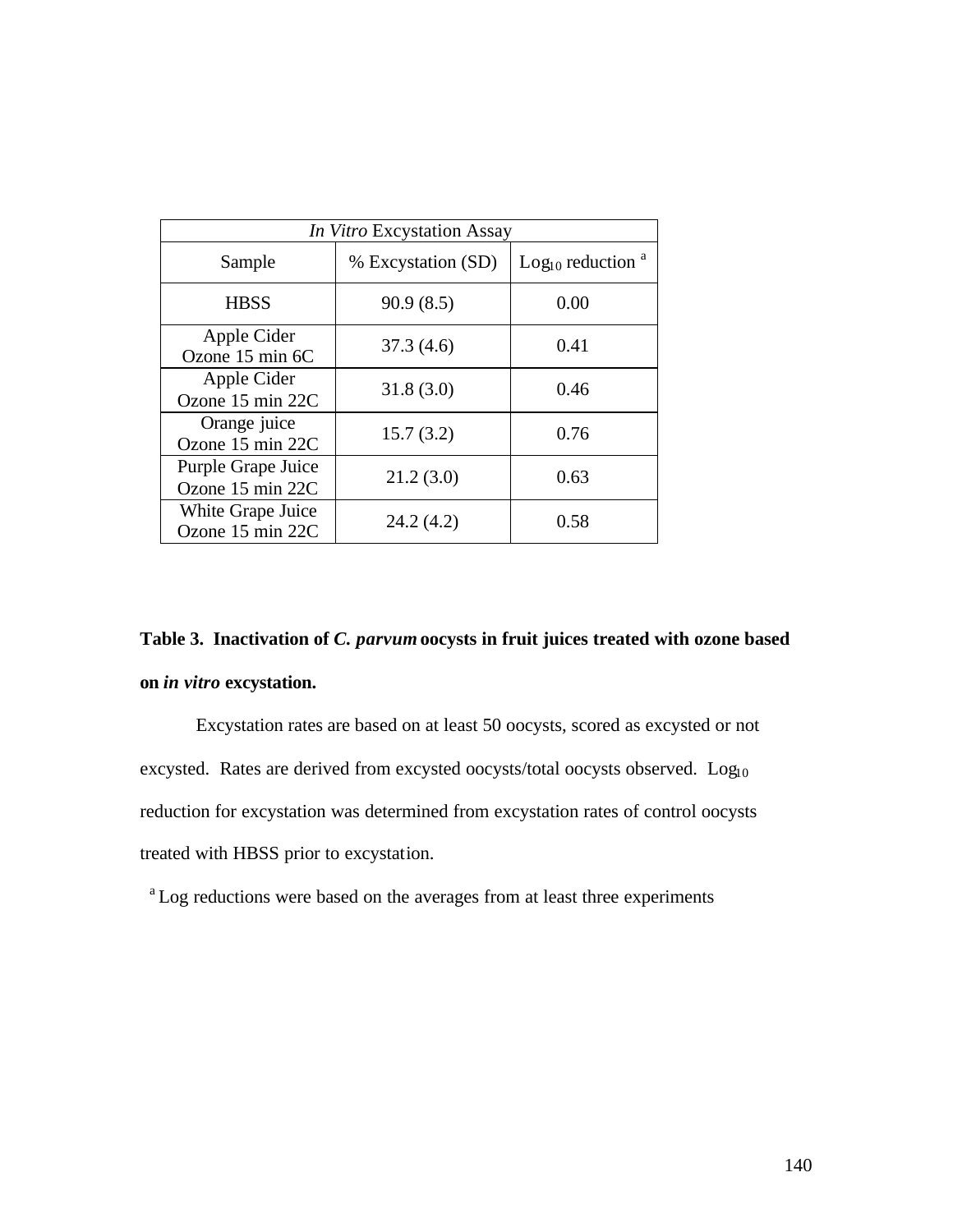## **EFFECT OF OXIDATION BY HYDROGEN PEROXIDE ON** *CRYPTOSPORIDIUM PARVUM* **PROTEASE ACTIVITY**

**Kalmia E.Kniel,<sup>1</sup>Susan S. Sumner,<sup>1</sup>Cameron R. Hackney,<sup>2</sup>Merle Pierson,<sup>1</sup> Anne M. Zajac,<sup>3</sup>Ron Fayer<sup>4</sup>and David S. Lindsay<sup>3</sup>** 

*<sup>1</sup>Department of Food Science and Technology, Virginia Tech, Blacksburg, VA*

*<sup>2</sup>Davis College of Agriculture Forestry & Consumer Sciences, West Virginia University, Morgantown, WV 3 Virginia-Maryland Regional College of Veterinary Medicine,Virginia Tech, Blacksburg, VA <sup>4</sup>USDA Parasite Biology, Epidemiology and Systematics Laboratory, Beltsville, MD*

Key words: Protease, Cysteine, HCT-8 cells

Formatted for Journal of Parasitology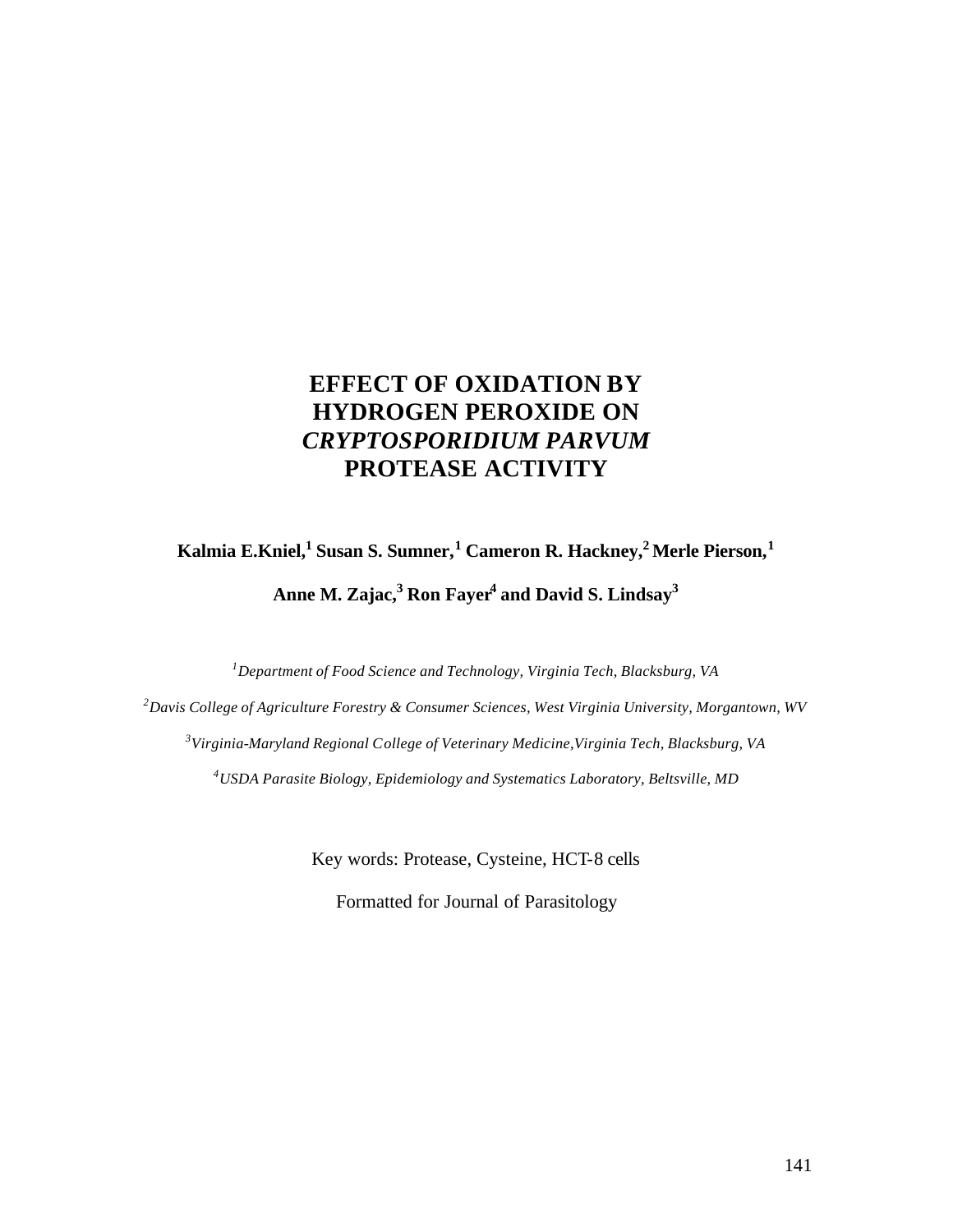#### **ABSTRACT**

*Cryptosporidium parvum* oocyst infectivity and excystation are inhibited by treatment with hydrogen peroxide. This may be a result of oxidation of oocyst wall proteins by the reactive oxygen species formed during the breakdown on hydrogen peroxide. Hydroxyl radicals can oxidize sulfhydryl groups, inactivating cysteine proteases, which are known to be important for oocyst excystation. Treatment of oocysts with hydrogen peroxide inhibited protease activity up to 50% compared to controls. Similarly treatment of oocysts with chemicals that affect sulfhydryls, like NEM and DTT, inhibited protease activity by  $> 90\%$ . Treatment of oocysts with these chemicals along with known protease inhibitors, like PMSF, EDTA, and cystatin, inhibited protease activity as anticipated, as well as excystation and infection in HCT-8 cells. Successful inhibition of infection and excystation by hydrogen peroxide treatment may be due to oxidation of essential surface proteins. Other mechanisms of action include chelating cations necessary for infection and excystation or radical-induced DNA damage to sporozoites thereby inhibiting infection.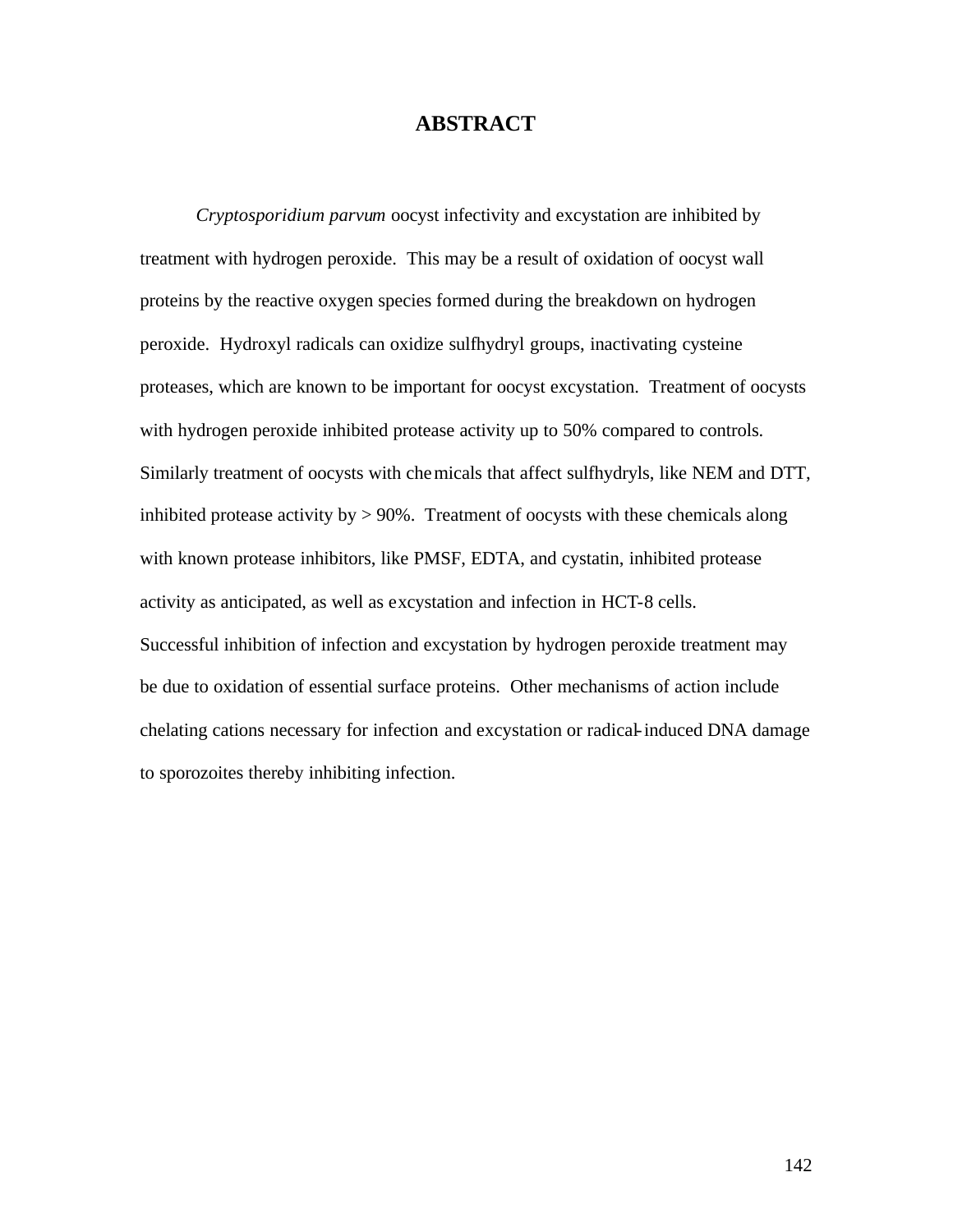#### **INTRODUCTION**

*Cryptosporidium parvum* is an intestinal Apicomplexan protozoan parasite, which can cause severe illness in immunocompetent individuals (Tzipori, 1988), or a wasting illness in immunocompromised individuals (Current et. al., 1991) and malnourished children (Griffiths et.al., 1994). Outbreaks of cryptosporidiosis are both water- and foodborne, where it is transmitted by the small  $(4 \text{ to } 5 \mu m)$  environmentally resistant oocyst (Fayer et. al., 2000). Once ingested, oocysts undergo excystation within the intestine, sporozoites are released, which then generate further life cycle stages including meronts and gamonts through asexual and sexual reproduction (Fayer, 1997). While the life cycle is well documented, the intricacies of excystation have not yet been completely elucidated. *Cryptosporidium* excystation may be enhanced in vitro by increasing temperature to 37C, by preincubation in low pH, by addition of trypsin, and by the action of bile salts; however, excystation can occur without these additives as well (Fayer and Leek, 1984) (Kato et. al., 2001).

Specific proteins called proteases appear to be involved in excystation (Forney et. al., 1996). Proteases are involved in parasite-host infection where at least one step during the invasion-infection process appears to be mediated by protease activity (Forney et. al., 1996b). These protease-mediated or protease-dependent mechanisms have been studied more extensively in related coccidian parasites, including: *Plasmodium knowlesi, Plasmodium falciparum, Eimeria tenella,* and *Eimeria vermiformis* (Dluzewski et. al., 1986; Adams and Bushell, 1988; Fuller and McDougald, 1990; Que et. al., 2002). Protease-mediated events are believed to include: host cell attachment (Adams and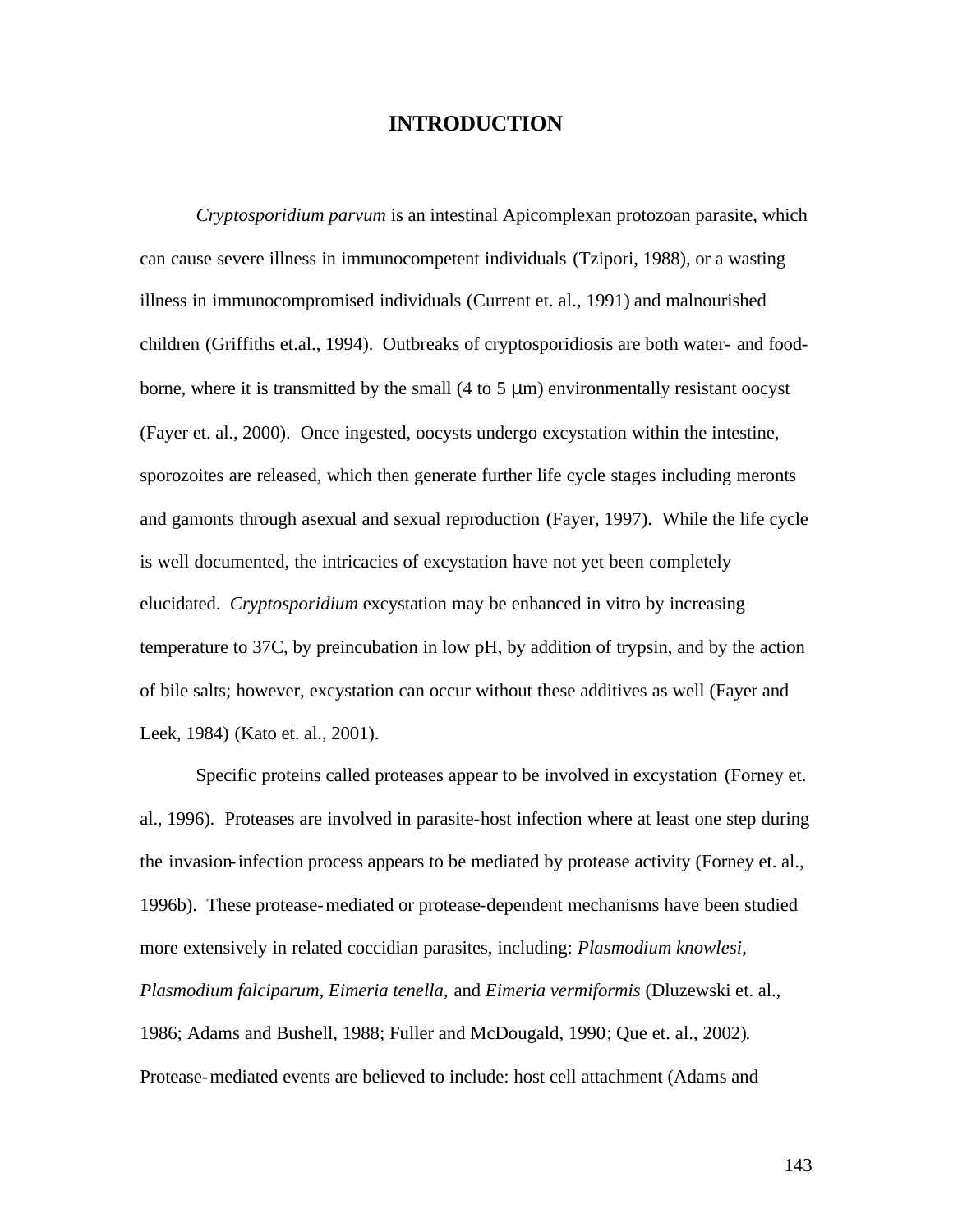Bushell, 1988; Arroyo and Aldrete, 1989); host membrane penetration (Hadley et. al., 1983; Fuller and McDougald, 1990); host protein degredation used for parasitic growth (Chappell and Dresden, 1986); tissue migration (Moda et. al., 1988; McKerrow et. al., 1990; Moda and Doenhoff, 1994a; Morris and Sakanari, 1995; Yenbuter and Scott, 1995); parasite development (Richer et. al., 1993); and mechanisms used to fight and evade the host immune system (Malzels et. al., 1993; Pupkis et. al., 1986; Moda and Doenhoff, 1994b). Proteases are classified by the active group and are divided into three groups: cysteine, serine, and metalloproteases. Both serine and cysteine proteinases may function in excystation of *Cryptosporidium* oocysts and cleavage of oocyst wall proteins as indicative by their increase in concentration during incubation at 37C prior to excystation (Forney et. al., 1996a). Additionally they may be involved in the invasion process that has been shown to be both pH and metallo-dependent (Hamer et. al., 1994).

While *C. parvum* oocysts are resistant to normal levels of chlorine, other oxidizing agents like ozone and hydrogen peroxide are more successful at inhibiting viability. It was observed that treatment of *C. parvum* oocysts with low concentrations of hydrogen peroxide (0.03%) inhibited excystation regardless of pretreatment with sodium hypochlorite. The purpose of this study was to better understand the action of hydrogen peroxide in terms of protease activity. While the current model is that protease activity is associated with sporozoite membranes, hydrogen peroxide may exert its effect intraoocyst or perhaps oxidize proteins on the oocyst wall. It is generally regarded that cysteines among the amino acids most susceptible to oxidation, which can inactivate cysteine dependent enzymes due to the loss of the free sulfhydryl group (reduced). Cysteine proteases are potential targets for chemotherapeutic attack, and can function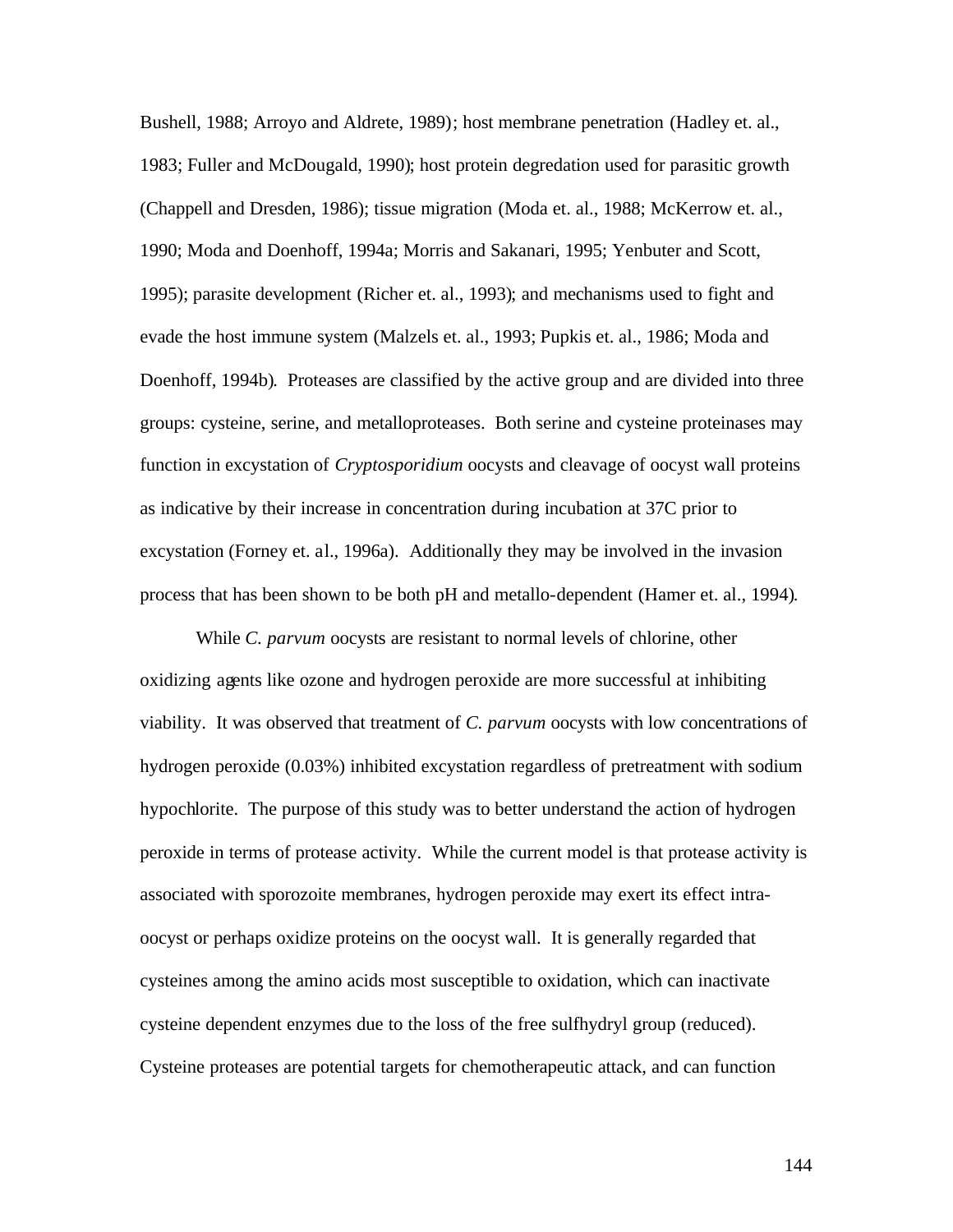with sufficient reducing agent present (McKerrow, 1993). Hydrogen peroxide readily oxidizes sulfhydryl groups, and could potentially inhibit *C. parvum* excystation this way by affecting cysteine proteases known to be involved in excystation (Forney et. al., 1996a). In this study, the protease activity of hydrogen peroxide treated oocysts was compared to that of untreated oocysts along with known and potential protease inhibitors in three assays: HCT-8 cell culture infectivity assay, *in vitro* excystation assay, and an *in vitro* proteolytic activity assay.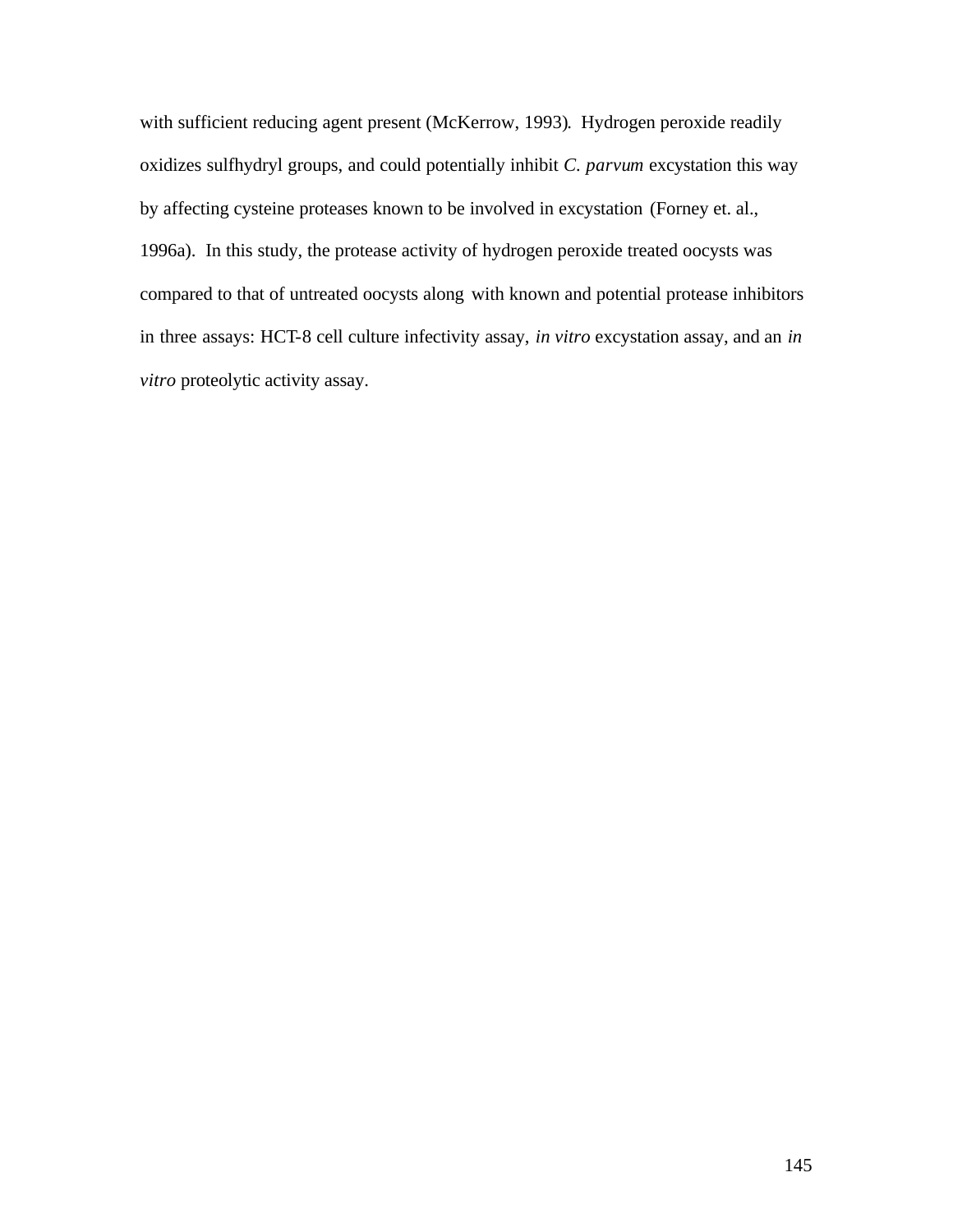### **MATERIALS & METHODS**

**Oocyst preparation.** *Cryptosporidium parvum* oocysts (bovine Beltsville isolate, Genotype C) were obtained originally from infected dairy calves and processed at the Parasite Biology Laboratory, United States Department of Agriculture, Beltsville, MD (Fayer et. al., 2001). Oocysts were purified from fecal material as previously described (Kilani and Sekla, 1987). Oocysts were quantified on a hemacytometer.

**Oocyst treatment.** Cryptosporidium parvum oocysts  $(5 \times 10^5)$  per treatment) were treated with 0.525% sodium hypochlorite at 4ºC for less than 5 minutes and washed twice with Hanks Balanced Salt Solution (HBSS). Oocysts were then treated with protease inhibitors or related chemicals at specified concentrations for 30 min at 22°C or with specified concentrations of hydrogen peroxide in water or apple cider for 2 hr at 4°C. Oocysts were washed twice with HBSS after treatment. Oocysts washed with sodium hypochlorite and HBSS served as controls. Chemicals used included known protease inhibitors, sulfhydyl reagents, and other chemicals: hydrogen peroxide (Sigma); N-ethyl maleimide (NEM, Sigma); dithiolthreitol (DTT, Sigma); EDTA; cystatin (Sigma); phenylmethylsulfonyl fluoride (PMSF, Sigma). Chemicals were dissolved in phosphate buffered saline (PBS) and made to specified concentrations. PMSF was first dissolved in dimethylsulfoxide (DMSO) and diluted to specified concentrations in PBS. Control assays were prepared in both PBS and DMSO (final concentrations equal to those of diluted PMSF).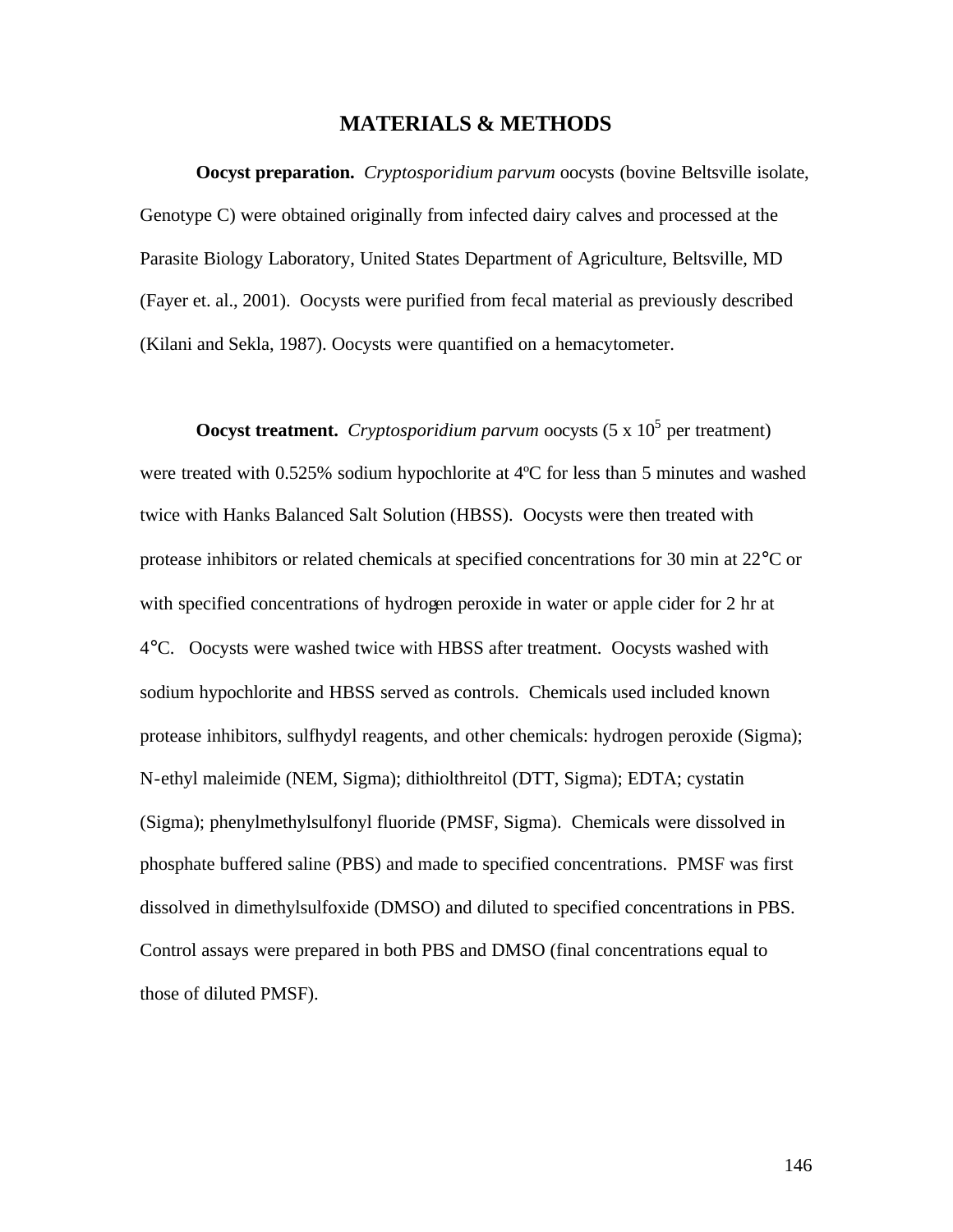**Cell Culture maintenance.** Human illeocecal adenocarcinoma cells (HCT-8 cells) (ATCC CCL-244, American Type Culture Collection, Manassas, VA) were maintained in RPMI 1640 medium (Mediatech Cellgro, Herndon, VA) supplemented with L-glutamine (300 mg/L; Mediatech Cellgro), and HEPES (25 mM; Mediatech Cellgro). For normal cell maintenance medium was supplemented with 5% fetal bovine serum (Biofluids, Inc., Rockville, MD) and increased to 10% fetal bovine serum for parasite infection (Upton et. al., 1995). Stock HCT-8 cells were maintained in  $75 \text{- cm}^2$ tissue culture flasks in a 5%  $CO<sub>2</sub>$  atmosphere, at 37 $\degree$ C and 100% humidity, and passaged every 3-5 days. Cells were lifted from the surface with a solution of 0.25% (wt/vol) trypsin and 0.53 mM EDTA in phosphate buffered saline (PBS) (Mediatech Cellgro). Trypsinization required 10-12 minute incubation in the solution at 37°C to assist in disruption of the cell monolayer. The cells were collected and pelleted by centrifugation for 10 minutes at 1000 x g, resuspended in maintenance medium, and split 1:10. Cell viability was assessed with trypan blue exclusion (0.02% in PBS) and cells counted with a hemacytometer.

**Inoculation of monolayers with parasites.** HCT-8 cells were seeded on sterile 22-mm<sup>2</sup> glass coverslips in 6-well cluster plates (Corning, Corning, NY) at  $1x10^6$  cells per well and grown to ~95% confluency in maintenance medium (48 hours). *Cryptosporidium parvum* oocysts were treated as stated above. For infection of monolayers and prior to inoculation with oocysts, maintenance medium was removed and 2-3 ml growth medium added to each well in 6 well cluster plates. Cells were then incubated with treated or non-treated (positive control) oocysts  $(10^6)$  oocysts in 1 ml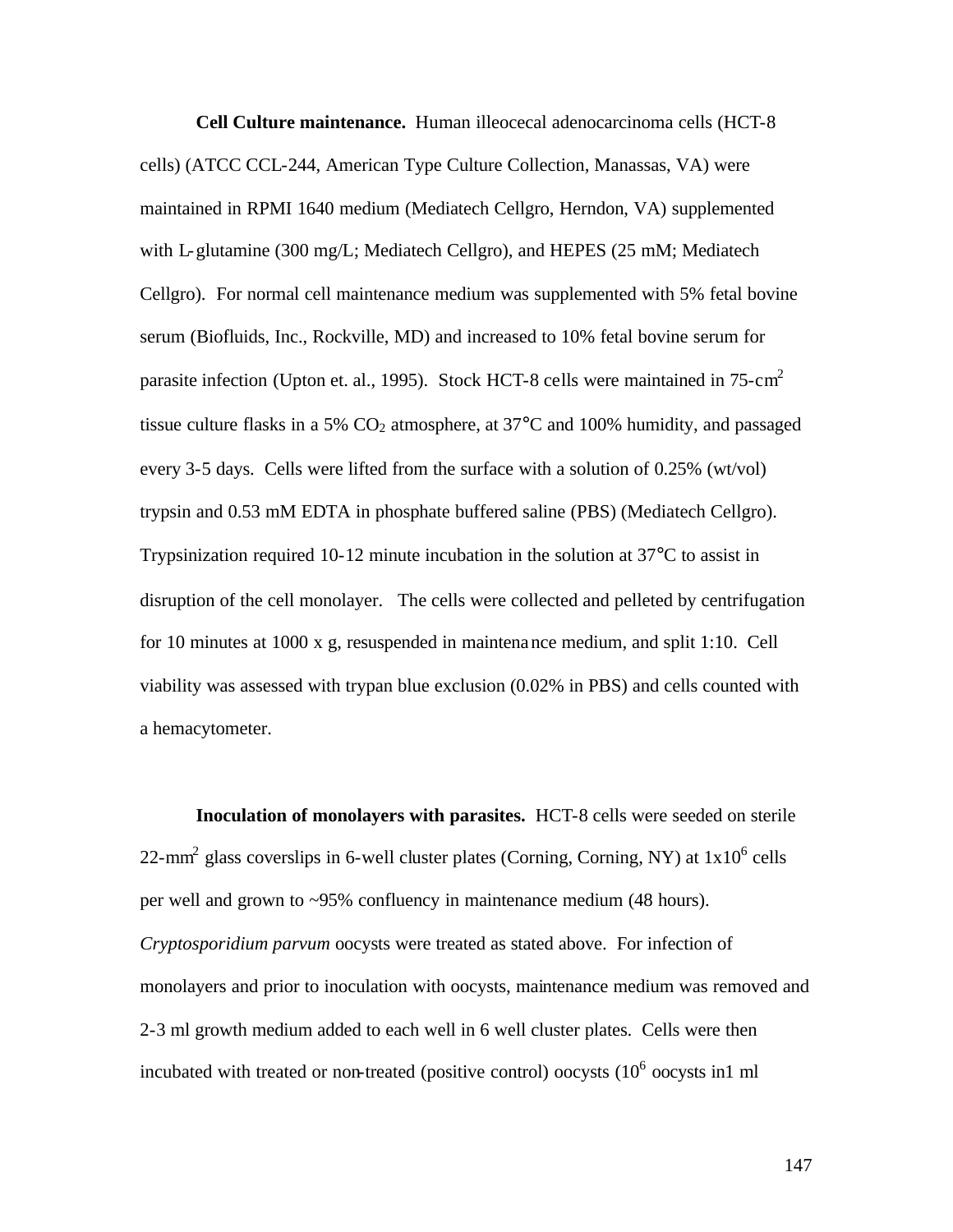growth medium) for 90-120 minutes. After 2 hours, unexcysted oocysts, oocyst walls, and other materials that may have been liberated from the excysted oocysts were washed from the monolayers by washing each inoculated well twice with HBSS. Cells in cluster plates were then placed back in the incubator for 48 hours with 3-4 ml maintenance medium per well.

**Immunohistochemistry of viable parasitic lifestages.** Parasite infection was assessed 48 hours post infection using an immunohistochemistry stain (Phelps et. al., 2002). Coverslips in 6 well cluster plates were fixed with 100% methanol for 20-30 minutes and washed twice for 5 minutes each with PBS. Coverslips were removed from cluster plates and processed on slides, first with a rabbit anti-*Cryptosporidium parvum* primary antibody (courtesy of C. Dykstra, Auburn University), followed by a biotinylated anti-rabbit secondary antibody and an avidin biotinylated complex (Vectastain ABC Kit, Vector Laboratories, Burlingame, CA). Life stages were visualized with an immunoperoxidase stain using hydrogen peroxide (Sigma), diaminobenzidine tetrahydrochloride (DAB, Sigma), with hematoxylin (Fisher Scientific) used as a counter stain. Treatment effectiveness was determined by counting the number of positive fields out of one hundred total fields visualized with 400x magnification. Each individual experiment was performed in triplicate. Percent reduction compared to control untreated oocysts was determined using the following equation: [(Control-Treated)/Control] x100. Data are expressed as the mean percent inhibition followed by the standard deviation.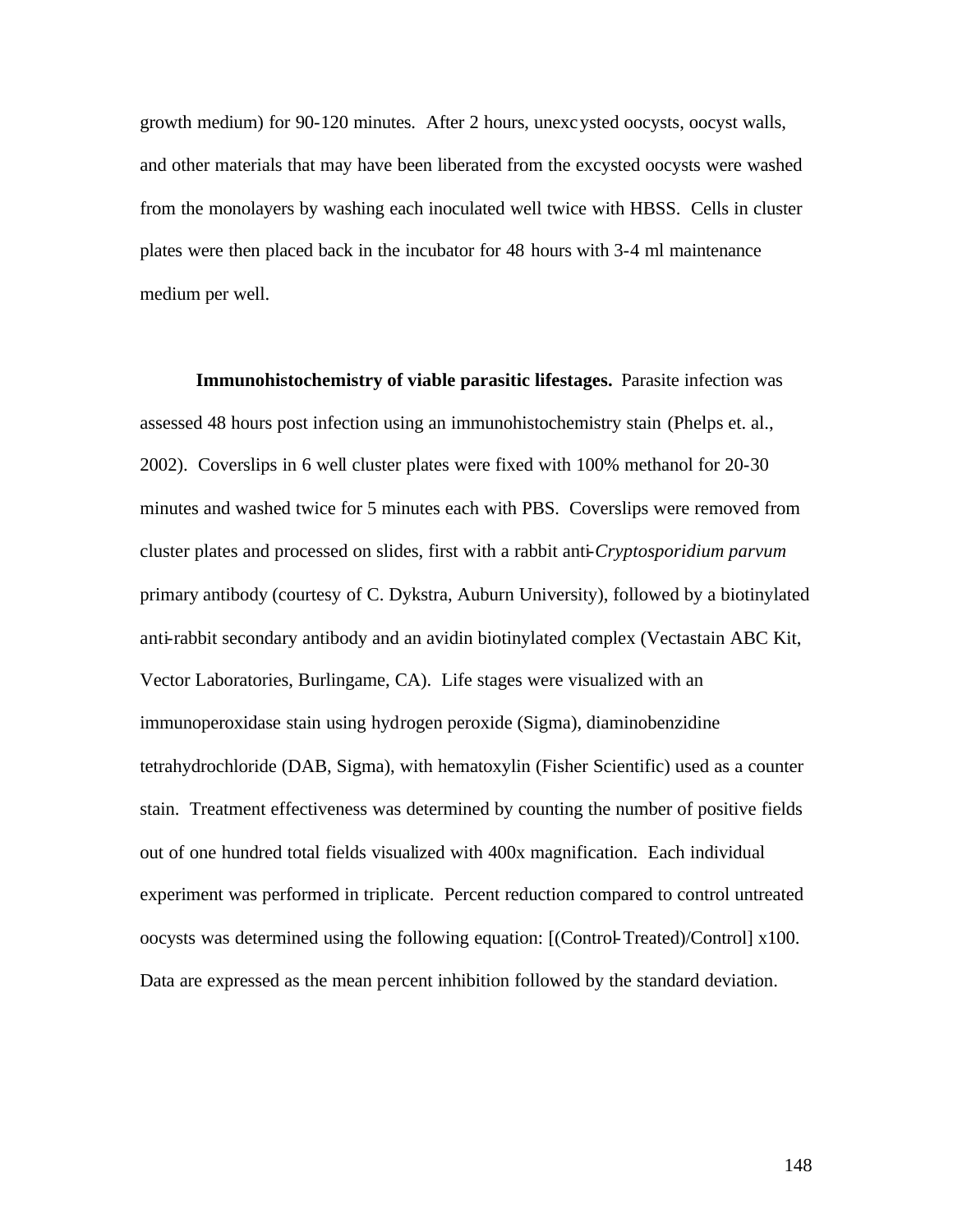**Protease assay.** *Cryptosporidium parvum* homogenate was prepared from treated and untreated oocysts as described by Forney et al. (1996a). Oocysts were snap frozen in liquid nitrogen after treatment then thawed in a 37°C water bath twice, and then sonicated 6 x 1min (50 mW) in a ice-cooled water-bath sonicator to produce the homogenate. The homogenate was used in an assay for protease activity using azocasein (Sigma) as the substrate (Plantner, 1991; Forney et. al., 1996a). Briefly, 2 mg/ml azocasein in 100 mM sodium phosphate buffer was prewarmed to 37°C for 15 min, and 50 μl of *C. parvum* homogenate added, incubated at 37°C for 10-11 hours. After incubation, 40 μl of cold 50% trichloroacetic acid (Sigma) was added to each sample to precipitate any undigested azocasein. Samples were incubated on ice for 60 min and then centrifuged at 2,000 x g for 10 min. The supernatant was removed to a microtiter plate already containing 200 μl of 10 N NaOH in each well. Absorbance was measured at 450 nm with an automated microtiter plate reader. Diluted trypsin was used as a control, as suggested by Forney et al. (1996a). Protease activity readings from treated and untreated oocysts were compared and the percent inhibition determined.

**Excystation assays.** Approximately 1 x 10<sup>5</sup> *Cryptosporidium parvum* oocysts were washed and treated as those used for cell culture infectivity assays described above. Then oocysts were incubated in 0.75% taurochloric acid (Sigma) for 30 minutes at 37<sup>o</sup>C. The excystation solution was observed at 400x and 1000x magnification using differential interference contrast microscopy (DIC). A total of 100 shells and oocysts were counted. A minimum of duplicate samples was evaluated. Oocysts containing sporozoites were considered unexcysted. Oocysts containing no sporozoites, also called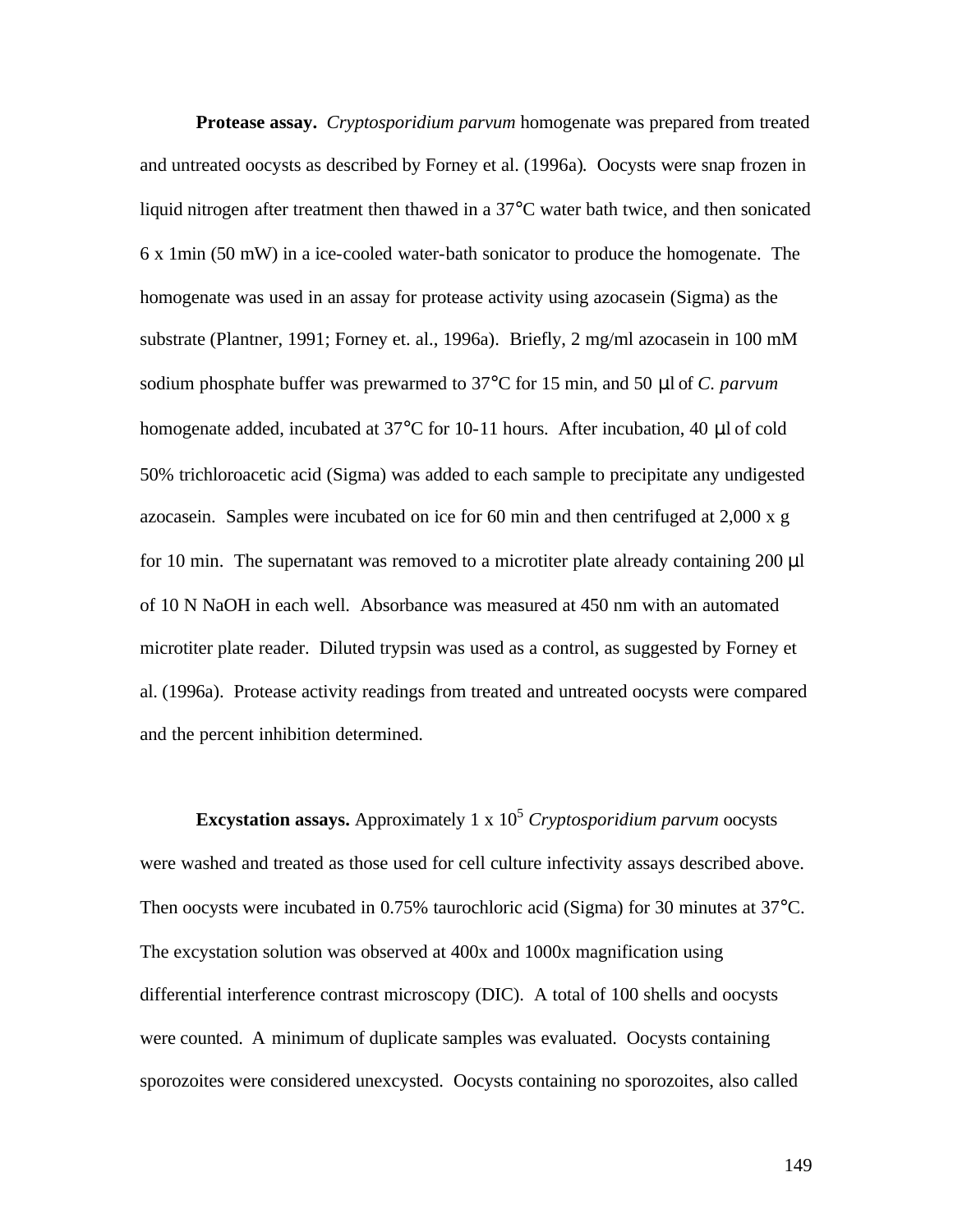shells, were considered excysted. Excystation rates were calculated by the Woodmansee method (Woodmansee, 1987; Finch et. al., 1993): excystation = ([oocysts excysted/total oocysts counted] x 100).

**Statistical analysis.** Data from individual experiments were considered independent. Experiments and controls were analyzed for significant differences using PROC GLM in SAS statistical software. Effects of each treatment on parasite viability were considered to be significant when  $P = \le 0.05$ . Treatments were separated using Tukeys test for significant differences.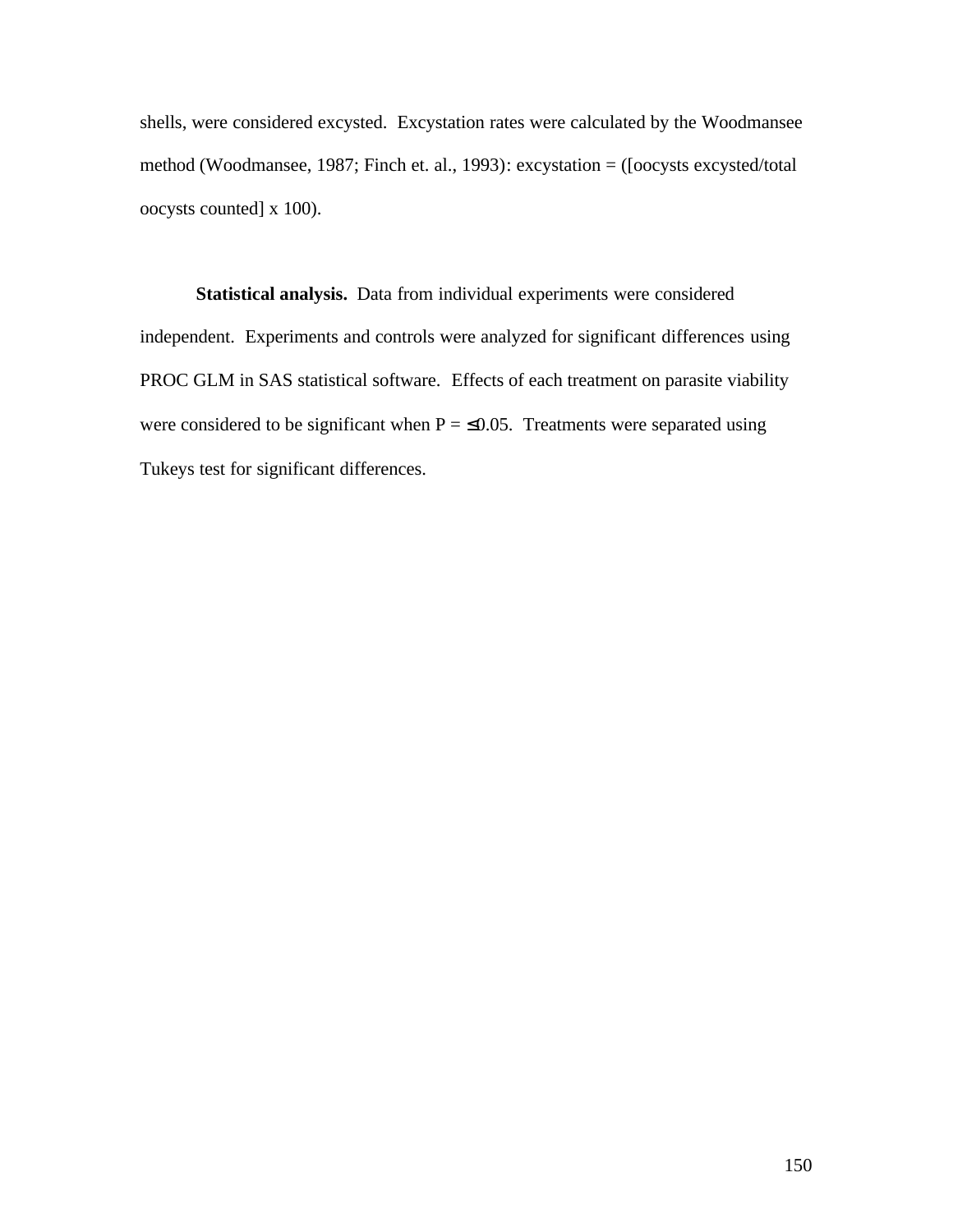### **RESULTS AND DISCUSSION**

HCT-8 cells support complete development of *C. parvum* (Upton et. al., 1995) and are most similar to human infection (Chappell, 2000). Figure 1 shows the percent inhibition of cell culture infectivity by various treatments, all compared to infection with untreated oocysts ( $94\% \pm 2.8$ ). No viable life stages were observed for infection by oocysts treated with any concentration of hydrogen peroxide (2 hrs, 4°C). In the absence of any other treatment these oocysts were not excysted prior to infection of the HCT-8 cells. The inhibition of treatment with EDTA was closest to that caused by hydrogen peroxide. EDTA chelates cations  $(Ca^{2+})$  and inhibits metallodependent proteases (Nesterenko et. al., 1995). Hydrogen peroxide also affects calcium cations (Lipton and Nicotera, 1998); and more importantly calcium has been noted to be necessary for proper infection by *C. parvum* (Hamer et. al., 1994; Upton et. al., 1995). All treatments are statistically significant ( $P < 0.0001$ ), with two exceptions. The hydrogen peroxide treatments are identical to each other regardless of concentration. No viable life stages were observed in cells infected with hydrogen peroxide treated oocysts. Inhibition by 1.0 mM DTT and 25  $\mu$ g/ml cystatin were not significantly different, which is interesting since both treatments effect cysteines. DTT reduces sulfhydryls and can inhibit cysteine proteases at relatively high concentrations and cystatin is a cysteine protease inhibitor.

Protease activity was significantly affected by all treatments compared to control levels. Table 1 shows the percent inhibition of treated oocysts. Protease activity was significantly reduced in *C. parvum* homogenates prepared from treated oocysts. This is different from what was done previously where homogenates were treated (Forney et. al.,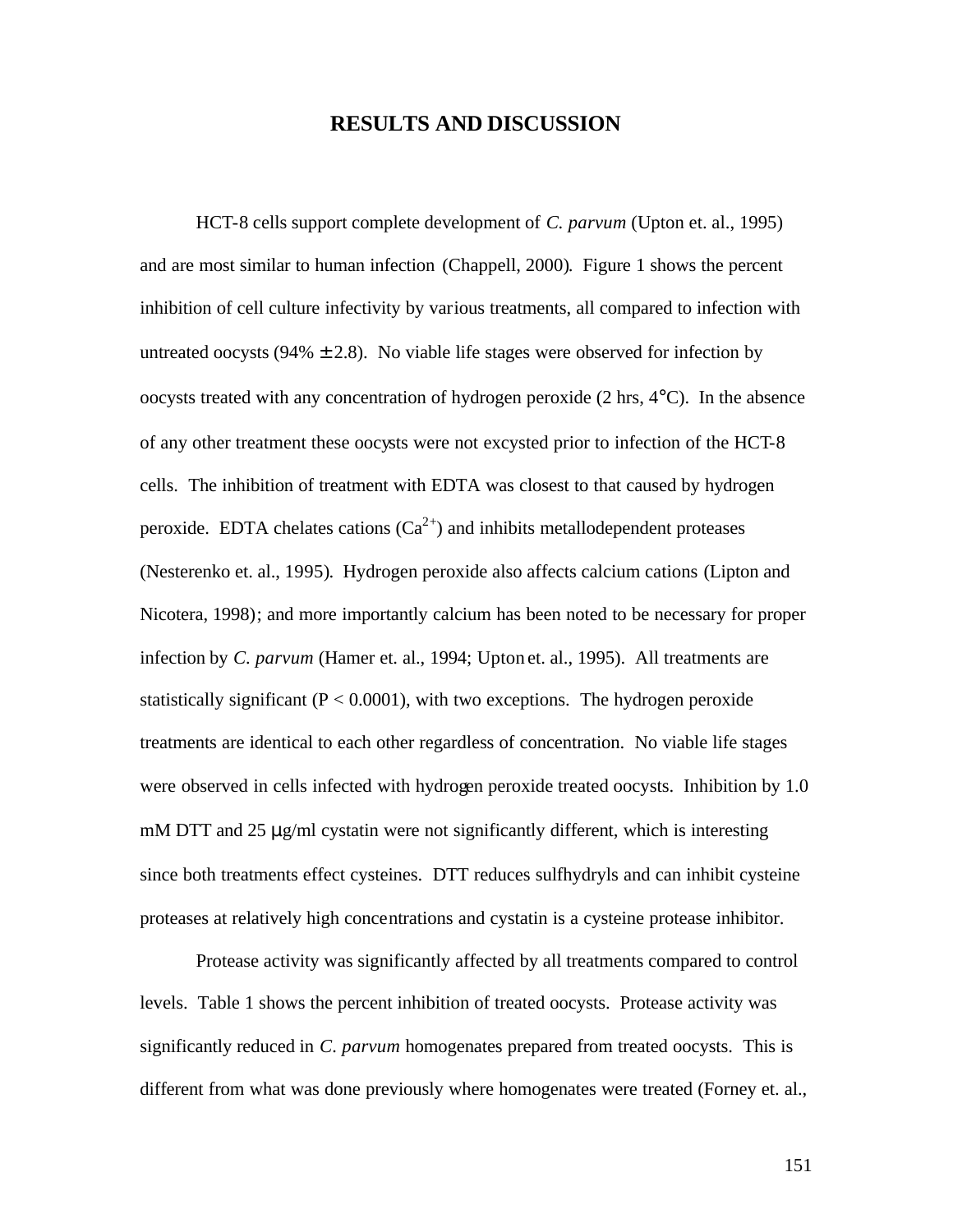1996a). Interestingly inhibition levels were similar for oocysts and homogenate treated with 10 mM PMSF, which is a serine protease inhibitor. It is possible that PMSF can act intra-oocyst through hypochlorite-permiabilized oocysts. While it is possible that weak protease activity is present on the oocyst surface, it remains unlikely that serine protease activity may be present on the oocyst exterior, as Nesterenko et al detected protease activity localized to the surfaces of sporozoites and not oocyst walls (Nesterenko et. al., 1995). Inhibition of protease activity by hydrogen peroxide (0.5 mg/ml and 10 mg/ml) was similar to of EDTA (1.5 mM). Again both chemicals may chelate calcium ions and affect oocyst activity that way. Inhibition by NEM (5.0 mM) and DTT (5.0 mM) were similar, and both treatments affect sulfhydryls and inhibit cysteine protease activity.

Oocysts did not excyst after chemical treatment prior to incubation with taurochloric acid at 37°C for 30 min. Table 2 shows the excystation rates of oocysts treated with inhibitory chemicals with the corresponding log reduction determined from the control excystation rate  $(89 \pm 5.0)$ . Intact oocysts, shells, and sporozoites were observed with DIC microscopy under 1000x magnification. Sporozoites from oocysts treated with hydrogen peroxide were not moving, possibly due to DNA damage by oxygen radicals generated from the decomposition of hydrogen peroxide. Sporozoites derived from oocysts treated with inhibitory compounds other than hydrogen peroxide were moving. Excystation rates of treated oocysts were all significantly different from one another, with the exception of the following treatments: hydrogen peroxide, 5.0 mM NEM, and 10 mM PMSF. EDTA (1.5 mM) inhibited excystation by 70%, close to the inhibition by hydrogen peroxide. As in the other assays, these two chemical treatments gave similar inhibitory actions on *C. parvum* oocyst viability. The cysteine protease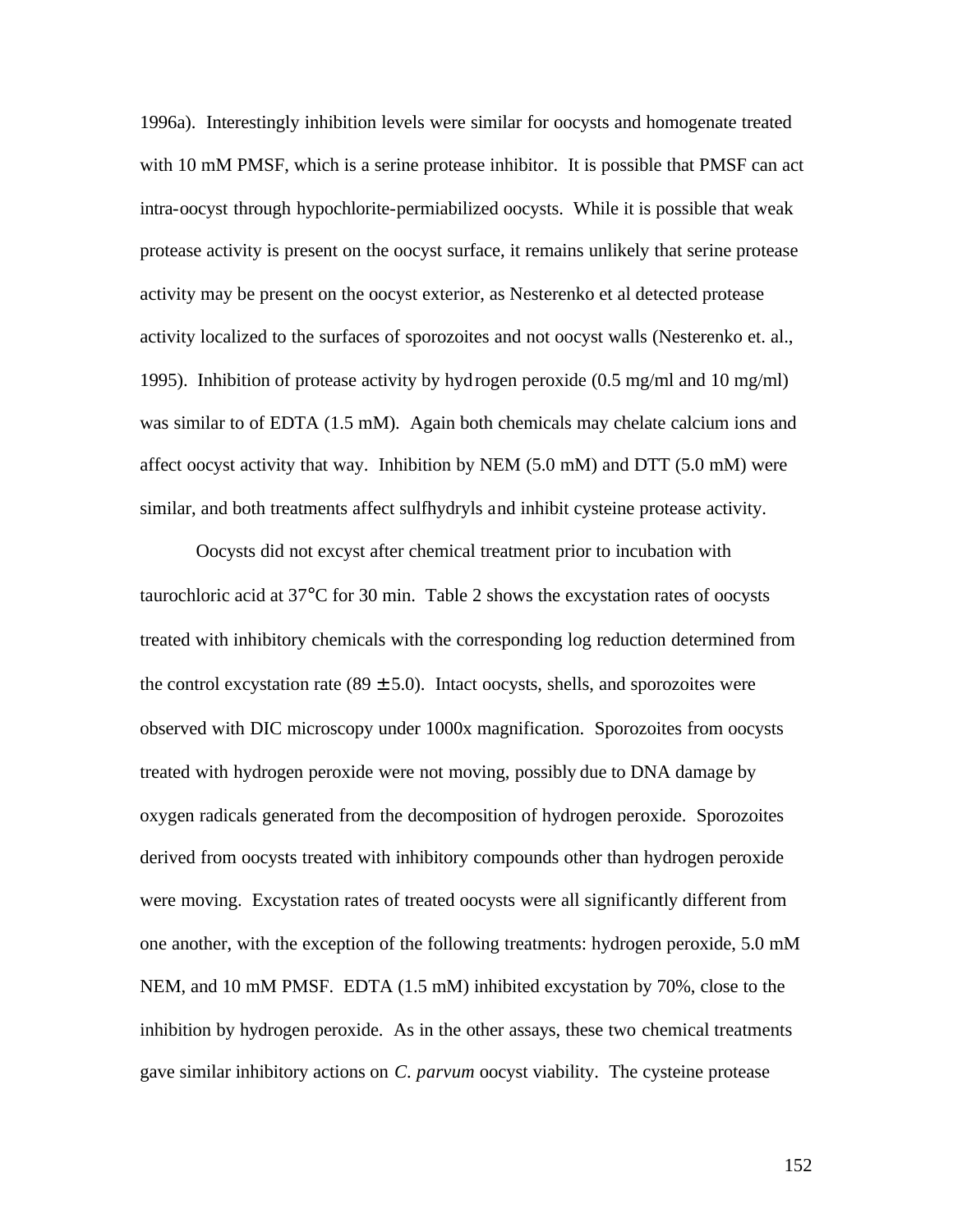inhibitor cystatin did not significantly effect excystation, supporting what was observed previously (Forney et. al., 1996a).

It is clear that hydrogen peroxide penetrates or affects the oocyst wall and thereby inhibits sporozoite viability. While the mechanism of action is not clear; it may be twofold, first by sulfhydryl oxidation of proteins on the oocyst surface and secondly by altering the movement of cations. This information was obtained by comparing the inactivation rates of cell culture infection, protease activity, and excystation with known sulfhydryl (NEM, DTT, cystatin) and protease (PMSF, EDTA) reactive agents. Interestingly, *Giardia* has detectable cysteine proteinase activity that is directly involved in excystation and is localized in cytoplasmic vacuoles (Ward et. al., 1997). As may be the case with *Cryptosporidium* and other protozoa, in *Giardia* the processing of cyst wall components may rely on cysteine protease activity (Ward et. al., 1997). Hydrogen peroxide may oxidize the cysteine proteases necessary for oocyst wall maintenance thereby reducing wall strength and lessening oocyst viability.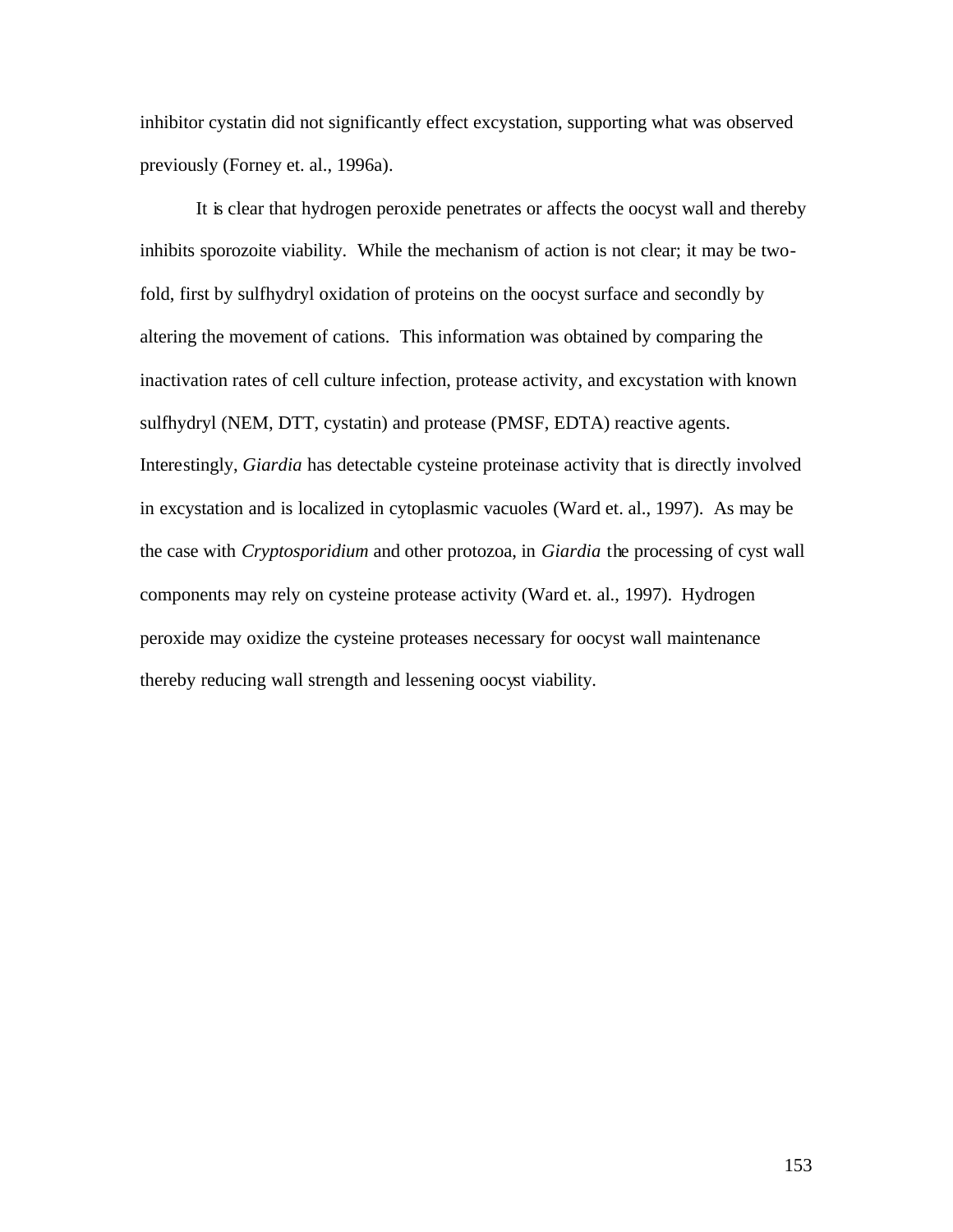# **ACKNOWLEDGMENT**

This project was supported in part by CSREES USDA Special Food Safety Grant No. 98- 34382-6916, VPI&SU HATCH project #135563, and a New Initiative Grant from the Virginia-Maryland Regional College of Veterinary Medicine.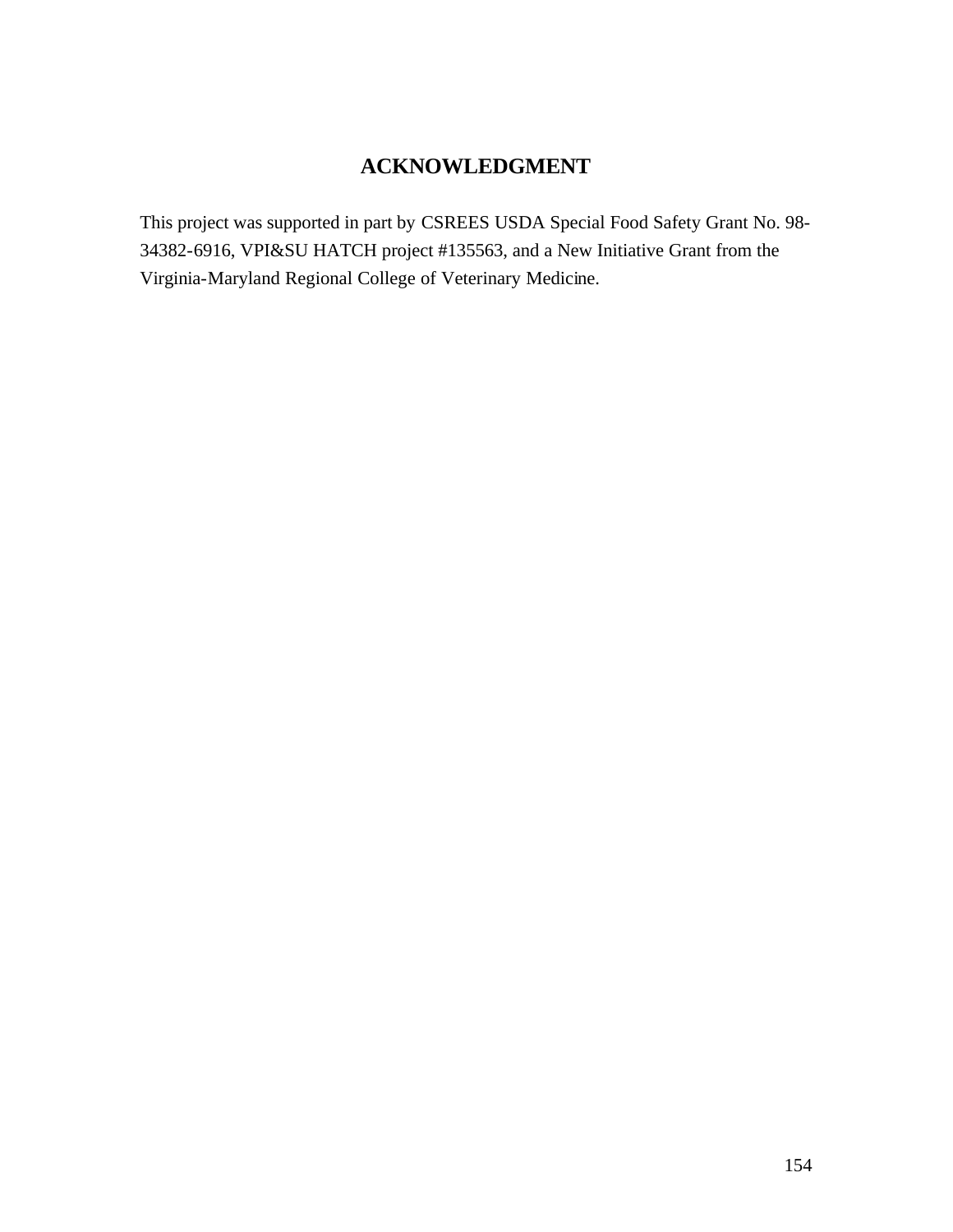#### **LITERATURE CITED**

- Adams, J.H., Bushell, G.R.1988.The effect of protease inhibitors on *Eimeria vermiformis* invasion of culcutured cells.Int. J. Parasitol. **18:** 683-685.
- Arroyo, R., Aldrete, J.1989.*Trichomonas vaginalis* surface proteinase activity is necessary for parasite adherence to epithelial cells.Infect. Immun. **57:** 2991-2997.
- Chappell, C., Dresden, M.1986.*Schistoma mansoni*: Proteinase activity of "hemoglobinase" from the digestive tract of adult worms.Exp. Parasitol. **61:** 160- 167.

Current, W.L., Garcia L.S.1991.Cryptosporidiosis.Clin. Microbiol. Rev. **4:** 325-358.

- Dluzewski, A.R., Rangachari, K., Wilson, R.J.M., Gratzer, W.B.1986.*Plasmodium falciparum*: Protease inhibitors and inhibition of erythrocyte invasion.Exp. Parasitol. **62:** 416-422.
- Fayer, R., Leek, R.G.1984.The effects of reducing conditions, medium, pH, temperature, and time on in vitro excystation of *Cryptosporidium*.J. Protozool. **31:** 567-569.
- Fayer, R., Morgan, U., Upton, S.J.2000.Eidemiology of *Cryptosporidium*: transmission, detection and identification.Int. J. Parasitol. **30:** 1305-1322.
- Fayer, R., Trout, J.M., Xiao, L., Morgan, U,M., Lai, A.A., Dubey, J.P. 2001. *Cryptosporidium canis* n. sp. from domestic dogs.J Parasitol. **87:** 1415-1422.
- Finch, G. R., Black, E.K., Gyurek, L., Belosevic, M.1993.Ozone inactivation of *Cryptosporidium parvum* in demand-free phosphate buffer determined by in vitro excystation and animal infectivity.Appl. Environ. Microbiol. **59:** 4203-4210.

Forney, J. R., Yang, S., Healey, M.C.1996a.Protease activity associated with excystation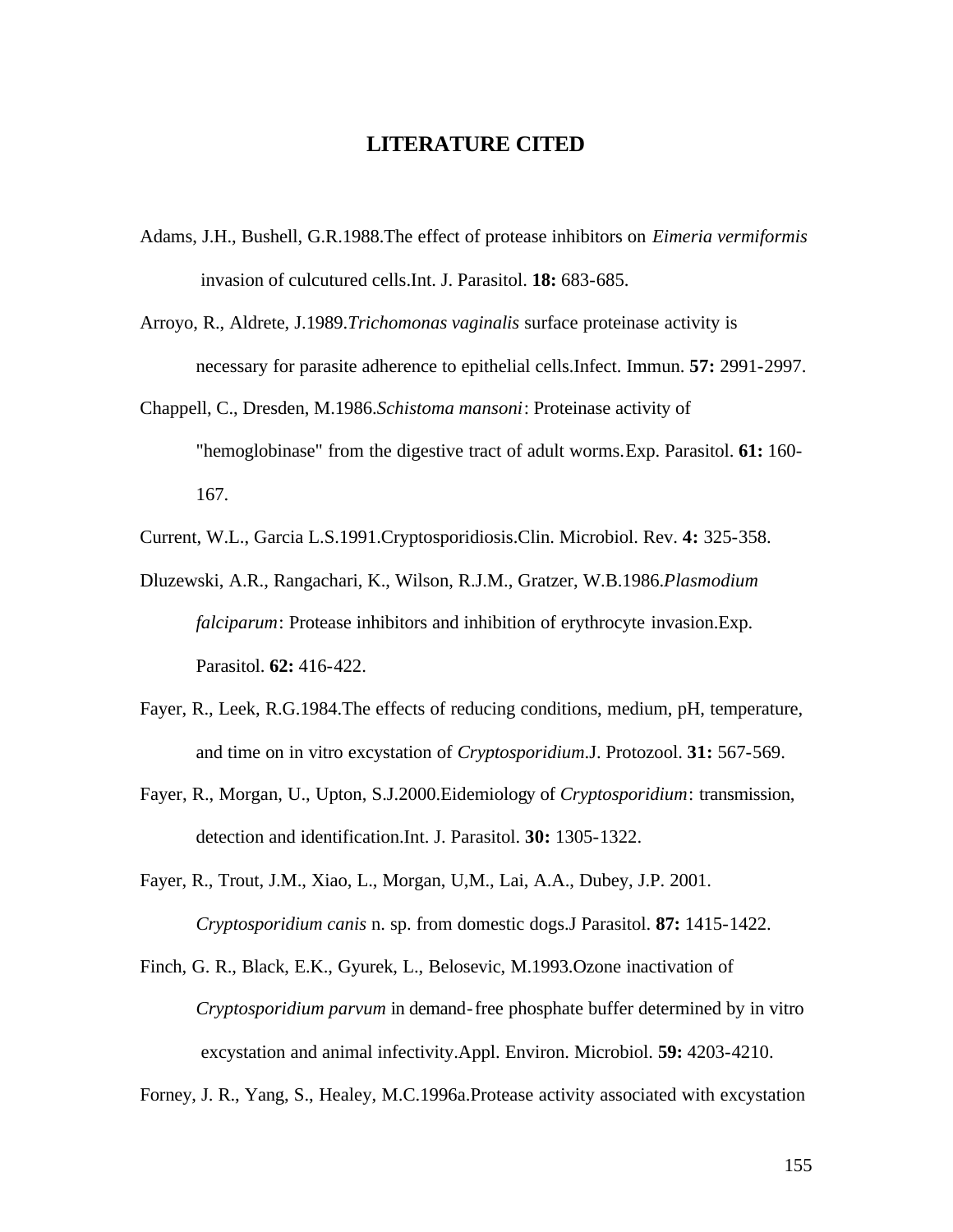of *Cryptosporidium parvum* oocysts.J. Parasitol. **82:** 889-892.

- Forney, J. R. , Yang, S., Healey, M.C.1996b.Efficacy of serine protease inhibitors against *Cryptosporidium parvum* infection in a bovine fallopian tube epithelial cell culture system.J. Parasitol. **82:** 638-640.
- Fuller, A. L., McDougald, L.R.1990.Reduction in cell entry of *Eimeria tenella* (Coccidia) sporozoites by protease inhibitors, and parial characterization of proteolytic activity associated with intact sporozoites and merozoites.J. Parasitol. **76:** 464- 467.
- Griffiths, J. K., Moore, R., Dooley, S., Keusch, G.T., Tzipori, S.1994.*Cryptosporidium parvum* infection of Caco-2 cell monolayers induces an apical monolayer defect, electively increases transmonolayer permeability, and causes epithelialcell death.Infect. Immun. **62:** 4506-4514.
- Hadley, T., Aikawa, M., Miller, L.H.1983.*Plasmodium knowlesi*: Studies on invasion of rhesus erythrocytes by merozoites in the presence of protease inhibitors.Exp. Parasitol. **55:** 306-311.
- Hamer, D. H., Ward, H., Tzipori, S., Pereira, E.A., Alroy, J.P., Keusch, G.T. 1994. Attachment of *Cryptosporidium parvum* sporozoites to MDCK cells *in vitro*. Infect. Immun. **62:** 2208-2213.
- Kato, S., Jenkins, M.B., Ghiorse, W.C., Bowman, D.D.2001.Chemical and physical factors affecting the excystation of *Cryptopsoriidum parvum* oocysts.J. Parasitol. **87:** 575-581.
- Kilani, R. T., Sekla, L.1987.Purification of *Cryptosporidium* oocysts and sporozoites by cesium chloride and percoll gradients.Am. J. Trop. Med. Hyg. **36:** 505-508.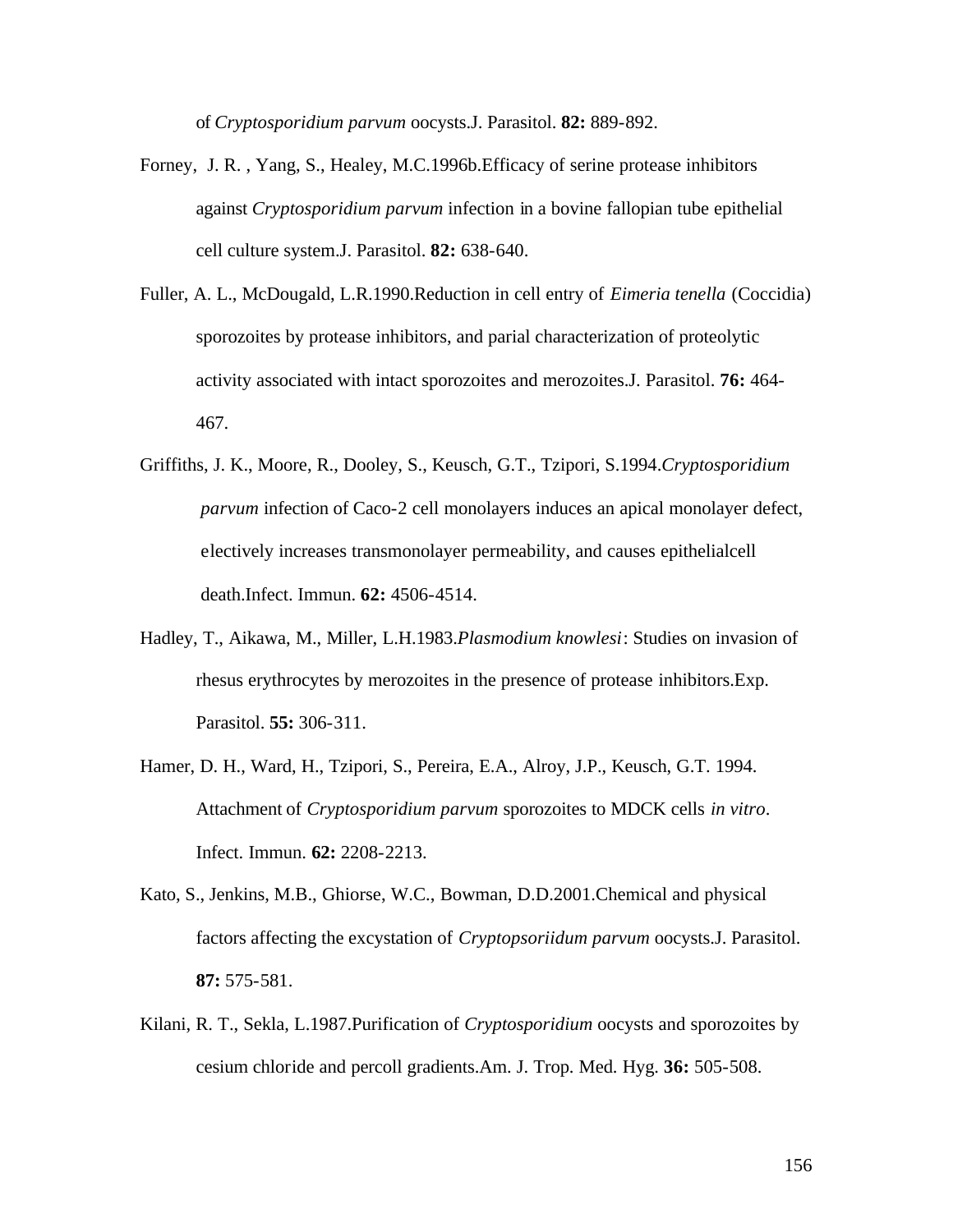- Lipton, S. A., Nicotera, P.1998.Calcium, free radicals and excitotoxins in neural apoptosis.Cell Calcium **23:** 165-171.
- Malzels, R. M., Bundy, D.A.P., Selkirk, M.E., Smith, D.F., Anderson, R.M. 1993. Immunological modulation and evasion by helminth parasites in human populations.Nature **365:** 797-805.
- McKerrow, J. H. 1993.The proteases and pathogenicity of prasitic protozoa.Ann. Rev. Microbiol. **47:** 821-853.
- McKerrow, J. H., Brindley, P., Brown, M., Gam, A.A., Staunton, C., Neva, F.A. 1990. *Strongyloides stercoralis*: Identification of a protease that facilitates penetration of the skin by the infective larvae.Exp. Parasitol. **70:** 134-143.
- Moda, J., Doenhoff, M.J.1994a.Complex formation of human alpha-1-antitrypsin with components in *Schistoma mansoni* cercariae.Parasite Immunology **16:** 447-450.
- Moda, J., Doenhoff, M.J.1994b.*Schistoma mansoni* host-parasite relationship: Interaction of contrapsin with adult worms. Parasitol. **96:** 99-109.
- Moda, J., Parikh, V., Gauldie, J., Doenhoff, M.J.1988.An association between schistosomes and contrapsin, a mouse serine protease inhibitor (serpin). Parasitol. **96:** 99-109.
- Morris, S. R., Sakanari, J.A.1995.Characterization of the serine protease inhibitor from the tissue-penetrating nematode *Anisakis simplex*.J. Biol. Chem. **269:** 27650- 27656.
- Nesterenko, M. V., Tilley, M., Upton, S.J.1995.A metallo-dependent cystein proteinase of *Cryptosporidium parvum* associated with the surface of sporozoites.Microbios. **83:** 77-88.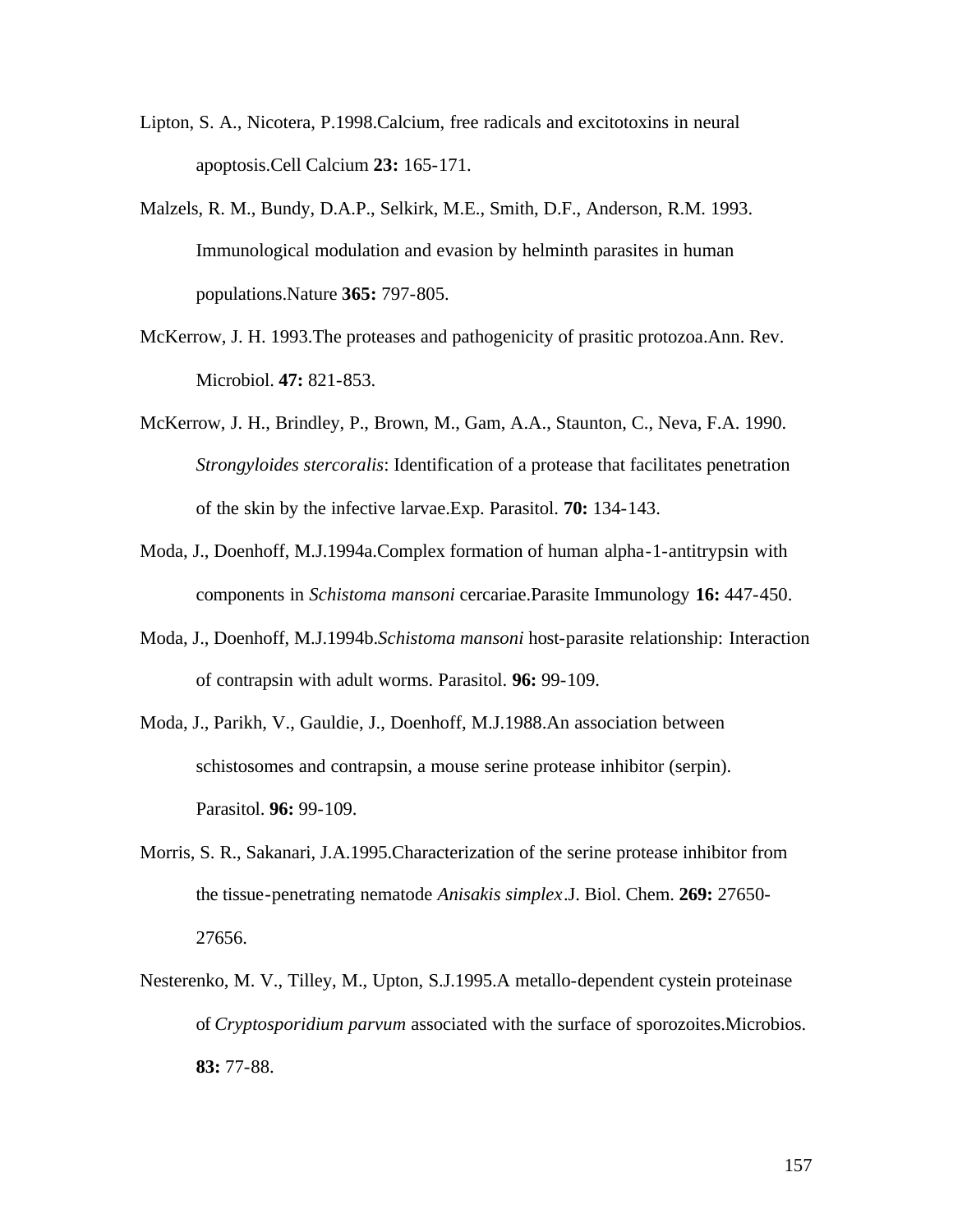- Okhuysen, P. C., Chappell, C.L., Kettner, C., Sterling, C.R.,.1996.*Cryptosporidium parvum* metalloaminopeptidase inhibitors prevent in vitro excystation.Antimicrob. Agents Chemotherp. **40:** 2781-2784.
- Phelps, K. K., Lindsay, D.D., Sumner, S.S., Fayer, R.2001. Immunohstochemistry based assay to determine the effects of treatments on *Cryptosporidium parvum* viability.J. Eukaryot. Microbiol. **49:** 40S-41S.
- Plantner, J. J.1991.A microassay for proteolytic activity.Anal. Biochem. **195:** 129-131.
- Pupkis, M. F., Tetley, L., Coombs, G.H.1986.Leishmania mexicana: amastigote hydrolase in unusual lysosomes.Exp. Parasitol. **62:** 29-39.
- Que, X., Brien, L.S., Perkins, P., Herdman, S., Hirata, K., Torian, B.E., Rubin, H., McKerrow, J.H., Reed, S.L.2002.Cystein proteinases from distinct cellular compartments are recruited to phagocytic vesicles by *Entamoeba histolytica*. Molec. Biochem. Parasit. **119:** 23-32.
- Richer, J. K., Hunt, W.G., Sakanari, J.A., Grieve, R.B.1993.*Dirofilaria immitis*: Effect of fluoromethyl ketone cysteine protease inhibitors on the third- to fourth-stage molt.Exp. Parasitol. **76:** 221-231.
- Tzipori, S. 1988.Cryptosporidiosis in perspective.Adv. Parasitol. **27:** 63-129.
- Upton, S. J., Tilley, M., Brillhart, D.B.1995.Effects of select medium supplements on in vitro development of Cryptosporidium parvum in HCT-8 cells.J. Clin. Micro. **33:** 371-375.
- Ward, W., Alvarado, L., Rawlings, N.D., Engel, J.C., Franklin, C., McKerrow, J.H. 1997.A primitive enzyme for a primitive cell: The protease required for excystation of *Giardia*.Cell **89:** 437-444.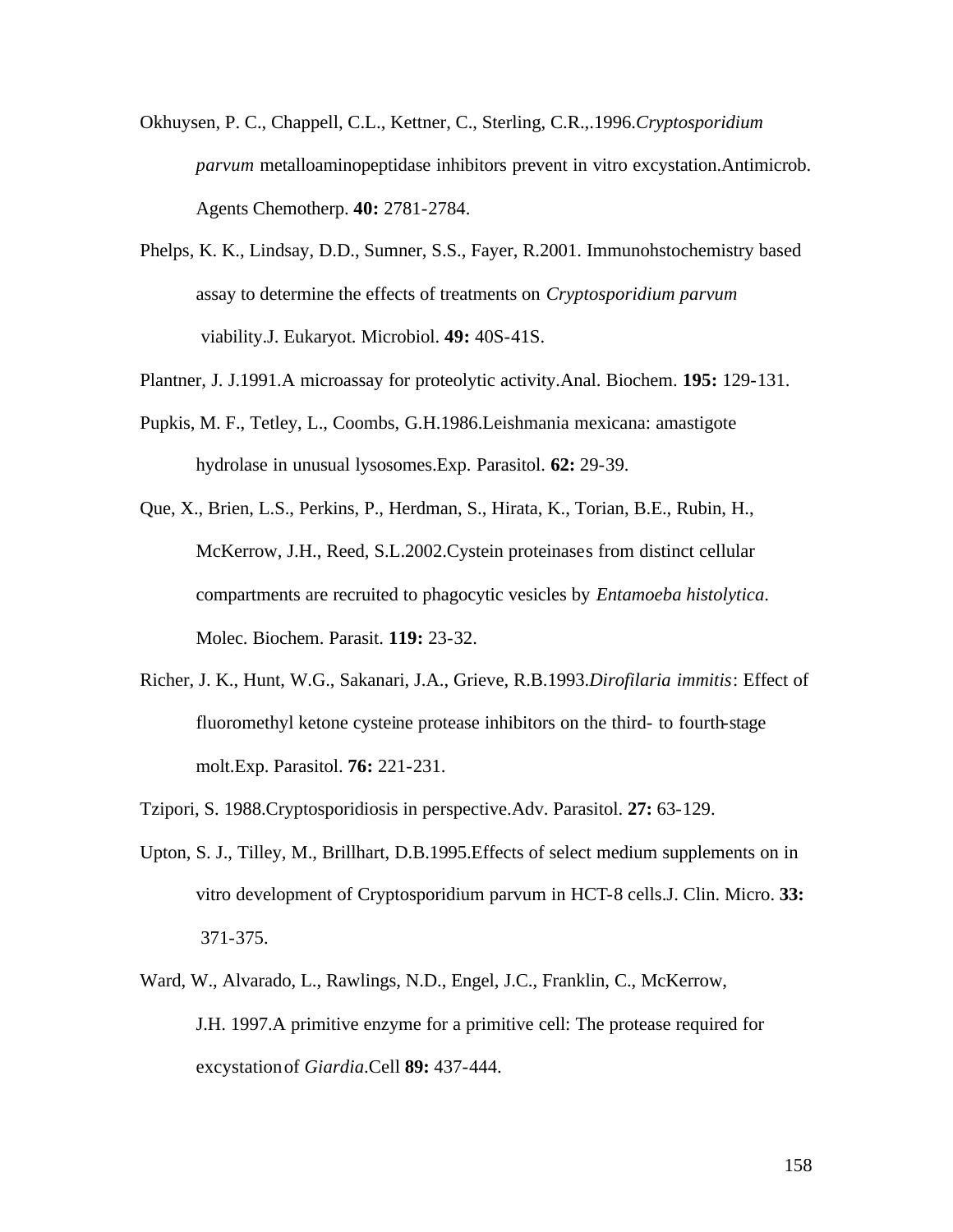- Woodmansee, D. B.1987.Studies of *in vitro* excystation of *Cryptosporidium parvum* from calves.J. Protozool. **34:** 298-402.
- Yenbuter, P., Scott, A.L.1995.Molecular cloning of a serine proteinase inhibitor form *Brugia malayi*.Infect. Immun. **63:** 1745-1753.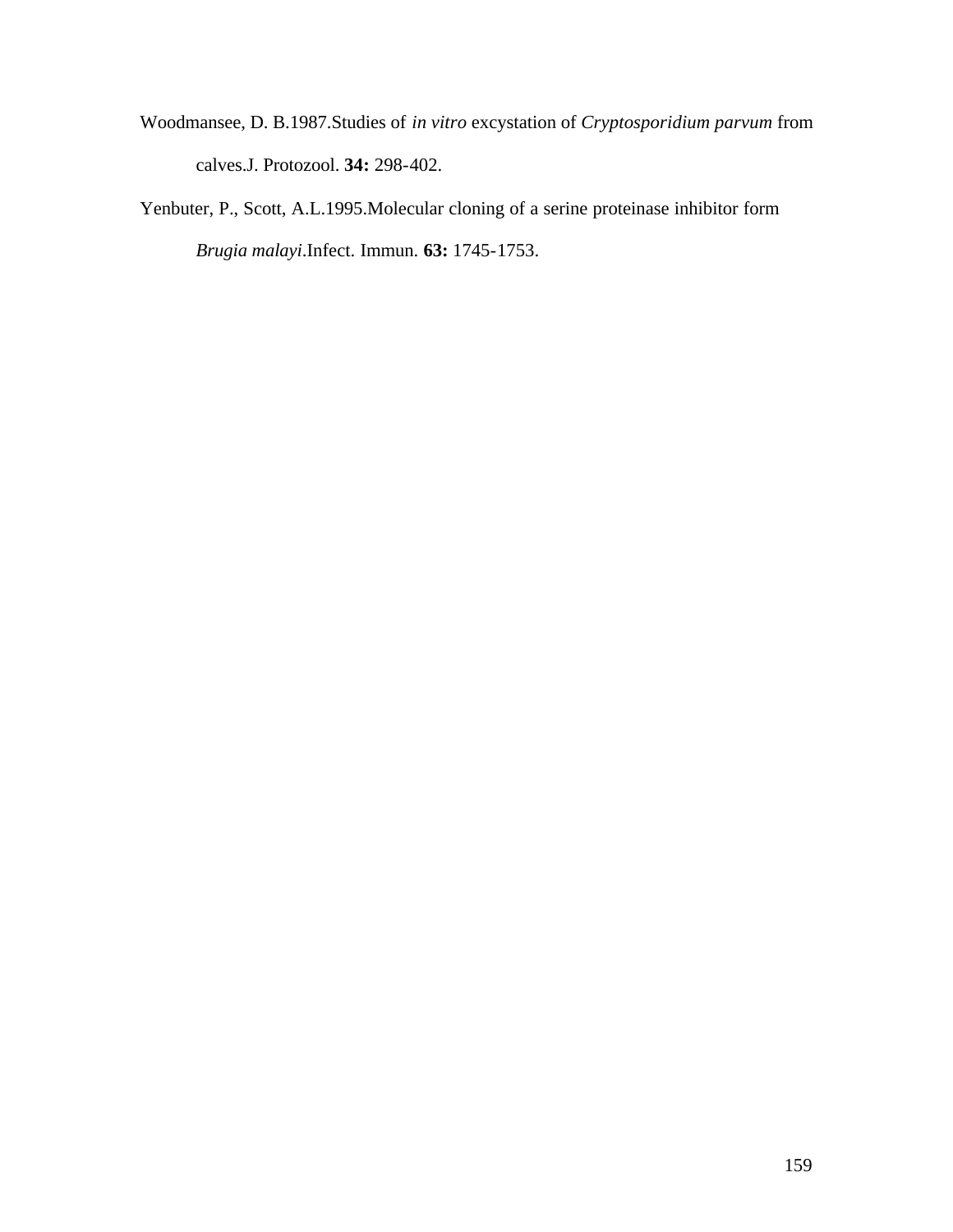## **Figure 1. Effect of chemicals on HCT-8 cell culture infectivity**

Percent inhibition of infection by treated oocysts was determined compared to control oocysts. The percent inhibition is represented by an average of three replicate experiments with standard deviation shown. No viable life stages were observed in cells infected with oocysts treated with hydrogen peroxide (\*). Treatments were significantly different from each other with two exceptions: hydrogen peroxide treatments; 1.0 mM DTT and 25 μg/ml Cystatin.

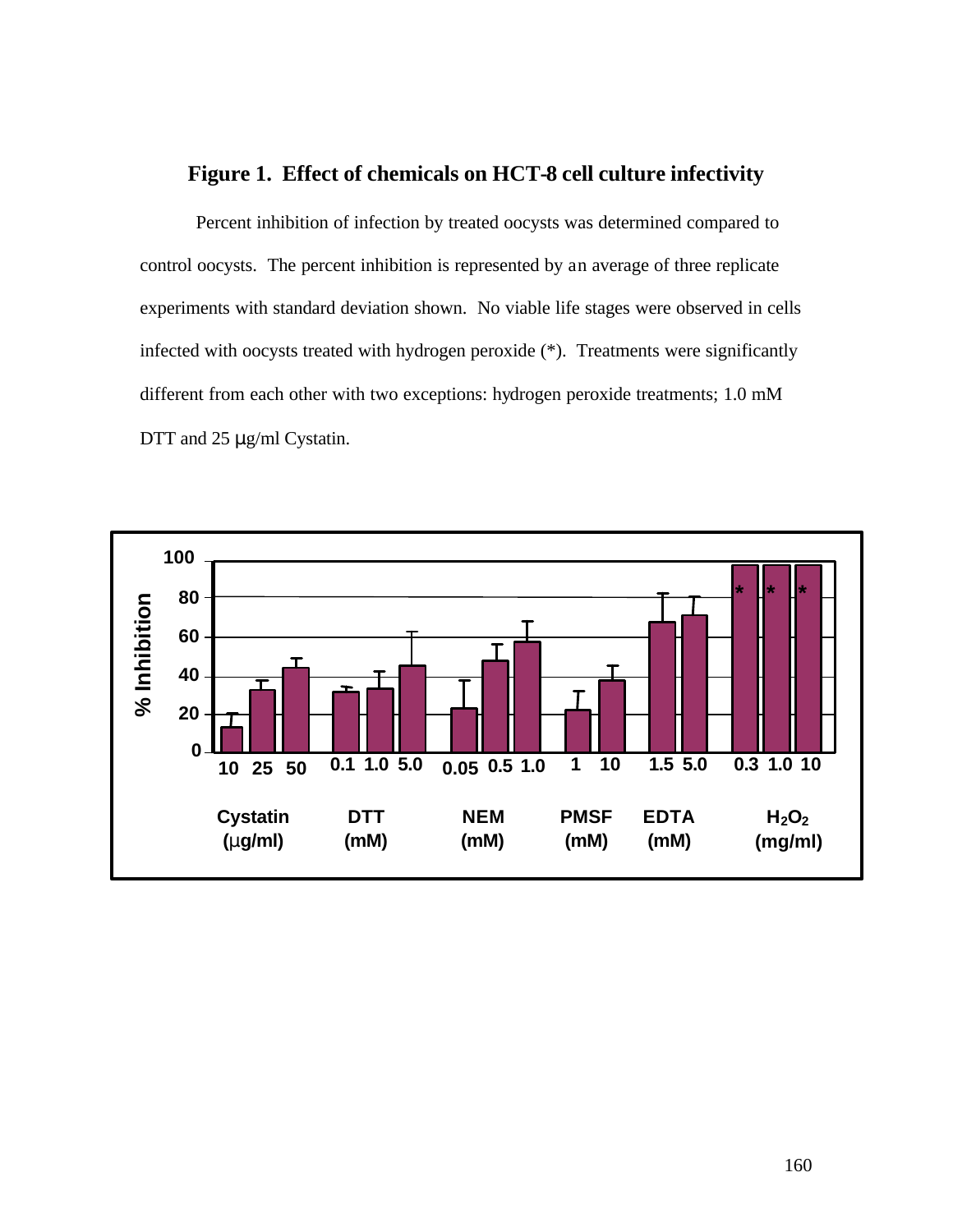| Chemical Inhibitor | Concentration       | % Inhibition (Std. Dev.) |
|--------------------|---------------------|--------------------------|
| $H_2O_2$           | $0.3$ mg/ml         | $24.1^d(1.53)$           |
|                    | $0.5 \text{ mg/ml}$ | $40.4^{\circ}$ (5.94)    |
|                    | $10 \text{ mg/ml}$  | $47.7^{\circ}$ (5.09)    |
| <b>NEM</b>         | $1.0 \text{ mM}$    | $90.4^b(17.1)$           |
|                    | $5.0 \text{ mM}$    | $98.4^a(6.36)$           |
| <b>DTT</b>         | $5 \text{ mM}$      | $90.8^{ab}$ (12.2)       |
| Cystatin           | $50 \mu g/ml$       | $88.8^b$ (7.56)          |
| <b>EDTA</b>        | $1.5 \text{ mM}$    | $40.1^{\circ}$ (5.43)    |
| <b>PMSF</b>        | $10 \text{ mM}$     | $90.3^{ab}$ (2.10)       |
|                    |                     |                          |

### **Table 1. Effect of chemicals on** *in vitro* **protease activity**

Protease activity was determined using azocasein as described in the Materials and Methods. The % inhibition was obtained by comparing protease activity of control oocysts to treated oocysts and is represented by the average (standard deviation) of three replicate experiments. Treatments with the same letter were not significantly different from each other ( $p < 0.001$ ).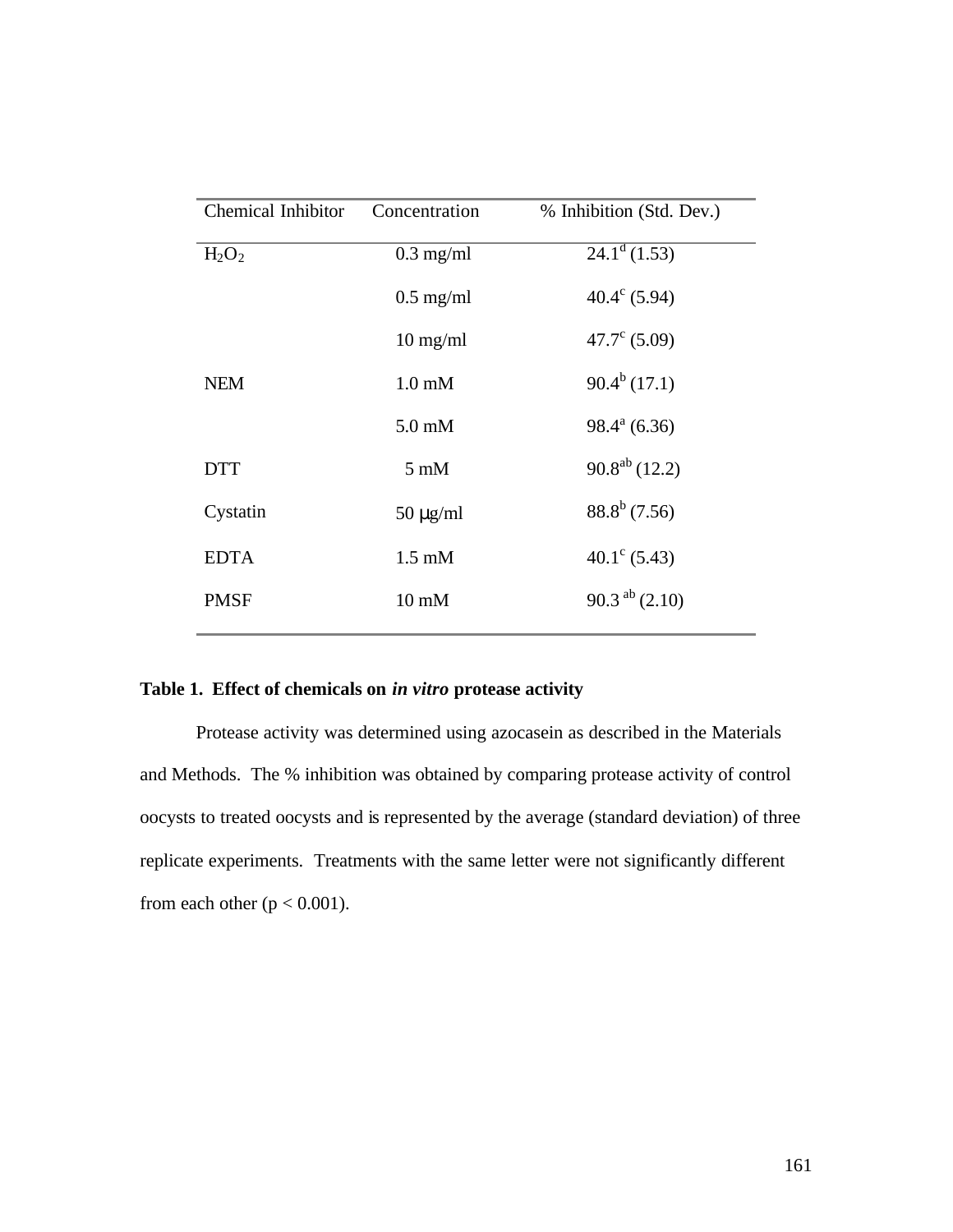| <b>Chemical Inhibitor</b> | Concentration    | % Excystation (Std. Dev.) | $Log10$ Reduction |
|---------------------------|------------------|---------------------------|-------------------|
| $H_2O_2$                  | $0.3$ mg/ml      | $24.4^e(5.2)$             | 0.56              |
|                           | $0.5$ mg/ml      | $22.2^e$ (2.5)            | 0.60              |
|                           | $10$ mg/ml       | $17.5^{\circ}$ (6.3)      | 0.70              |
| <b>NEM</b>                | $1.0 \text{ mM}$ | $56.7^{\circ}$ (6.8)      | 0.19              |
|                           | $5.0 \text{ mM}$ | $24.5^{\circ}$ (2.0)      | 0.56              |
| <b>DTT</b>                | $5 \text{ mM}$   | $68.2^{\mathrm{a}}$ (7.5) | 0.11              |
| Cystatin                  | $50 \mu g/ml$    | $61.9^b(3.0)$             | 0.15              |
| <b>EDTA</b>               | $1.5 \text{ mM}$ | $30.7^d$ (6.4)            | 0.46              |
| <b>PMSF</b>               | $10 \text{ mM}$  | $21.0^{\circ}$ (4.1)      | 0.62              |

### **Table 2. Effect of chemicals on** *in vitro* **excystation**

The excystation rate is represented by the average (standard deviation) of three replicate experiments. Treatments with the same letter were not significantly different from each other ( $p < 0.001$ ). The  $log_{10}$  reduction was determined by comparing protease activity of control oocysts to treated oocysts.